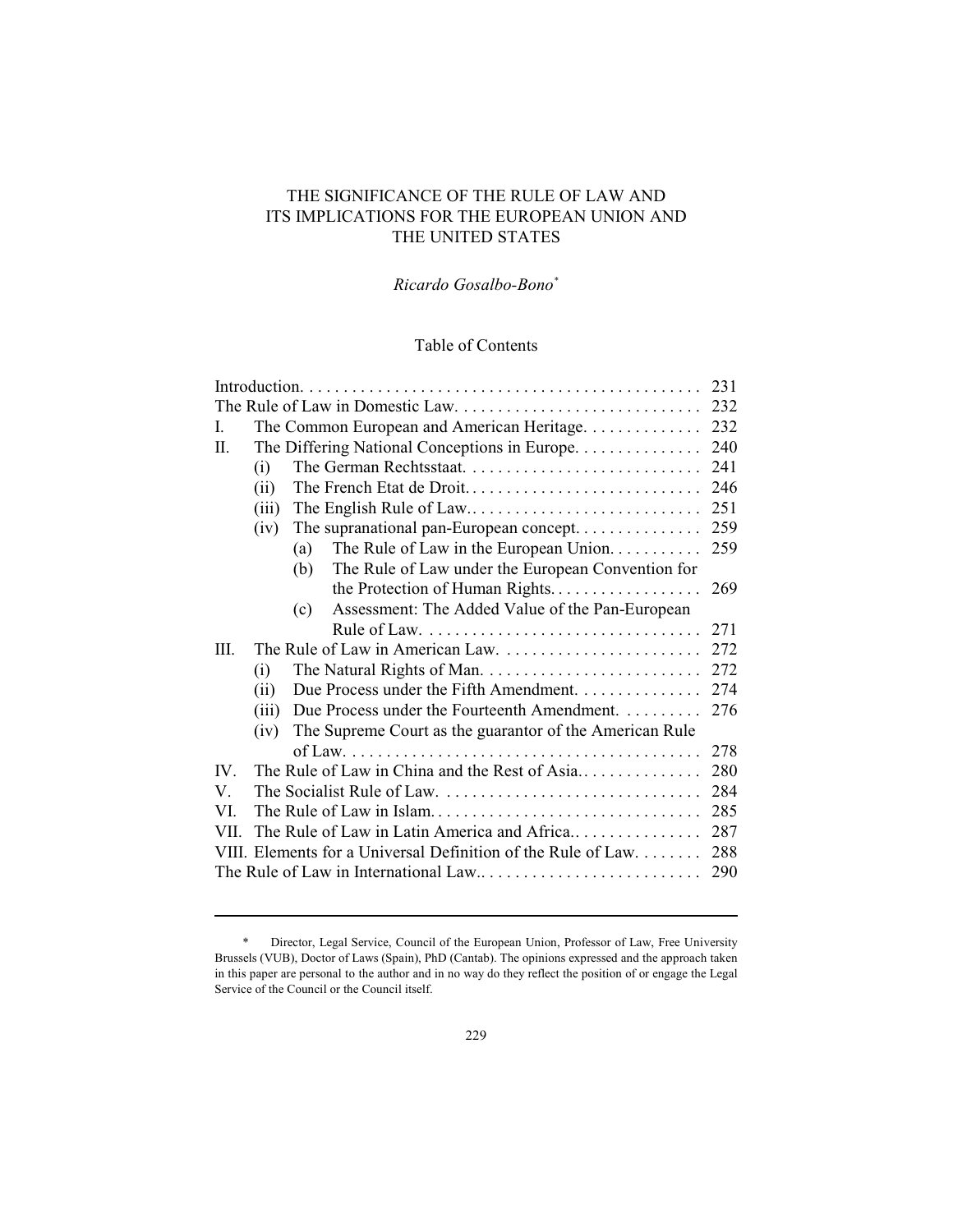| $\mathbf{I}$ .                                         |       | Is There an International Rule of Law?. $\dots \dots \dots \dots \dots \dots$ | 291 |  |
|--------------------------------------------------------|-------|-------------------------------------------------------------------------------|-----|--|
| Π.                                                     |       | The Implementation of the International Rule of Law                           | 299 |  |
| III.                                                   |       | The Rule of Law in the External Action of the European Union                  | 308 |  |
|                                                        | (i)   | The Union's predisposition to international $law$                             | 309 |  |
|                                                        | (ii)  | The legal means of EU external action on the Rule of                          |     |  |
|                                                        |       |                                                                               | 311 |  |
|                                                        | (iii) |                                                                               | 312 |  |
|                                                        | (iv)  | The European Neighbourhood and Partnership Policy                             | 313 |  |
|                                                        | (v)   |                                                                               | 320 |  |
|                                                        | (vi)  | EU development and economic, financial and technical                          |     |  |
|                                                        |       |                                                                               | 321 |  |
|                                                        |       | (vii) The Rule of Law in the Common Foreign and Security                      |     |  |
|                                                        |       |                                                                               | 324 |  |
|                                                        |       | The Rule of Law in EU Civilian Crisis Management<br>(a)                       |     |  |
|                                                        |       | Operations                                                                    | 328 |  |
|                                                        |       | The Rule of Law and EU Military Operations<br>(b)                             | 334 |  |
|                                                        |       |                                                                               | 340 |  |
| IV.                                                    |       | The Rule of Law in the External Action of the United States                   | 344 |  |
|                                                        | (i)   | The United States and International Law.                                      | 344 |  |
|                                                        | (ii)  | The Rule of Law as a strategy in U.S. external action. $\dots$                | 348 |  |
|                                                        | (iii) | A comparison between the EU and U.S. strategies on the                        |     |  |
|                                                        |       |                                                                               | 351 |  |
| Are the European Union and the United States Allies or |       |                                                                               |     |  |
|                                                        |       |                                                                               |     |  |
| Epilogue: A Universal Definition of the Rule of Law?   |       |                                                                               |     |  |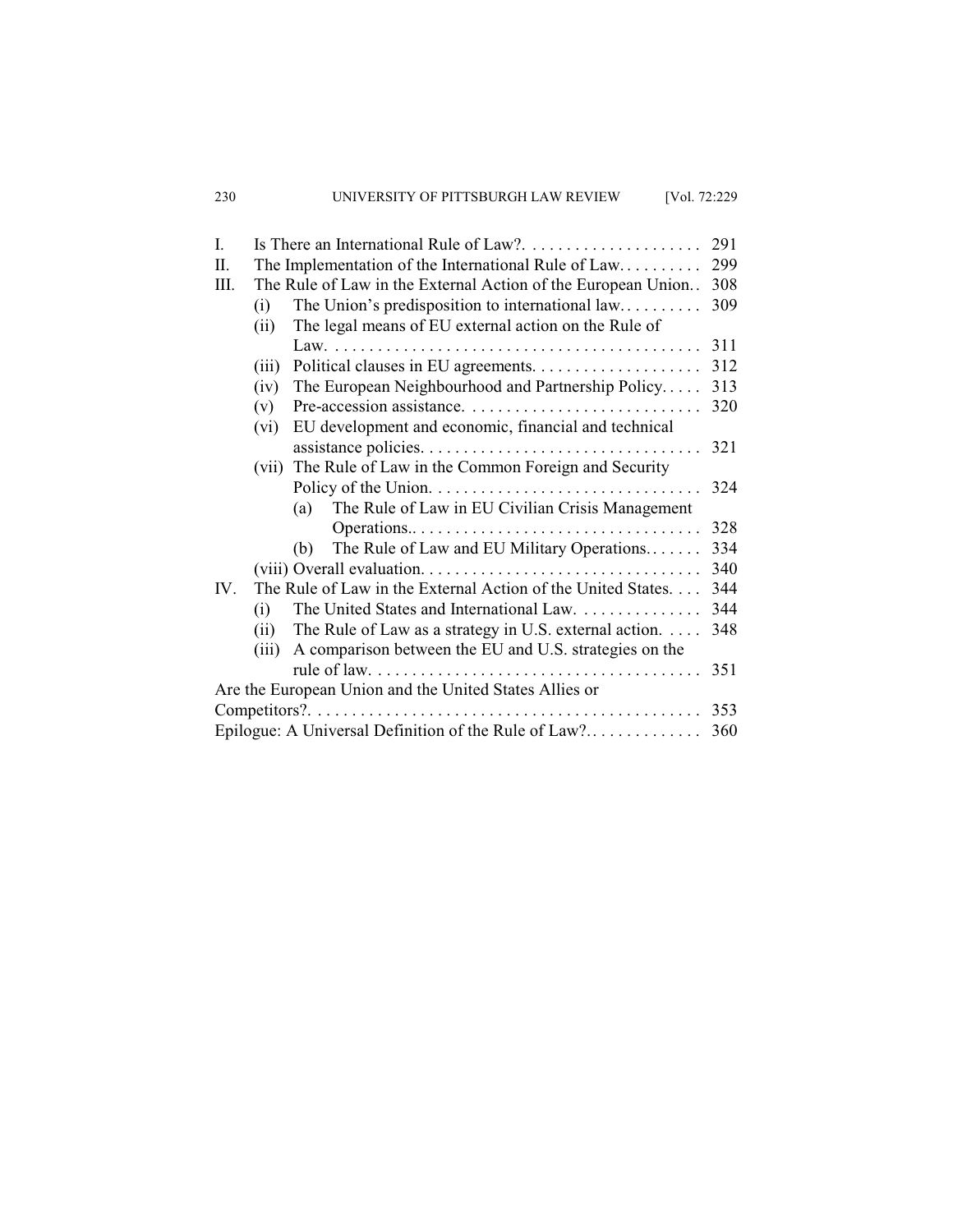### **INTRODUCTION**

Although the rule of law "is today universally recognised as a fundamental value," indeed the term "rule of law" is very fashionable at present, $2$  there is no universal agreement about what it means: "the rule of law has meant many things to many people; $<sup>3</sup>$  nor is there agreement about how it</sup> can be "reconciled with other, competing, values, notably with the requirements of democratic government."<sup>4</sup>

It is submitted in this paper, that any universal definition of the rule of law will have to incorporate all of the following four principles: (1) The principle that power may not be exercised arbitrarily. This principle requires a rejection of the rule by man and the notion that laws should be prospective, accessible, and clear; and (2) The principle of supremacy and independence of the law.This principle distinguishes the rule of law and requires acceptance of the principle of the separation of powers, which is the idea that the law applies to all, including the sovereign, and that there must be provisions for an independent institution, such as a judiciary, to apply the law to specific cases; (3) The principle that the law must apply to all persons equally, offering equal protection without discrimination. This principle requires that the law should be of general application and capable of being obeyed;<sup>5</sup> (4) The principle of respect for universal human rights as laid down in the instruments and conventions accepted by the international community as a whole. The universal definition of the rule of law suggested in this paper results from an examination, undertaken in the following pages, of the evolution of the rule of law in the principal different systems of the world, and of the status of the rule of law in international law. This paper also examines the implementation and promotion of the rule of law by the different subjects of international law

<sup>1.</sup> FRANCIS G. JACOBS, THE SOVEREIGNTY OF LAW: THE EUROPEAN WAY 7 (2007).

<sup>2.</sup> T.BINGHAM,THE RULE OF LAW 3 *et seq.* (Allen Lane Penguin 2010). *See also* the three-volume work by S. HOLOVATY, THE RULE OF LAW (Kyiv, Phoenix Publishing House 2006); Brian Z. Tamanaha, *The Rule of Law for Everyone?*, 55 CURRENT LEGAL PROBS. 97 (2002).

<sup>3.</sup> Jeffery Jowell, *The Rule of Law and Its Underlying Values*, *in* THE CHANGING CONSTITUTION (J. Jowell & D. Oliver eds., Oxford Univ. Press 7th ed. 2011). *See also* Jeffery Jowell, *The Rule of Law Today*, *in* THE CHANGING CONSTITUTION 57 (J. Jowell & D. Oliver eds., Oxford Univ. Press 6th ed. 2007).

<sup>4.</sup> JACOBS, *supra* note 1.

<sup>5.</sup> *See* Report on the Rule of Law adopted by the Venice Commission at its 86th plenary session (25-26 Mar. 2011), Council of Europe Doc. CDL-AD (2011) 003, Study No. 512, at 10 *et seq. See* Simon Chesterman, *Rule of Law* (2007), *in* MAX PLANCK ENCYCLOPEDIA OF PUBLIC INTERNATIONAL LAW (2010), *available at* http://www.mpepil.com.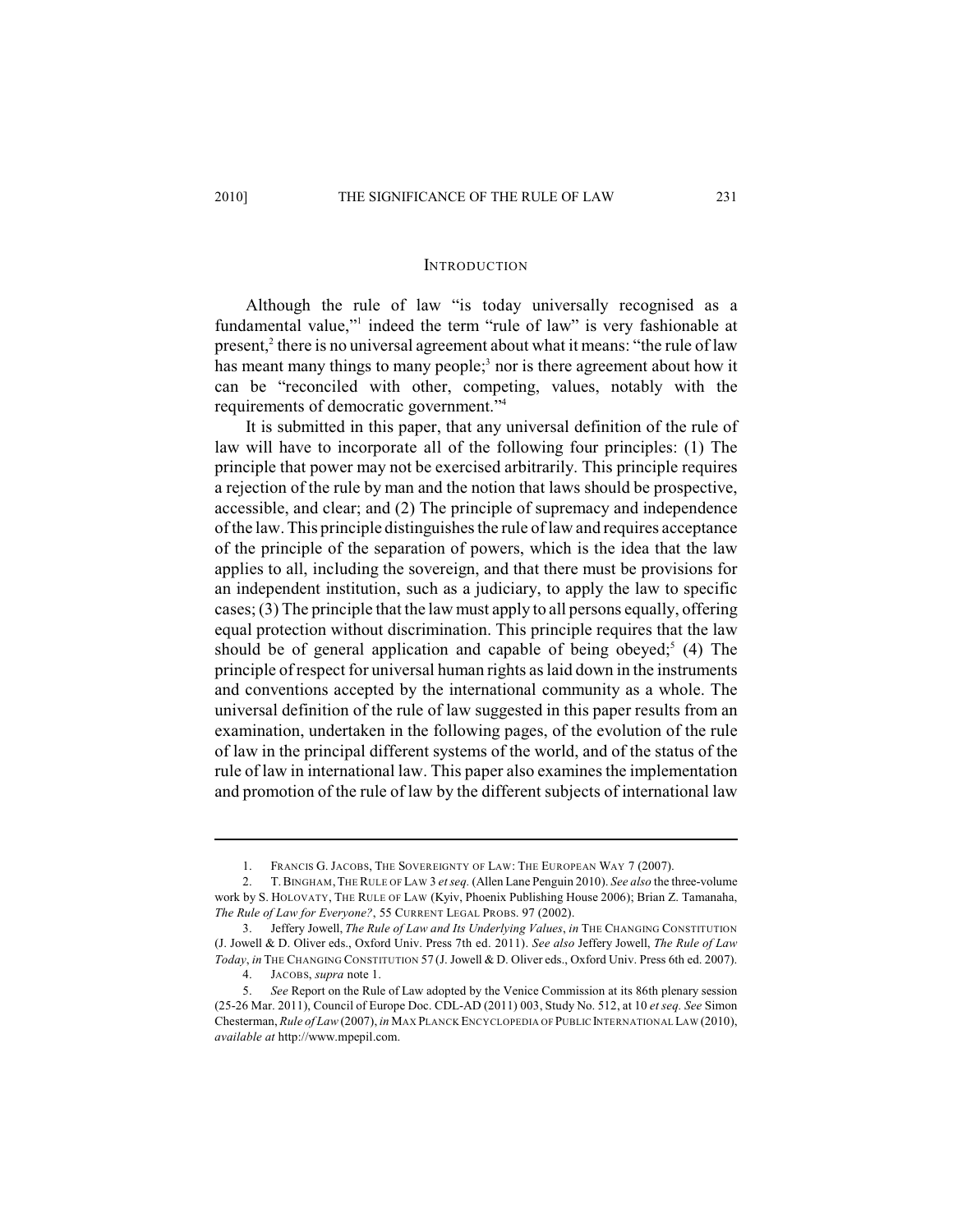with a particular attention paid to the external action of the European Union and the United States.

THE RULE OF LAW IN DOMESTIC LAW

In Europe and the United States, the idea of the rule of law (hereinafter referred to as the rule or the idea) has a long and fascinating history.

I. THE COMMON EUROPEAN AND AMERICAN HERITAGE

The idea of the rule of law has ancient roots in European political thought. It appeared as a rule of restraint in the exercise of political power by subjecting it to certain abstract principles. A "horizon of meaning of the rule of law" was elaborated by ancient Greek philosophers concerned about the potential for a democratic government to degenerate into a tyranny. The idea was already put into practice in Athens during the fifth Century B.C. where the Magistrates of the Polis, the democratic political community, could be charged with violations of the law by private citizens.<sup>7</sup> Thus, Plato intended that, the legal code incorporated in his work *The Laws*, would be permanent in nature and insisted that the government should be bound by these laws because:

[W]here the law is subject to some other authority and has none of its own, the collapse of the state, in my view, is not far off; but if law is the master of the government and the government is its slave, then the situation isfull of promise and men enjoy all the blessings that the gods shower on a state.<sup>8</sup>

Aristotle went further in stating:

Now, absolute monarchy, or the arbitrary rule of a sovereign over all citizens, in a city which consists of equals, is thought by some to be quite contrary to nature; . . . That is why it is thought to be just that among equals everyone be ruled as well as rule, and therefore that all should have their turn. And the rule of law, it is argued, is preferable to that of any individual; On the same principle, even if it be better for certain individuals to govern, they should be made only guardians and ministers of the law. . . . Therefore he who bids the law rule may be deemed to bid God and Reason alone rule, but he who bids man rule adds an element of the beast; for desire

8. PLATO, THE LAWS 174 (Trevor J. Saunders trans., London, Penguin 1970) (355–347 B.C.).

<sup>6.</sup> Pietro Costa, *The Rule of Law: A Historical Introduction*, *in* THE RULE OF LAW: HISTORY, THEORY, AND CRITICISM 73, 75 (Pietro Costa & Danilo Zolo eds., 2007) [hereinafter THE RULE OF LAW]. 7. BRIAN Z.TAMANAHA,ON THE RULE OF LAW:HISTORY, POLITICS,THEORY 7 (Cambridge Univ. Press 2004).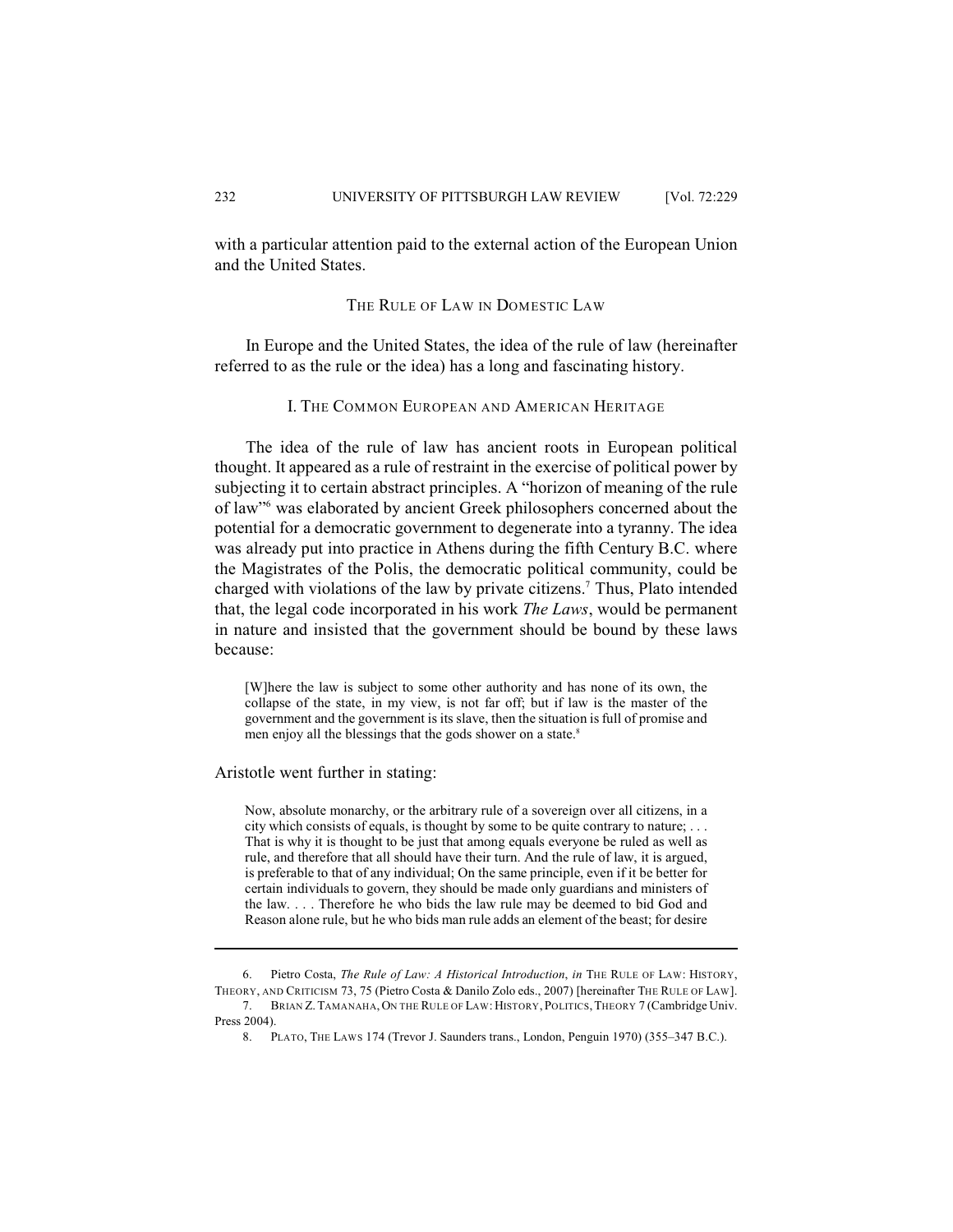is a wild beast, and passion perverts the minds of rulers, even when they are the best of men. The law is reason unaffected by desire.<sup>9</sup>

This passage from Aristotle's work, *Politics*, raises most of the fundamental questions that have accompanied the discussions of European history on the idea of the rule of law, i.e. the question of self-rule in situations of political equality, of subjection of government officials to the law, and of identification of the law with reason which would protect the law from abuse by those who hold power. In particular, the contrast that Aristotle established between the rule of law as reason, and the rule of man as passion, became one of the recurrent questions throughout the European history of the philosophy of  $law<sup>10</sup>$ 

Both Plato and Aristotle considered the maximization of the common good of the community and the improvement of moral development as the aim (or the purpose) of law. Thus, according to Plato, law is a reflection of a divine order consistent with "The Good:" "the laws that are not established for the good of the whole state are bogus law"<sup>11</sup> while Aristotle adds that "what is just will be both what is lawful and what is fair, and what is unjust will be both what is lawless and what is unfair."<sup>12</sup> Aristotle concluded that "true forms of government will of necessity have just laws, and perverted forms of government will have unjust laws,"<sup>13</sup> and he added further that "laws, when good[,] should be supreme."<sup>14</sup> However, neither Plato nor Aristotle advocated rebellion against the law, even against unjust laws, and neither of them approved of popular democracy, which was viewed as the potential rule of the uneducated and unintelligent mob susceptible to being seduced by demagogues. Also, neither were egalitarian since they both believed people had unequal talents in political capacity, virtues, and intelligence. According to Plato and Aristotle, the best government consisted of rule by the best man, not rule by law, for the law cannot foresee all eventualities. Therefore, Plato considered that "where the good king rules, law is an obstacle standing in the way of justice"<sup>15</sup> and Aristotle advocated rule under the law in order to avoid

<sup>9.</sup> ARISTOTLE, POLITICS bk. iii, at 78 (Steven Everson ed., Cambridge Univ. Press 1988).

<sup>10.</sup> *See* TAMANAHA, *supra* note 7, at 9.

<sup>11.</sup> *See generally* PLATO, *supra* note 8; ARISTOTLE, *supra* note 9; Fred D. Miller, *The Rule of Law in Ancient Greek Thought*, *in* THE RULE OF LAW IN COMPARATIVE PERSPECTIVE 11, 11 (Mortimer, Sellers & Tadeusz eds., 2010) [hereinafter COMPARATIVE PERSPECTIVE].

<sup>12.</sup> ARISTOTLE, NICOMACHEAN ETHICS 117 (Terence Irwin trans., Hackett Publ'g Co. 1985).

<sup>13.</sup> ARISTOTLE, *supra* note 9, at 68.

<sup>14.</sup> *Id.*

<sup>15.</sup> Plato, *quoted in* JOHN WALTER JONES,THE LAW AND LEGAL THEORY OF THE GREEKS 7 (Oxford,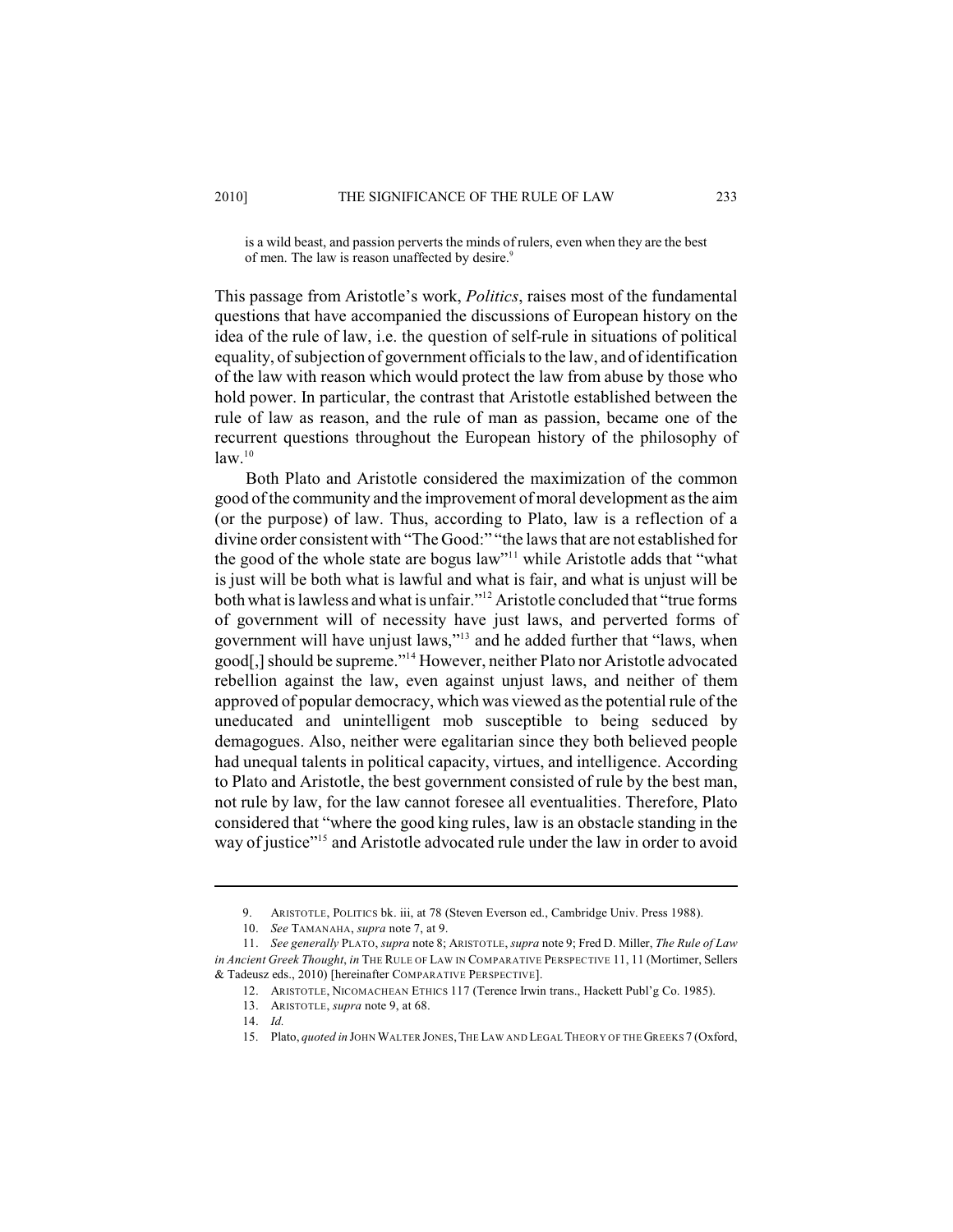the risk of corruption and abuse that arises when power is concentrated in a single pair of hands.<sup>16</sup> In contrast with the Athenian Democrats, who advocated the supremacy of the law created by all citizens in order to avoid the governance of the aristocratic oligarchies, Plato and Aristotle were concerned about how to avoid popular tyranny in a democracy. When criticising popular tyranny in democracies, Aristotle introduced the notion of sovereignty of law:

[S]uch a democracy is fairly open to the objection that it is not a constitution at all; for where the laws have no authority, there is no constitution. The law ought to be supreme overall, and the magistracies and government should judge of particulars.<sup>17</sup>

In the end, the most mature form of the rule of law achieved by Athens was one that ensured the equality of citizens before the law; the principle that laws had to be drafted in general terms; that the Athenian Council, magistrates, and legislative assemblies were bound by the law, and that citizens were free to operate as they wished under the law, provided that their actions were not prohibited by the law.

The Romans brought both positive and negative elements to the idea of rule of law, although the negative elements proved to be of much greater consequence. On the positive side, there was the work of Cicero, who continued the Greek tradition of Plato and Aristotle in *The Republic*, his masterpiece produced in the first Century B.C. There, Cicero commented that the king who does not abide by the law is a despot, "the foulest and most repellent creature imaginable."<sup>18</sup> Furthermore, in his work, *The Laws*, while describing the function of the magistrate, Cicero points out that:

[The magistrate] is to take charge and to issue directives that are right, beneficial and in accordance with the laws. As magistrates are subject to the laws, the people are subject to the magistrates. In fact it is true to say that a magistrate is a speaking law, and the law a silent magistrate.<sup>19</sup>

According to Cicero, the status of the laws differed depending on their consistency with natural law. Natural law was the rule of reason, and

Clarendon Press 1956).

<sup>16.</sup> ARISTOTLE, *supra* note 9, at 76.

<sup>17.</sup> ARISTOTLE, POLITICS bk. iv, at 89 (Steven Everson ed., Cambridge Univ. Press 1988).

<sup>18.</sup> CICERO,THE REPUBLIC bk. ii, at 50, *in* THE REPUBLIC AND THE LAWS (Niall Rudd trans., Oxford Univ. Press 1998).

<sup>19.</sup> CICERO, THE LAWS bk. iii, at 150, *in* THE REPUBLIC AND THE LAWS (Niall Rudd trans., Oxford Univ. Press 1998).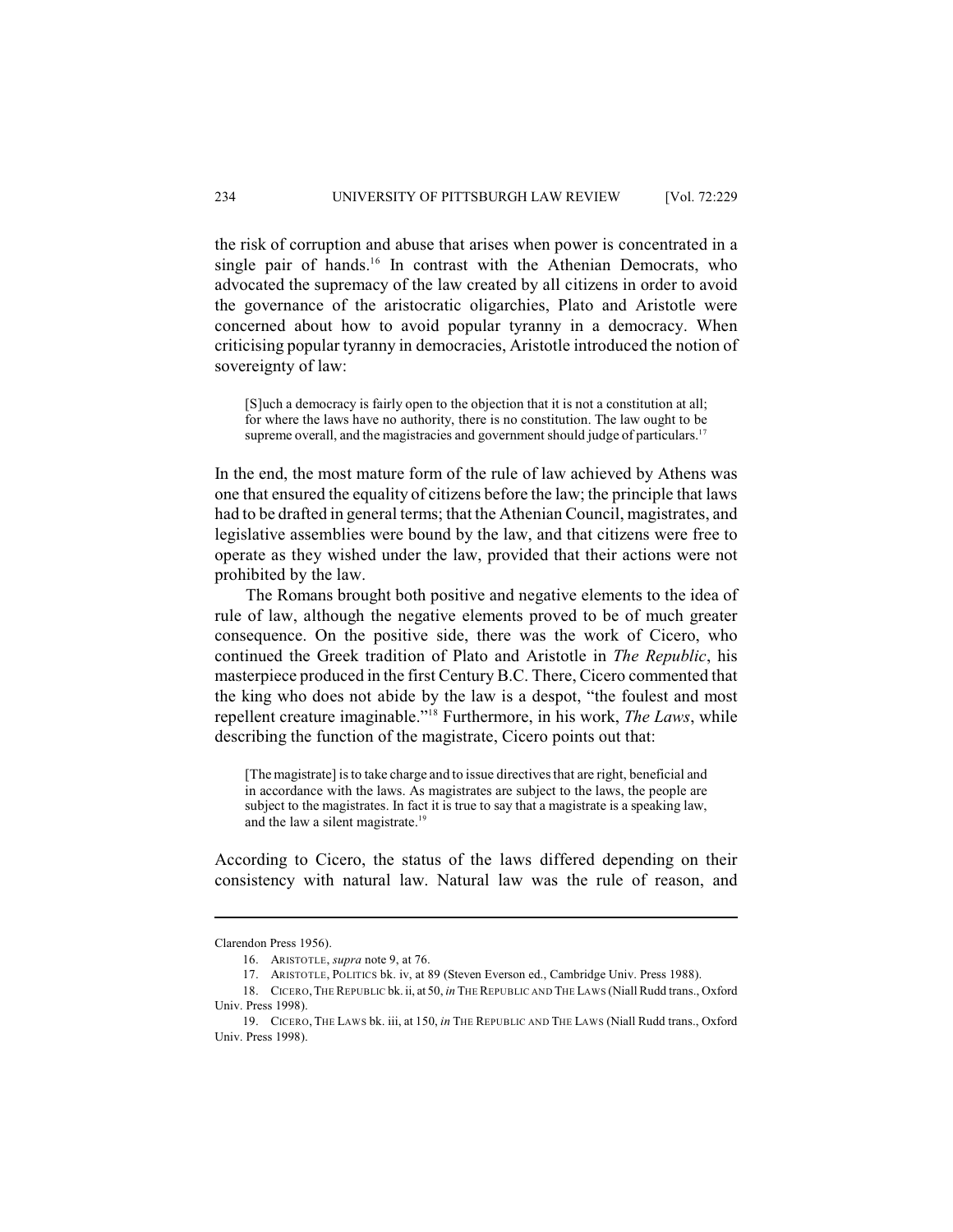according to the rule of reason, law should be for the good of the community, it should be just, and it should preserve the happiness and safety of the citizens. This idea of natural law stood above positive and human law; it was a law that was consistent with justice and hence reigned supreme.<sup>20</sup>

The negative Roman contributions to the rule of law result from the *Lex Regia* and the *Corpus Iuris Civilis*. The *Lex Regia* provided a legitimation for the move from the rule of the Roman Republic to the rule of the Roman Emperor Constantine. Constantine managed to combine secular and religious power in a manner that manyEuropean monarchs would emulate for centuries by converting to Christianity and deciding to move the capital from Rome to Constantinople (Istanbul) in the year 306 A.D. According to the *Lex Regia*, the new power of the Roman Emperor derived from the absolute authority that the Roman people had bestowed on him for the preservation of the state, $21$  which was a legal fiction created by early Roman jurists in order to justify the power of the Emperor. This legal fiction enjoyed considerable authority during the Middle Ages both in the course of democratic thinkers elaborating on the idea of original popular sovereignty and on the development of the idea of the absolute authority of the king by the absolutist thinkers.<sup>22</sup> The *Corpus Iuris Civilis*, which codified the Roman Law instituted by Emperor Justinian in 527 A.D., contains two maxims relevant to the idea of the rule of law: "*Sed quod principi placuit legis habet vigorem*," "what has pleased the prince has the force of law" and "*Princeps legibus solutus est*," "the prince is not bound by the law." $23$  The expressions illustrate, for the first time, the tension existing in the fact that the sovereign is both the source of law and subject to the law, a tension that the idea of the rule of law has attempted to reconcile within modern legal systems.

The concept of the rule of law continued to be enriched in the Middle Ages, a period in European history which lasted one thousand years, from the collapse of the Roman Empire in the fifth century A.D. until the Renaissance in the fifteenth and sixteenth centuries A.D. The sources of the contributions to the medieval concept of the rule of law are: the contest for supremacy between the kings and the popes, Germanic customary law, and the Magna Carta, which epitomised the efforts of nobles to use law to impose restraints on sovereigns.

<sup>20.</sup> TAMANAHA, *supra* note 7, at 11.

<sup>21.</sup> PETER STEIN, ROMAN LAW IN EUROPEAN HISTORY 59 (Cambridge Univ. Press 1999).

<sup>22.</sup> Brian Tierney, *"The Prince is Not Bound by the Laws." Accursius and the Origins of the Modern State*, 5 COMP. STUD. SOC'Y & HIST. 378, 392 (1963).

<sup>23.</sup> Digest 1.4.1 and Digest 1.3.1, *cited in* STEIN, *supra* note 21, at 59.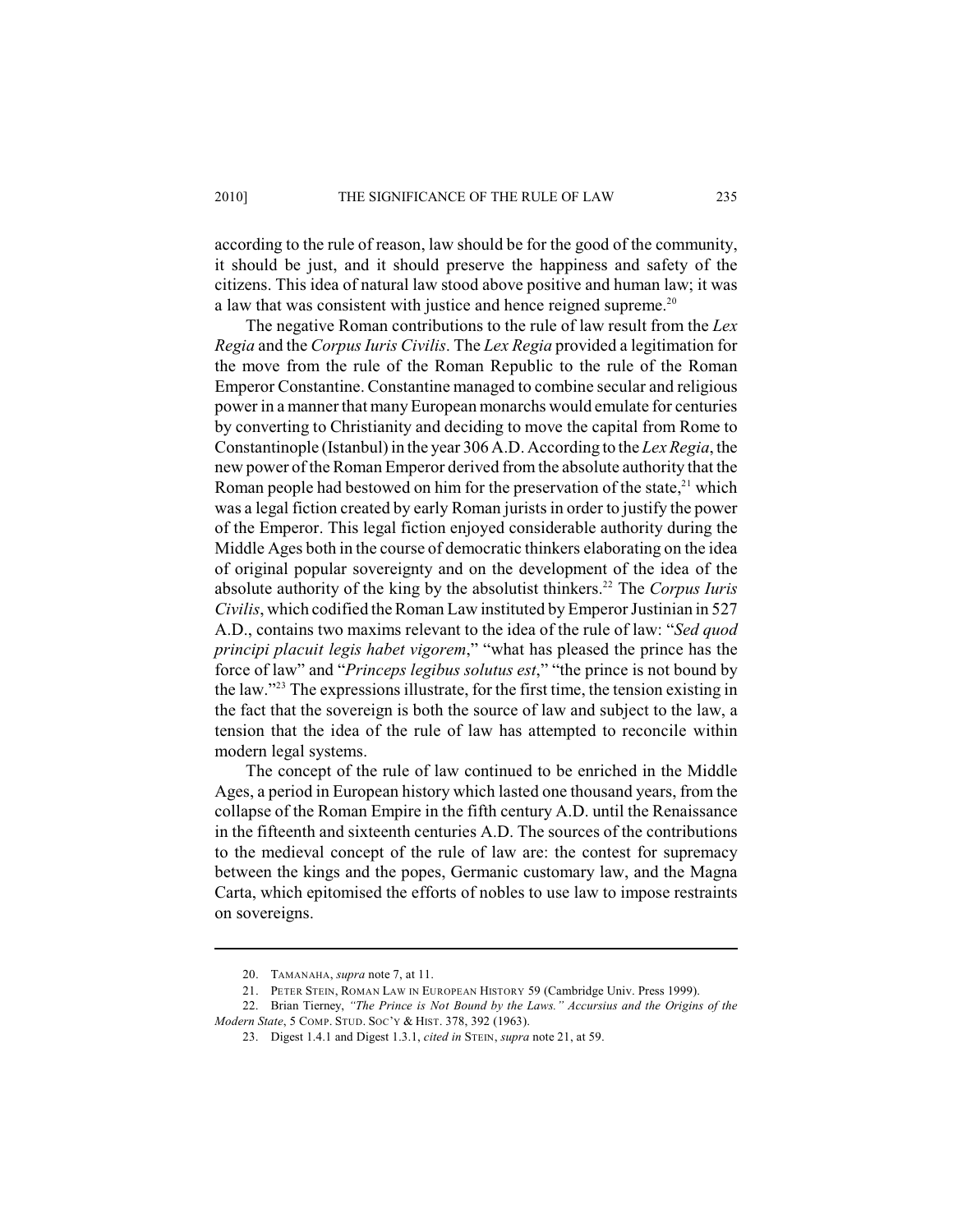One manifestation of the medieval concern for the rule of law is the importance that medieval authors accorded to the question of whether all men were subject to the law or, in terms of medieval dispute, "whether the prince was bound by the laws or not."<sup>24</sup> According to the traditional, feudal idea expressed by Bracton:

[T]he King must not be under man but under God and under the Law, because the Law makes the King . . . for there is no Rex where will rules rather then Lex . . . if he brakes the Law his punishment must be left to God . . . for the King cannot be sued or punished.<sup>25</sup>

But the opposite view appears in the *Digest* (1, 3, 31), where the words of Ulpian 228 A.D. were recorded under the imperial authority of Justinian, that "the Prince is not bound by the law" which was originally recorded in Latin as "*[p]rinceps legibus solutus est*." Given the clarity of the pronouncement and the authority of the *Digest*, the Ulpian text could not possibly be ignored. But it did not necessarily mean that rulers were at liberty to act arbitrarily and operate above the law. Accursius (1184–1263 A.D.), a great lawyer of the thirteenth century A.D., who also was a glossator i.e. a lawyer devoted to the study, annotations, and explanations of Roman legal texts, made the impact of the maxim less severe by pointing to other passages in the *Digest* including the *Code and the Institutes*, which provide that even the Emperor had to obey the law. These include, C. 1, 14, 4: "*re vera majus imperio est submittere legibus principatum*," "it is worthy of the majesty of the ruler that the emperor should acknowledge that he is bound by the laws"; Inst. 2. 17. 8: "*licet enim legibus soluti sumus, attamen legibus vivimus*" "though we are not bound by the laws we live by the laws." Accursius seemed to indicate that the absence of authority in Roman law with the necessary jurisdiction to compel the Emperor, was an institutional defect, rather than a question of principle.<sup>26</sup> But, it has been suggested that ever since, European legal thought has been divided between those who, like Jean Bodin, adhered to the absolutist theory, founded on the principle of "*princeps legibus solutus est*" and those who, like Bracton and François Hotman, considered the king subject to the law.<sup>27</sup>

<sup>24.</sup> R.C. VAN CAENEGEM, LEGAL HISTORY: A EUROPEAN PERSPECTIVE 122–23 (1991).

<sup>25. 1</sup> HENRICI DE BRACTON, DE LEGIBUS ET CONSUETUDINIBUS ANGLIAE 38 (Sir Travers Twiss ed., W.S. Hein 1990) (1878) (on laws and customs of England); FREDERIC WILLIAM MAITLAND, THE CONSTITUTIONAL HISTORY OF ENGLAND 100–01 (Cambridge Univ. Press 1963) (1908).

<sup>26.</sup> Tierney, *supra* note 22, at 378–400.

<sup>27.</sup> G. Rebuffa, *Jean Bodin e il 'Princeps legibus solutus, in* MATERIALI PER UNA STORIA DELLA CULTURA GIURIDICA 91–123 (G. Tarello ed., 1972); JULIAN H. FRANKLIN, JEAN BODIN AND THE RISE OF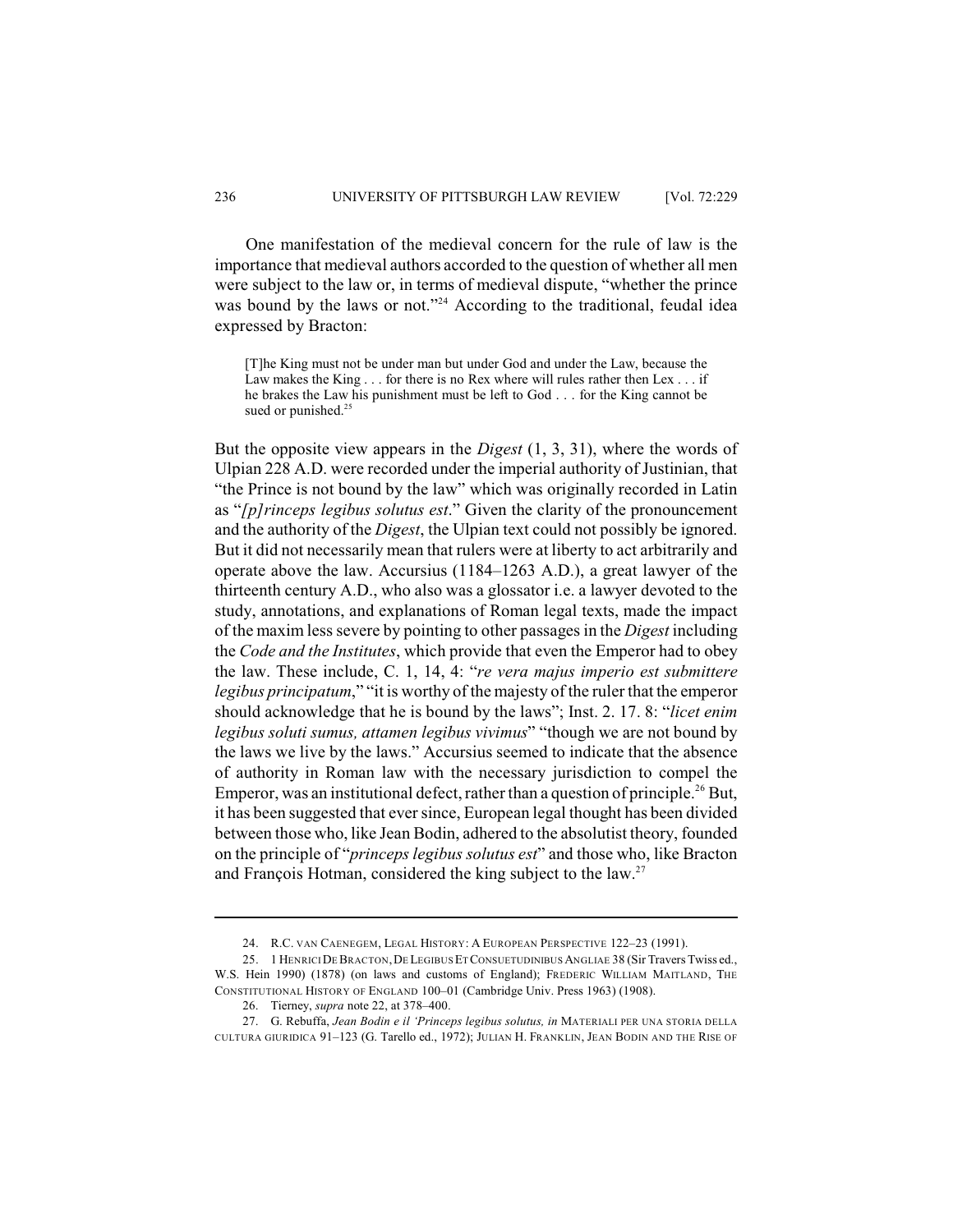The Middle Ages were a long and tumultuous period and the citizens during this time were not always law-abiding. Indeed, feuds were legal in the Middle Ages and law often regulated less and left more liberty than our present laws. However, the opposite also held true, *e.g.*, the strict rules of the *preuves savantes* (evidences based on documents and witnesses as developed by Gratian, the canon lawyer), isolated the modern notion of discretionary assessment and the *conviction intime* or *beweiswürdigung* of judges, (the free evaluation of evidence by the judges according to their inner deep-seated convictions).<sup>28</sup> There is no doubt that the idea of the rule of law was clearly perceived by medieval thinkers and practitioners and that it prevailed in certain periods and in certain countries during the Middle Ages.<sup>29</sup>

The question arises whether medieval law was observed and enforced against all subjects irrespective of their power or legal status. On one hand, medieval historywent through certain periods of weak law enforcement, times which could be described as "lawless" and "anarchical." For example, after the breakdown of the Carolingian monarchy in ninth century France, the unscrupulous and despotic "robber barons" imposed illegal and immoral practices such as illegally charging tolls on passing merchant ships. Additionally, when the ordinary feudal machinery became deficient, strange ecclesiastical expedients like "the Peace and the Truce of God" were established in order to ensure a certain measure of protection from spiritual retribution through violence on the individual for certain categories of people and places at certain privileged dates and periods of the year.<sup>30</sup> On the other hand, when the western monarchies increased their power, they subjugated these barons, demolished their "adulterine" castles, i.e. castles built without the approval of the superior lord, and submitted them to the royal courts, which afforded judicial protection to the ordinary man. Thus, legal historians have concluded that "given a minimum of political stability, the medieval

ABSOLUTIST THEORY (1973); FRANCOIS HOTMAN,FRANCO-GALLIA OR AN ACCOUNT OF THE ANCIENT FREE STATE OF FRANCE (2007), *quoted in* VAN CAENEGEM, *supra* note 24, at 123.

<sup>28.</sup> J. HILAIRE, LA CONSTRUCTION DE L'ETAT DE DROIT 356 (Dalloz 2011) (study based on the judicial archives of the medieval France); J.P. LÉVY, LA HIÉRARCHIE DES PREUVES DANS LE DROIT SAVANT DU MOYEN-AGE DEPUIS LA RENAISSANCE DU DROIT ROMAIN JUSQU'À LA FIN DU XIVÈME SIÈCLE 57 (Paris, Sirey 1939).

<sup>29.</sup> VAN CAENEGEM, *supra* note 24, at 146–47 and 14–16 (describing town charters which stipulated that in criminal cases the relevant article must be read out to make sure that the law is duly applied).

<sup>30.</sup> HARTMUT HOFFMANN, GOTTESFRIEDE UND TREUGA DEI, SCHRIFTEN DER MONUMENTA GERMANIAE HISTORICA 20 (Stuttgart 1964).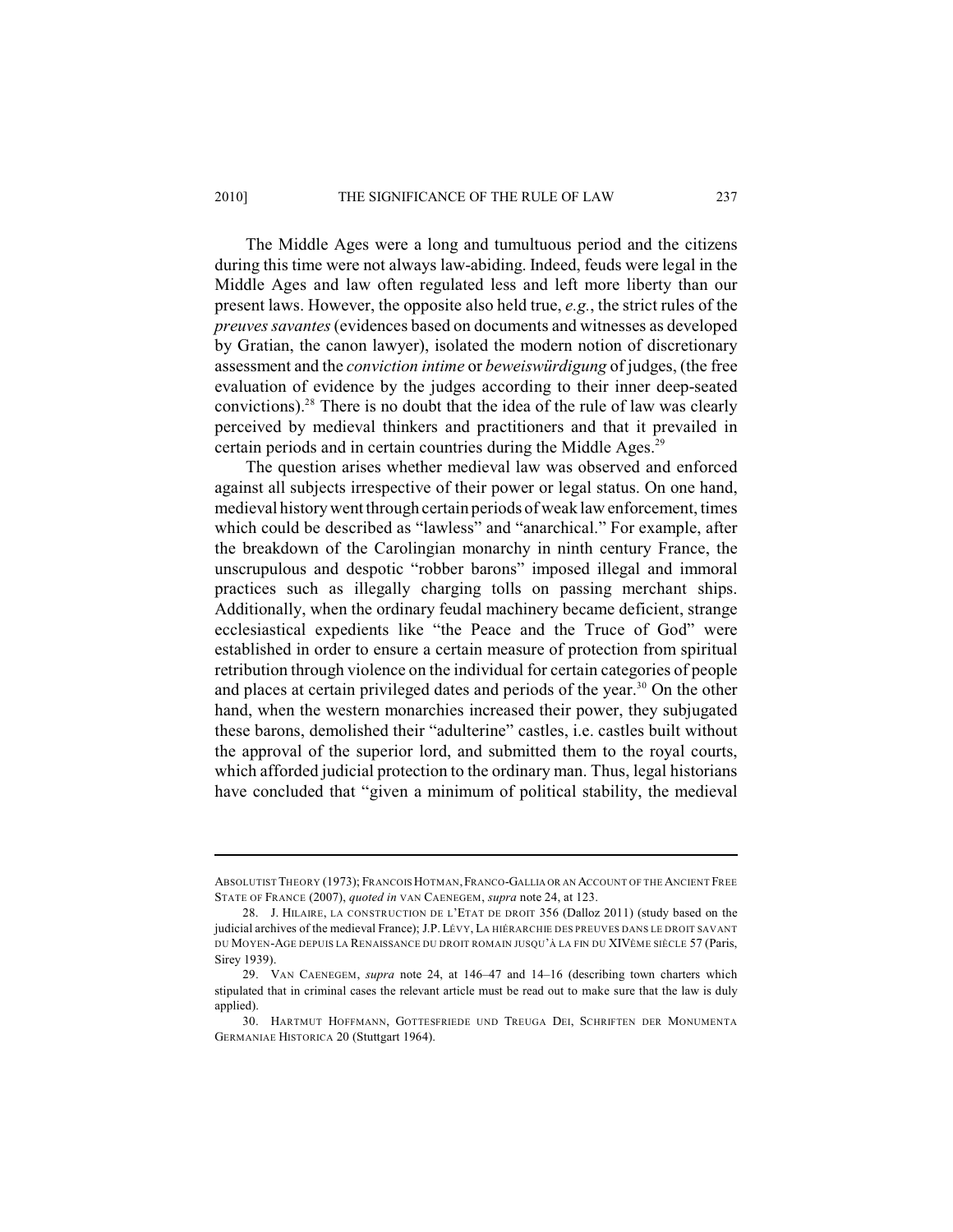states offered a large measure of judicial protection even to their most ordinary citizens." 31

Did the law prevail over the highest political authorities of medieval times? Numerous charters expressly excluded arbitrary rules, stipulated that the government was subject to the law, and guaranteed certain individual rights even though the enforcement mechanism ensuring observation of those charters was weak. Indeed, one of the main clauses of the English Magna Carta of 1215 provided the origin of the concept of *habeas corpus*, "we command to have the body," as follows:

No free man shall be seized or imprisoned, or stripped of his rights or possessions, or outlawed or exiled, or deprived of his standing in any other way, nor will we [the King] proceed with force against him, or send others to do so, except by the lawful judgement of his equals or by the law of the land.

The justification for this clause was that the King was at all times entitled to have an account of why the liberty of any of his subjects was restrained. But, whenever the king himself breached any provisions of the Carta, he was only subject to the control of the council of twenty-five barons which had no power of enforcement over the king, i.e. they could only threaten the king with civil war. $32$  Thus, although the government was bound by the law, the illegal arbitrary exercise of power was very rarely subject to institutional control.<sup>33</sup> Indeed, the great majority of those charters lacked an enforcement mechanism to make them effective.

The four centuries that followed became a laboratory for these medieval ideas but, from a legal point of view, the idea of the rule of law did not receive further impetus until the seventeenth and eighteenth centuries. During that time, Europe experienced popular uprisings that gave birth to significant philosophical contributions to the theory of government and the rule of law. The most fundamental question was that of the source of legitimacy for governmental action and authority, since unquestionable adherence to monarchical rule had lost support. The negative contribution was provided by Hobbes, according to whom the sovereign, though bound in conscience by natural law, wields absolute untrammelled power. Therefore, the rule of law and the rule of will were always synonymous and equivalent. Furthermore, a

<sup>31.</sup> VAN CAENEGEM, *supra* note 24, at 147.

<sup>32.</sup> J. C. HOLT, MAGNA CARTA 242–68 (Cambridge Univ. Press 1992) (1965).

<sup>33.</sup> Robert S. Summers, *A Formal Theory of the Rule of Law*, 6 RATIO JURIS 127 (1993). *See, e.g.*, S. RUTHERFORD, LEX, REX, THE LAW AND THE PRINCE (1644) (ed. 2002) where he supports the idea of a limited monarchy.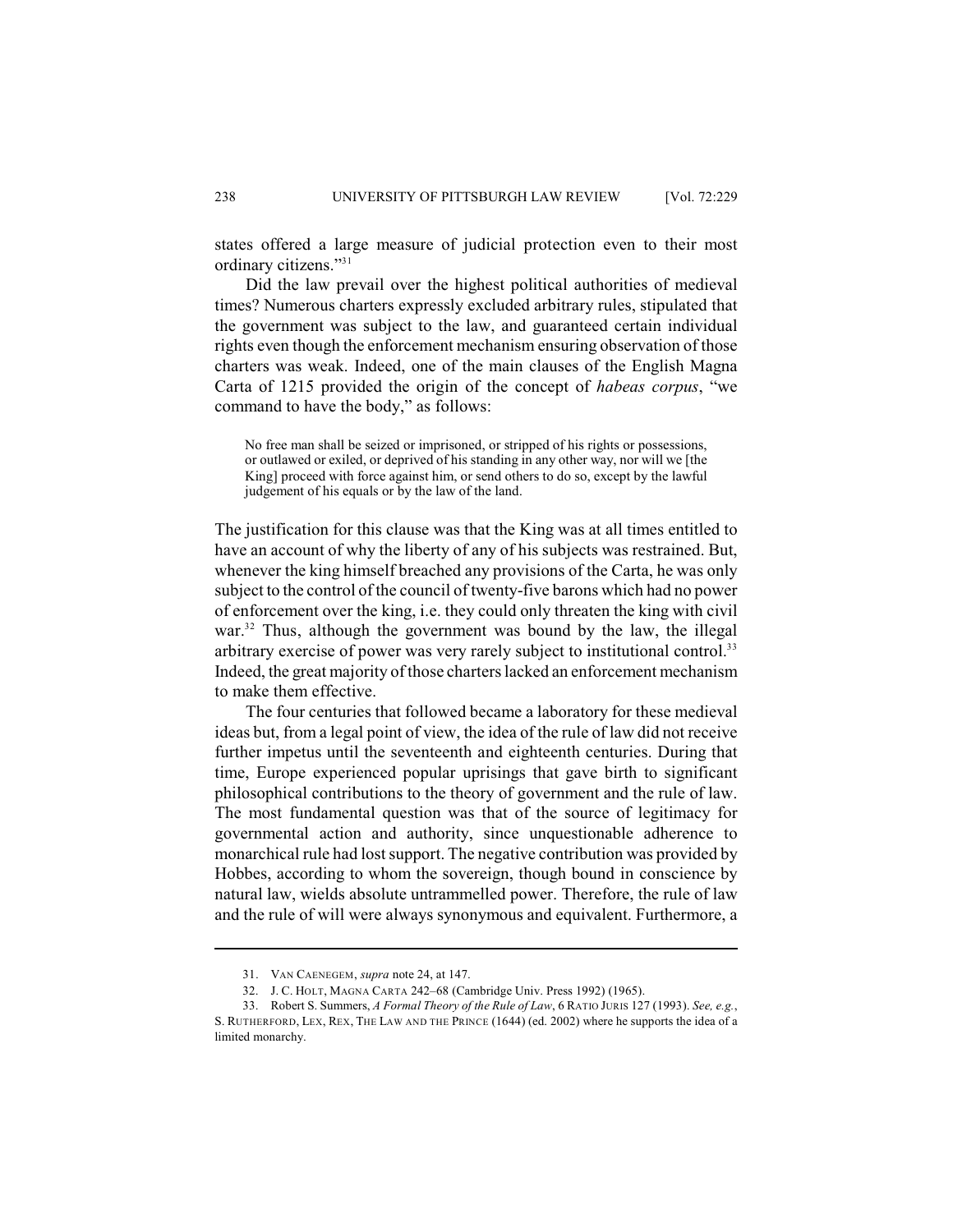rule was inherently powerless unless it was applied, interpreted, and enforced by individuals: "there must always be somebody who has the final word."<sup>34</sup> In contrast, other legal philosophers, such as John Locke, Jean-Jacques Rousseau, and Count Montesquieu, provided a new legal basis for governmental authority and the rule of law. First, Locke suggested that legitimate governments had to be based on popular consent and that any action by any government that was not supported by popular consent was not valid and was "without authority." He also suggested the following concept of the rule of law:

[A]ll the power the government has, being only for the good of society, as it ought not to be arbitrary and at pleasure, so it ought to be exercised by established and promulgated laws; that both the people may know their duty, and be safe and secure within the limits of the law; and the rulers too kept within their bounds.  $\ldots$ <sup>35</sup>

These views of Locke prevailed over other ideas. Secondly, on the question of the proper structure of government, Montesquieu provided the most widelyfollowed contribution. He suggested that countries should elaborate constitutions as fundamental charters containing the original will of the people to be governed. He also underlined the importance of the separation and balance of powers between the legislative, the executive, and the judiciary when he stated that:

When the legislative and the executive powers are united in the same person . . . there can be no liberty; because apprehensions may arise, lest the same monarch or senate should enact tyrannical laws, to execute them in a tyrannical manner. . . . Again there is no liberty, if the judicial power be not separated from the legislative and executive. Were it joined with the legislative, the life and liberty of the subject would be exposed to arbitrary control; for the judge would be then the legislator. Were it joined to the executive power, the judge might behave with all the violence of an oppressor.<sup>36</sup>

Thirdly, there emerged the notion of the rights of individuals, i.e. the idea that individuals were entitled to certain rights of which they could not be deprived of either by the actions of government or by the actions of other individuals. This notion of individual rights, now known as human rights, was

<sup>34.</sup> THOMAS HOBBES, LEVIATHAN 176–79, 250 (J.C.A. Gaskin ed., Oxford Univ. Press 1996)  $(1651)$ 

<sup>35.</sup> JOHN LOCKE,SECOND TREATISE OF GOVERNMENT 46–51 (C.B. Macpherson ed., Hackett 1980) (1690).

<sup>36.</sup> BARON DE MONTESQUIEU, THE SPIRIT OF LAWS bk. xi, at 202 (David Wallace Carrithers ed., Univ. of Cal. Press 1977) (1748).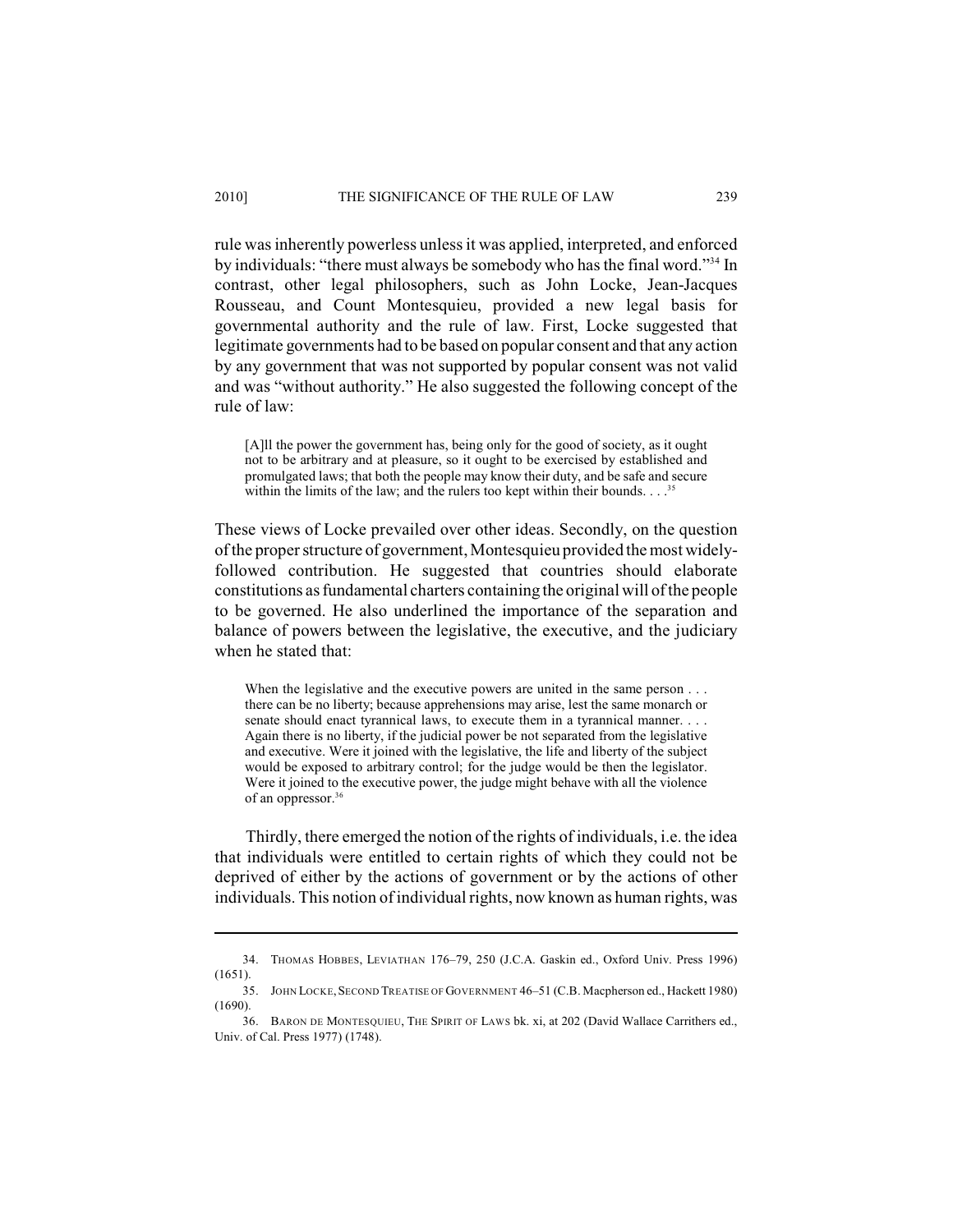above all brought to fruition in the American Declaration of Independence in 1776. It proclaimed that all men were born free and equal and that the right to life, liberty and the pursuit of happiness were among those rights that are unalienable. That document declared:

We hold these truths to be self-evident, that all men are created equal, that they are endowed by the Creator with certain unalienable rights, that among these are life, liberty and the pursuit of happiness, to secure these rights, governments are instituted among men, deriving their just powers from the consent of the governed.<sup>37</sup>

In 1780, the Constitution of the state of Massachusetts reflected in its Article 30, the idea of separation of powers under the rule of law in the following terms:

In the government of this Commonwealth, the legislative department shall never exercise the executive and the judicial powers, or either of them; the judicial shall never exercise the legislative and executive powers, or either of them; to the end it may be a government of laws and not a government of men.<sup>38</sup>

Finally, the amalgam of concepts underlying the idea of the rule of law, such as the government submitting to the consent of those being governed, the principle of the separation of powers as an instrument of protection against any violation of the principle of popular consent, and the principle of the existence of inherent and inalienable individual rights were incorporated in the Constitution of the United States of  $1789$ ,<sup>39</sup> the French Declaration of the Rights of Man and the Citizen of 1789,<sup>40</sup> and the Bill of Rights of the United States of 1791.<sup>41</sup>

II. THE DIFFERING NATIONAL CONCEPTIONS IN EUROPE

The amalgam of these concepts gave birth to the term "rule of law," which appeared when the common European heritage based on Roman law,

<sup>37.</sup> *See* Unanimous Declaration of the Thirteen United States of America, 1 Stat. 1 (1776). For a study, *see* D. ARMITAGE, THE DECLARATION OF INDEPENDENCE: A GLOBAL HISTORY (2007).

<sup>38.</sup> MASS. CONST. pt. 1, art. XXX, *reprinted in* THE FOUNDERS' CONSTITUTION: FUNDAMENTAL DOCUMENTS, vol. I, ch. 1, doc. 6, at 13–14 (Philip B. Kurland & Ralph Lerner eds., Liberty Fund, Inc. 2000).

<sup>39.</sup> S. REP. NO. 108-17 (2004).

<sup>40.</sup> DECLARATION OF THE RIGHTS OF MAN AND THE CITIZEN, *reprinted in* THE COLUMBIA ENCYCLOPEDIA (6th ed. 2008).

<sup>41.</sup> U.S.CONST. amends. I–X. *See* THE BILL OF RIGHTS AND THE STATES (Patrick T. Conley & John P. Kaminski eds., 1992).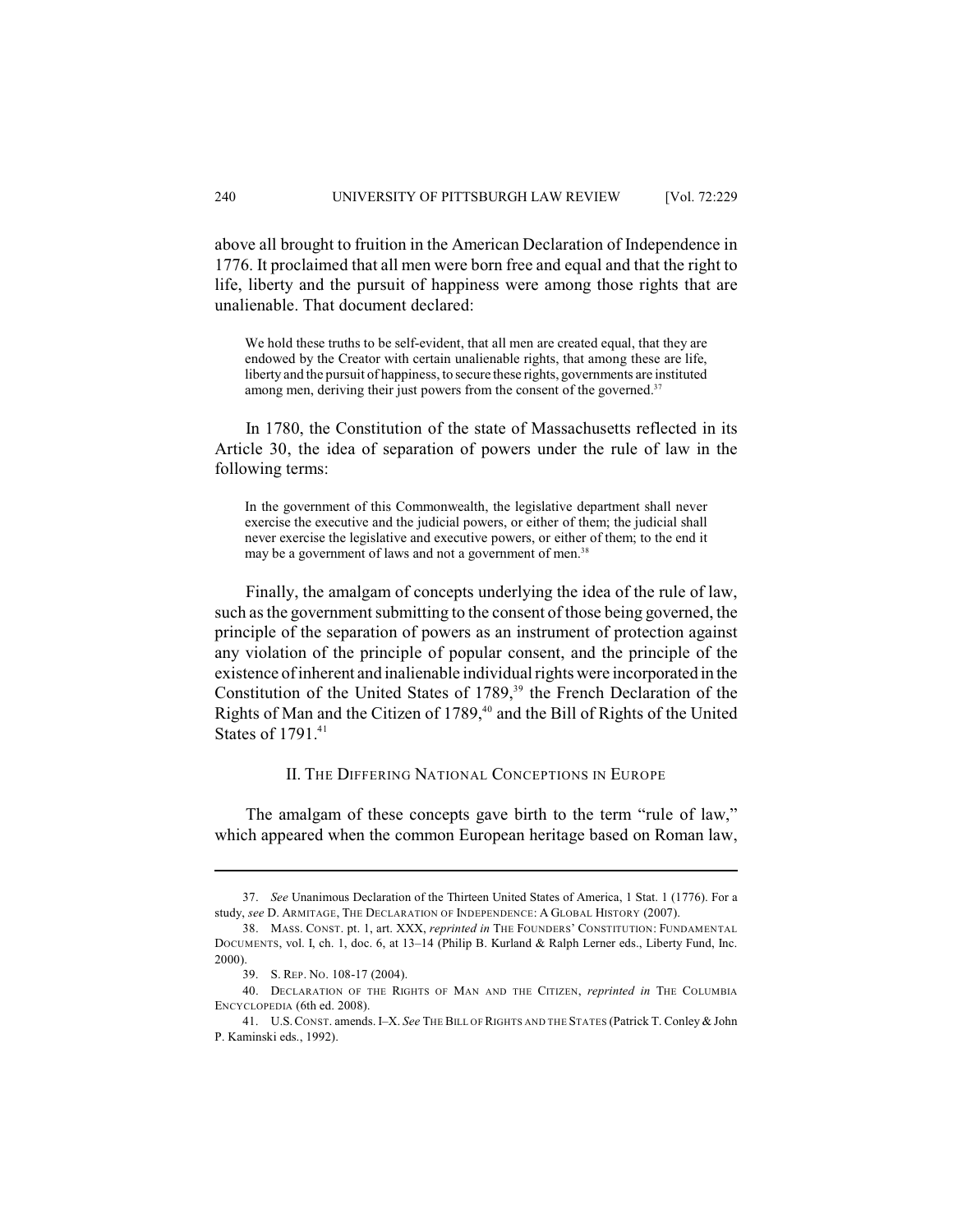the Medieval *Jus Commune*, natural law, and the enlightened secular law of reason was transposed, in the context of the establishment of sovereign states, into differing national laws.

# *(i) The German Rechtsstaat*

The term *Rechtsstaat* originated in Germany in 1798 as a neologism combining the words "law" and "state," thus putting more emphasis on the nature of the state than on the judicial process. Due to the link that the concept of *Rechtsstaat* establishes between law and the state, it is common understanding that Immanuel Kant is the spiritual father of the German term, even though Kant himself never used it. Indeed, in his *Theory of the State*, Kant defined the state as the union of a multitude of men under laws of justice with any "lawful state" necessarily being a state governed by the law of reason, i.e. the law based on the principles of freedom of every member of society, equality, and of individual autonomy. Furthermore, the laws of the State were required to preserve and promote these principles.<sup>42</sup> The neologism *Schule der Rechts-Staats-Lehre* was apparently first used by Johan Wilhelm Placidus in his *Litteratur der Staatslehre*, *Ein Versuch*<sup>43</sup> and was then popularized by Robert von Mohl, who contrasted the *Rechsstaat* with the aristocratic police state. He defined the main objective of a *Rechtsstaat* as "organi[zing] the living together of the people in such a manner that each member of it will be supported and fostered, to the highest degree possible, in the free and comprehensive exercise and use of his strengths."<sup>44</sup> According to von Mohl, the guiding light of any state action is individual freedom, and, for that purpose, the state has an obligation to respect all laws and customs, to take account of the dispositions and particular inclinations of its people, and

<sup>42.</sup> The definition of "lawful state" by Kant exerted a considerable influence on the liberal theories of constitutional law which developed in Germany in the first half of the nineteenth century. *See* M. BROCKER, KANT ÜBER RECHTSSTAAT UND DEMOKRATIE (VS Verlar 2006); DONALD P. KOMMERS, THE CONSTITUTIONAL JURISPRUDENCE OF THE FEDERAL REPUBLIC OF GERMANY 36–37 (2d ed. 1997) (1989). For instance, for an account of the difference in origins and concept between *Rechtsstaat, Etat de droit and Rule of Law*, see M.LOUGHLIN, FOUNDATIONS OF PUBLIC LAW ch. 11, 312–37 (Oxford Univ. Press 2010).

<sup>43.</sup> J.W. PLACIDUS, LITTERATUR DER STAATSLEHRE. EIN VERSUCH (1798).

<sup>44.</sup> ROBERT VON MOHL,DIE POLIZEIWISSENSCHAFT NACH DEN GRUNDSÄTZEN DER RECHTSTAATES 8 (Tübingen, Laupp 1844). Robert von Mohl opposes the suggestions made by F.J. Stahl that *Rechsstaat* simply refers to a state acting in a legal form and purporting to "*exactly determine and unquestionably establish the lines and boundaries of its actions as well asthe free ambits of its citizensin accordance with the law (in der Weise des Rechts).*" FRIEDRICH JULIUS STAHL, DIE PHILOSOPHIE DES RECHTS, II 195–96 (Tubingen 1878, Hildesheim-Olms 1963); *see* Costa, *supra* note 6, at 90–91. *See* K. SOBOTA, DAS PRINZIP RECHTSSTAAT 306 *et seq.* (M. Siebeck 1977).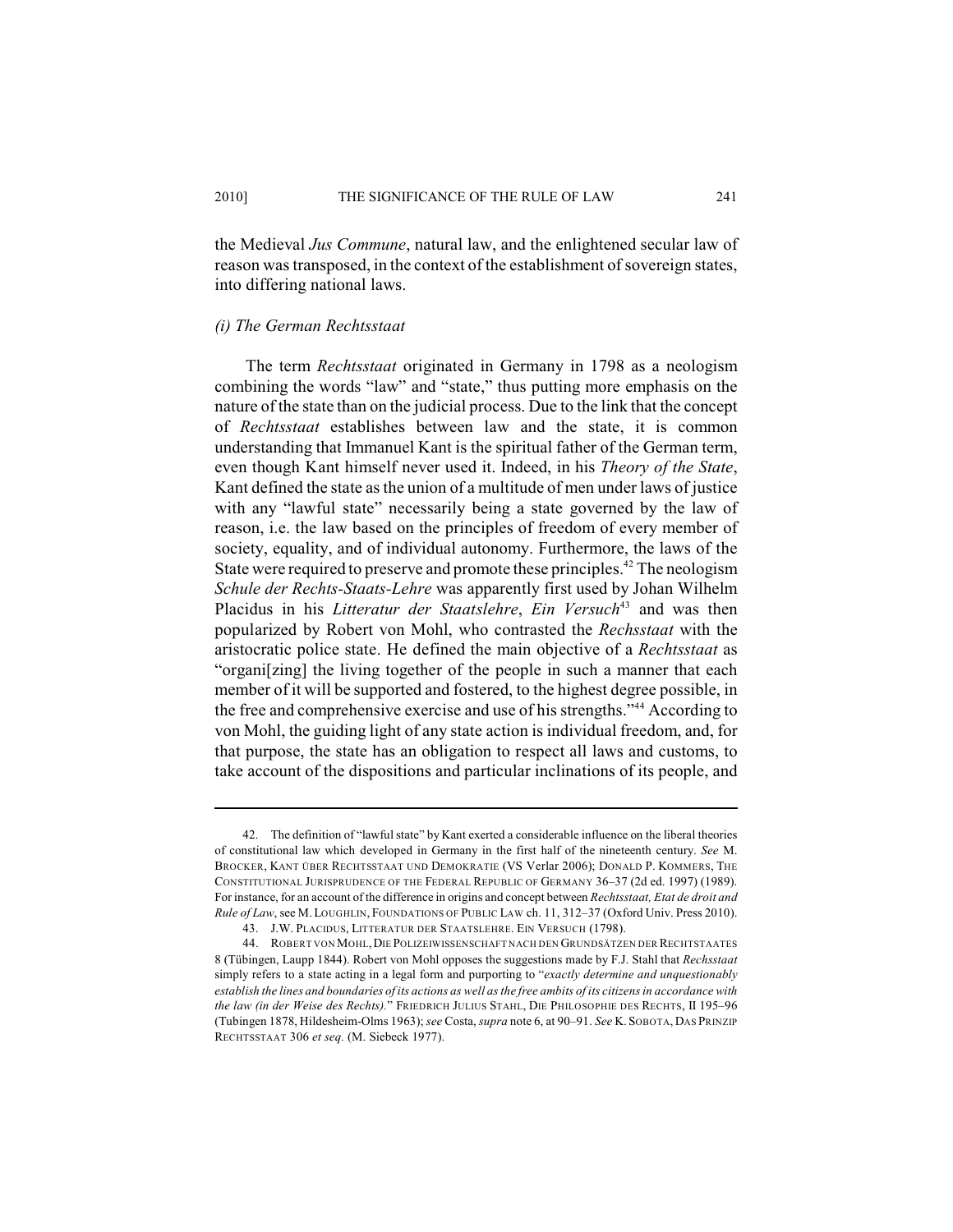to respect private property as the unavoidable condition for individual development.

The concept of *Rechtsstaat* was much used in the course of the nineteenth century A.D. during which Germany experienced an extraordinary development of public law mainly as a result of the Restoration which followed the 1848 revolts. The development of public law was prompted by the outstanding theoretical contributions of G.Jellinek, O. Mayer, and R. von Jhering. Politically, this development epitomised a compromise between liberal doctrine, support of the bourgeoisie, and authoritarian ideology supported by conservative forces such as the monarchy, the rural aristocracy, and senior military bureaucracy. The *Rechtsstaat* as defined by the German publicists was based on three elements: the theory of the "state's selflimitation," the theory of "subjective rights," and the theory of the "primacy of law."

According to the theory of the "state's self-limitation," the state as sovereign was not conditioned by any external limit. Instead, the state was restrained by its free decisions owing either to the pressure that society exercised on the state<sup>45</sup> or to the counteracting effect of "mature civilised" people."<sup>46</sup> The theory of "subjective public rights" represented a statist conception of rights, i.e. individual rights were established by the sovereign authority of the state, which thereby imposed limits on its own freedom of action. These individual rights were the result of popular sovereignty as theorized by the French revolutionaries and did not include the "right of resistance" to the state. $47$  The power to establish individual rights within a state belonged to the legislator, i.e. "statutory reservation." Individual rights were not of a pre-political origin, as they were discussed through Locke's *contractualism*, or of a religious nature and thus based on a transcendent and universalist natural law.

In this *Rechtsstaat* there were different categories of individual rights. The first category included those rights resulting from the *status passivus* or *status subjectionis*, where individuals had only duties and no rights as in the case of the duty to perform military service. The second category included those resulting from the *status negativus* or *status libertatis*, where individuals possessed a right to be free which derived from history as prescribed by the

<sup>45.</sup> R. VON JHERING, DER ZWECK IM RECHT [Law as a Means to an End] (Goldbach, Keip 1997) (1877).

<sup>46.</sup> G. JELLINEK, ALLGEMEINE STAATSLEHRE (1919).

<sup>47.</sup> C. SCHMITT, *Legalität und Legitimität*, *in* VERFASSUNGS RECHTLICHE AUFSÄTZE AUS DEM JAHREN 1924–1954, at 264, 276–77, 279 (J. Seitzer trans., 2004) (1932).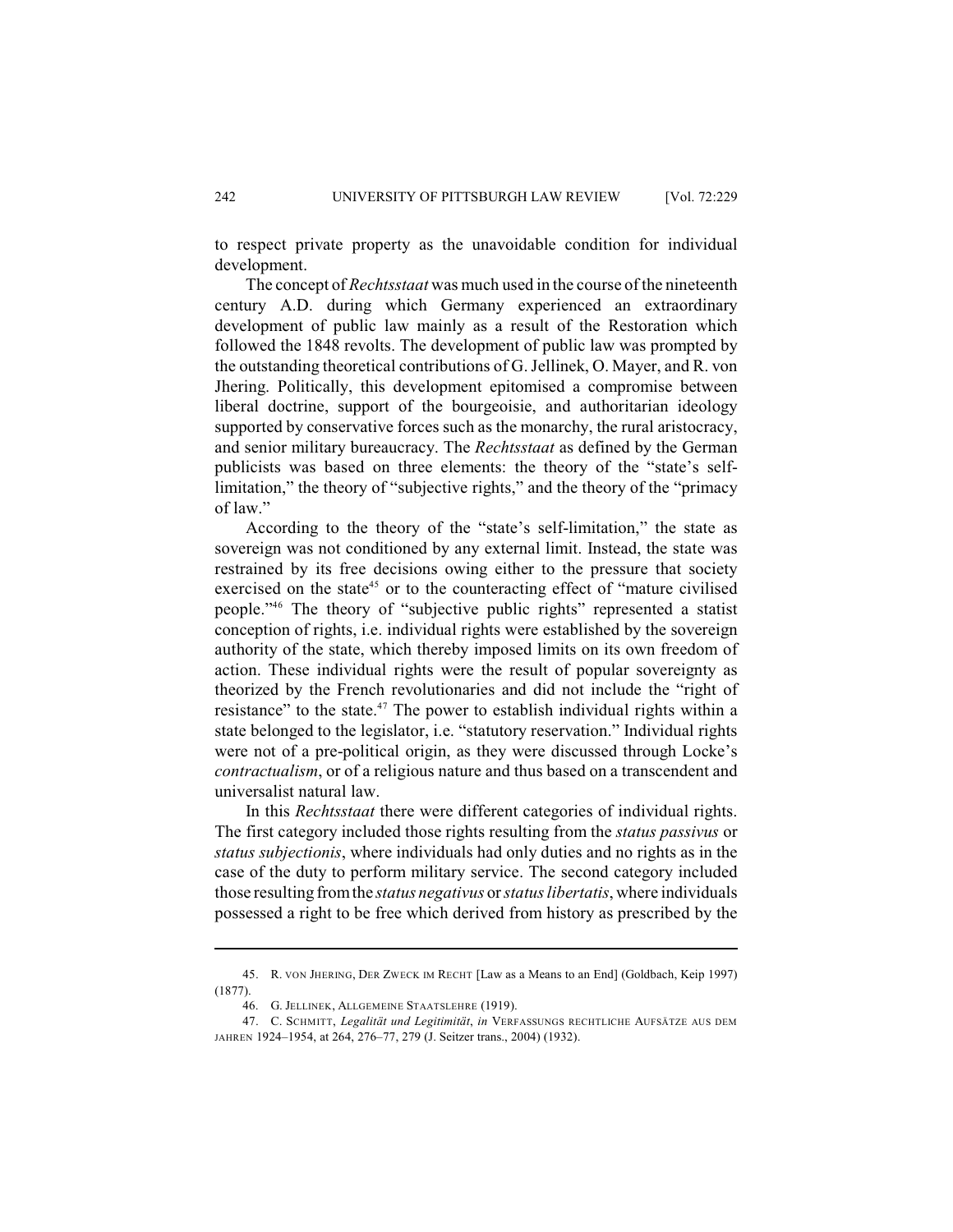### 2010] THE SIGNIFICANCE OF THE RULE OF LAW 243

legislator. In the context of the *status negativus*, "every freedom [was] nothing but the exemption from illegal constraint." There were those rights resulting from the *status positivus* or *status civitatis*, where the state conferred on the individual subjective public rights in the form of capacities and remedies such as the right to have an administrative act annulled. Finally, there were those rights resulting from the *status activus* or *status activae civitatis*, or the political rights of the citizen.<sup>48</sup> In this latter *Rechtsstaat*, the law was supreme, it referred to the theory of primacy of law, and it comprised a system of impersonal, abstract, general, and non-retroactive rules governed by the "principle of legality" (originally termed *Gesetsmässigkeit*).

According to the principle of legality, the acts of Parliament had to be rigorously respected by the executive and judicial powers. This obligation to respect the law was the most effective defence against any political misuse of powers and constituted the supreme guarantee for the protection of individual rights. However, the nineteenth century A.D. theory of the *Rechtsstaat* failed to take into account the potential arbitrary use of legislative power, *sic volo* or *sic jubeo*, and was too optimistic in taking for granted the trust of the citizens since it assumed a perfect correspondence between the will of the state, legality, and moral legitimacy. This *Rechtsstaat* became a mere "law of the state" or *Staatsrecht*, characterised by a purely technical and formal concept of law, which consisted of both general and abstract norms, detached from ethical and political contents, (except the protection of freedom and property), without providing for constitutional review. Under these conditions, the *Rechtsstaat* was soon regarded as legalistically vacuous, or as a tautological, procedural, and a mere legal state.

At the end of the nineteenth century A.D., a turbulent period in the history of the *Rechtsstaat* commenced. The concept either retained a meaning only in administrative law, where the concept was transformed into a mere principle of legality<sup>49</sup> or was made a subject of derision by Bismarck as an "artificial expression or *Kunstausdruck* invented by Mohl, on which nobody has yet found a satisfactory definition for the body politics."<sup>50</sup> Others likened the term

<sup>48.</sup> G. JELLINEK, SYSTEM DER SUBJECTIVEN ÖFFENTLICHEN RECHTS 95–97, 102–03 (1905), *discussed in* Gustavo Gozzi, *Rechtsstaat and Individual Rights in German Constitutional History in* THE RULE OF LAW, *supra* note 6, at 237, 248–49.

<sup>49.</sup> *See* OTTO MAYER,DEUTSCHES VERWALTUNGSRECHT (1895), *quoted in* Laurent Pech, *The Rule of Law in France*, *in* ASIAN DISCOURSES OF RULE OF LAW: THEORIES AND IMPLEMENTATION OF RULE OF LAW IN TWELVE ASIAN COUNTRIES, FRANCE AND THE UNITED STATES 76, 80 (Randall Peerenboom ed., 2004) [hereinafter ASIAN DISCOURSES OF RULE OF LAW].

<sup>50.</sup> Letter addressed by Bismarck to Minister van Gossler on 25 November 1883, *in* L.HENSCHLING, ETAT DE DROIT, RECHTSSTAAT, RULE OF LAW 6 ( 2002).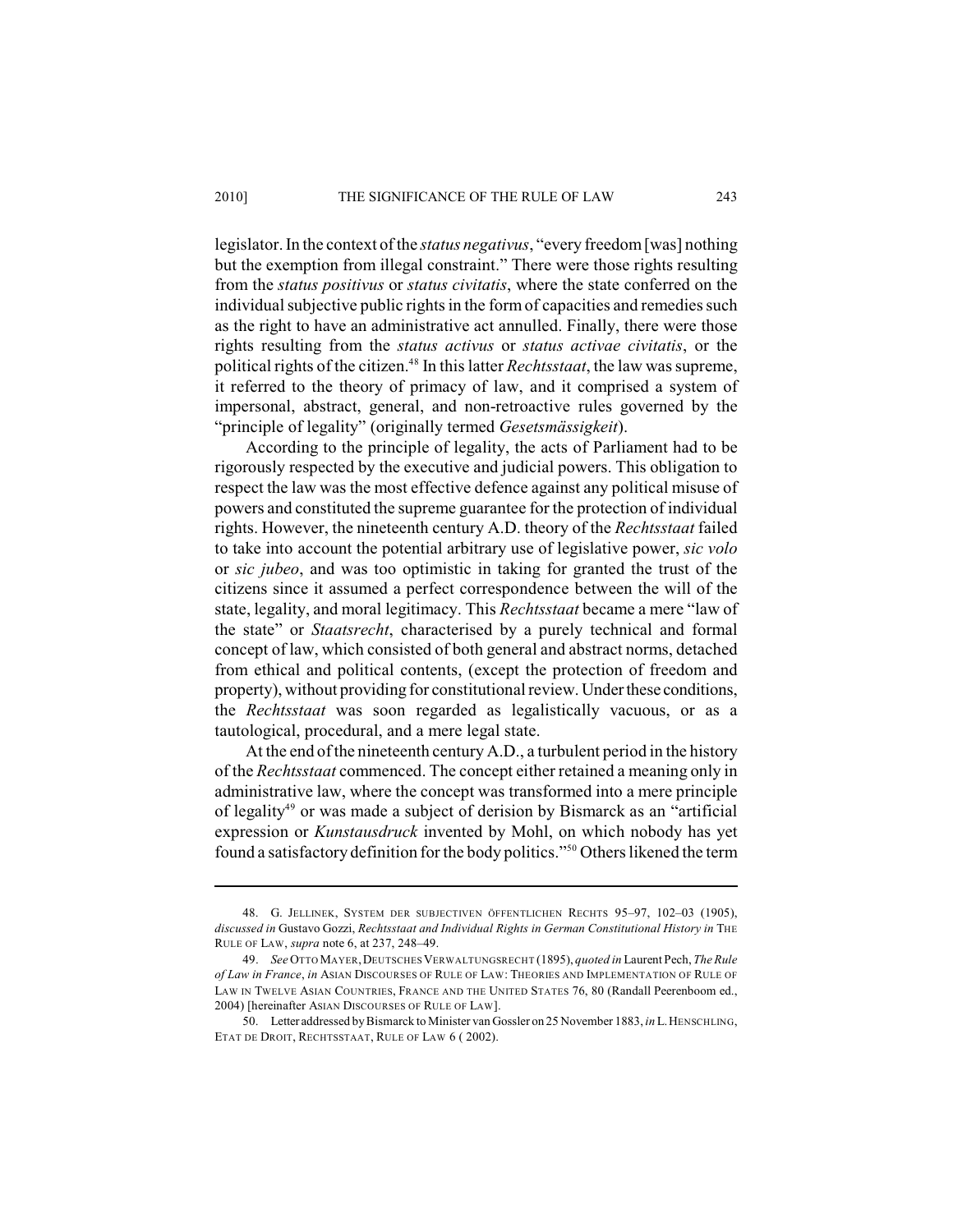*Rechtsstaat* to an all-purpose notion, "magic box," or*zauberkiste* from which an ingenious spirit could take out, by means of a magical trick, any suitable legal principle or claim.<sup>51</sup> As further evidence of the total malleability of the term, some lawyers did not hesitate to describe the Third Reich as an exemplary *Rechtsstaat*,<sup>52</sup> Carl Schmitt (1888–1985) justified the fact that the Hitlerian state had its own *Rechtsstaat* based on the idea that there existed as many *Rechtsstaat* as states<sup>53</sup> and that the Hitler state could be described as the "*Deutsche Rechststaat Adolf Hitlers"* or "the German Rechtsstaat of Adolf Hitler.<sup>54</sup> In particular, Otto Koellreutter (1883–1972) defended the eternal nature of the idea of *Rechtsstaat*, which he defined as "a state based on order" or *Ordnungstaat*.<sup>55</sup> Therefore, since the Third Reich had a legal order, it was a *Rechtsstaat*.

Later, legal positivism emphasized the formal aspect of the *Rechtsstaat*. 56 In particular, it transformed the *Rechtsstaat* into the radical theory introduced by the Austrian Hans Kelsen, according to whom the state was not a real entity but a theoretical object created by jurists. According to Kelsen, the state was a set of norms which personified the legal system. The state was not power, but law. Therefore, all state organs had to be placed on an equal footing to any other legal subject. According to Kelsen, the *Rechtsstaat* "is determined in all its activities by the legal system" and this legal system is hierarchical, with a *Grundnorm* or superior norm at the top, such as a constitution that allows for constitutional control. 57

At present, a mixed formal and substantive concept of the *Rechtsstaat* has gained an unprecedented popularity in Germany. The 1949 German Basic Law or *Grundgesetz* has enshrined the *Rechtsstaat* as a fundamental principle in its

<sup>51.</sup> G. Püttner, *Vertrauensschutz im Verwaltungsrecht*, *in* VERÖFFENTLICHUNGEN DER VEREINIGUNG DER DEUTSCHEN STAATSRECHTLEHRER vol. 203 (1974).

<sup>52.</sup> C.SCHMITT, *Nationalsozialismus und Rechtstaat*, *in* JURISTISCHE WOCHENSCHRIFT 716 (1934).

<sup>53.</sup> There was a federal *Rechtsstaat*, a corporativist *Rechtstaat*, a bourgeois *Rechtsstaat*, a *Rechtsstaat* based on natural law, a *Rechtsstaat* based on the law of reason so that each one chooses the *Rechtsstaat* to qualify the political regime that each one favours. "*Recht aber soll vorzüglich heissen, was ich und meine Gervattern preisen*." *See* C. SCHMITT, LEGALITÄT UND LEGITIMITÄT 18 (Berlin, Humblot 5th ed. 1993).

<sup>54.</sup> C.SCHMITT,WAS BEDEUTET DER STREIT UM DE RECHTSTAAT? IN ZEITSCHRIFT FÜR DIE GESAMTE STAATSWISSENSCHAFT 10 (1935).

<sup>55.</sup> O.KOELLREUTTER,DEUTSCHES VERFASSUNGSRECHT EIN GRUNDRISS 12 (Gunther & Dürmhaupt 3d ed. 1938).

<sup>56.</sup> O. MAYER, DEUTSCHES VERWALTUNGSRECHT 61 (Dunker & Humblot 1st ed. 1985).

<sup>57.</sup> H. KELSEN, HAUPTPROLEME DER STAATSRECHTSLEHRE (1984); H. Kelsen, *Staat und Recht*, *in* SOZIOLOGISCHE HEFTE 18-37 (1922); H. KELSEN, RECHTSSTAAT UND STAATSRECHT 36 (1913); H. KELSEN, LA GIUSTIZIA COSTITUZIONALE 199 (1981).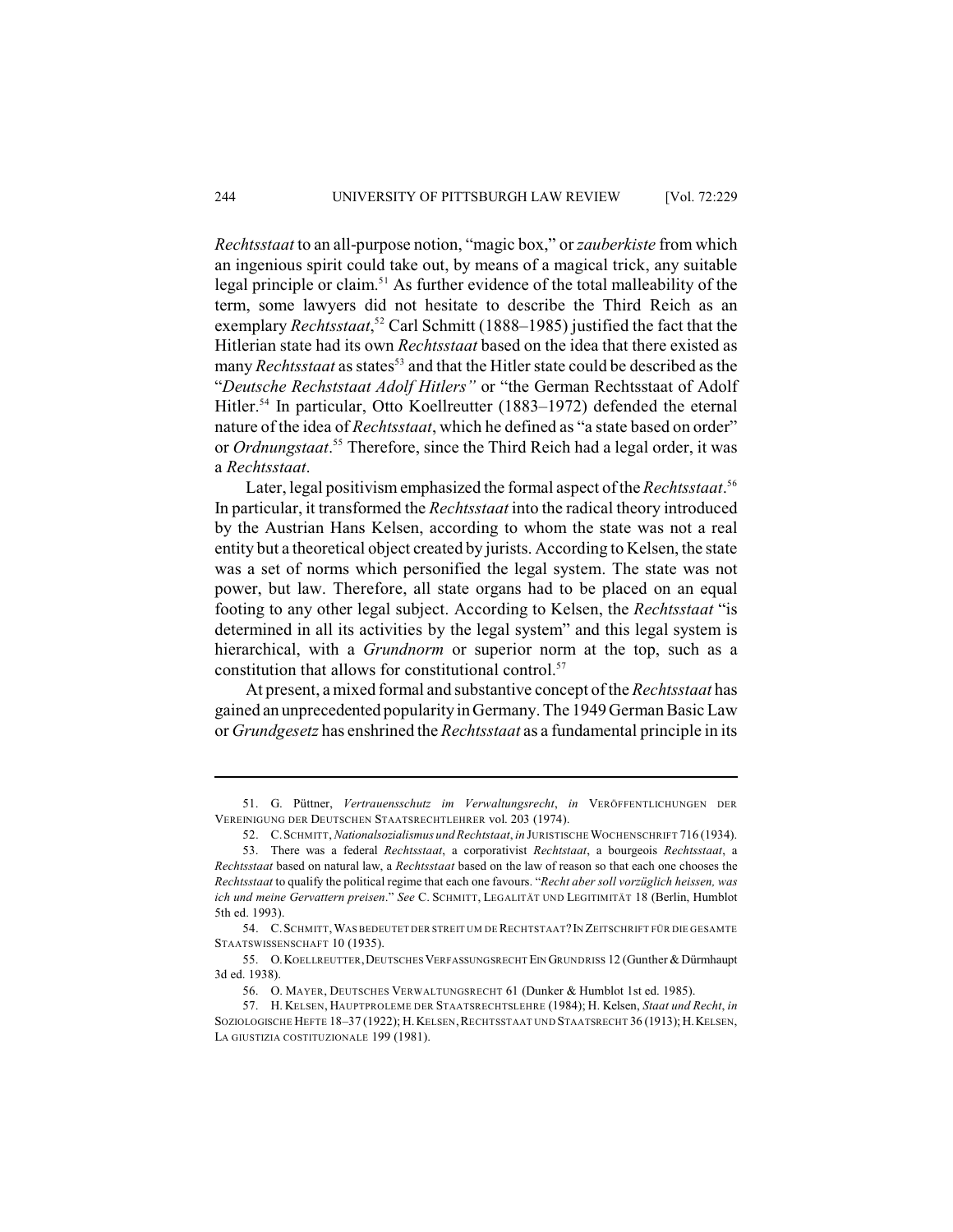### 2010] THE SIGNIFICANCE OF THE RULE OF LAW 245

Article 28, Paragraph 1, according to which "[t]he constitutional order in the states must conform to the principles of the republican, democratic and social state under the rule of law." The terms "republican, democratic and social state" were taken from the constitutions of the Länder. With constitutional practice, the concept of *Rechtsstaat* has evolved into a constitutional principle informing all the activities of the state under the law. It also includes fundamental organizational principles, *e.g.*: the separation of powers, the constitutional judicial review undertaken by the German Constitutional Court or *Bundesvervassungsgericht*, the principles of legality, fair procedure, and legal certainty, and the principle of proportionality. Despite its extreme popularity, both in the legal literature and with the Constitutional Court, the present *Rechtsstaat* has not managed to escape criticisms that underline its relative and elusive nature. As we have seen, "the problem surrounding the study and the definition of the *Rechtsstaat* start with the very word."<sup>58</sup> It has questionable dogmatic value, it covers many of the different principles already guaranteed in the Basic Law,<sup>59</sup> and indeed, its very usefulness is questionable since the *Rechtsstaat* is little more than a pleonasm, redundant with the concept of *staat*. 60

The term *Rechtsstaat* was exported from Germany to the rest of continental Europe starting at the end of the XIX century, giving birth to the French *Etat de droit*, the Italian *Stato di diritto*, the Spanish *Estado de Derecho*, the Dutch *Rechtstaat*, the Russian *Prawowoje gosudarstwo* as well as to the regional supranational Community of law<sup>61</sup> or Union of law<sup>62</sup> in the case of the European Union. In the 1970s, the German constitutional construction of the *Rechtsstaat* as a constitutional principle informing all the actions of the state, was incorporated into Article 1, Paragraph 1, of the Spanish Constitution of 1978, into Article 2 of the Portuguese Constitution of 1976, and into most of the constitutions adopted by the Eastern European countries after the collapse of communism. $63$  It was also adopted outside

<sup>58.</sup> R.C. Van Caenegem, *The Rechtstaat in Historical Perspective*, *in* LEGAL HISTORY: A EUROPEAN PERSPECTIVE 185 (1991); K.A. SCHADITSCHNEIDER, PRINZIPIEN DES RECHSSTAATES (Duncker & Humblot GmbH 2006).

<sup>59.</sup> PHILIP KUNIG, DAS RECHTSTAATSPRINZIP: ÜBERLEGUNGEN ZU SEINER BEDEUTUNG FÜR DAS VERFASSUNGSRECHT DER BUNDESREPUBLIK DEUTSCHLAND (1986).

<sup>60.</sup> HANS KELSEN, REINE RECHTSLEHRE 314 (2d ed. Wien 1992) (1960). In English—the book is *Pure Theory of Law*.

<sup>61.</sup> Case 294/83, Parti écologique Les Verts v. Parlement, 1986 E.C.R. 1339.

<sup>62.</sup> C.J. RIDEAU, DE LA COMMUNAUTÉ DE DROIT À L'UNION DE DROIT (2000).

<sup>63.</sup> ROMANIAN CONSTITUTION OF 1991 art. 1, ¶ 1, art. 37, ¶ 2; BULGARIAN CONSTITUTION OF 1991

pmbl., art. 4,  $\P$  1; Czech Constitution of 1992 pmbl., arts. 1-2; SLOVAK CONSTITUTION OF 1992 arts.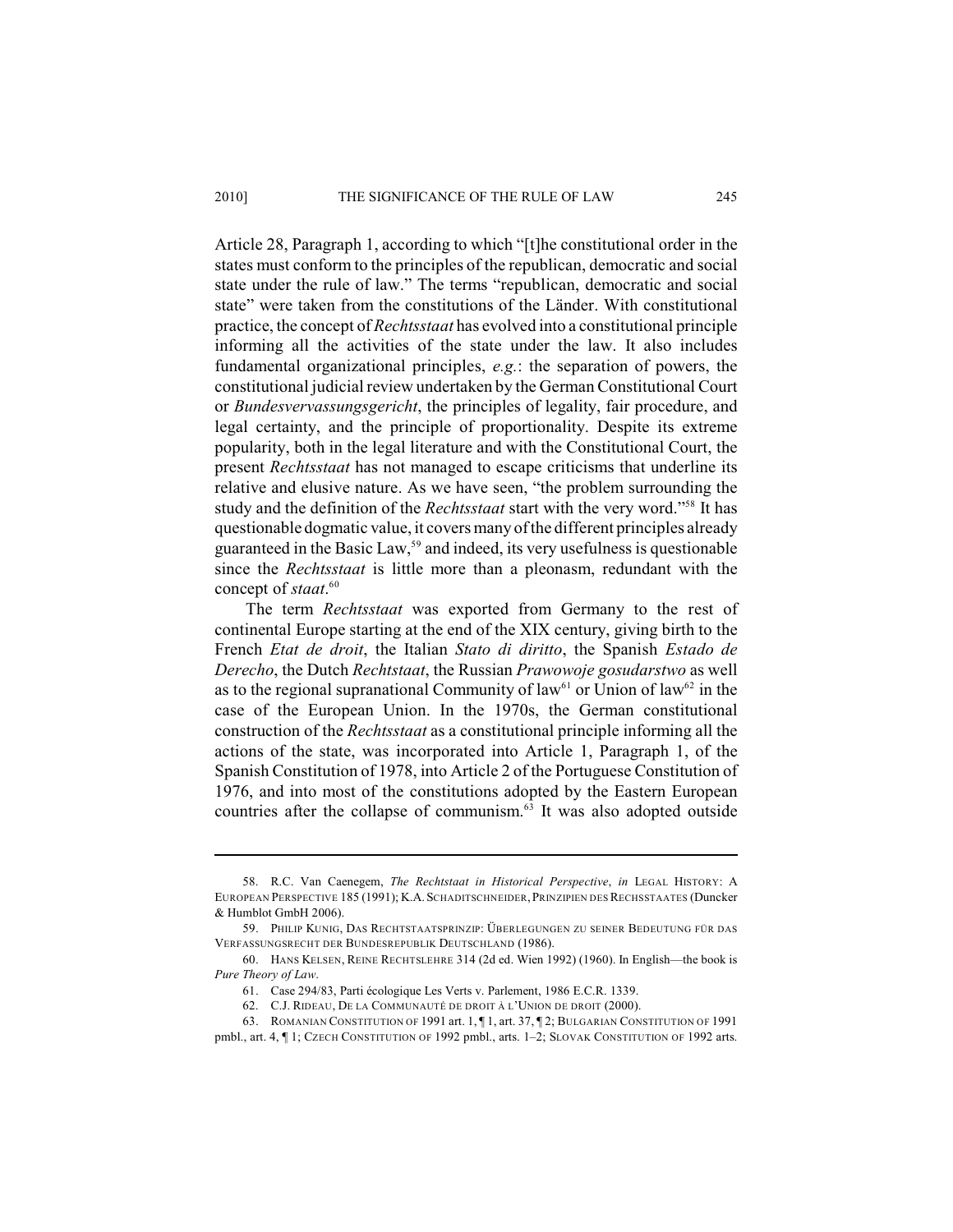Europe in Latin American<sup>64</sup> and Asian<sup>65</sup> legal systems, although they were also influenced by the constitution of the United States.

# *(ii) The French Etat de Droit*

The idea, not the expression, of the rule of law took on idiosyncratic characteristics in revolutionary France.<sup>66</sup> It was linked to the idea of constitutional governments and was introduced by Montesquieu in *De l'esprit des lois*. Montesquieu, looking to the English system as a model, considered the idea of Constitution as the "indispensable term to describe the fundamental order of a state, the model of political existence of a nation or people, the essential disposition of the elements or powers composing a form of government." He added that, in order to ensure liberty, "legislative, executive, and judicial power must be kept separated." However, it was necessary that the judicial power be subordinate to the legislative power, as the sole function of the judge was to apply the law. "[T]he judges of the nation are . . . nothing but the mouth which pronounces the words of law . . . some inanimate beings who cannot moderate either the force or the rigor of the law."<sup>67</sup> Accordingly, Article XVI of the Declaration of the Rights of Man and the Citizen of 1789 provided that "[a]ny society in which the guaranty of rights is not assured or the separation of powers established, has no Constitution." Thus Montesquieu and the Declaration equated constitutional government with two decisive components of the rule of law, the separation of powers, and the protection of human rights.

There are several reasons that explain the absence of the term rule of law in French legal history. The first reason is that there was no need for a distinct concept given the fundamental and central importance of three other terms in French legal vocabulary: Nation, *Etat*, and *République*.<sup>68</sup> On the one hand, the

<sup>1, 134, ¶ 4;</sup> LITHUANIAN CONSTITUTION OF 1992 art. 7; ESTONIAN CONSTITUTION OF 1992 art. 10; HUNGARIAN CONSTITUTION OF 1999 pmbl. and art. 2, ¶ 1; the New Fundamental Law of Hungary of 2011, at art.B, ¶ 1; RUSSIAN CONSTITUTION OF 1993, at art. 1; POLISH CONSTITUTION OF 1997, at art. 2. *See Notes on Constitutional Courts and the Rule of Law*, 12 AM. U. J. INT'L L. & POL'Y 87 (1997) (a study of the Constitutional review in Russia and Eastern Europe).

<sup>64.</sup> *See* Russell H. Fitzgibbon, *The Process of Constitution Making in Latin America*, 3 COMP. STUD. SOC'Y & HIST. 1 (1960).

<sup>65.</sup> *See generally* ASIAN DISCOURSES OF RULE OF LAW, *supra* note 49.

<sup>66.</sup> Marc Loiselle, Le Concept d'Etat de droit dans la doctrine juridique française (2000) (unpublished Ph.D. dissertation, Université de Paris II) (on file at Université de Cergy-Pontoise).

<sup>67.</sup> MONTESQUIEU, *supra* note 36, at 209.

<sup>68.</sup> *See* Pech, *supra* note 49, at 81 (describing the distinction between *Etat* and *République*).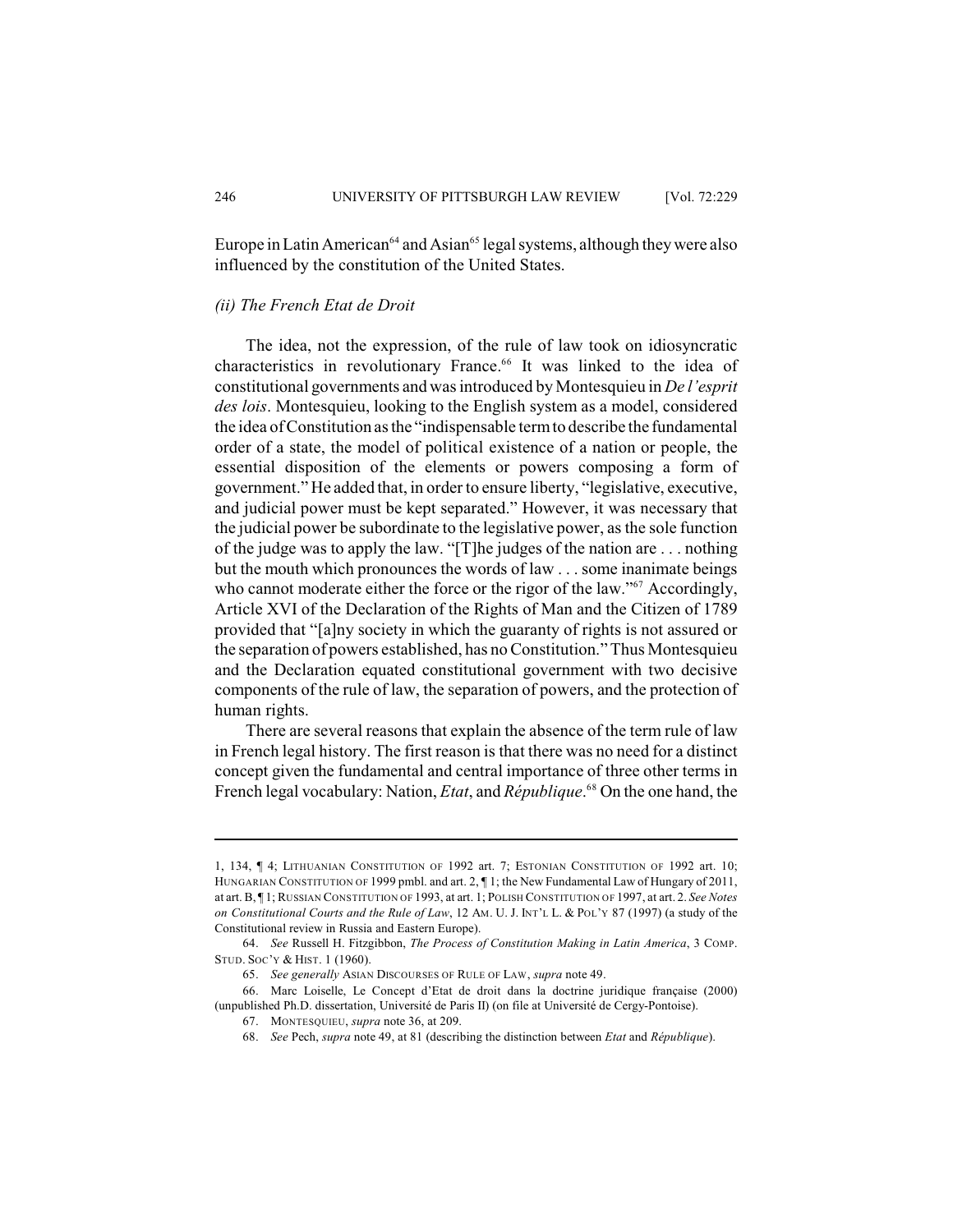fundamental political change brought about by the French Revolution started a gradual process of transfer of sovereignty from the monarch to a new abstract entity which substituted the people for the King. This new abstract entity was to be known as the Nation ("all sovereignty resides essentially in the Nation," Article III of the Declaration). $69$  On the other hand, the French word *République* was given multiple meanings: it could imply not only a government of the people, by the people, and for the people, but also the principles enshrined in the 1789 Declaration, i.e. freedom, equality, and solidarity. In particular, according to Jean-Jacques Rousseau, *Du contrat social* (1762) laws voted by the people had sacrosanct and infallible qualities. He identified the rule of law with the rule in accordance with the will of the people and the supremacy of law with the supremacy of Parliament, the institution where the representatives of the people carried out the will of the people. Thus, according to Rousseau, "*tout état régi par des lois*" or "every state governed by law" was a *République*.<sup>70</sup> For Rousseau the words *Etat* and *République* or "*a res publica*" were equivalent. The term *Etat* usually referred to the principle that political power was subject to the law. Furthermore, Montesquieu described the State as a "*société où il y a des lois*" or "society where there are laws."<sup>71</sup> Given this background, the French translation of the German *Rechtsstaat* as *Etat de droit* was considered meaningless. It was difficult to see what could be meant by a State which was not a State governed by law: a society governed by arbitrariness could not be a State, since the mere existence of the State implied its subjection to the law. Thus in France, the concepts of Nation, State, and Republic incorporated the basic principles associated with the concept of the *Rechtsstaat*. 72

The second reason for the absence of the term *Etat de droit* in French legal history has been identified as the result of a lack of stable constitutionalism.<sup>73</sup> Revolutionary France adopted five constitutions in fifteen years,<sup>74</sup> namely, a constitutional monarchy, a radical republic, a moderate

<sup>69.</sup> E. SIÉYES, QU'EST-CE-QUE C'EST LE TIERS ETAT? (Blondel trans. & Finer ed., Frederick A. Praeger, Inc. 1964) (1789).

<sup>70.</sup> JEAN-JACQUES ROUSSEAU, THE SOCIAL CONTRACT OR PRINCIPLES OF POLITICAL RIGHT 61 (Charles M. Sherover trans., The New American Library 1974) (1762).

<sup>71.</sup> MONTESQUIEU, *supra* note 36, at 199.

<sup>72.</sup> Daniel Mockle, *L'état de droit et la théorie de la rule of law*, 35 CAHIERS DE DROIT 823 (1994) (Can.).

<sup>73.</sup> *See* Pech, *supra* note 49, at 81 (explaining that between 1789 and 1959, in addition to 16 constitutions, France had 21 "semi-constitutional governments" and "de facto regimes").

<sup>74.</sup> Constitution of 3 September 1791; Constitution of 24 June 1793; Constitution of 26 August 1795; Constitution of 13 December 1799; and Constitution of 18 May 1804.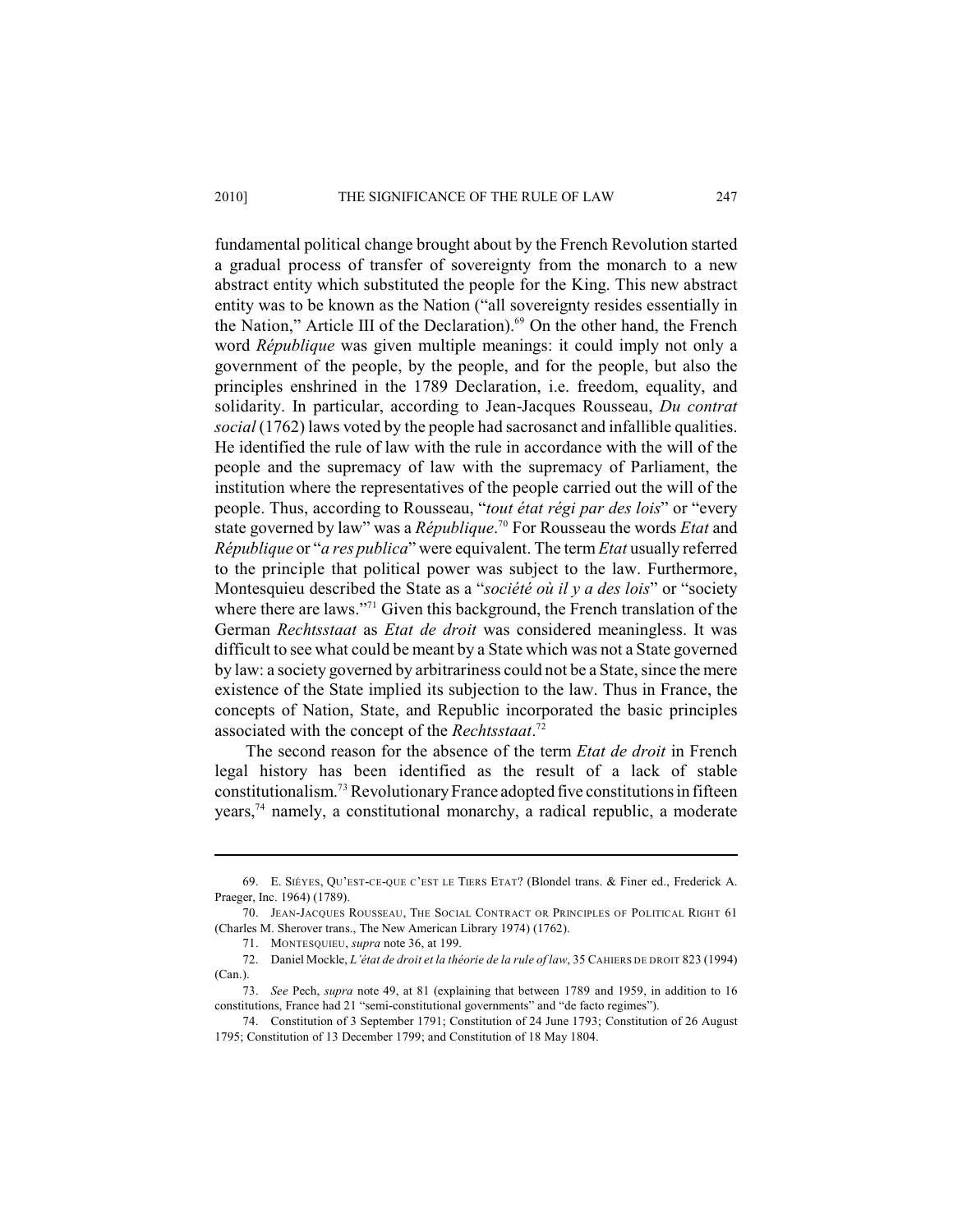reaction, a consulate, and finally a dictatorship. During the nineteenth century, from 1814–1875, each important political change resulted in a new constitution.<sup>75</sup> Each constitution shaped the structure of government and the fundamental values of the state in a different way. It has been suggested that the reason for the French constitutional instability can be found in the difference between the French and the American revolutions.<sup>76</sup> While the American Revolution arose against alleged abuses of public power, the French Revolution turned against the oppression of certain powerful private social groups, which were the remnants of the feudal system, and against the power and privilege of the Church and aristocracy protected by the judiciary.<sup>77</sup> Thus, the revolutionary programs which expressed the aspirations of American and French societies were embodied in documents which necessarily took different forms:

[A] Constitution in the United States, with its emphasis on the separation and limitation of [public] power; and a code of private law in France (Code civil), based on the principles of legislative supremacy, equality, the personal and economic autonomy of the individual, and the right to property.<sup>78</sup>

However, the most fundamental explanation for the weakness of constitutionalism in France derives from the association of the idea of human rights with the principle of legislative supremacy and from the distrust of judicial power which precluded any effective judicial review of statutory  $law.<sup>79</sup>$ 

Thus, a genuine and explicit French theory of the *Etat de droit* was only very belatedly formulated during the Third Republic, in the early decades of the twentieth century, by some professors who supported the idea of judicial review of statutory law and the end of the supremacy of Parliament. In particular, the Alsatian Jurist R. Carré de Malberg conceived a theory of the *Etat de droit*, under the influence of the German and American experiences, as an alternative model to unstable French constitutionalism and, in particular,

<sup>75.</sup> Charter of 4 June 1814; Charter of 14 August 1830; Constitution of 4 November 1848; Constitution of 14 January 1852; Constitutional Laws of 24–25 February and 16 July 1875.

<sup>76.</sup> Pech, *supra* note 49, at 81.

<sup>77.</sup> ALEXIS DE TOCQUEVILLE, L'ANCIEN RÉGIME ET LA RÉVOLUTION (Gerald Bevin trans., Penguin Classics 2008) (1856). *See also* FRANCOIS FURET & MONA OZOUF, A CRITICAL DICTIONARY OF THE FRENCH REVOLUTION (Arthur Goldhammer trans., Belknap Press of Harvard Univ. 1989) (1988).

<sup>78.</sup> Martin A. Rogoff, *A Comparison of Constitutionalism in France and the United States*, 49 ME. L. REV. 23 (1997).

<sup>79.</sup> Pech, *supra* note 49, at 82; MAURO CAPPELLETTI, THE JUDICIAL PROCESS IN COMPARATIVE PERSPECTIVE 190–98 (1989).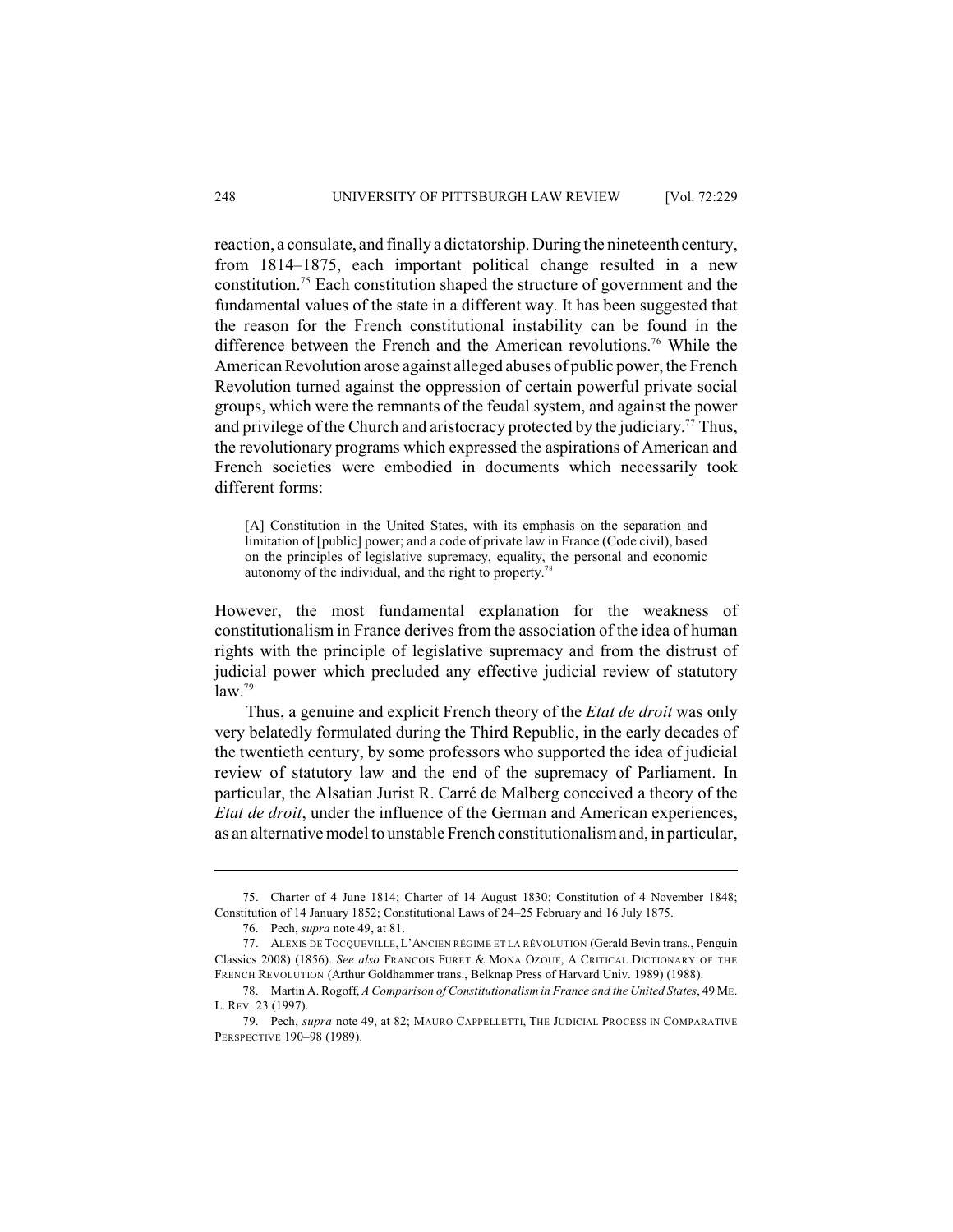the institutions of the Third Republic.<sup>80</sup> Like the German liberal jurists, Carré de Malberg believed that the main aim of the *Etat de droit* was the protection of individual rights against the potential arbitrariness of the state and for this purpose the state had to "self-limit" its sovereign power by requiring it to respect valid rules which had a general, *erga omnes* effect. According to Carré de Malberg, the protection of individual rights necessitated a profound reassessment of the French constitutional tradition and the French revolution. In particular, he questioned the omnipotence of Parliament since this institution had become the depository of national sovereignty, of a pre-legal and unlimited "constituent power," or *pouvoir constituant* which was the exceptional power of the people when they act directly and create a new constitution, and of the "constituted power," or *pouvoir constitué* according to which Parliament acts within the Constitution in the realm of policy.<sup>81</sup>

Carré de Malberg questioned the primacy of Parliament as depository of the revolutionary theory of popular or national sovereignty over the other powers of the state. He also disagreed with the conception proposed by Rousseau that law was the expression of the nation's general will whose prescriptions rigorously bound the executive power. Finally, Carré de Malberg also questioned the "Jacobin tradition"<sup>82</sup> of the revolutionary mistrust of judges. He proposed an understanding of the rule of law which submitted all powers, including the legislative power, to the law. In particular, Parliament had to be viewed only as a "constituted power" and administrative acts in addition to being submitted to the principle of legality, which corresponded to the condition of the legal state or *Etat légal*, had to ensure the full protection of the rights and liberties of the individuals. These rights and liberties could only be guaranteed by the *Etat de droit*, that is, the State equipped with the legal means to ensure that the individuals would be in a position to oppose the will of the parliamentary legislator acting in breach of fundamental rights.<sup>83</sup> Thus, while the *Etat légal* purported to ensure the

<sup>80.</sup> M.J. REDOR, DE L'ETAT LÉGAL À L'ETAT DE DROIT, L'ÉVOLUTION DES CONCEPTIONS DE LA DOCTRINE PUBLICISTE FRANÇAISE, 1879–1914 (Economica 1992); 1 RAYMOND CARRÉ DE MALBERG, CONTRIBUTION À LA THÉORIE GÉNÉRALE DE L'ETAT 140 (1920–22).

<sup>81.</sup> This distinction was proposed by the prestigious E. Sieyès in his essay "*Qu'est-ce que le tiers état*?" SIEYÈS, *supra* note 69. The English version entitled "*What is the third state*?" may be found in SIEYÈS, POLITICAL WRITINGS 35, 135–40 (Michael Sonenscher ed., Hackett 2003).

<sup>82.</sup> The Jacobin Club was the most famous political meeting room of the French Revolution; it was so-called after the Dominican convent were the members of the club met in Rue St. Jacques (in Latin: Jacobus) in Paris.

<sup>83.</sup> MALBERG, *supra* note 80, at 488–92; Alain Laquièze, *Etat de Droit and National Sovereignty in France*, *in* THE RULE OF LAW, *supra* note 6, at 261, 265–66.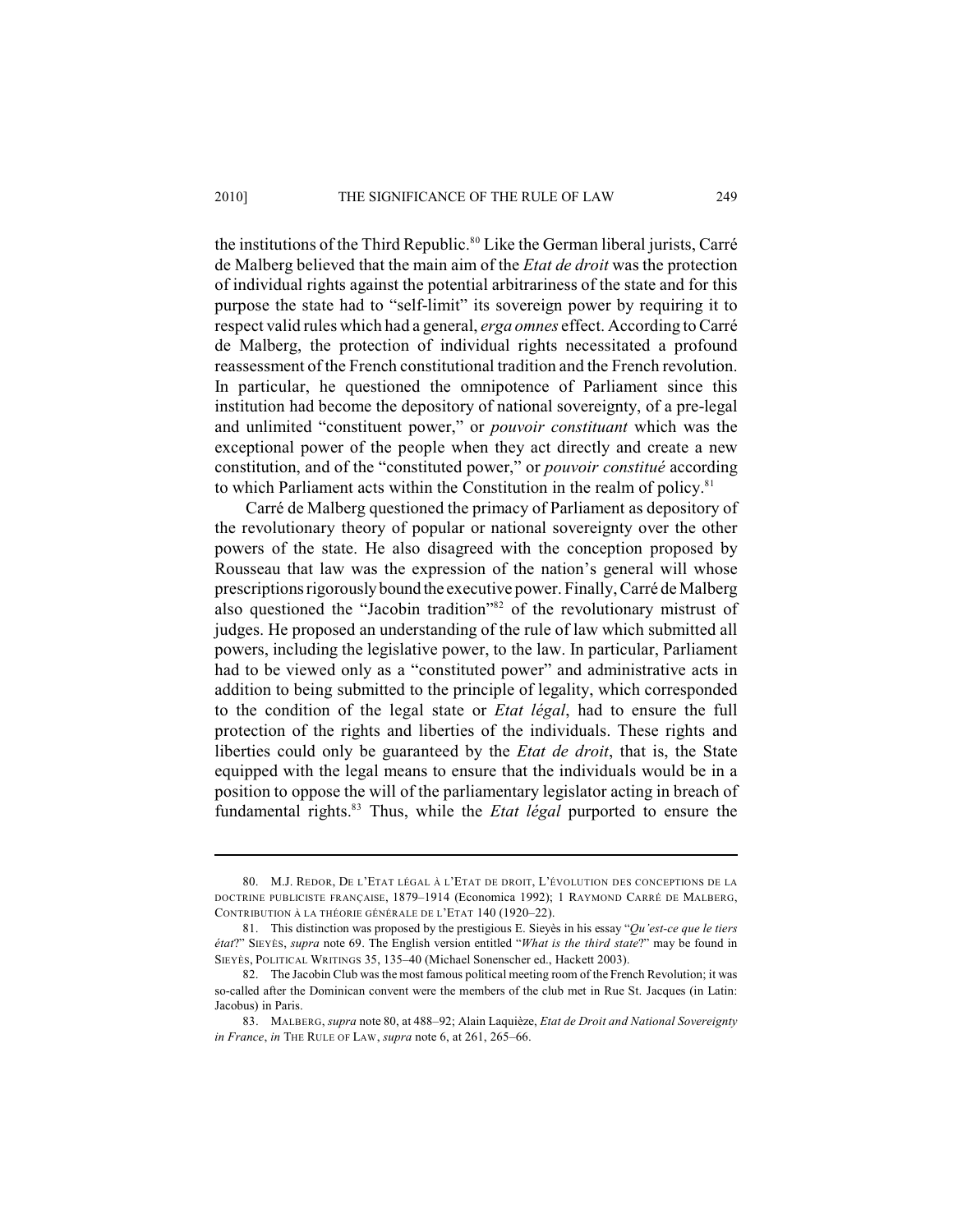legislative supremacy of Parliament, the *Etat de droit* was designed to protect the rights and liberties of the individual against arbitrary action of the parliamentary majority. Finally, Carré de Malberg argued that, considering the evolution of French law, the aim of the *Etat de droit* could not be achieved in France by means of judicial review of legislation of the American type. He proposed instead a clear distinction between the Constitution and ordinary laws placing the former above the latter and compelling Parliament to respect all the legal limits laid down by the Constitution, thus relinquishing any constituent claim.<sup>84</sup>

Since the conception of the *Etat de droit* proposed by Carré de Malberg precluded any effective judicial review of statutory law, it failed to put an end to the supremacy of Parliament. This failure explains the disappearance of the concept of the *Etat de droit* in French legal doctrine until the twentieth century.<sup>85</sup> At the beginning of the twentieth century, the expression *Etat de droit* re-emerged, promoted by those professors who favoured the incorporation into French law of the principle of judicial review of statutory law. The expression *Etat de droit* made its initial appearance in a French dictionary in 1938<sup>86</sup> and gained some popularity after the Second World War, without, however, being used frequently.<sup>87</sup> Until recently, French lawyers have not been quite at ease with the Germanic *Rechtsstaat*, although at present they give the impression that they are slowly accepting the term *Etat de droit* as a literal translation of the German neologism *Rechtsstaat*.

The symbolic starting point of a new influence exercised by the concept of *Etat de droit* wasthe speech given on November 8, 1977 by Valéry Giscard d'Estaing, the President of the French Republic, in the Conseil Constitutionnel, the French equivalent of a constitutional court and one of the major innovations of the Constitution of the Fifth Republic. Giscard d'Estaing indicated that: "when each authority, from the modest to the highest, acts under the control of a judge who ensures that this authority respects the entirety of formal and substantive rules to which it is subjected, the *'Etat de droit'* emerges."<sup>88</sup> Indeed, the France of the Fifth Republic upheld two

<sup>84.</sup> MALBERG, *supra* note 80, at 493–500; and Costa, *supra* note 6, at 111.

<sup>85.</sup> LUC HEUSCHLING, ETAT DE DROIT, RECHTSSTAAT, RULE OF LAW n.392 (2002).

<sup>86.</sup> VAN CAENEGEM, *supra* note 58, at 185–86 (explaining that the expression is found, *inter alia*, in a paper by *De Visscher*, published in 1946, and in the writings of Ellul in 1956 and Duverger and *Vedel*, both in 1973 and indicating that in post-war dictionaries the term can be found in the second edition of Debbasch and Daudet's *Lexique* of 1978 and that it is striking that the index of Prélot's *Manuel* contains *droit de l'Etat*, but not *Etat de droit*).

<sup>87.</sup> L.E. MARCEL, DICTIONNAIRE DE CULTURE RELIGIEUSE ET CATÉCHISTIQUE (1938).

<sup>88.</sup> Quoted by JACQUES CHEVALLIER, L'ETAT DE DROIT 128 (2d ed. 1994).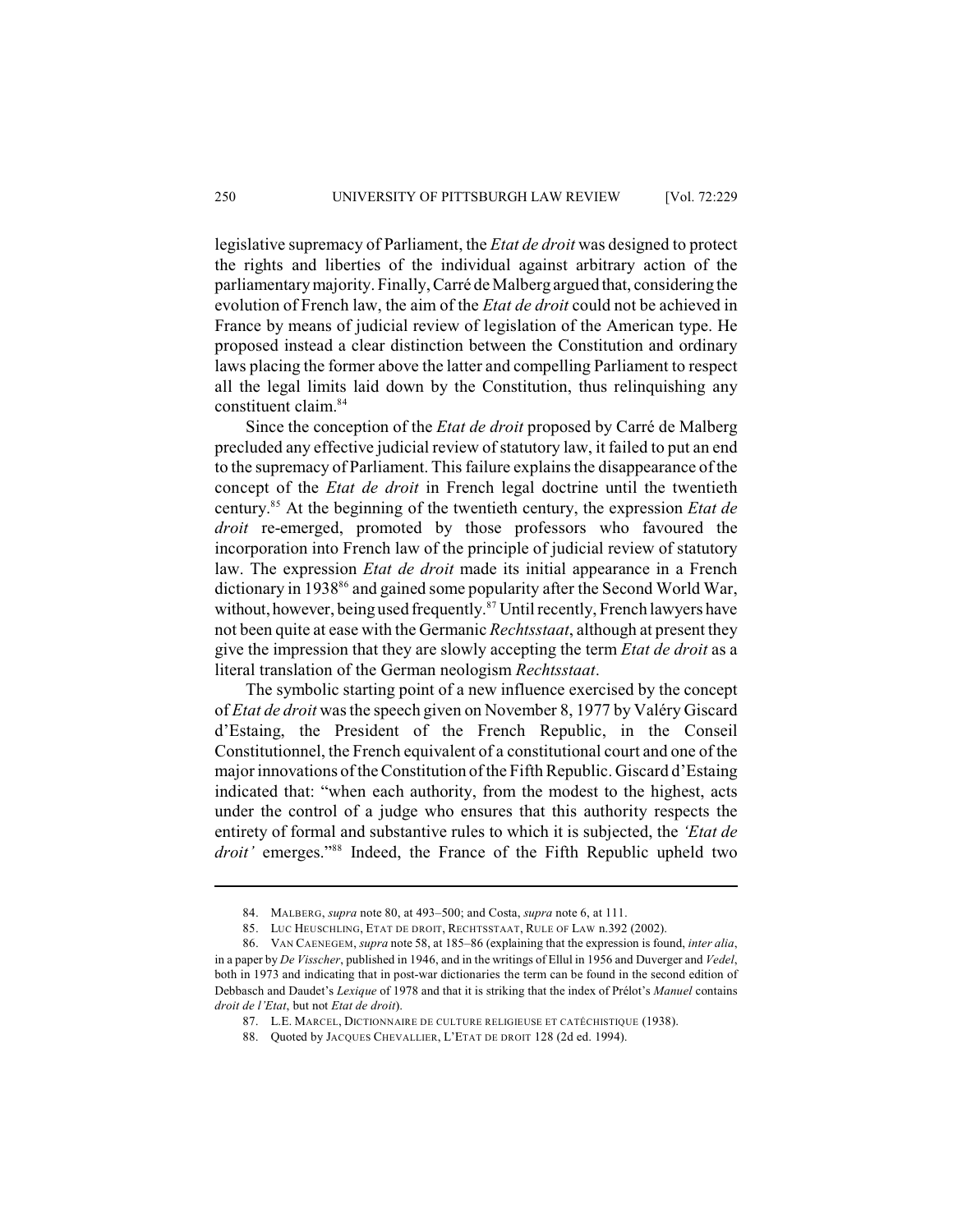### 2010] THE SIGNIFICANCE OF THE RULE OF LAW 251

fundamental ideas of the *Etat de droit*, namely (1) the judicial review of statutory law by the conseil constitutionnel, which elevated the status and importance of the Constitution and constitutionally based decision-making in the political life of the nation<sup>89</sup> and (2) the limitation of executive power by courts pursuant to substantive constitutional standards. Today, France, an old democracy that has met the criteria of the rule of law for a long time, can also be formally described as an *Etat de droit*,<sup>90</sup> if we believe the standard conception of French constitutional doctrine according to which the state must act exclusively in a legal manner, i.e. in accordance with the principle of legality or the *Etat légal* and the notion that the state is subject to the law in accordance with the principle of constitutionality or the *Etat de droit.* This conception of the *Etat de droit* essentially equates the *Etat de droit* with judicial review of statutory law in accordance with formal and substantive rules laid down in the Constitution, which is placed at the top of the hierarchy of norms.<sup>91</sup>

# *(iii) The English Rule of Law*

Until its entry into the European Union and the incorporation of the European Convention on Human Rights into English law, England did not possess many of the features which German, French, or American laws attribute to the rule of law. England has no written constitution, no explicit bill of rights in the modern sense, and no judicial review of Acts of Parliament. Yet, England is considered to be the bastion of the rule of law. This is so for very idiosyncratic historical legitimate reasons. As we have seen, in England the notion of law as a primary means of subjecting political power to control, appeared as early as the thirteenth century A.D. with Bracton. Based on the medieval idea of a universal natural law, Bracton maintained that, since law makes the King "the King shall not be subject to men, but to God and the law."<sup>92</sup> This theory was taken on by the Magna Carta and its subsequent confirmations as a means to provide a remedy for the grievances of certain classes of individuals within the community.

<sup>89.</sup> *See* ALEC STONE,THE BIRTH OF JUDICIAL POLITICS IN FRANCE:THE CONSTITUTIONAL COUNCIL IN COMPARATIVE PERSPECTIVE (1992); F.L. Morton, *Judicial Review in France: A Comparative Analysis*, 36 AM. J. COMP. L. 89 (1988).

<sup>90.</sup> Laquièze, *supra* note 83, at 261; J. CHEVALLIER, L'ETAT DE DROIT, Montchrestien, 2003).

<sup>91.</sup> Louis Favoreu, *Légalité et constitutionalité*, *in* 3 LES CAHIERS DU CONSEIL CONSTITUTIONNEL 33 (1997); LOUIS FAVOREU ET AL., DROIT CONSTITUTIONNEL 116–18 (4th ed. 2001).

<sup>92.</sup> A.W. BRADLEY & K.D. EWING, CONSTITUTIONAL AND ADMINISTRATIVE LAW 99 (14th ed. 2007).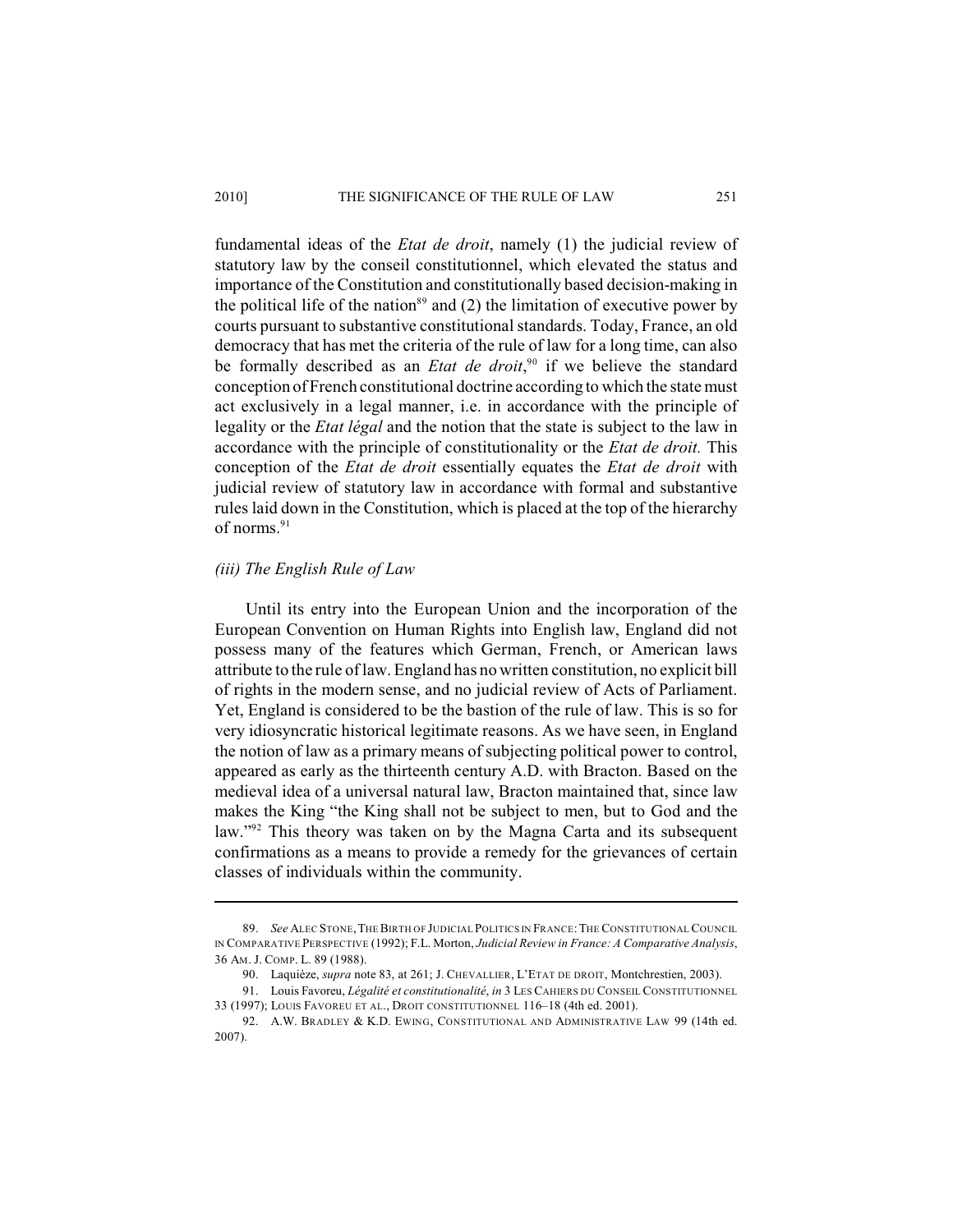In the sixteenth century A.D., the medieval idea of a universal natural law did not gather the same pre-eminence. Renaissance and reformation put the emphasis on the national legal system as an aspect of the sovereignty of the state.<sup>93</sup> However, it was not until the seventeenth century that a struggle between Crown and Parliament led to a rejection of the "Divine Right of Kings" and to an alliance between common lawyers and Parliament. In particular, Sir Edward Coke advocated the supremacy of the common law as an objective law, ensuring the primary condition of freedom, constituting a limitation to the power of the monarch, and ensuring the protection of personal freedom and human rights. According to Coke, the common law "is the surest sanctuary that a man can take, and the strongest fortress to protect the weakest of all," and the objective application of the common law by the courts provides individuals with "a birth right" or protection that enables everyone to be free and keep safe his life, honor, family, and patrimony.<sup>94</sup> It took a civil war, the beheading of the monarch, the overthrow and exile of the second monarch, the 1640 abolition of the Court of Star Chamber,  $95$  (which drew its authority from the King's sovereign power and was not bound by the common law), the adoption of the Act declaring the Rights and Liberties of

<sup>93.</sup> *Id.* at 95; *see also* ALEXANDER PASSERIN D'ENTRÈVES, THE NOTION OF THE STATE: AN INTRODUCTION TO POLITICAL THEORY 86 (1967); MAITLAND, *supra* note 25, at 100–04. For the rule of law in 16th century England, see G.R. ELTON, STUDIES IN TUDOR AND STUART POLITICS AND GOVERNMENT 260–84 (1974).

<sup>94.</sup> 1 EDWARD COKE, THE SECOND PART OF THE INSTITUTES OF THE LAWS OF ENGLAND 55 (R.H. Helmholz & Bernard D. Reams, Jr. eds., William S. Hein Co. 1986) (1642).

<sup>95.</sup> The Court of Star Chamber was so named for the star pattern on the ceiling of the room where its meetings were held at Westminster Palace. It was established in 1487 as a judicial body which evolved from the medieval King's Council. It dealt inter alia with government administration and public corruption. The case of *Entick v. Carrington* constitutes a good illustration. In that case, two King's messengers were sued for having unlawfully broken and entered the plaintiff's house and seized his papers: the defendants relied on a warrant issued by the Secretary of State ordering them to search for Entick and bring him with his books and papers before the Secretary of State for examination. The Secretary of State claimed that the power to issue such warrants was essential to government, as being "the only means of quieting clamours and sedition." Entick v. Carrington, (1765) 95 Eng. Rep. (K.B.) 807; 19 How. St. Tri. 1030, 1064. The court held that, in the absence of a statute or a judicial precedent upholding the legality of such a warrant, the practice was illegal. Lord Camden explained:

What would the Parliament say, if the judges should take upon themselves to mould an unlawful power into a convenient authority, by new restrictions? That would be, not judgment, but legislation . . . . And with respect to the argument of State necessity, or a distinction that has been aimed at between state offences and others, the common law does not understand that kind of reasoning, nor do our books take notice of any such distinctions.

*Id.* at 1067, 1073. This judicial decision stressed the value of personal liberty, and the necessity of protecting private property against official interference; it excelled in showing that the rule of law is the best form of protection against arbitrary action by the executive power and it still exercises considerable influence on judicial attitudes to the claims of government. *See* BRADLEY & EWING, *supra* note 92, at 95.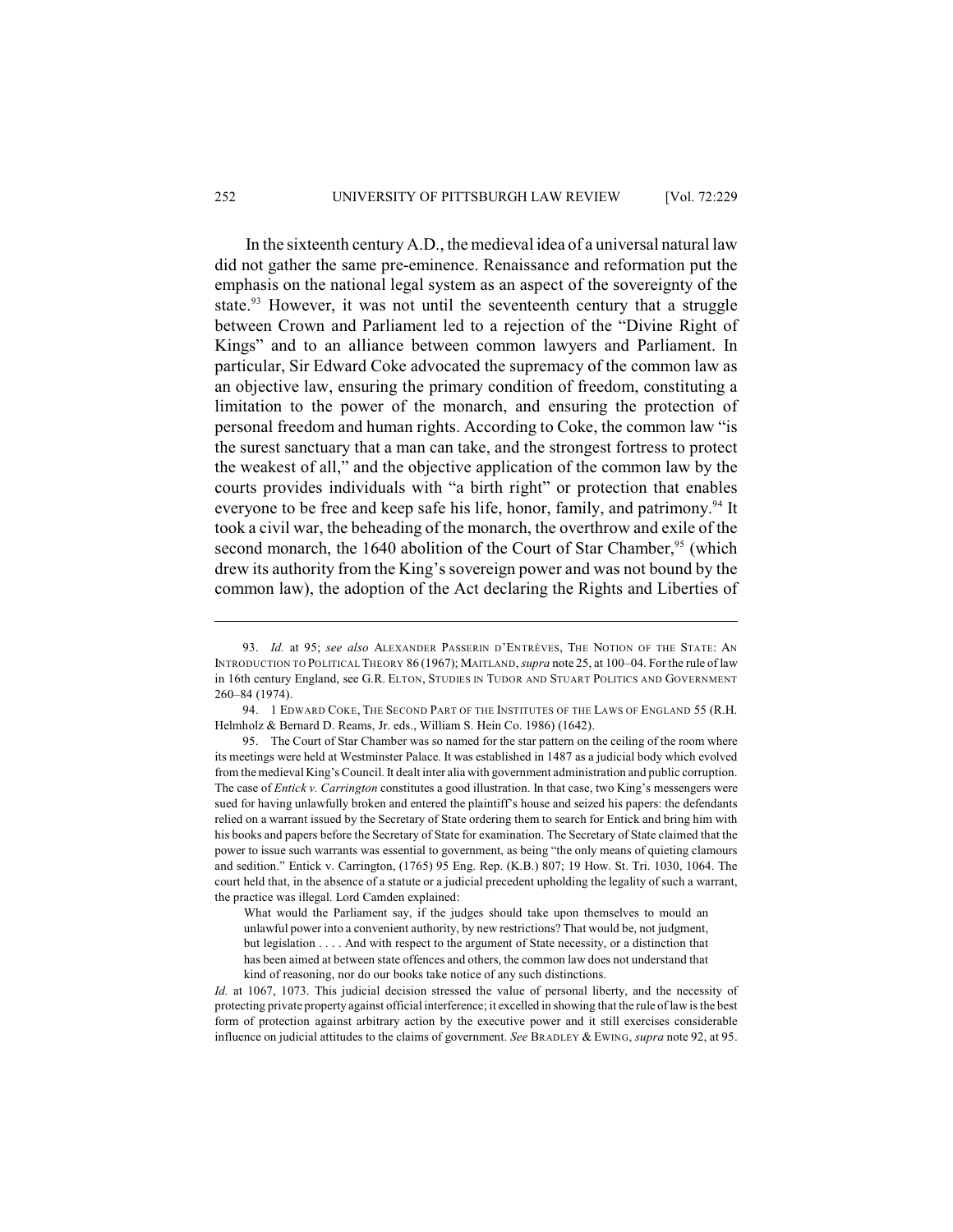### 2010] THE SIGNIFICANCE OF THE RULE OF LAW 253

the subject, (the Bill of Rights Act of 1689), and the establishment of the succession to the English throne, before English law made the monarchy subject to the law. The Crown was thereafter forced to govern through Parliament and the right of individuals to be free from unlawful interference in their private affairs was established. Most importantly, the 1689 Act provided, inter alia, that it was illegal for the sovereign to suspend (Section 1) or dispense (Section 2) with laws, to establish his own courts (Section 3), or to impose taxes without approval by Parliament (Section 7). The Act also provided for free elections. At the same time, the procedure for *habeas corpus* was being developed as a remedy, writ, or legal action through which a person could seek a relief by the judicial power from unlawful detention. In particular, by means of "the writ of Habeas Corpus ad subiciendum," the court could order that a prisoner be taken before the court in order to determine whether a prisoner had been lawfully detained or should be released (Habeas Corpus act 1679).<sup>96</sup>

The nineteenth century British jurist A.V. Dicey was inspired by this evolution when he commented that the Habeas Corpus Acts "declare no principle and define no rights, but they are for practical purposes worth a hundred constitutional articles guaranteeing individual liberty." Dicey delivered a series of lectures at Oxford which were first published in 1885 under the title, *Introduction of the Study of the Law of the Constitution*,<sup>97</sup> with the aim to introduce students to "two or three guiding principles" of the constitution. Foremost, among these guiding principles was "the rule of law," an expression introduced in English law by W.E. Hearn in 1867. The treatise written by Dicey is remarkably clear, and represents the first strictly legal approach to English public law which, up to then, had been dominated by historical studies. The treatise expressed the general doctrine of the rule of law in the form of several detailed statements describing the English constitution. Some of these derived from authors who immediately preceded Dicey.<sup>98</sup> Dicey gave three meanings to the rule of law:

First, the rule of law means the absolute supremacy or predominance of regular law as opposed to the influence of arbitrary power, and excludes the existence of

<sup>96.</sup> *See* Emilio Santoro, *The Rule of Law and the "Liberties of the English": The Interpretation of Albert Venn Dicey*, *in* THE RULE OF LAW, *supra* note 6, at 153, 153–58; *see also* E.P. THOMPSON, WHIGS AND HUNTERS: THE ORIGIN OF THE BLACK ACT 258–69 (1st ed. 1975).

<sup>97.</sup> ALBERT VENN DICEY, INTRODUCTION TO THE STUDY OF THE LAW OF THE CONSTITUTION 187 (10th ed. 1982) (1889).

<sup>98.</sup> *See* H.W. Arndt, *The Origins of Dicey's Concept of the "Rule of Law*,*"* 31 AUSTL. L.J. 117 (1957).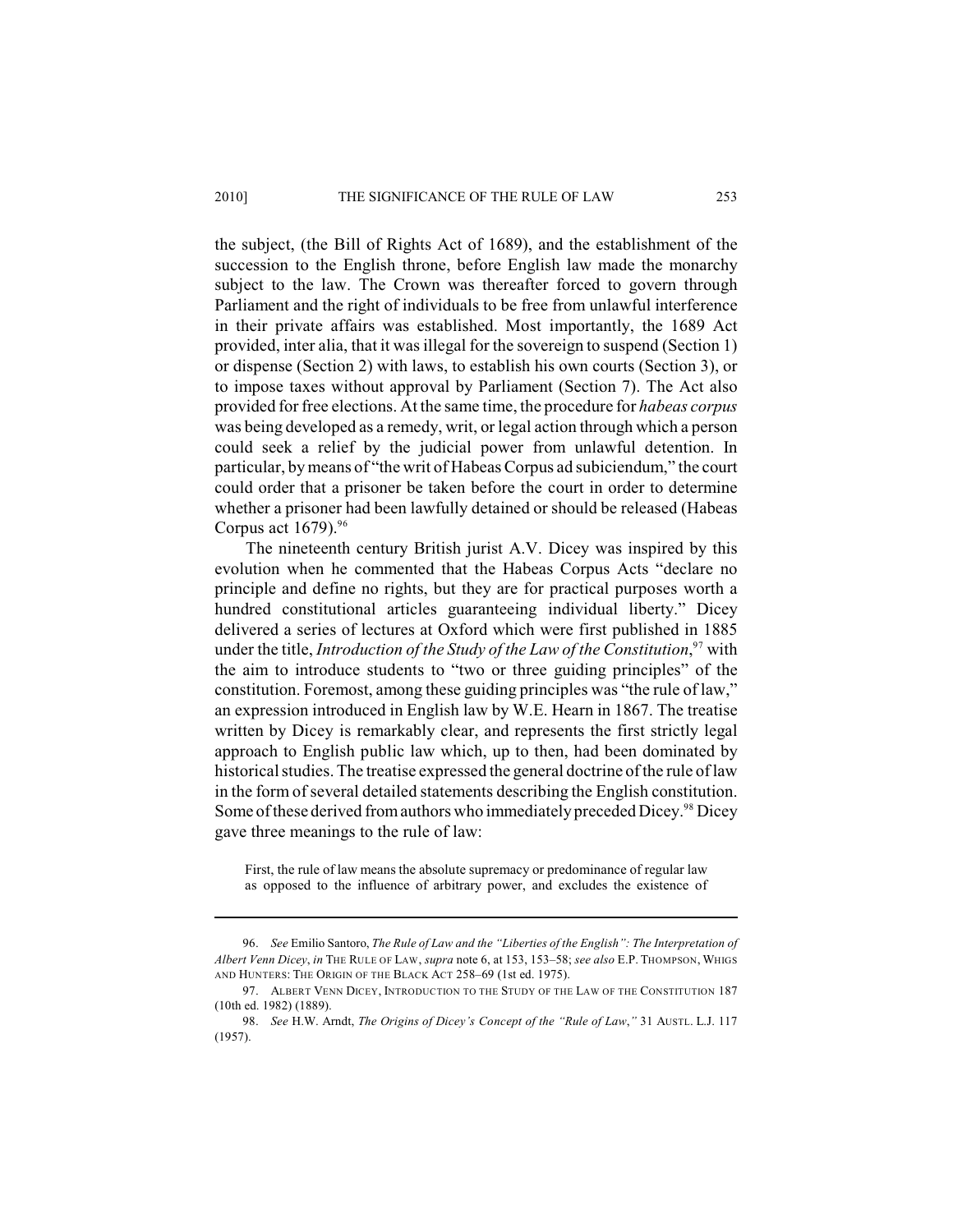arbitrariness; a man may with us be punished for a breach of law, but he can be punished for nothing else.<sup>99</sup>

Thus, according to this first meaning, nobody could be made to suffer penalties except for a distinct breach of law established before the ordinary courts. According to Dicey, the systems under the rule of law differed from the systems of government based on the exercise of wide arbitrary powers of constraint by those in authority, such as the power of detention without trial. Secondly, the rule of law ensured "equality before the law, or the equal subjection of all classes to the ordinary law of the land administered by the ordinary law courts" which meant that nobody was above the law and that there were no administrative courts.<sup>100</sup> Thirdly, the rule of law signified:

that with us the law of the constitution, the rules which in foreign countries naturally form part of a constitutional code, are not the source but the consequence of the rights of individuals, as defined and enforced by the courts; that, in short, the principles of private law have with us been by the action of the courts and Parliament so extended as to determine the position of the Crown and of its servants; thus the constitution is the result of the ordinary law of the land.<sup>101</sup>

Thus, according to its third meaning, the rights of the individual were secured, not by guarantees set down in a formal document, as in the constitutions of European states, but by the ordinary remedies of private law available against those who unlawfully interfered with his liberty, regardless of whether they were private citizens or public officials. According to Dicey, the rule of law was linked to another fundamental constitutional principle, the principle of parliamentary sovereignty; a principle which made superfluous in England a written constitution modelled on those of the European continent. The principle of parliamentary sovereignty implies that Parliament has the right to make or abolish any law and that no organ or individual in Great Britain has the right to ignore parliamentary legislation. In considering that the Parliament is a sovereign holder of an absolute legal power, the political sovereignty thus remains with the electorate.

Dicey follows the late nineteenth century legal philosopher John Austin who maintained that, in order to exist as such, a state required a sovereign body whose competence was not predefined and whose power could not be

<sup>99.</sup> *Id*.

<sup>100.</sup> *Id*.

<sup>101.</sup> DICEY, *supra* note 97, at 202–03.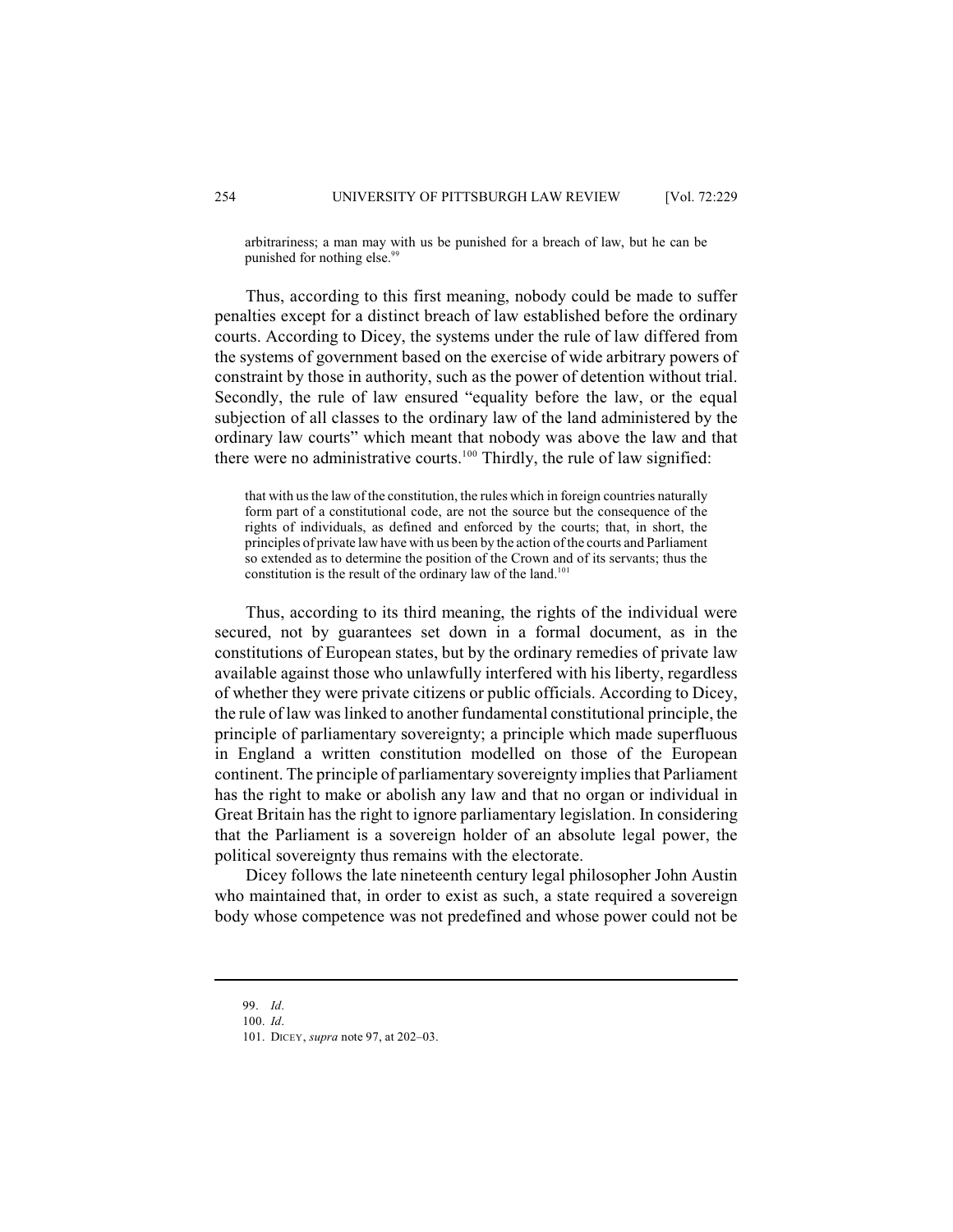### 2010] THE SIGNIFICANCE OF THE RULE OF LAW 255

limited.<sup>102</sup> This conception of parliamentary sovereignty rules out the division, adopted by jurists on the continent, between constitutional or fundamental laws and ordinary laws. This is why the English constitution does not contain a catalogue of fundamental or unalterable rights, the rights of Englishmen "being safeguarded by the common law" which ensured personal liberty as guaranteed by the habeas corpus writs, freedom of assembly, freedom of speech, freedom of debate, and "by ordinary courts." In addition, the sovereignty of the Parliament is incompatible with the existence of a constitutional charter defining the competence of every authority like those of continental Europe. Its legitimacy depends on the respect of the historic "rights of Englishmen." Thus, according to Dicey, on the one hand, there is the legislative sovereignty of parliament or the King in Parliament as a formal legal source. On the other hand, there is a common law in the hands of ordinary courts as a natural legal source which applies the laws adopted by the Parliament, while following an autonomous jurisprudential tradition bound only by legal precedent.

Half a century after Dicey, Friedrich von Hayek developed the ideas of Dicey in *The Road to Serfdom* in which Hayek identified the rule of law as the core of British liberty and established a connection between "the growth of a measure of arbitrary administrative coercion and the progressive destruction of the cherished foundation of British liberty, the rule of law." $103$  He juxtaposed (1) the English spontaneous legal order, which developed naturally through history and was founded on tradition and case-law, in which political institutions are merely instrumental; (2) the legal orders founded on the artificial construct of the *Rechtsstaat* or continental states, and (3) the legal orders of the totalitarian states where institutions were central for the operation of the rule of law.<sup>104</sup> According to Hayek, only the English legal order genuinely ensures a notion of the rule of law based on liberty, allowing individuals to know the range of activities in which they are completely free to do as they please without being exposed to government coercion. Hayek reiterates:

[T]he government in all its actions is bound by rules fixed and announced beforehand—rules which may be possible to foresee with fair certainty how the authority will use its coercive powers in given circumstances and to plan one's

<sup>102.</sup> *Id.* at 26–27; *see also* Santoro, *supra* note 96.

<sup>103.</sup> F.A. HAYEK, THE ROAD TO SERFDOM xxi–xxv (50th Anniversary ed. 1994) (1944).

<sup>104.</sup> *See generally* F.A. HAYEK, THE CONSTITUTION OF LIBERTY (1960).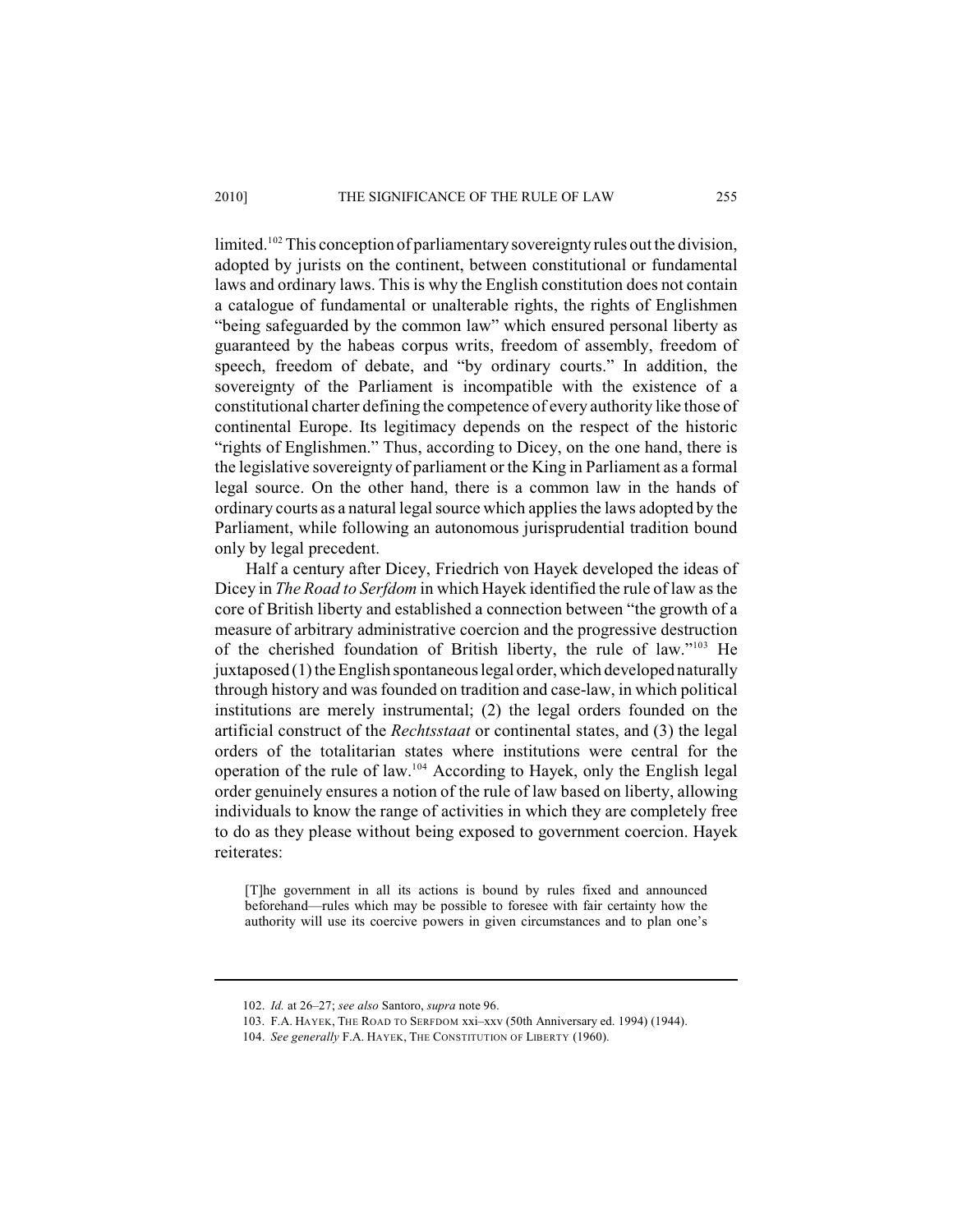individual affairs on the basis of this knowledge. The goals of substantive equality and distributive justice are inconsistent with the rule of law.<sup>105</sup>

The ideas of Hayek have been highly influential in the United States, in particular, where economic liberalism has had its way.<sup>106</sup>

Thus, the originality of the English rule of law has been linked by Dicey and Hayek to the originality of the English constitution. In England, the different nature of powers does not result from any imperative act by the state or from the general will of a constituent assembly expressing popular sovereignty, nor does it result from a written and normatively supreme constitutional charter like in the United States. In England, the Parliament can change the constitution at any time and no political body is entrusted with controlling the constitutionality of legislative acts. The English constitution depends on a longstanding tradition rooted in political conflicts between the King and Parliament and between the absolutist demands of monarchs and the courts as guarantors of English freedoms, normative acts, customs, usages, and not strictly legal precepts. In some cases these conflicts are centuries old and "are tied to a millenial and immemorial ancient constitution" whose validity derives from its own "antiquity" and from its quality of being the "law of the land." Thus, the rule of law is only very indirectly a legal theory of the state; it is not its "*juridicisation*" or "constitutionalisation." The English rule of law contrasts with the German or French notions of "legislative state" according to which judges are officials of the state who have to apply the law of the state and individual rights are only those laid down by the Parliament. Indeed, the English rule of law is "a distinctive characteristic of the English constitution."<sup>107</sup>

In present day Britain the meanings of the rule of law proposed by Dicey and Hayek have been said to "raise considerable problems."<sup>108</sup> With regard to the supremacy of the law, the first meaning of rule of law proposed by Dicey discussed above, the emphasis on the attacks against the existence of

<sup>105.</sup> HAYEK, *supra* note 103, at 80.

<sup>106.</sup> F.A. HAYEK, THE POLITICAL IDEAL OF THE RULE OF LAW 34 (1955). For a critique, *see* Maria Chiara Pievatolo, *Leoni's and Hayek's Critique of the Rule of Law in Continental Europe*, *in* THE RULE OF LAW, *supra* note 6, at 421, 421 (pointing out that the juxtaposition suggested by Hayek mirrors the classic opposition between a government of law and a government of man devised by Plato in his *Statesman*).

<sup>107.</sup> Danilo Zolo, *The Rule of Law: A Critical Reappraisal*, *in* THE RULE OF LAW, *supra* note 6, at 9, 9.

<sup>108.</sup> *See* A.W.BRADLEY &K.D.EWING,CONSTITUTIONAL AND ADMINISTRATIVE LAW 105 (12th ed. 1997).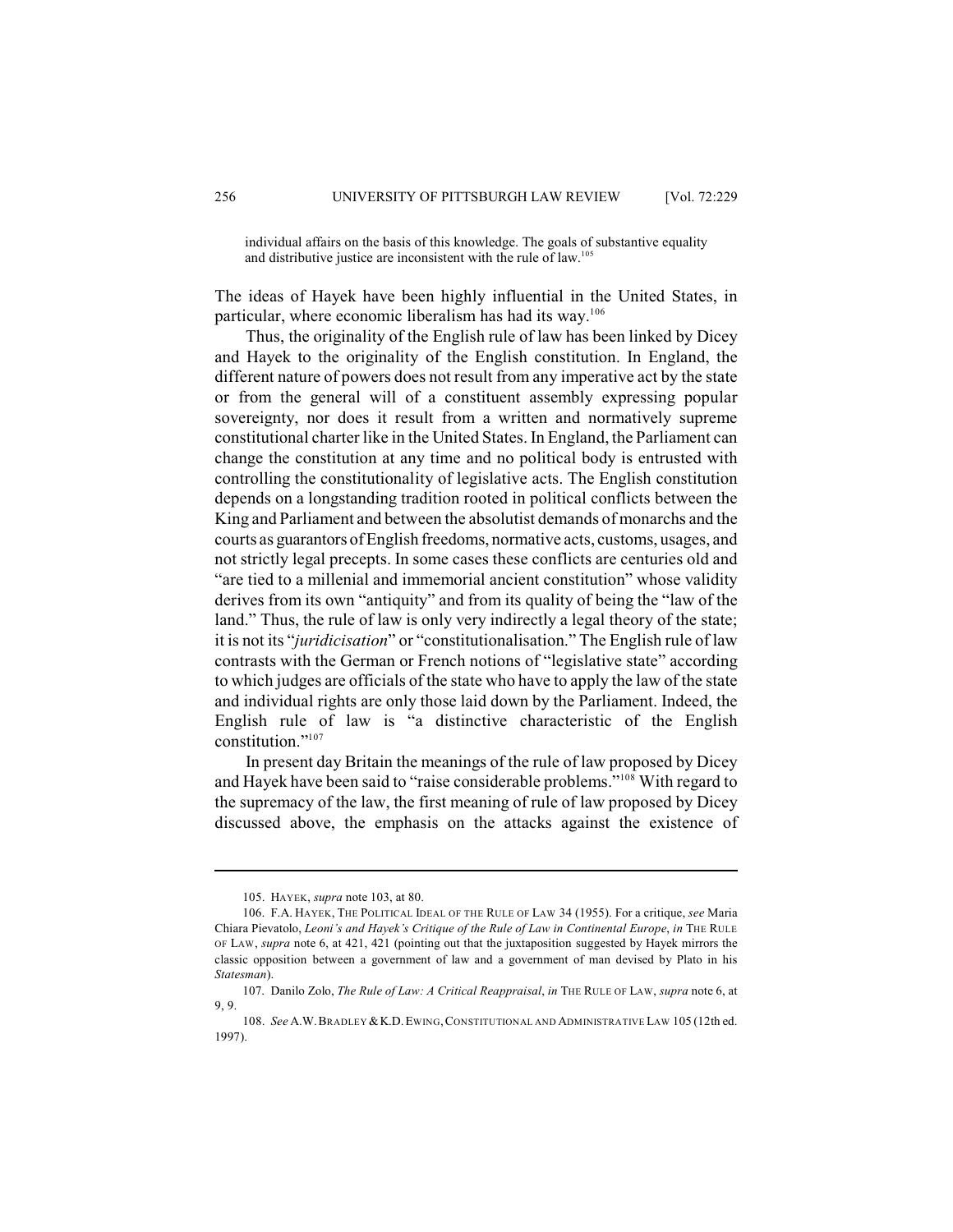discretionary powers has been displaced in favour of the establishment of a system of legal and political safeguards by which the exercise of discretionary powers may be controlled.<sup>109</sup> The second meaning of the rule of law given by Dicey relating to the equal subjection of all persons to the ordinary law is similar to that of the Fourteenth Amendment to the United States Constitution, which provides, inter alia, that no state shall "deny to any person within its jurisdiction the equal protection of the laws." $10$  It is also similar to the provisions laid down in the constitutions of India, Germany, and Canada.<sup>111</sup> But today, any legal system, including the English system, distinguishes between different categories of persons by reference to economic or social considerations or their legal status. Furthermore, although Dicey proclaimed the illegitimacy of administrative law in Britain, $112$  today it is accepted in Britain that the legal protection of the citizens against unlawful official conduct can be secured by separate administrative courts. Finally, today it is difficult to share Dicey's faith in the common law.

 $[A]$ s the primary legal means of protecting the citizen's liberties against the state.<sup>113</sup> In the first place, the common law is subject to modification by Parliament: the most fundamental liberties may be removed by statute. Secondly, the common law does not assure the citizen's economic or social wellbeing. Thirdly, while it remains essential that legal remedies are effective, the experience of many Western countries is that there can be value in imposing legal limits upon the legislature's power to infringe human rights: and the European Convention on Human Rights has shown the value of supra-national remedies.<sup>114</sup>

109. *See* KENNETH CULP DAVIS, DISCRETIONARY JUSTICE: A PRELIMINARY INQUIRY (Greenwood Press Reprt. 1980) (1969). *See also* KENNETH CULPDAVIS ET AL.,DISCRETIONARY JUSTICE IN EUROPE AND AMERICA (1976). *Cf.* Committee on Administrative Tribunals and Enquiries, Report of the Franks Committee, 1957, Cmnd. 218, ¶ 29 (U.K.).

<sup>110.</sup> U.S. CONST. amend. XIV § 1. This provision has been a fertile source of constitutional challenges to discriminatory state legislation in Canada. *See* GEOFFREY MARSHALL, CONSTITUTIONAL THEORY (1980); P.G. POLYVIOU, THE EQUAL PROTECTION OF THE LAWS (1980).

<sup>111.</sup> *See* K. TUORI, THE RULE OF LAW AND THE RECHTSSTAAT, *in* RATIO AND VOLURITAS, Chap. 7, 8 *et seq.* (Ashgate 2011); Canadian Charter of Rights and Freedoms, Part 1 of the Constitution Act, 1982, *being* Schedule B to the Canada Act, c.11, § 15 (U.K.); GRUNDGESETZ FÜR DIE BUNDERSREPUBLIK DEUTSCHLAND [Grundgesetz] [GG] [Basic Law], May 23, 1949, BGBl. 1, art. 3 (Ger.); INDIA CONST. art. 14.

<sup>112.</sup> *See* L. NEVILLE BROWN &JOHN S.BELL, FRENCH ADMINISTRATIVE LAW (Clarendon Press, 5th ed. 1998) (1967).

<sup>113.</sup> DICEY, *supra* note 97, at 199 (for practical purposes worth a hundred constitutional articles guaranteeing individual liberty).

<sup>114.</sup> *See* E.C.S. WADE, G. GODFREY PHILLIPS & A.W. BRADLEY, CONSTITUTIONAL AND ADMINISTRATIVE LAW 102(9th ed. 1977). It has been suggested that currently, the UK rule of law expressed three related but separate ideas:

First the rule of law expresses a preference for law and order within a community rather than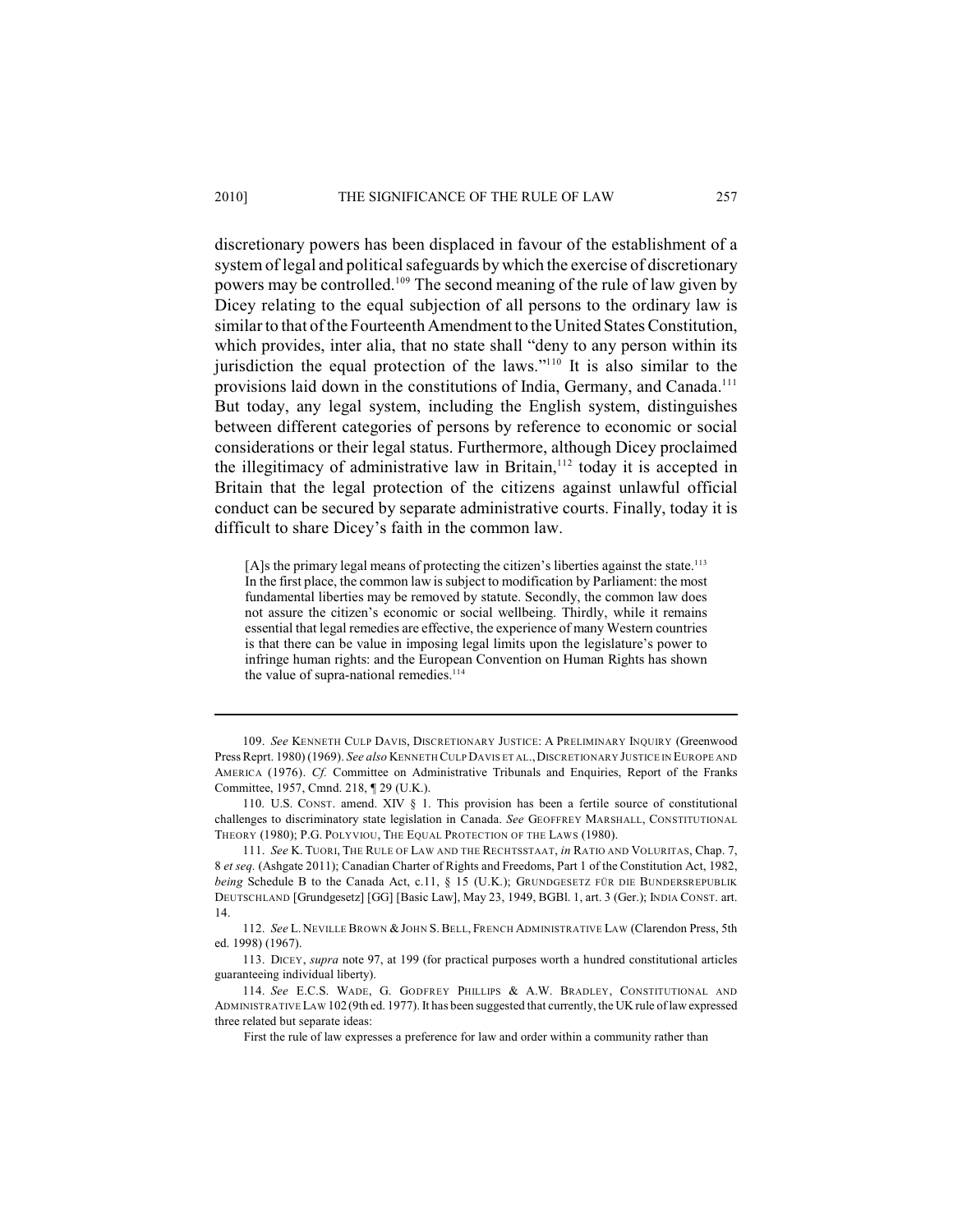Therefore, it can be argued that Dicey's view of the rule of law is based on an analysis of the British constitution which today is in many respects outdated. Nor did Dicey adequately resolve the potential conflict between the two notions of the rule of law and the supremacy of Parliament or indeed the Royal Prerogative.<sup>115</sup> For, unlike most European states and the United States, legal limits on the sovereignty of Parliament have not been imposed in the United Kingdom and there is no judicial review of Acts of Parliament.<sup>116</sup> Indeed, the term "judicial review" has been "expropriated by administrative law"<sup>117</sup> to refer exclusively to review of the acts of the executive, a government minister, or a local authority where it is alleged that they have acted unlawfully. The expression "judicial review" has been mostly used as a technical term to denote the application to the court for a remedy against such unlawful administrative action. However, important constitutional innovations have been incorporated into British constitutional arrangements recently. First, the adoption of the Human Rights Act 1998 has introduced two important changes into UK law. On the one hand, it has incorporated into English law most of the rights provided for by the European Convention on Human Rights and its First and Sixth Protocols. These rights, termed "Convention Rights," are laid down in a Schedule to the Act. The Act, makes explicit in Section 6(1) that "[i]t is unlawful for a public authority to act in a way which is incompatible with a Convention right." On the other hand, the Human Rights Act contains a series of solutions for possible conflicts between fundamental rights and the sovereignty of Parliament, *e.g.*, by requiring UK courts to construe all legislation, both primary and secondary, consistently with Convention rights and requiring the UK courts to make a declaration of

anarchy, warfare and strife. In this sense, the rule of law is a philosophical view of society that is linked with basic democratic notions. Secondly, the rule of law expresses a legal doctrine of fundamental importance, namely that government must be conducted according to law, and that in disputed cases what the law requires is declared by judicial decision. Thirdly, the rule of law should provide in matters both of substance (for example, whether the government should have power to detain citizens without trial) and of procedure (for example, the presumption of innocence in criminal trials, and the independence of the judiciary).

A.W. BRADLEY & K.D. EWING, *supra* note 92.

<sup>115.</sup> The Royal Prerogative is the body of customary authority, privilege and immunity belonging to the Sovereign. The Prerogative covers several important powers in the field of the Constitution, the Administration, the conduct of foreign affairs, defence and national security which by convention are not in many cases exercised by the monarch herself but mostly by the government.

<sup>116.</sup> *See generally* N.W. Barber, *The* Rechtsstaat *and the Rule of Law*, 53 U. TORONTO L.J. 443 (2003).

<sup>117.</sup> JACOBS, *supra* note 1, at 7.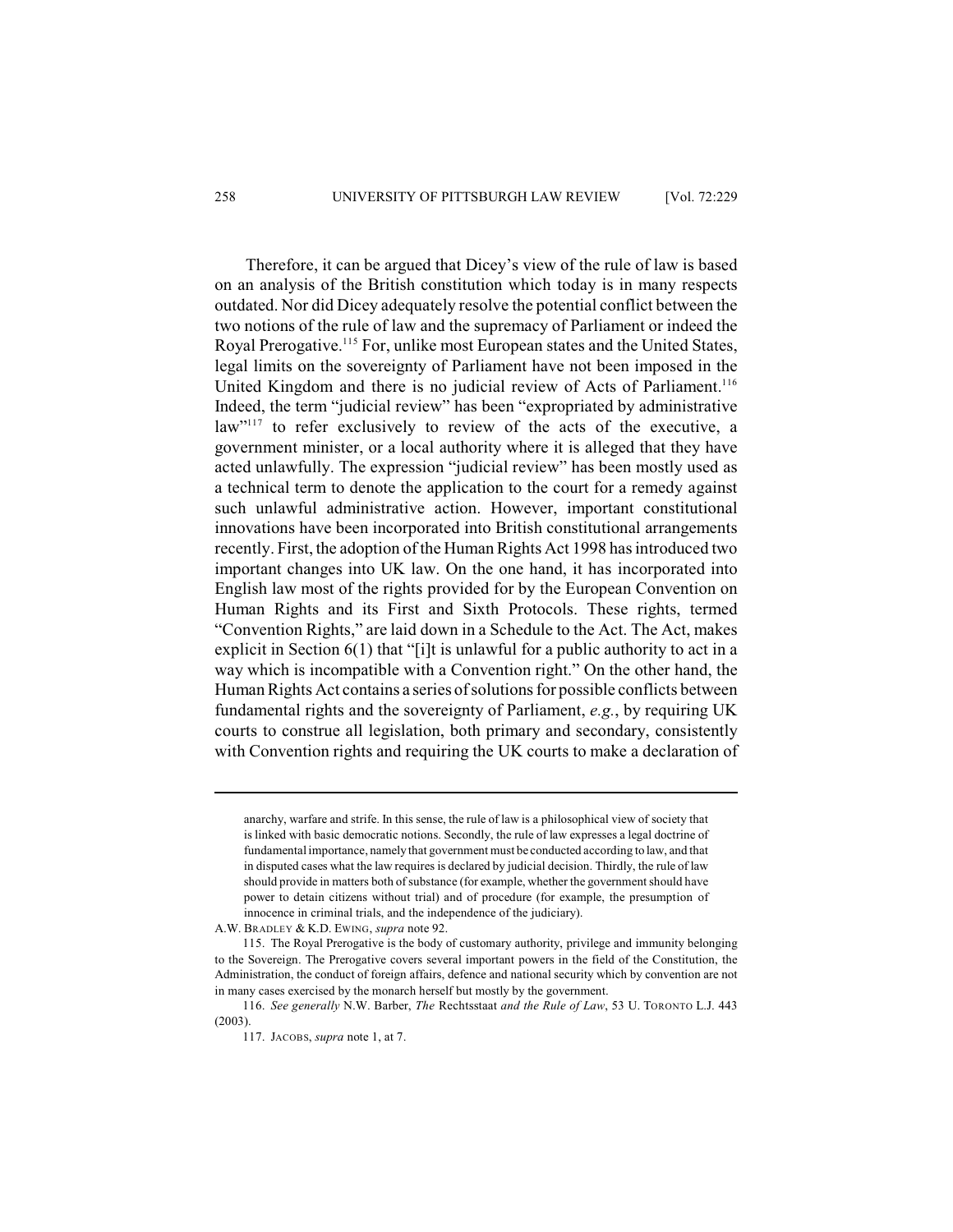incompatibility upon which the Government can take remedial action for an Act of Parliament to be amended.<sup>118</sup> Secondly, the Constitutional Reform Act of 2005 has severed the link between the judiciary and the House of Lords through the establishment of the Supreme Court of the United Kingdom, operative since October 2009. The consequence of this is that the UK is evolving towards an incipient constitutional separation between legislative and judicial powers. Indeed, the UK's membership of the European Union has had the effect of "Europeanising" the way in which English courts interpret and apply English law by looking more to the aim and purposes of legislation rather than to the literal meaning and by being more ready to apply general principles, such as the principles of proportionality and human rights. To some extent, English courts are following the "European way" of the rule of law,  $119$ which accepts judicial review by supranational institutions. Thus, most recently Lord Tom Bingham has proposed a "core" definition of the rule of law ("that all persons and authorities within the state, whether public or private, should be bound by and entitled to the benefit of law publicly made, taking effect (generally) in the future and publicly administered in the courts" which he expands to over the protection of human rights and compliance by the state with its obligations in international law as well as in national law.<sup>120</sup>

# *(iv) The supranational pan-European concept*

This "European way" of the rule of law derives from the law of the European Union and from the system established under the European Convention of Human Rights.

## *(a) The Rule of Law in the European Union*

As we have seen, historical legal differences between European States in the attribution of sovereignty, constitutional mechanisms, and the protection of individual rights explain the different doctrines and expressions of the rule of law in those states. However, when the philosophical and political assumptions behind such diversities are considered, they give way to a great number of similar legal institutions and political structures which provide a

<sup>118.</sup> *Id.* at 25–38.

<sup>119.</sup> Bulmer v. Bollinger, [1974] Ch. 401 at 425 (Eng.); s*ee also* JACOBS, *supra* note 1, at 12.

<sup>120.</sup> This evolution meets some of the concerns expressed by Lord Bingham in Lord Bingham, *The Rule of Law*, 66 CAMBRIDGE L.J. 67 (2007). *See* LORD T. BINGHAM, THE RULE OF LAW 8 *et seq.* (Allen Lane Penguin 2010).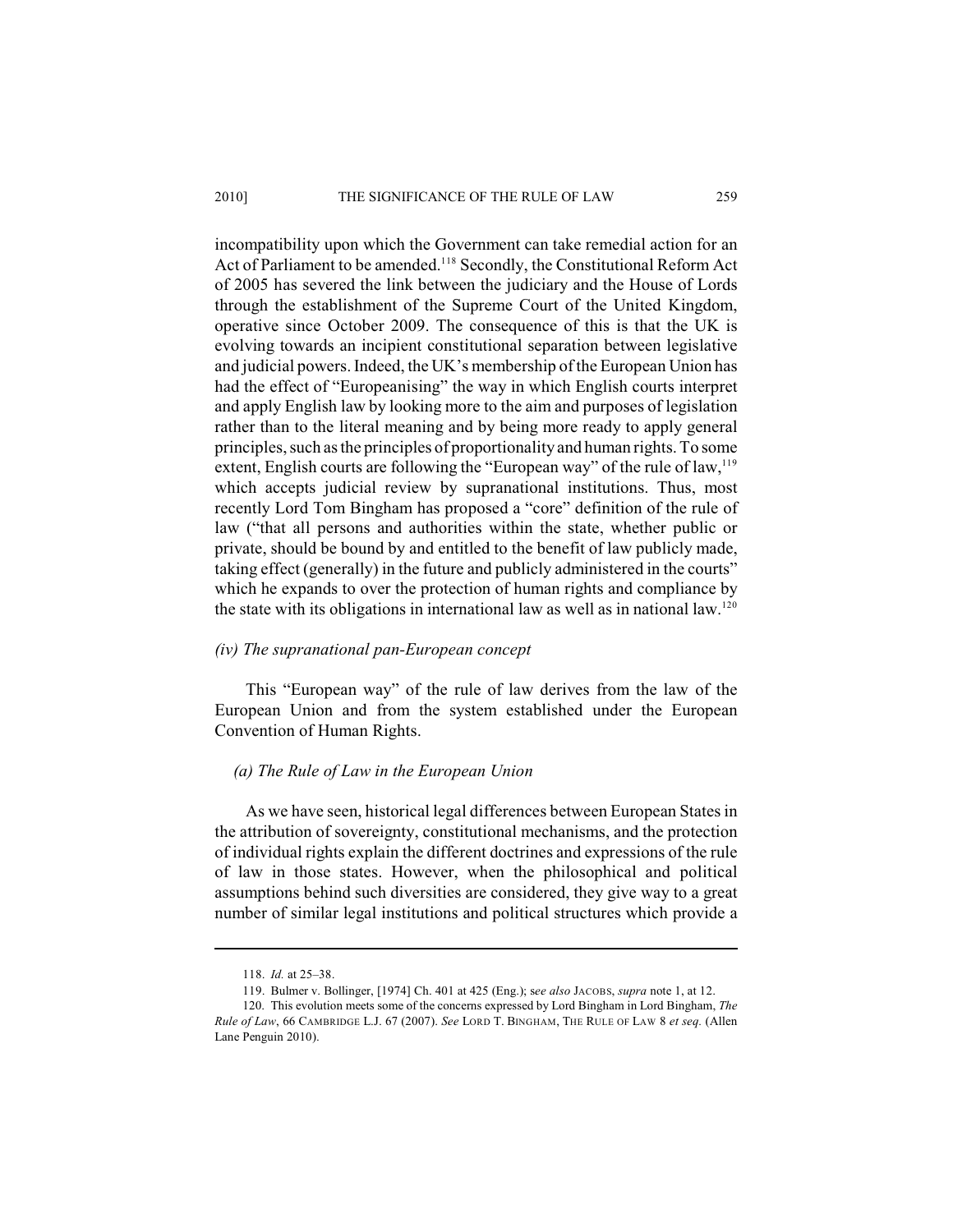basis for a genuine pan-European rule of law acceptable to all European states. Indeed, any European national legal system is entrusted with the task of protecting individual rights and any legal system has enacted provisions constraining the inclination of political power to expand, to act arbitrarily, and to abuse its prerogatives<sup>121</sup> by means of the "principle of distribution of powers." The limitation of the power of the state aims at enlarging the scope of individual freedoms, differentiates the legal system from non-legal subsystems (ethical, religious or economic), and delimits the function of the legislator or *legis latio* and the enforcement of legislation or *legis executio*<sup>122</sup> or the "principle of differentiation."

These common European elements have made it possible to refer to the rule of law as a common European value of the European Union in the new Article 2 of the Treaty on European Union (TEU) (as amended by the Treaty of Lisbon) which provides that:

[T]he Union is founded on the values of respect for human dignity, freedom, democracy, equality, the rule of law and respect for human rights, including the rights of persons belonging to minorities. These values are common to the member states in a society in which pluralism, non discrimination, tolerance, justice, solidarity and equality between women and men prevail.<sup>123</sup>

When looking at the French, Spanish, Italian or German versions of the treaties, it is interesting to note that the term rule of law has been translated by *Etat de droit*, *Estado de Derecho*, *Stato di Diritto*, or *Rechtsstaat*, as equivalent legal notions so that the inclusion of the element of statehood has no effect for the purpose of the "supranational" EU conception of the rule of  $law.<sup>124</sup>$ 

Indeed there is an EU supranational concept of the rule of law that appears to be the most important principle promoting unity both of the law of the European Union and of political integration of the European Union. This EU rule of law has been described as "a constitutional principle" of the

<sup>121.</sup> Zolo, *supra* note 107, at 19.

<sup>122.</sup> N. Luhmann, *Gesellschaftliche und politische Bedingungen des Rechtsstaates*, *in* STUDIEN ÜBER RECHT UND VERWALTUNG 53–65 (Köln 1967).

<sup>123.</sup> *Quoted in* Laurent Pech, *The Rule of Law as a Constitutional Principle of the European Union*; Jean Monnet Working Paper Series No. 4/2009, 20 (2009), *available at* http://ssrn.com/abstract=1463242.

<sup>124.</sup> *See, e.g.*, R. BIN, LO STATO DI DIRITTO (I'l Mulino ed., 2004); Armin von Bogdandy, *Founding Principles*, *in* 8 PRINCIPLES OF EUROPEAN CONSTITUTIONAL LAW 3, 28 (Armin von Bogdandy & Jürgen Bas eds., 2006). For a criticism of a perceived lack of uniform employment of the concept of the rule of law in EU institutions and policies, *see* E.WENNERSTRÖM, THE RULE OF LAW AND THE EUROPEAN UNION 348 (Iuitus Förlag 2007).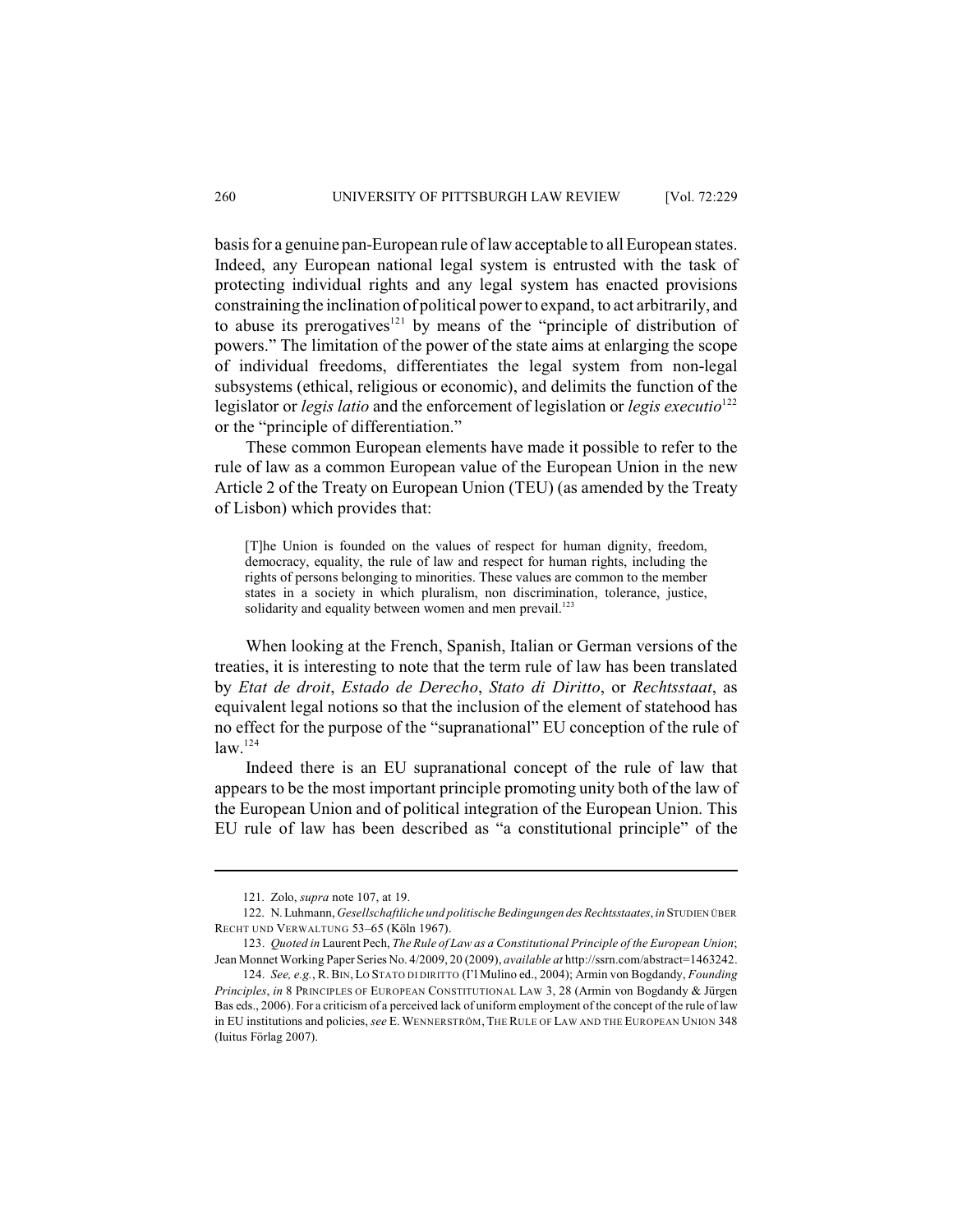European Union.<sup>125</sup> According to the EU rule of law, the European Union itself and its institutions operate under the law. Indeed, in its seminal judgment *Parti écologiste Les Verts*, the Court of Justice of the European Union, was first to define the European Union, not as a "state governed by law" or simply on the rule of law, but as a "Community based on the rule of law." The Court emphasized in this regard that:

[T]he European . . . [Community] is a [Community] based on the rule of law, inasmuch as neither its Member States nor its institutions can avoid a review of the question whether the measures adopted by them are in conformity with the basic constitutional charter, the Treaty. In particular . . . the Treaty established a complete system of legal remedies and procedures designed to permit the Court of Justice to review the legality of measures adopted by the institution.<sup>126</sup>

In its Opinion of 1991, the Court of Justice reaffirmed the political and legal nature of the European Union, recalling that the founding treaty was "the constitutional charter of a community based on the rule of law" which established a new legal order:

[I]ndeed[,] the ... treaty aims [at] ... making concrete progress towards European unity . . . [the] Treaty albeit concluded in the form of an international agreement, nonetheless constitutes the constitutional charter of a Community based on the rule of law. The . . . treaties established a new legal order for the benefit of which the states have limited their sovereign rights in ever wider fields and the subjects of which comprise not only Member States but also their nationals. The essential characteristics of the . . . legal order which has thus been established are in particular its primacy over the law of the Member States and the direct effect of a whole series of provisions. $12$ 

The formula "Community based on the rule of law" is actually the translation of the German term *Rechtsgemeinschaft*, formulated for the first time by Walter Hallstein, President of the European Commission from 1958

<sup>125.</sup> Pech, *supra* note 123, at 1.

<sup>126.</sup> Case 294/83, Parti ecologiste "Les Verts" v. Parliament, 1986 E.C.R. 1339, 1365.

<sup>127.</sup> Opinion 1/91, Opinion Pursuant to Article 228 of the EEC Treaty, 1991 E.C.R. 6079, 6102. It is to be noted that in the Lisbon Treaty Ratification Judgment of 30 June 2009, the German Constitutional Court (*Bundesverfassungsgericht*) appears to indicate that further steps towards European unity may require an amendment of some of the fundamental provisions of the German Fundamental Law. *See* Helmut Phillip Aust, *German Constitutional Law Cases 2007–2009*, 16 EUR. PUBLIC LAW, Mar. 2010, at 17, 36; Jacques Ziller, *The German Constitutional Court's Friendliness towards European Law: On the Judgment of Bundesverfassungsgericht over the Ratification of the Treaty of Lisbon*, EUR. PUBLIC LAW, Mar. 2010, at 53 (suggesting that the German Constitutional Court appears to indicate that further steps towards European unity may require an amendment of some of the fundamental provisions of the German Fundamental Law).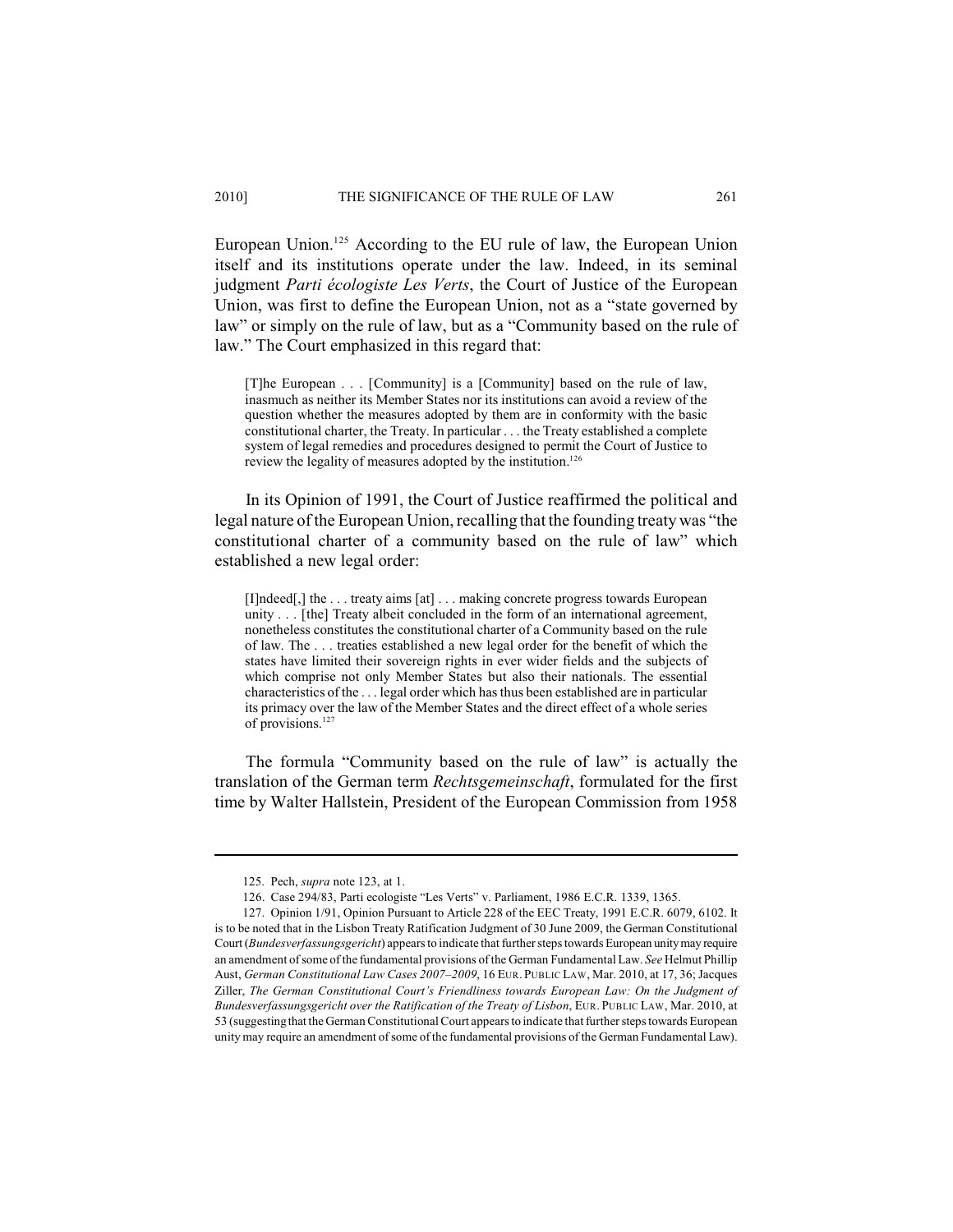to 1967,<sup>128</sup> which in French is translated as *Communauté de droit*. The Court of Justice avoided using the classical term *Rechtsstaat* or *Etat de droit* in order to escape the difficulty of characterising the European Union as a "State." However since the Maastricht Treaty of 1992, the Amsterdam Treaty of 1997, and the Nice Treaty of 2003, new developments have taken place. For, even though the European Union is nowhere defined as a "Community based on the rule of law," the treaties have subsequently expressly provided that the European Union is based on the principle of the rule of law, presently in Art. 2 TEU (Lisbon).

The reviewability of decisions of public authorities by independent courts is key to the EU notion of the rule of law, and this demonstrates that the European Union is based on the rule of law to a far greater extent than any other international or transnational organization or entity.<sup>129</sup> The European Union is endowed with a Court of Justice, and the Court of Justice has held that:

[A]ccess to justice is one of the constitutive elements of a Community based on the rule of law and is guaranteed in the legal order based on the Treaty in that that the Treaty has established a complete system of legal remedies and procedures designed to permit the Court of Justice to review the legality of measures adopted by the institutions . . . the Court of Justice uses the constitutional traditions common to the Member States and . . . the European Convention For the Protection of Human Rights and Fundamental Freedoms as a basis for the right to obtain an effective remedy before a competent court.<sup>130</sup>

The jurisdiction of the Court is not optional but compulsory. The main purpose of the Court is to ensure that "in the interpretation and application of the Treaties the law is observed." (Art. 19 of the (Lisbon) TEU). Additionally, the Court functions to underscore the importance that, in measures taken by the European Union institutions, "in a community governed by the rule of law, adherence to legality must be properly ensured." $^{131}$  This guarentees that the Courts considerable powers are exercised in accordance with the law and that Member States comply with adverse judgments when they fail to observe their

<sup>128.</sup> M. Zuleeg, *Die Europäische Gemeinschaft als Rechtsgemeinschaft*, NEUE JURISTISCHE WOCHENSCHRIFT 546 (1994) (quoting WALTER HALLSTEIN, DIE EUROPÄISCHE GEMEINSCHAFT 51 (Dusseldorf: Econ-Verlag 1979).

<sup>129.</sup> JACOBS, *supra* note 1, at 35.

<sup>130.</sup> *See* Case C-131/03, R.J. Reynolds Tobacco Holdings, Inc. v. Comm'n, 2006 E.C.R. I-7795, 7837 (quoting and later affirming a proposition from the Court of First Instance in the judgment on appeal).

<sup>131.</sup> Case C-496/99, Comm'n v. CAS Succhi di Frutta SpA, 2004 E.C.R. I-3801, 3870. On the several aspects of the impact of the Treaty of Lisbon, *see* W. TWINING & D. MIERS, HOW TO DO THINGS WITH RULES (LAW IN CONTEXT) 315 *et seq.* (5th ed. Cambridge Univ. Press 2010).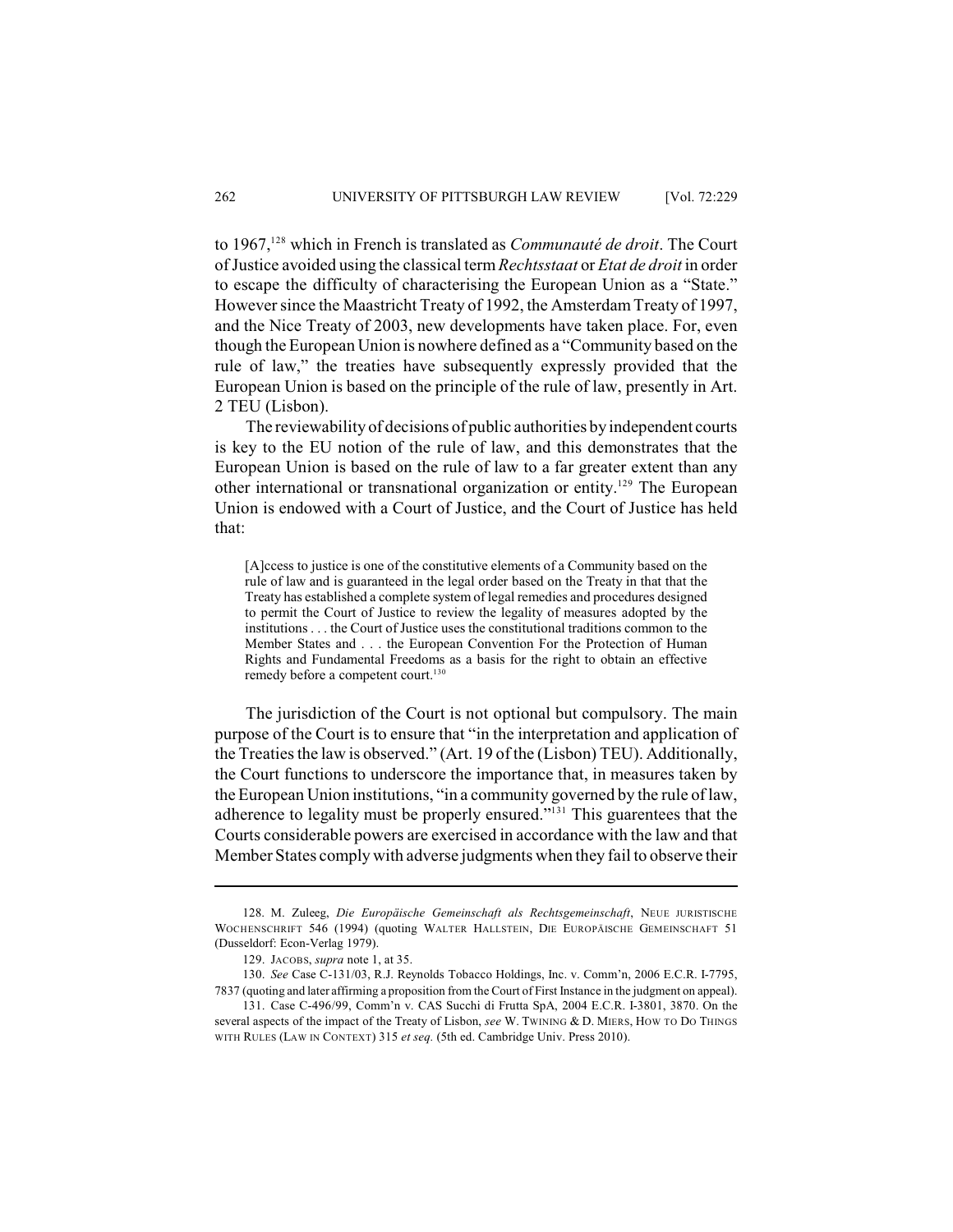# 2010] THE SIGNIFICANCE OF THE RULE OF LAW 263

duties under the European Union Treaties. Indeed, if a Member State fails to comply with a judgment of the Court, that Member State is liable to have a very substantial fine imposed.<sup>132</sup> Thus, the European Union's rule of law is applicable both to the European Union institutions and to the Member States. This is illustrated by the fact that, "the Treaty has established the Court of Justice as the judicial body responsible for ensuring that both the Member States and the Community institutions comply with the law."<sup>133</sup> As it has been pointed out, "there is no precedent or equivalent in international law for this system of enforcement."<sup>134</sup> Finally, the Court of Justice of the European Union adjudicates on questions of Union law referred to it by the court of a Member State. This mechanism has allowed the Court to develop a remarkable body of case-law, including a body of administrative law which seeks to strike an appropriate balance between the public authorities and the individual:

Individuals are . . . entitled to effective judicial protection of the rights they derive from the Community legal order, and the right to such protection is one of the general principles of law stemming from the constitutional traditions common to the Member States. That right has also been enshrined in Articles 6 and 13 of the European Convention for the Protection of Human Rights.<sup>135</sup>

This has even inspired substantial and positive developments in the purely internal law of the Member States.<sup>136</sup> The most important principle derived from the EU rule of law is that of effectiveness or *effet utile* of law with regard to public authorities and includes the legal concepts of autonomy and direct effect of Union law, primacy and comprehensive legal protection.

The concept of autonomy and direct effect was laid down for the first time in the celebrated judgment of van Gend en Loos in 1963.<sup>137</sup> That case dealt with the question, referred to the Court, of whether a specific treaty provision could be enforced in the national courts in the face of conflicting national legislation. The Court held that the "Community" or Union constituted a new legal order of international law for the benefit of which the

<sup>132.</sup> For an examination of the record of compliance of the Member States, see Phedon Nicolaides & Anne-Marie Suren, *The Rule of Law in the EU: What the Numbers Say*, 2007 EIPASCOPE, No. 1, 33.

<sup>133.</sup> Case C-2/88, Zwartveld, 1990 E.C.R. I-3365, 3372.

<sup>134.</sup> JACOBS, *supra* note 1, at 36.

<sup>135.</sup> Case C-229/05, Ocalan *ex rel.* Kurdistan Workers' Party v. Council, 2007 E.C.R. I-439, 508.

<sup>136.</sup> *See generally* Koen Lenaerts, *The Rule of Law and the Coherence of the Judicial System of the European Union*, 44 COMMON MKT.L.REV. 1625, 1645–50 (Aug. 2007) (discussing the obligations placed on the national courts of Member States by European Union law).

<sup>137.</sup> *See* Case 26/62, Van Gend & Loos v. Nederlandse administratie der belastingen, 1963 E.C.R. 1.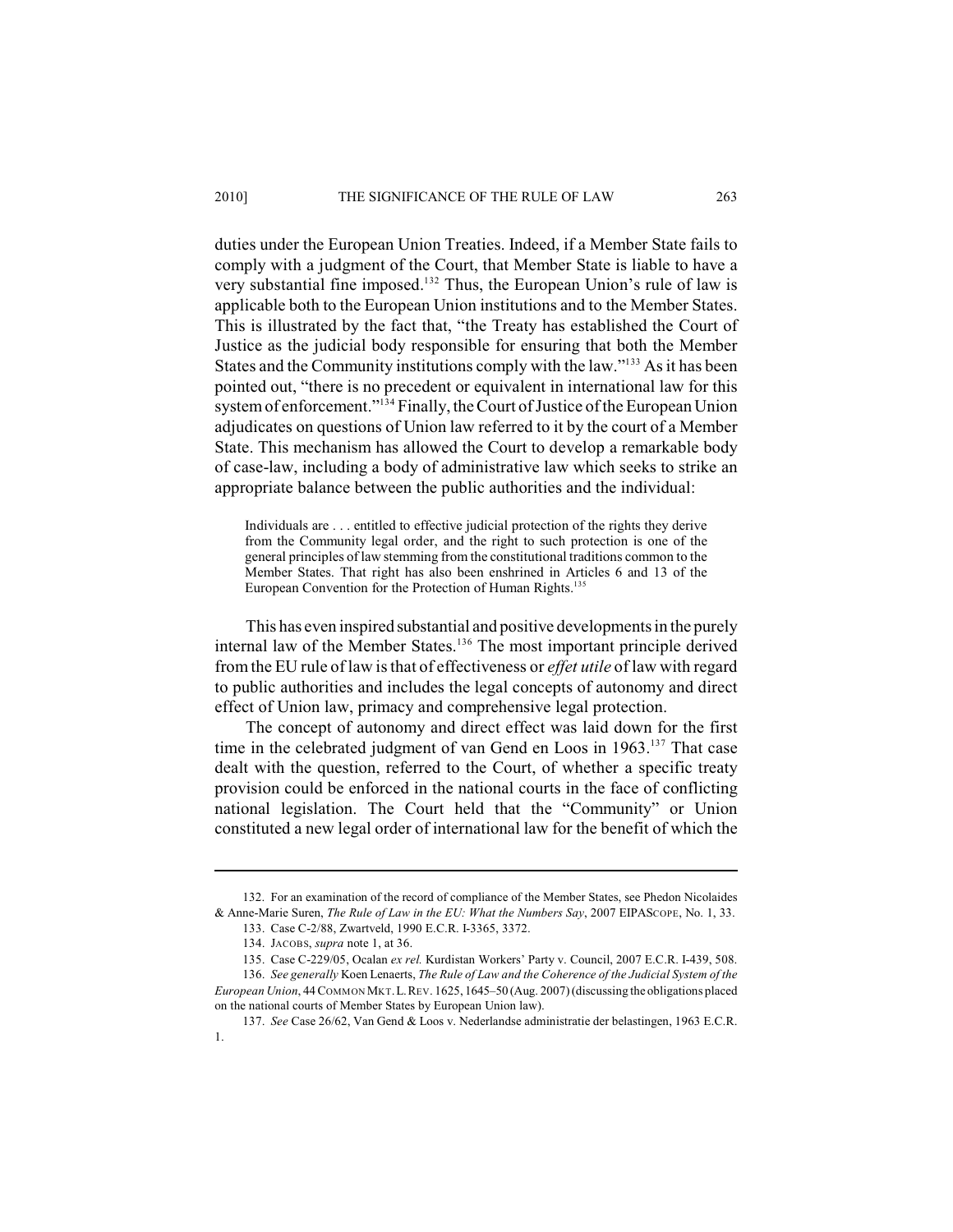states had limited their sovereign rights and the subject of which comprised not only the Member States but also their nationals. This meant that the Treaty created individual rights which the national court must protect: "the task assigned to the Court of Justice under Article (234) . . . confirms that the states have acknowledged that [Community] law has an authority which can be invoked by the nationals before those courts and tribunals."<sup>138</sup> It has been pointed out that the ruling is decisive both to the effectiveness of Union law and to the very existence of the rule of law:

[F]irstly because it meant that individuals could secure recognition and enforcement of their Union rightsin the national courts, secondly because it made national courts the principal instrument for effective application of Union law, and thirdly, because it led to the recognition of the primacy of Union law over national law; if Union law were to be applied by the national courts, it had to be applied across the Union as a whole, leaving no room for the idea that the application of Union law might conflict, in some Member States, with national law; Union law must necessarily prevail over national law, and this was indeed inherent in the very idea of a Union based on the rule of law.<sup>139</sup>

The concept of primacy or supremacy of Union law derives from the inherent logic of the Union system. It was spelled out in the *Costa v. ENEL* judgment which stressed the unique character of the principle of primacy in the Treaty since, "in contrast with ordinary treaties, the treaty has created its own legal system which, on entry into force of the treaty, became an integral part of the legal system of the Member States and which the courts are bound to apply."<sup>140</sup> This means that Union law, "of whatever status, prevails over conflicting national law of whatever status."<sup>141</sup> This concept applies not only to Treaty provisions but to decisions,  $142$  directives,  $143$  and other legal acts.  $144$ The concept of supremacy of Union law has in the past been challenged by the constitutional courts of Germany,<sup>145</sup> Italy,<sup>146</sup> and by the Supreme Court of

<sup>138.</sup> *Id.* at 12.

<sup>139.</sup> JACOBS, *supra* note 1, at 40.

<sup>140.</sup> Case 6/64, Costa v. ENEL, 1964 E.C.R. 585, 593.

<sup>141.</sup> JACOBS, *supra* note 1, at 41.

<sup>142.</sup> Case 9/70, Grad v. Finanzamt Traunstein, 1970 E.C.R. 826.

<sup>143.</sup> Case 8/81, Becker v. Finanzamt Münster-Innenstadt, 1982 E.C.R. 53.

<sup>144.</sup> Case 181/73, Haegeman v. Belgian State, 1974 E.C.R. 449.

<sup>145.</sup> *See* Bundesverwaltungsgericht [BVerwG] [Federal Constitutional Court] The Solange I [BverfGE] 37, 271; Bundesverwaltungsgericht [BVerwG] [Federal Constitutional Court] The Solange II [BverfGE] 73, 339; Bundesverwaltungsgericht [BVerwG] [Federal Constitutional Court] The Maastricht Ratification Judgment [BverfGE] 1993, 89; Bundesverwaltungsgericht [BVerwG] [Federal Constitutional Court] The Lisbon Treaty Ratification Judgment [2 BvE] 2/08.

<sup>146.</sup> *See* Frontini v. Ministerio delle Finance, case 183, Corte Costituzionale (Italy) (Racc. uff. corte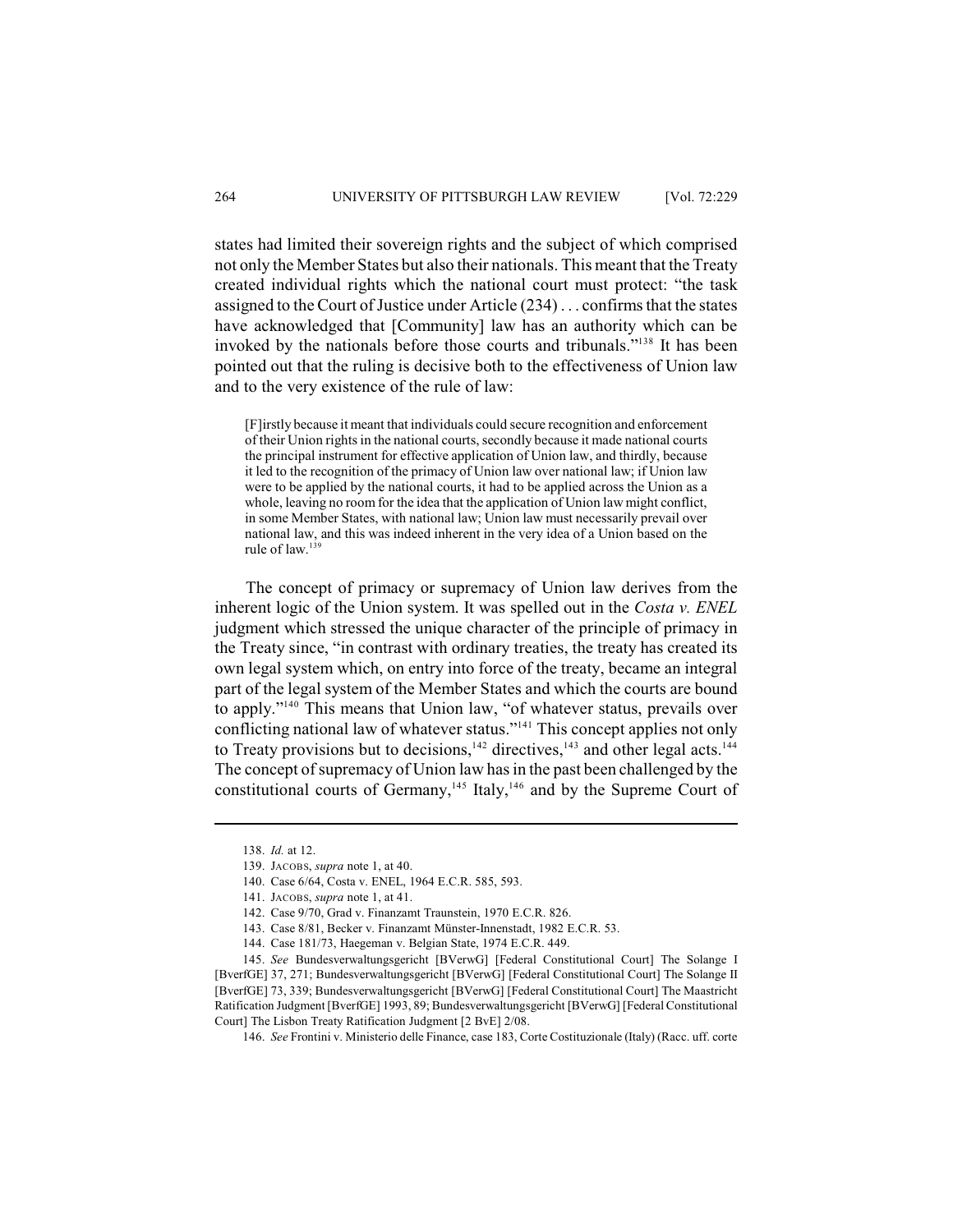Denmark.<sup>147</sup> However, the Court of Justice has established that the principle of primacy cannot be denied in stating:

[N]o provision of municipal law; of whatever nature they may be, may prevail over Community law . . . lest it be deprived of its character as Community law and its very legal foundations be endangered. The validity of a Community act or its application in a Member State remains, therefore, unimpaired even if it is alleged that the basic rights  $\dots$  of the national constitution were violated.<sup>148</sup>

This is so even when it seems legally and constitutionally impossible for the laws of some Member States.<sup>149</sup> This is so even with regard to international law in cases where a United Nations Resolution of the Security Council, acting under Chapter VII of the UN Charter, or an international agreement is incompatible with the law of the European Union. The Court of Justice has held that:

[I]n a Union based on the rule of law,] an international agreement cannot affect the allocation of powers fixed by the treaties or, consequently, the autonomy of the Community legal system, observance of which is ensured by the Court by virtue of the exclusive jurisdiction conferred on it by Article 220, jurisdiction that forms part of the very foundations [of the Union].<sup>150</sup>

In addition, the Court of Justice acknowledged that where the Union judicature decides that a Union measure, intended to give effect to a UNSC resolution under Charter VII, is contrary to "a higher rule of law in the Community legal order" it would not entail any challenge to the primacy of that resolution in international law.151

cost. 1973); (1974) CMLR 372.

<sup>147.</sup> *See* Maastricht Ratification Judgment (UfR 1998).

<sup>148.</sup> Case 11/70, Internationale Handelsgesellschaft mbH v. Einfuhr und Vorratsstelle fur Getreide und Futtermittel, 1970 E.C.R. 1125, 1134.

<sup>149.</sup> *See* Regina v. Sec'y of State for Transp. *ex parte* Factortame Ltd., [1991] 1 A.C. 603 (H.L.). In particular with regard to the doctrine of parliamentary sovereignty of the UK (according to which no Parliament can bind its successor). The primacy of Union law in relation to a future Act of Parliament was considered in the UK courts in the *Factortame* cases (*see* Regina v. Sec'y of State for Emp't *ex parte* Equal Opportunity Comm'n, [1995] 1 A.C. 1 (H.L.)), where the House of Lords held, as the court of final appeal and after reference to the Court of Justice of the European Union, that the law of the European Union prevailed over the act of Parliament. Thus where an act of Parliament ofthe UK is clearly incompatible with Union law, the British court will disapply the provisions of the Act without a reference to the Court of Justice of the European Union. *See* JACOBS, *supra* note 1, at 42.

<sup>150.</sup> Joined Cases C-402/05 and C-415/05, Kadi v. Council, 2008 E.C.R. I-6351, 6490.

<sup>151.</sup> *Id.* at 6491.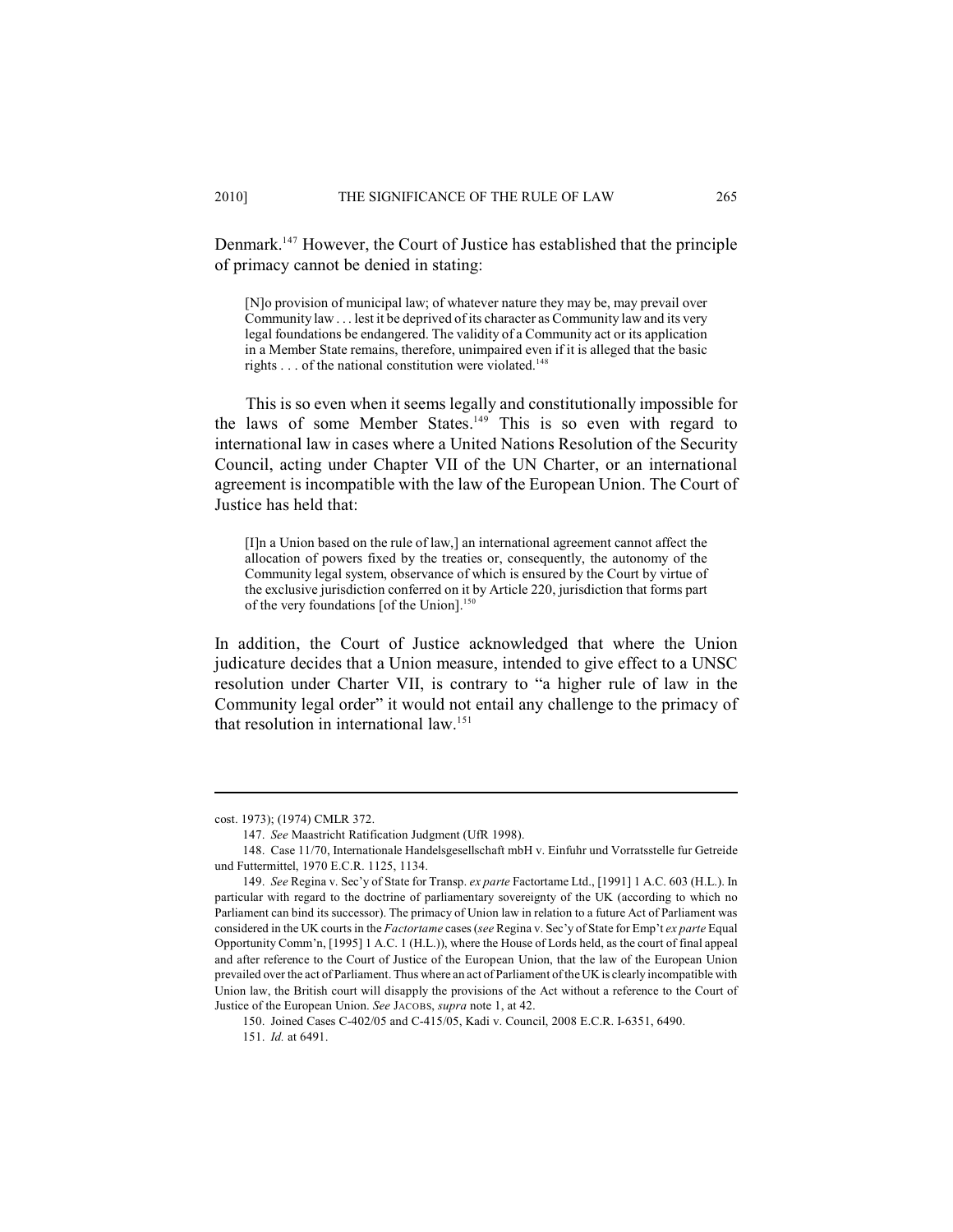The rule of law has also been associated by the Court of Justice of the European Union with the fundamental values referred to in Articles 2 and 6 of the (Lisbon) TEU. In a Union based on the rule of law, "its institutions are subject to judicial review of the compatibility of their acts with the Treaty and with the general principles of law which include fundamental rights."<sup>152</sup> In particular, Article 6 of the Treaty provides that the Union recognizes the rights, freedoms, and principles set out in the Charter of the Fundamental Rights of the European Union of December 7, 2000. It also provides that it "shall have the same value as the Treaties," $153$  that the Union shall accede to the European Convention for the Protection of Human Rights and Fundamental Freedoms, and that fundamental rights shall exist as guaranteed by the European Convention. As they result from the constitutional traditions common to the Member States, the same articles guarantee that they "shall constitute general principles of Union's law." Thus, the Court has held that access to justice is "one of the constitutive elements of a community based on the rule of law" and it uses the constitutional traditions common to the Member States and Articles 6 and 13 of the European Convention for the Protection of Human Rights and Fundamental Freedoms "as a basis for the right to obtain an effective remedy before a competent court." 154

The Court of Justice has derived a great number of principles from the above-mentioned core concepts of the rule of law. These include the concept of legal certainty (otherwise referred to as legal clarity and predictability),<sup>155</sup> the protection of fundamental rights,  $156$  such as procedural rules governing actions brought before the Union's courts ensuring effective judicial protection of an individual's rights under Union law),  $157$  and the principle of democracy.<sup>158</sup> The Court also developed from these core concepts the principles of due process,  $159$  justice,  $160$  state liability under Union law,  $161$  the

<sup>152.</sup> Case C-50/00, Union de Pequenos Agricultores v. Council, 2002 E.C.R. I-6677, para. 38.

<sup>153.</sup> Treaty of Lisbon Amending the Treaty on European Union and the Treaty Establishing the European Communities, Dec. 13, 2007, 2007 O.J. (C 306) 1.

<sup>154.</sup> *See* Case C-131/03, R.J. Reynolds Tobacco Holdings, Inc. v. Comm'n, 2006 E.C.R. I-7795, 7837 (quoting and later affirming a proposition from the Court of First Instance in the judgment on appeal).

<sup>155.</sup> *See* Case 10/78, Belbouab v. Bundesknappschaft, 1978 E.C.R. 1915, 1924.

<sup>156.</sup> *See* Case 11/70, Internationale Handelsgesellschaft mbH v. Einfuhr und Vorratsstelle fur Getreide und Futtermittel, 1970 E.C.R. 1125, 1134.

<sup>157.</sup> *See* Case C-521/06, Athinaiki Techniki AE v. Comm'n, 2008 E.C.R. I-5829, 5879; HENRY G. SCHERMERS & DENIS F. WAELBROECK, JUDICIAL PROTECTION IN THE EUROPEAN UNION 309–19 (6th ed. Kluwer Law Int'l 2001).

<sup>158.</sup> *See* Case 138/79, SA Roquette Freres v. Council, 1980 E.C.R. 3333, 3360.

<sup>159.</sup> *See* Case 248/84, Federal Republic of Germany v. Comm'n, 1987 E.C.R. 4013, 4042.

<sup>160.</sup> Joined Cases 17 & 20/61, Klöckner-Werke AG & Hoesch AG v. High Auth. of the European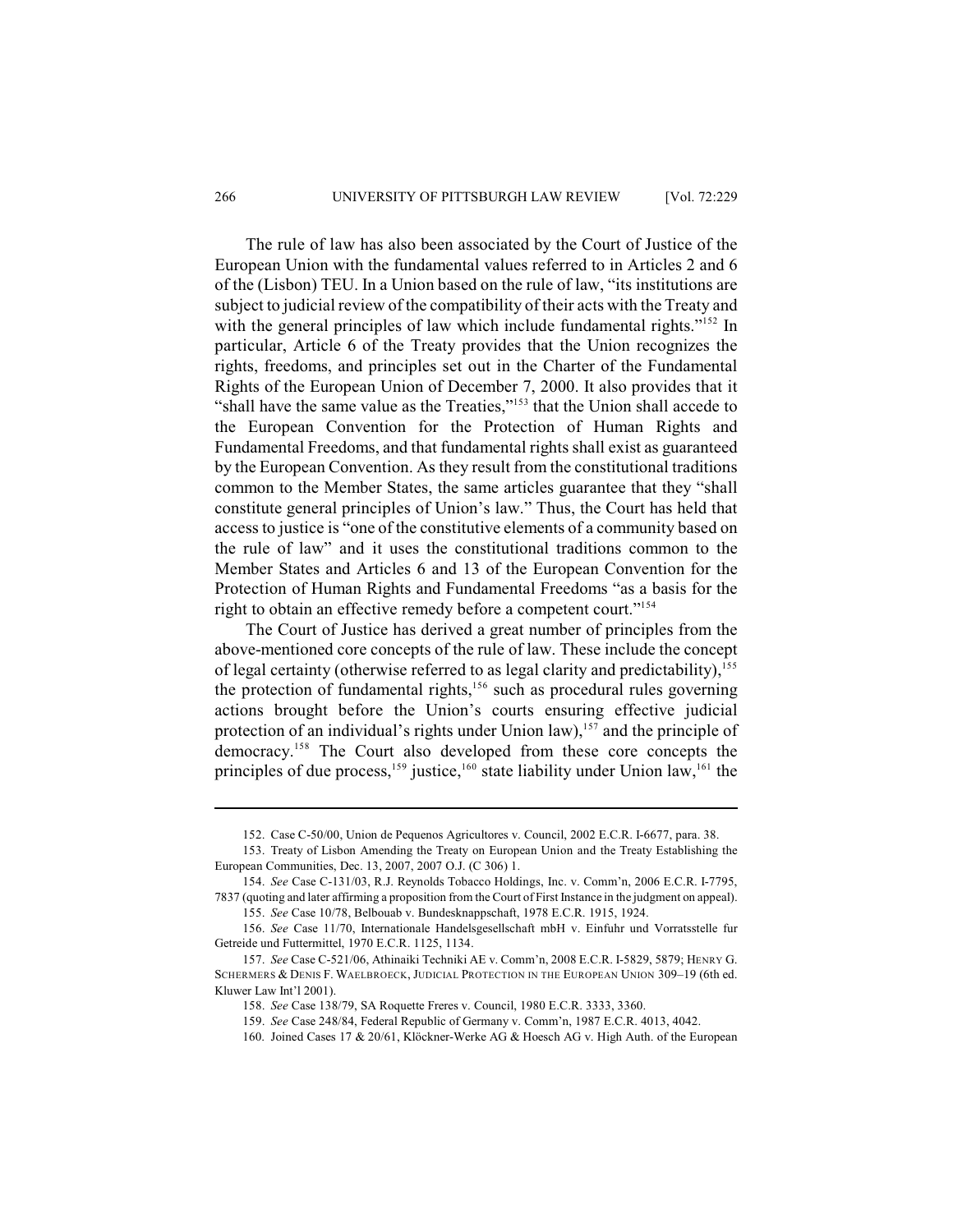principle of solidarity,  $162$  and the principle of equality. <sup>163</sup> Furthermore, it gained the principle of proportionality, i.e. the principle that EU institutions may only impose such obligations, restrictions, and penalties upon citizens as are strictly necessary for the attainment of the aims pursued for purposes of the public interest.<sup>164</sup> These principles, including the principle of sound administration, are fundamental to good governance.<sup>165</sup> The Court additionally developed the protection of legitimate expectations,  $166$  the principle of transparency,  $167$  and the right of access for the citizen to official documents.  $168$ Finally, it obtained fundamental values such as religious freedom,  $169$  the principle of equal treatment,<sup>170</sup> the right to respect for private life,<sup>171</sup> and the principles relating to the internal market of the Union: fiscal supervision,<sup>172</sup> public health,  $173$  fairness of commercial transactions,  $174$  defence of the consumer,  $175$  freedom to trade,  $176$  fair competition,  $177$  and the protection of the environment.<sup>178</sup>

These are all principles that form part of the European civil law system and the European common law system.<sup>179</sup> Both systems have been reinforced by the impact of the law of the European Union upon the domestic law of the

168. *Id.*

169. Case 130/75, Prais v. Council, 1976 E.C.R. 1589, 1597–98.

170. Joined Cases 117/76 & 16/77, Albert Ruckdeschel & Co. v. Hauptzollamt Hamburg-St. Annen, 1977 E.C.R. 1753, 1769.

174. *Rewe-Zentral*, 1979 E.C.R. at 662.

175. *Id.*

Coal and Steel Cmty., 1962 E.C.R. 325, 340.

<sup>161.</sup> Joined Cases C-6/90 & C-9/90, Francovich and Others v. Italian Republic, 1991 E.C.R. I-5357, 5414.

<sup>162.</sup> Joined Cases 6 & 11/69, Comm'n v. France, 1969 E.C.R. 523, 540.

<sup>163.</sup> *See* Case 1/72, Frilli v. Belgium, 1972 E.C.R. 457.

<sup>164.</sup> Case 11/70, Internationale Handelsgesellschaft mbH v. Einfuhr und Vorratsstelle für Getreide und Futtermittel, 1970 E.C.R. 1125, 1136.

<sup>165.</sup> *See* Case 179/82, Lucchini Siderurgica SpA v. Comm'n, 1983 E.C.R. 3083.

<sup>166.</sup> Cases 205-215/82, Deutsche Milchkontor GmbH v. Germany, 1983 E.C.R. 2633, 2668.

<sup>167.</sup> *See* Case T-194/94, Carvel v. Council, 1995 E.C.R. II-2765.

<sup>171.</sup> *See* Case 136/79, National Panasonic (UK) Ltd. v. Comm'n, 1980 E.C.R. 2033.

<sup>172.</sup> Case 120/78, Rewe-Zentral AG v. Bundesmonopolverwaltung für Branntwein, 1979 E.C.R. 649, 662.

<sup>173.</sup> Joined Cases 266 & 267/87, The Queen v. Royal Pharm. Soc'y of Great Britain *ex parte* Ass'n of Pharm. Imps., 1989 E.C.R. I-1295, 1328.

<sup>176.</sup> *See* Joined Cases C-37/02 & C-38/02, Di Lenardo Adriano Srl & Dilexport Srl v. Ministero del Commercio con l'Estero, 2004 E.C.R. I-6911.

<sup>177.</sup> *See* Case C-450/06, Varec SA v. Belgium, 2008 E.C.R. I-581.

<sup>178.</sup> *See* Joined Cases C-154/04 & C-155/04, The Queen v. Sec'y of State for Health & Nat'l Assembly for Wales, 2005 E.C.R. I-6451; Case C-41/02, Comm'n v. Netherlands, 2004 E.C.R. I-11375.

<sup>179.</sup> TAKIS TRIDIMAS, GENERAL PRINCIPLES OF EU LAW 5–7 (2d ed. 2006).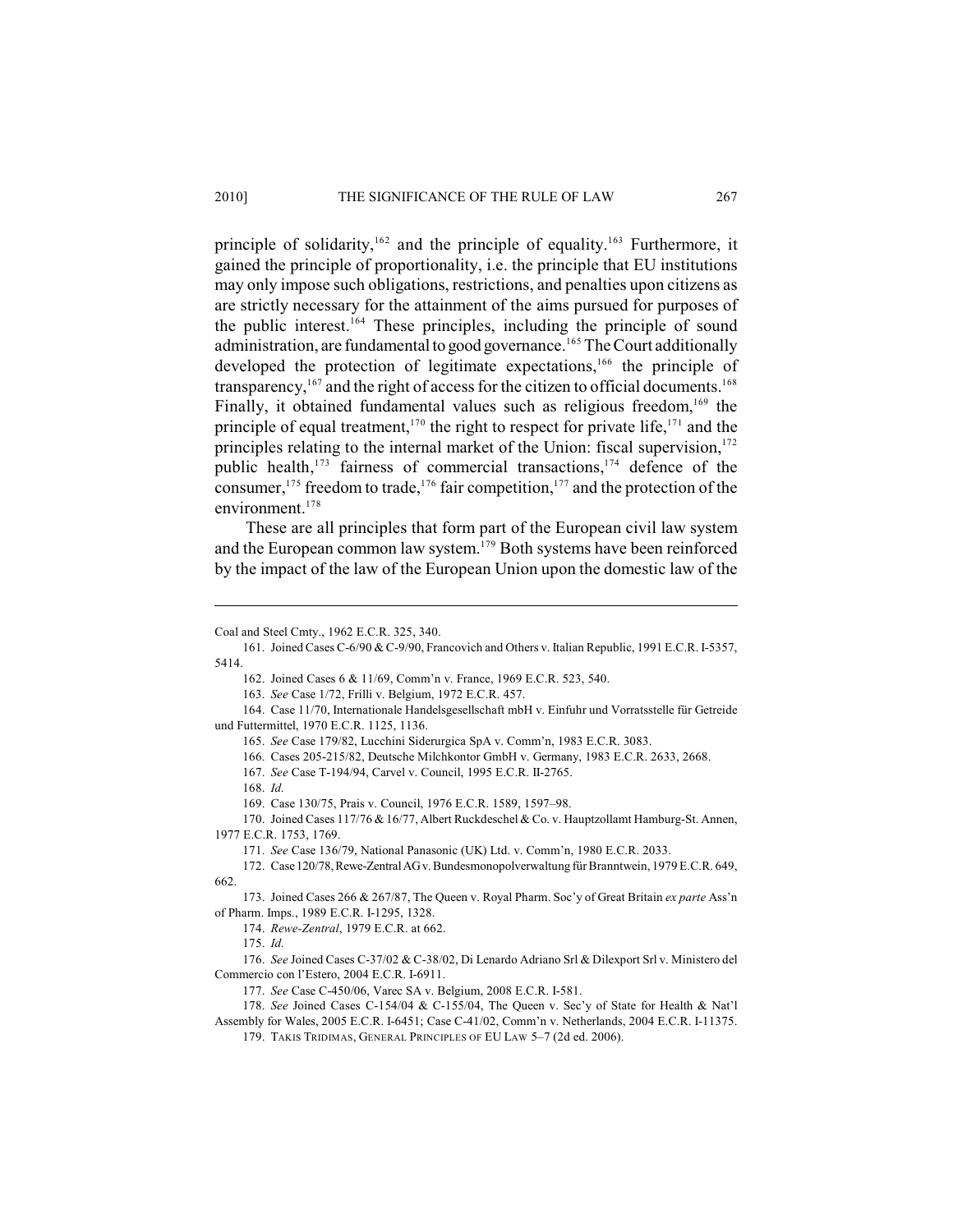Member States. For instance, judicial remedies constitute a very sophisticated part of the English private law (*e.g.*, the system of injunctions), but remedies in public law have been weak until recently. In particular, injunctions against ministers of the crown were not allowed under English law, but since the *Factortame* litigation and following a reference to the Court of Justice of the European Union, the House of Lords held that an injunction should be granted under English public law.<sup>180</sup>

Finally, as it has been pointed out, the European Union based on the rule of law serves "as a magnet" for other European states to join it.<sup>181</sup> Additionally, further beyond its frontiers, the Union has inspired many imitations.<sup>182</sup>

In addition to the EU rule of law, there is the pan-European system created by the European Convention for the Protection of Human Rights and Fundamental Freedoms which covers a wider European space than the system of the European Union.

<sup>180.</sup> *See* Regina v. Sec'y of State for Transp. *ex parte* Factortame Ltd., [1991] 1 A.C. 603 (H.L.).

<sup>181.</sup> JACOBS, *supra* note 1, at 122 (2007). Indeed, theEuropean Union has expanded ever since 1973, when the original Union of six became a Union of nine (first enlargement), then a Union of twelve (second and third enlargements of 1981 and 1986), then a Union of fifteen (fourth enlargement of 1995), and now a Union of twenty-seven (fifth and sixth enlargements of 2004 and 2007). *Id.* It should be noted that following the entry into force of the Treaty of Lisbon, actually even before then ever since the adoption of the *Copenhagen criteria*, respect for the rule of law constitutes a condition for accession to the Union (The Copenhagen criteria are requirements defining whether a European state is eligible to join the European Union. They include geographic, political (democracy, rule of law, human rights and respect for and protection of minorities), economic criteria (free market economy) and legislative alignment to the law of the Union. They were adopted by the European Council of Copenhagen in 1993). ERIK O. WENNERSTRÖM, THE RULE OF LAW AND THE EUROPEAN UNION 35 (2007). Indeed, enlargement of the European Union cannot take place unless the newcomers comply with the rule of law as one of the fundamental European values laid down in Article 2 of the (Lisbon) TEU: Article 49 of the (Lisbon) TEU provides that "*Any European state which respectsthe valuesreferred to in Article 2 and is committed to promoting them may apply to become a member of the Union*." Treaty of Lisbon amending the Treaty on European Union and the Treaty Establishing the European Community, art. 49, Dec. 13, 2007, 2007 O.J. (C 306) 1.

<sup>182.</sup> JACOBS, *supra* note 1, at 130. "*The Union has been seen as a model*," the progressive integration of economies in other regions of the world being a salient feature in recent years: the North American Free Trade Agreement (NAFTA), the Association ofSoutheast Asian Nations (ASEAN), the Southern American Common Market (MERCOSUR), the Andean Pact, and several African groupings including Southern Africa (SADEC), East and Southern Africa (COMESA), and West Africa (ECOWAS), together with the attempt which has now been made to form a continent-wide African Union directly imitating the European Union, as well as the Commonwealth of Independent States (comprising the eleven former Soviet Republics of Armenia, Azerbaijan, Belarus, Georgia, Kazakhstan, Kyrgyzstan, Moldova, Russia, Tajikistan, Ukraine and Uzbekistan, with Turkmenistan being an associate member), and finally the Conference on Security and Cooperation in Europe which adopted the 1990 Paris Charter for a new Europe which announced "*a new area of democracy, peace and unity' founded upon 'human rights, democracy and the rule of law*." *Id.*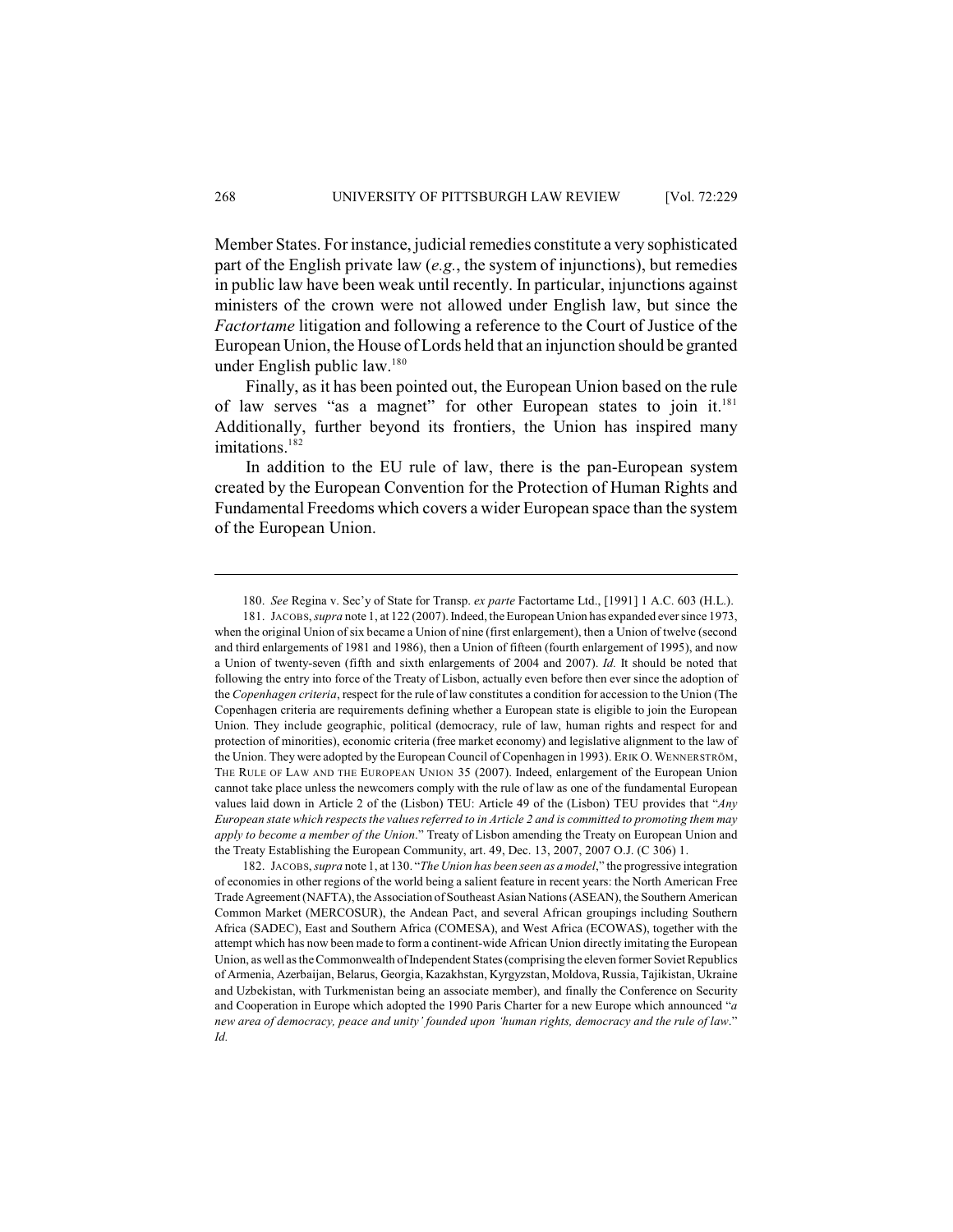# *(b) The Rule of Law under the European Convention for the Protection of Human Rights*

The European Convention for the Protection of Human Rights and Fundamental Freedoms (1950), generally known as the European Convention on Human Rights, was elaborated and adopted under the auspices of the Council of Europe. Article 3 of the Statute of the Council of Europe provides that every Member state of the Council of Europe "must accept the principles of the rule of law and of the enjoyment by all persons within its jurisdiction of human rights and fundamental freedoms."<sup>183</sup> Articles 7 and 8 of the Statute provide for suspension and, where a Member state of the Council of Europe seriously violates Article 3, for appropriate expulsion from the Council of Europe. These provisions have no parallel in the history of international organizations.

The rights protected by the Convention include most of the basic civil and political rights, such as: the right to life, liberty and security; prohibition of torture and of inhuman or degrading treatment, slavery, servitude and forced labor; the right to a fair trial; and freedom of conscience and religion, of speech and of assembly.<sup>184</sup> These rights are also protected by the Universal Declaration of Human Rights. The difference between the UN Universal Declaration and the European Convention is that the former is a mere declaratory text while the latter contains a system of judicial enforcement for the human rights protected.

Initially, the enforcement system established in the European Convention consisted of a European Commission of Human Rights and, at a later stage, also a European Court of Human Rights. This enforcement system was subject to voluntary options by states. Now, because of the Eleventh Protocol of November 1, 1998, which merged the European Commission of Human Rights and the Court of Human Rights, the European Court of Human Rights has become the only enforcement mechanism provided for by the Convention.

<sup>183.</sup> In the preamble to the Statute of the Council of Europe, May 5, 1949, E.T.S. 1, the contracting states "reaffirm[ed] their devotion to the spiritual and moral values which are the common heritage of their peoples and the true source of individual freedom, political liberty and the rule of law, principles which form the basis of all genuine democracy."

<sup>184.</sup> Convention for the Protection of Human Rights and Fundamental Freedoms arts. 2–6, 9, 11, Nov. 4, 1950, E.T.S. 5. Further rights were added in subsequent protocols to the Convention including property rights and the right to education. The first protocol also requires states to organise free elections, thus establishing a direct link between human rights and democracy. *See id.* Protocol No. 1 arts. 1–3, Mar. 20, 1952, E.T.S. 9.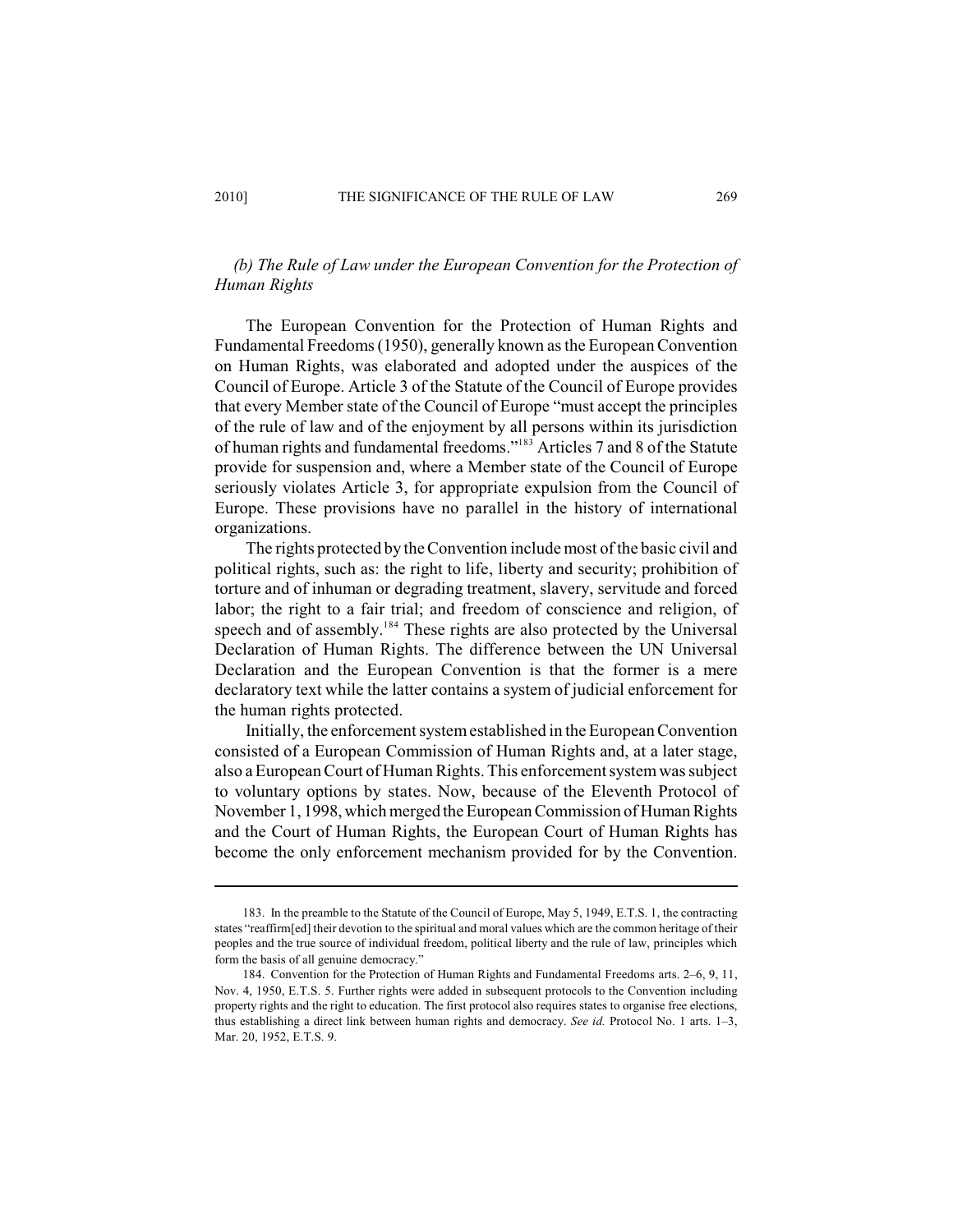This has resulted in individual applicants being given the right of action before the Court. In addition, the mechanism is not subject to any condition. Accession to the Convention automatically entails permanent acceptance of the jurisdiction of the Court of Human Rights. Furthermore, the parties to a case must abide by the judgments of the Court and take all necessary measures to comply with them. The Committee of Ministers of the Council of Europe supervises the execution of judgments. The Secretary General of the Council of Europe may request the parties to provide explanations on the manner in which their domestic law ensures effective implementation of the Convention.

Acceptance of the Convention is also a precondition for membership of the European Union (Articles 49 and 2 TEU),<sup>185</sup> which is itself firmly based on respect for the rule of law and respect for human rights. It has also become part of the internal law of many of the Member States, both by virtue of the interpretation of national constitutions by the national courts of the parties or by specific domestic legislation as in the case of the UK Human Rights Act 1998. It has thereby been given internal legal effect in almost all the Member states of the Council of Europe. These internal effects, which enable the Convention to be invoked in domestic courts, have obvious advantages.<sup>186</sup> Indeed, "the Convention has proven extraordinarily effective [and] it is particularly striking that these developments have taken place in Europe, where state sovereignty has had the longest history, and might have been thought to be most strongly entrenched." The human rights directly related to the rule of law include the right of access to justice, the right to a legally competent judge, inadmissibility of double jeopardy (ue bis in idem), nonretroactivity, presumption of innocence, and the right to a fair trial.<sup>187</sup>

<sup>185.</sup> Treaty of Lisbon Amending the Treaty on European Union and the Treaty Establishing the European Communities art. 49, Dec. 13, 2007, 2007 O.J. (C 306) 1. It should be noted that ever since the adoption of the Copenhagen Criteria, respect for the rule of law has constituted a condition for accession to the European Union. The Copenhagen Criteria are requirements defining whether a state is eligible to join the European Union. They include geographic, political (democracy, rule of law, human rights, and respect for and protection of minorities), economic (free market economy), and legislative alignment to the law of the European Union. They were adopted by the European Council of Copenhagen in 1993. *See* Presidency Conclusions, Copenhagen European Council (June 21–22, 1993).

<sup>186.</sup> For a summary of the effects of the Convention in UK law as a result of the UK Human Rights Acts 1998, *see* JACOBS, *supra* note 1, at 23–34.

<sup>187.</sup> *See* Report on the Rule of Law Venice Communication Council of Europe, CDL-AD 003, para. 59, at 12 (2011). *See also* Rule of Law InventoryReport, Hague Institute for the Internationalization of Law Discussion Paper for the High Level Expert Meeting on the Rule of Law of 20 Apr. 2007, at 16. JACOBS, *supra* note 1, at 22–23.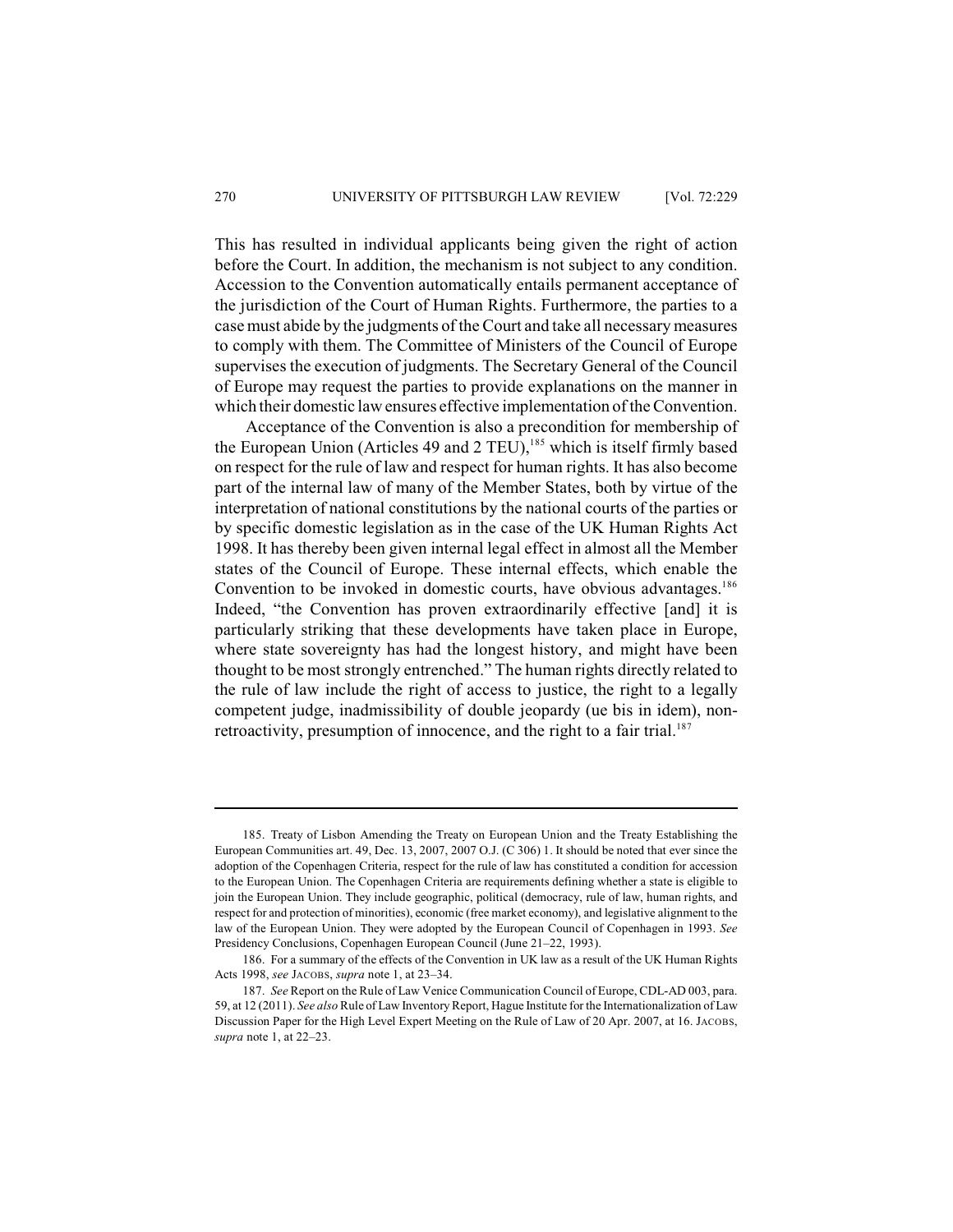#### *(c) Assessment: The Added Value of the Pan-European Rule of Law*

The two European systems described above have contributed remarkably to reinforce the rule of law within Europe. Indeed, the two European systems provide an additional supranational remedy to those existing under the domestic law either where there is no domestic remedy or in the absence of domestic jurisdictions. The new additional supranational remedy is for the benefit of individuals and corporations and can be exercised before the EU supranational courts where supranational institutions act illegally, *e.g.*, the review of the legality of EU acts as laid down in Article 263 TFEU.<sup>188</sup> In addition, where there is no remedy available within the domestic system, the two European systems can improve the domestic systems by requiring them to establish a new national remedy. On the one hand, the European Court of Human Rights held that Article 6, paragraph 1 of the Convention, which provides that everyone is entitled to a fair and public hearing within a reasonable time by an independent and impartial tribunal, guarantees a right of access to a court and consequently, that English law had to provide for such remedy.

[O]ne can scarcely conceive of the rule of law without there being a possibility of access to a court . . . the principle whereby a civil claim must be capable of being submitted to a judge ranks as one of the universally recognised fundamental principles of law; the same is true of . . . international law which forbids the denial of justice; Article 6, para. 1 must be read in the light of these principles.<sup>189</sup>

On the other hand, the Court of Justice of the European Union has recognized the right to judicial protection as a general principle of law that must be ensured by national law.<sup>190</sup> Finally, the European systems of protection of the rule of law have established a very beneficial "dialogue" between both the Court of Justice of the European Union and the European Court of Human Rights and the national courts.<sup>191</sup> This dialogue has resulted in a marked improvement of all the systems involved.<sup>192</sup> With the accession

<sup>188.</sup> *Id.* at 14.

<sup>189.</sup> Golder v. United Kingdom, 1 Eur. H.R. Rep. 524, para. 34 (1975); *id.*

<sup>190.</sup> Case 222/86, Union Nationale des Entraîneurs et Cadres Techniques Professionnels du Football (UNECTEF) v. Heylens, 1987 E.C.R. 4097, 4117.

<sup>191.</sup> JACOBS, *supra* note 1, at 14.

<sup>192.</sup> For a detailed examination of this mutual beneficial influence and dialogue, see Ricardo Gosalbo-Bono, *The Development of General Principles of Law at National and Community Level: Achieving a Balance*, *in* RICHTERRECHT UND RECHTSFORTBILDUNG IN DER EUROPÄISCHEN RECHSTGEMEINSCHAFT 99 (2003); E. CARPARRO, ETAT DE DROIT ET DROITS EUROPÉENS (L'harmattan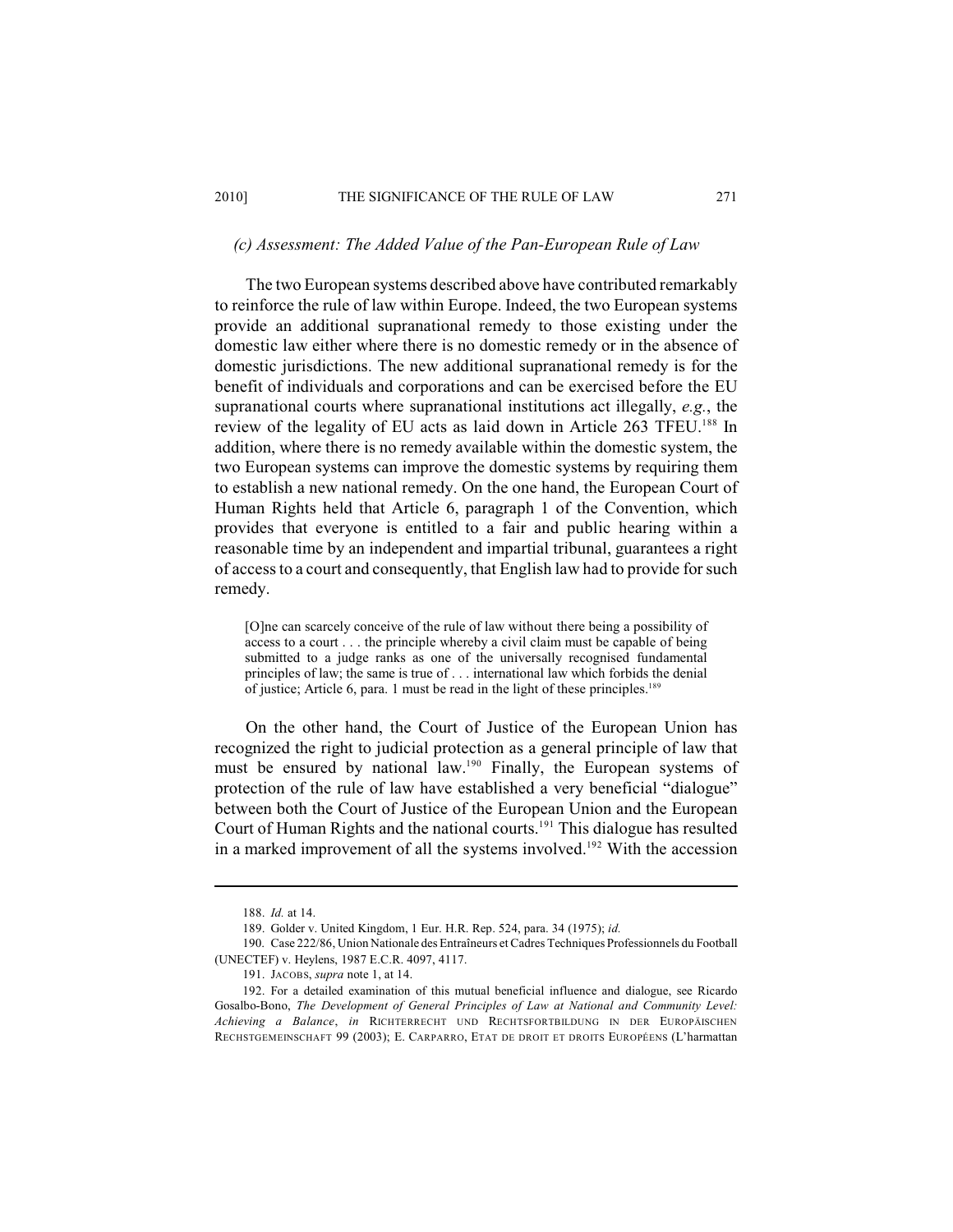of the European Union to the system of the European Convention of Human Rights foreseen in Article 6 of the TEU, a more persistent dialogue between the two supranational courts should result in an even more sophisticated and uniform system of protection of the rule of law for the whole Europe.

The question arises as to how this European concept compares with other legal systems. Among those systems, that of the United States awakens curiosity because of its proximity to European legal systems. Thus, the question is, whether there is a unified conception of the rule of law shared between Europe and the United States.

## III. THE RULE OF LAW IN AMERICAN LAW

Following the philosophical and political thoughts of John Locke and Thomas Jefferson, the law of the United States incorporates the most radical principles of individualism and liberty ever known to man. These principles, proclaimed in the American Declaration of Independence, were inserted in the Preamble of the U.S. Constitution and provide that people have certain fundamental and inherent rights such as life, liberty, property ownership, and the pursuit of happiness. These rights have been endowed by "nature and God," and not by government.

## *(i) The Natural Rights of Man*

Liberty and natural rights explain why the rule of law has acquired a central position in U.S. law to the point where the rule of law has become a "veritable civil religion."<sup>193</sup> Indeed, the liberty of citizens and their individual natural rights could not be secured unless the act of self-determination embodied in the most fundamental law of the land, i.e. the Constitution, limited the power of the government.<sup>194</sup> Thus, the U.S. Constitution purports above all to institute a government which can be kept within a very narrow remit: to protect, and not regulate or destroy, the natural rights of the people bestowed by God.<sup>195</sup> On the one hand, the constitutional doctrine of

<sup>2005).</sup>

<sup>193.</sup> Brunella Casalini, *Popular Sovereignty, the Rule of Law, and the "Rule of Judges" in the United States*, *in* THE RULE OF LAW, *supra* note 6, at 201, 201.

<sup>194.</sup> On the origins and intentions of the framers of the Constitution, *see generally* FORREST MCDONALD, NOVUS ORDO SECLORUM: THE INTELLECTUAL ORIGINS OF THE CONSTITUTION (1985); JACK N. RAKOVE, ORIGINAL MEANINGS: POLITICS AND IDEAS IN THE MAKING OF THE CONSTITUTION (1996).

<sup>195.</sup> Jacob G. Hornberger, *The Constitution and the Rule of Law*, FREEDOM DAILY, Aug. 1992, at 1, 2. For a general treatment of the subject *see generally* RONALD A. CASS, THE RULE OF LAW IN AMERICA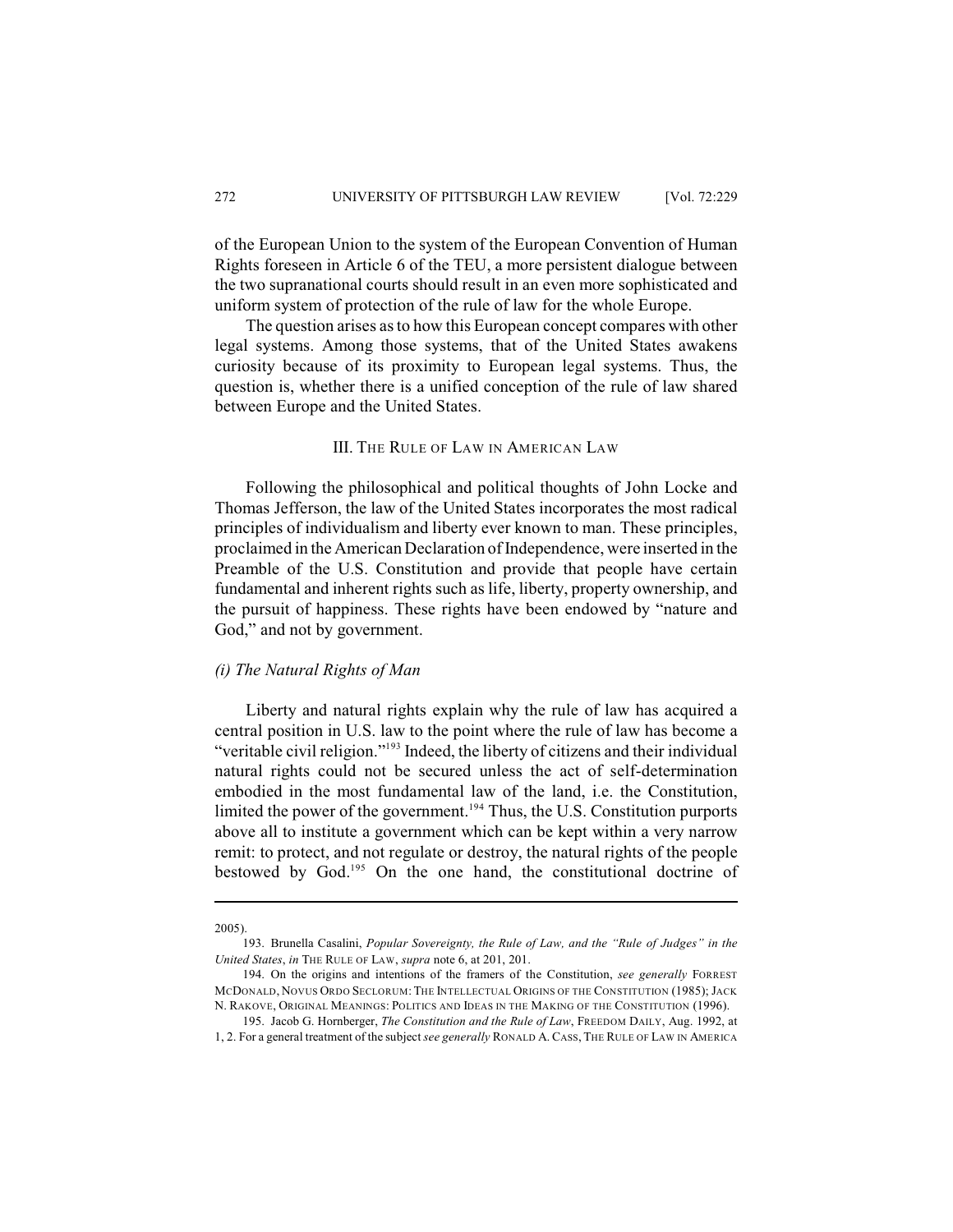legislative, executive, and judicial separation of powers, the checks and balances of each branch against the others, and the explicit guarantees of individual liberty, were all designed to strike a balance between authority and liberty, which is the main objective of the U.S. Constitution. On the other hand, the laws of the United States, and international treaties ratified by the United States, became "the supreme law of the land" pursuant to Article VI of the Constitution and ordinary laws, even those made by the legislature, were to be subject to the fundamental law of the Constitution and could, therefore, be held invalid if they violated it.

If laws which conflict with the Constitution may be held invalid, the question then of course, becomes who can declare the laws invalid. The U.S. Constitution does not provide an answer. That answer was provided by the U.S. Supreme Court. While replying on the principle of separation of powers, the U.S. Supreme Court held that it had power to review the compatibility of ordinary legislation with the Constitution, i.e. judicial review. The constitutional judicial review was established by the U.S. Supreme Court, specifically by Chief Justice Marshall, in the famous case of *Marbury v. Madison* in 1803.<sup>196</sup> In that case, the Supreme Court found a conflict between a statute enacted by the U.S. Congress and the Constitution. The Court noted that Article III of the U.S. Constitution provides, that the judicial power is exercised by the courts, that the Constitution is interpreted by the courts, and that the Supreme Court of the United States is the final court of appeal from the state and federal courts. The Supreme Court then held that it had the authority to render null and void any federal or state law that was contrary to the fundamental law of the U.S. Constitution. The Supreme Court considered that "the essence of judicial duty" was to ensure that the law conforms to the Constitution and this principle constitutes the essence of the American understanding of the rule of law.

Although the expression rule of law does not appear in the Constitution, a close constitutional analogy has been found in the "due process" clauses of the Fifth Amendment ("No person shall be . . . deprived of life, liberty or property without due process of law") and Fourteenth Amendment ("Nor shall any state deprive any person of life, liberty or property, without due process of law").<sup>197</sup>

<sup>214 (</sup>John Hopkins Univ. Press 2003).

<sup>196.</sup> Marbury v. Madison, 5 U.S. (1 Cranch) 137, 137 (1803).

<sup>197.</sup> R. Charlow, *America's Constitutional Rule of Law*, *in* COMPARATIVE PERSPECTIVE, *supra* note

<sup>11,</sup> at 89, 89; GEORGE P. FLETCHER, BASIC CONCEPTS OF LEGAL THOUGHT 13 (Oxford Univ. Press 1996).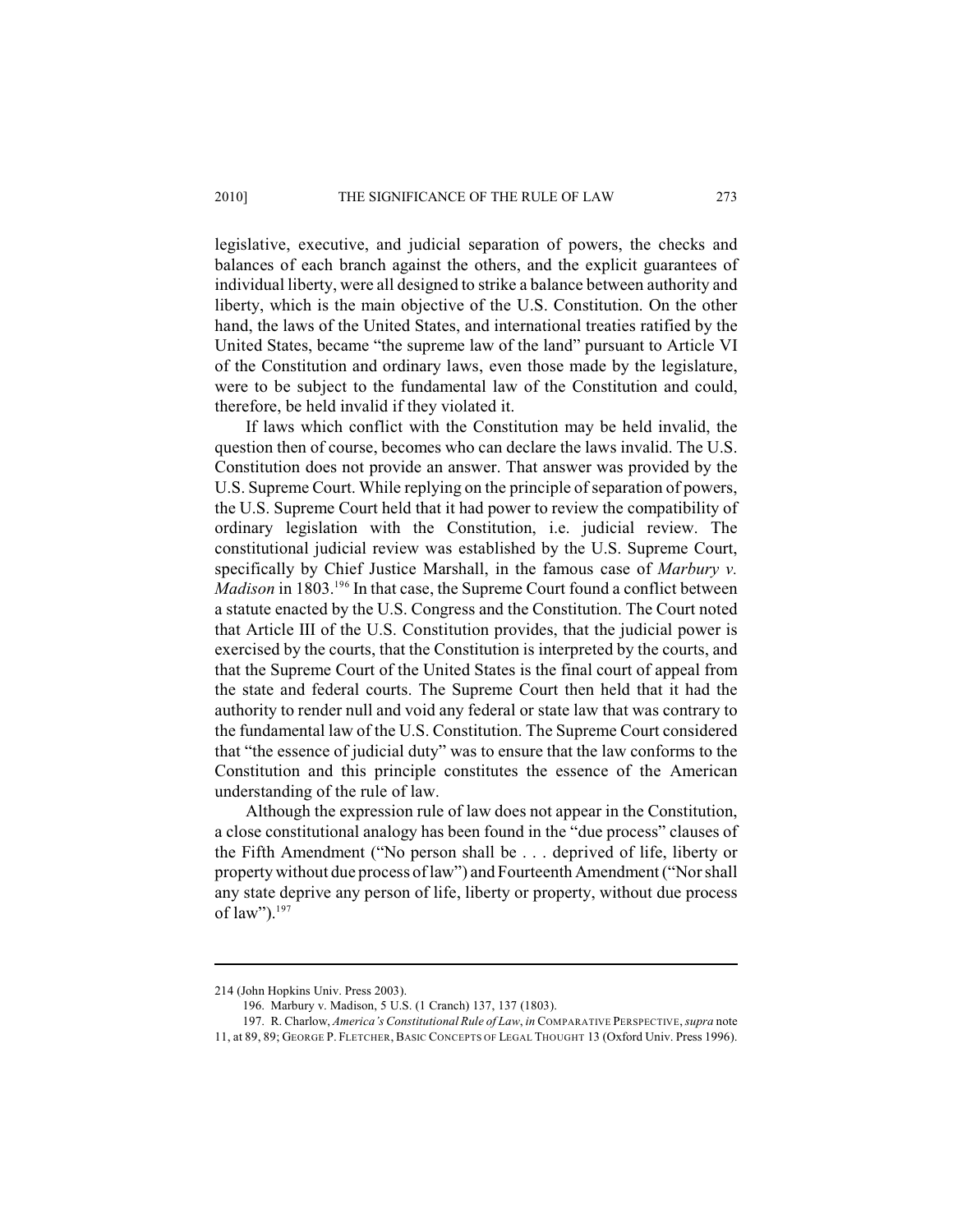# *(ii) Due Process under the Fifth Amendment*

With regard to the Fifth Amendment, the Supreme Court has held that it is:

[A] settled doctrine of this Court that the Due Process Clause embodies a system of rights based on moral principles so deeply embedded in the traditions and feelings of our people as to be deemed fundamental to a civilized society as conceived by our whole history. Due process is that which comports with the deepest notions of what is fair and right and just. $198$ 

Indeed, the content of due process of law under the Fifth Amendment is "a historical product"<sup>199</sup> whose meaning originates in chapter 39 of Magna Carta, in which the English King John promised that:

[N]o free man shall be taken or imprisoned or disseized or exiled or in any way destroyed, nor will we go upon him nor send upon him, except for the lawful judgment of his pairs or by the law of the land[.]<sup>200</sup>

Due Process also has roots in the English Liberty of Subject Act of 1354, according to which "no man of what state or condition he be, shall be put out of his lands or tenements nor taken nor disherited , nor put to death, without he be brought to answer by due process of law."<sup>201</sup> Over time, the expression "due process of law" became widely used until the founders of the American constitutional system incorporated it into the U.S. Constitution. The constitutional meaning of the expression "due process of law" was taken from the work of Sir Edward Coke. In his *Second Institutes*, Coke identified the term "by the law of the land" with the term "due process of law," which he in turn defined as "by due process of the common law," that is "by the indictment or presentment of good and lawful men . . . or by writ original of the Common Law."<sup>202</sup> In the early years of the United States, the terms "law" of the land" and "due process" were used somewhat interchangeably. Initially, the term "law of the land" was the preferred expression in colonial charters and declarations of rights, but some state constitutions incorporated both

<sup>198.</sup> SolesBee v. Balkcom, 339 U.S. 9, 16 (1950). Due process is violated if a practice of rule "offends some principle of justice so routed in the traditions and conscience of our people as to be ranked fundamental." Snyder v. Massachusetts, 291 U.S. 97, 105 (1934).

<sup>199.</sup> Jackman v. Rosenbaum Co., 260 U.S. 22, 31 (1922).

<sup>200.</sup> WILLIAM SHARP MCKECHNIE, MAGNA CARTA 375 (Burt Franklin 1914) (1905).

<sup>201.</sup> English Liberty of Subject Act, 1354, 50 Edw. III, c.3.

<sup>202.</sup> COKE, *supra* note 94, at 50.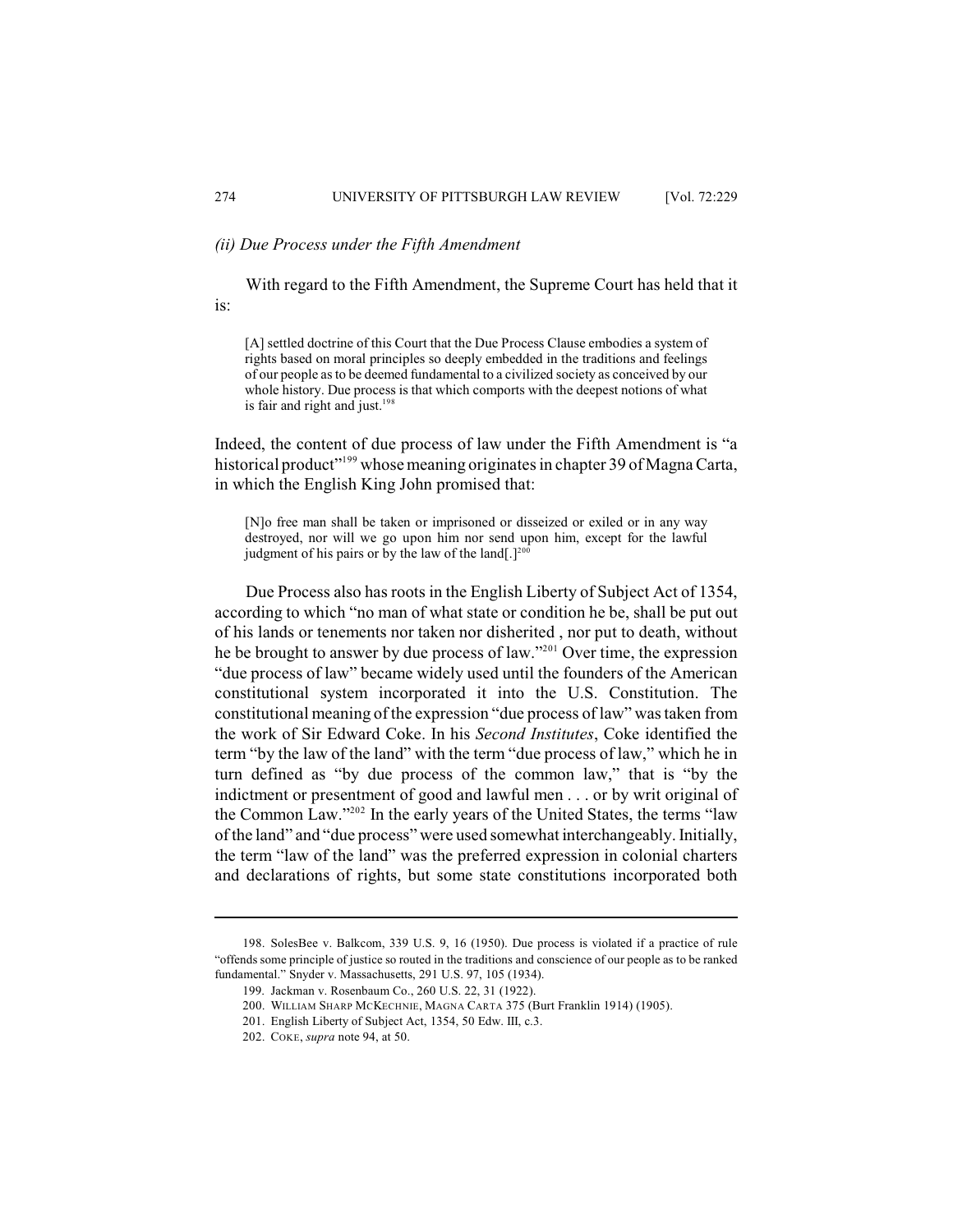terms.<sup> $203$ </sup> Later, "due process of law" became the favorite and soon the question arose whether due process of law was a principle relating to procedure or whether it also included questions of substance.<sup>204</sup>

While a literal interpretation of the language used in the Fifth Amendment leads to the conclusion that it is a procedural provision, as it appears to refer to court procedure, that is not the interpretation that has been given to the due process of law by the U.S. Supreme Court. On the one hand, the Supreme Court held that the legislature or Congress was not free to determine the contents of due process in stating that:

[I]t is manifest that it was not left to the legislative power to enact any process which might be devised. The article is a restraint on the legislative as well as on the executive and judicial power of the government, and cannot be so construed as to leave congress free to make any process "due process of law" by its mere will.<sup>205</sup>

On the other hand, the Supreme Court held that due process under the Fifth Amendment also incorporates the protection of substantive rights for historical reasons. Early in the judicial history of the United States, a number of jurists attempted to formulate a theory of natural rights or natural justice that would limit the power of government, especially with regard to property rights. They argued firstly, that the written constitution was the supreme law of the state and that judicial review could only apply to legislation and not to

<sup>203.</sup> The 1776 Constitution of Maryland, for example, used the language of the English *Magna Carta* including the expression "law of the land." In New York a statutory bill of rights was enacted in 1987 containing four different clauses relating to "*due process.*" Alexander Hamilton commented on the language of the bills of rights of New York that "the words 'due process' have a precise technical import." Alexander Hamilton, *Remarks on an Act for Regulating Elections*, *in* 5 THE FOUNDERS' CONSTITUTION 313, 313 (Philip B. Kurland & Ralph Lerner eds., Univ. of Chicago Press 1987). New York was the only state that asked Congress to enact the language relating to due process in the Constitution of the United States with the following proposal: "no person ought to be taken in prison or disseized of his freehold, or be exiled or deprived of his privileges, Franchises, Life, Liberty or Property, but by due Process of Law." James Madison drafted his proposal for a clause on due process based on the New York proposal by cutting some language from it and inserting the word "*without*" which had not been proposed by New York. Congress then adopted the exact wording that Madison proposed aware that the due process clause would not be sufficient to protect guarantees of the right "although I know whenever the great rights, the trial by jury, freedom of the press, or liberty of consciences, come in question in that body (Congress) the invasion of them is resisted by able advocates, yet there Magna Carta does not contain anyone provision for the security of those rights, respecting which the people of America are most alarmed." Congress, Amendments to the Constitution, in 128 THE FOUNDERS' CONSTITUTION 313, 313 (Philip B. Kurland & Ralph Lerner eds., Univ. of Chicago Press 1987); JOHN V.ORTH,DUE PROCESS OF LAW:ABRIEF HISTORY 30–31 (Univ. Press of Kansas 2003).

<sup>204.</sup> ORTH, *supra* note 203.

<sup>205.</sup> Murray's Lessee v. Hoboken Land and Improvement Co., 59 U.S. 272, 276 (1856).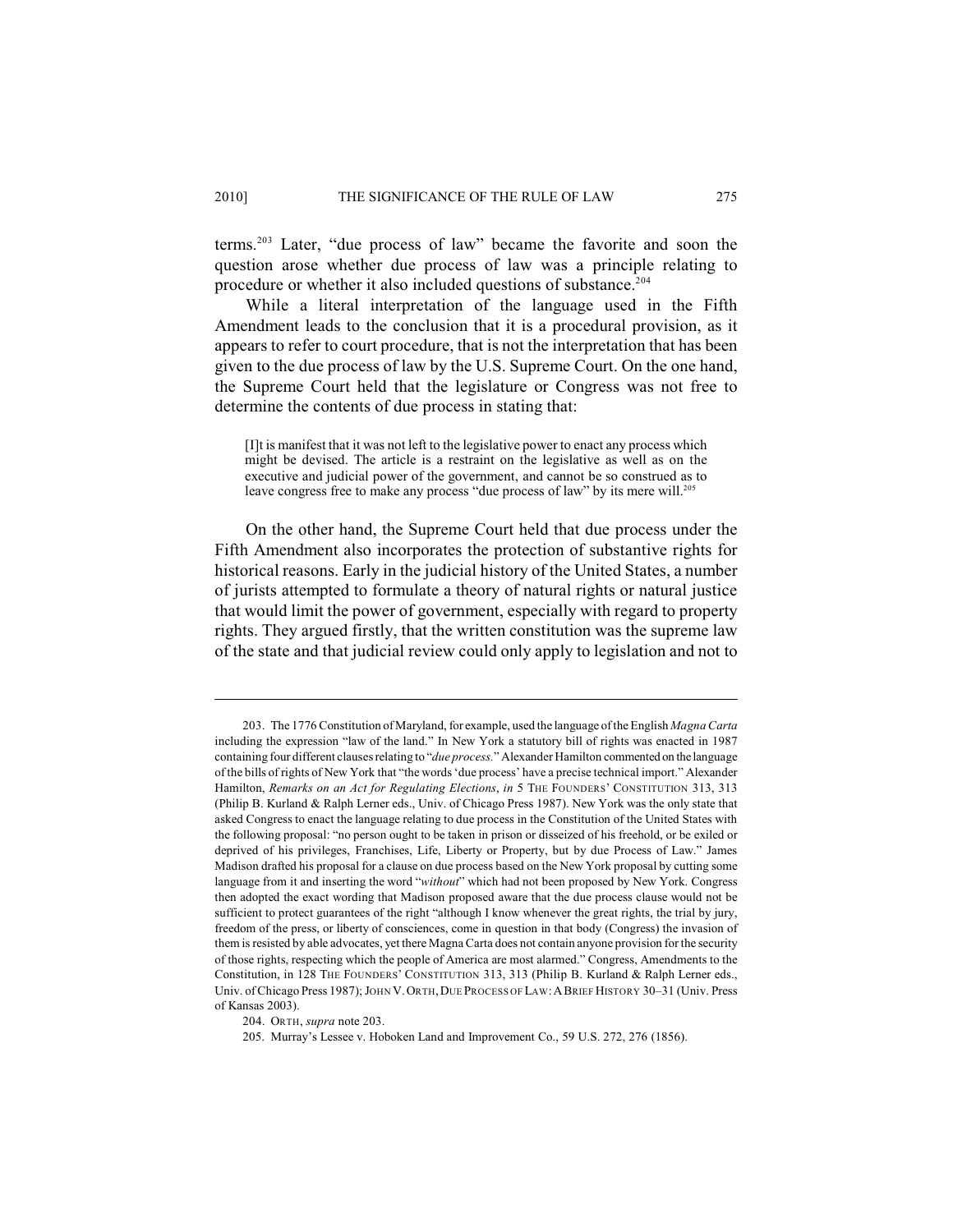the "unwritten law" or "natural rights." Secondly, they argued that the "police power" of government enabled the legislature to regulate the use and possession of property in the public interest, subject only to the specific prohibitions in the written Constitution. These jurists thus found in the "law of the land" and the "due process of law" clauses of the state constitutions provided substantive restrictions on the power of the legislature.<sup>206</sup> Indeed, Chief Justice Roger B. Taney was not innovating when, in his opinion in the Dred Scott case, he commented on one of the reasons why the Missouri Compromise $207$  was unconstitutional:

[The Act of Congress which deprived] a citizen of his liberty or property, merely because he came himself or brought his property into a particular territory of the United States, and who had committed no offense against the laws, could hardly be dignified with the name of due process of law.<sup>208</sup>

Thus at present, the due process clause of the Fifth Amendment offers a procedural and substantive protection to all persons within the territory of United States, including not only citizens, but corporations, aliens, and presumptive citizens seeking readmission to the United States. The Fifth Amendment does not apply to the U.S. States.

#### *(iii) The Due Process under the Fourteenth Amendment*

Instead, U.S. States are subject to the due process of law clause inserted in the Fourteenth Amendment, which was adopted following the American Civil War. Under the Fourteenth Amendment:

[N]o state shall make or enforce any law which shall abridge the privileges and immunities of citizens of the United States; nor shall any state deprive any person of life, liberty or property, without due process of law; nor deny to any person within its jurisdiction the equal protection of the laws.

Again, due process under the Fourteenth Amendment can be divided into two categories: procedural due process and substantive due process. Procedural due process is based on principles of "fundamental fairness" and deals with procedures that must apply in state proceedings, such as: giving

<sup>206.</sup> EDWARD SAMUAL CORWIN, LIBERTY AGAINST GOVERNMENT 59–115 (Louisiana State Univ. Press 1948).

<sup>207.</sup> The 1820 agreement between the pro-slavery and the anti-slavery factions of Congress, involving the regulation of slavery in the Western territories.

<sup>208.</sup> Scott v. Sanford, 60 U.S. 393, 450 (1857).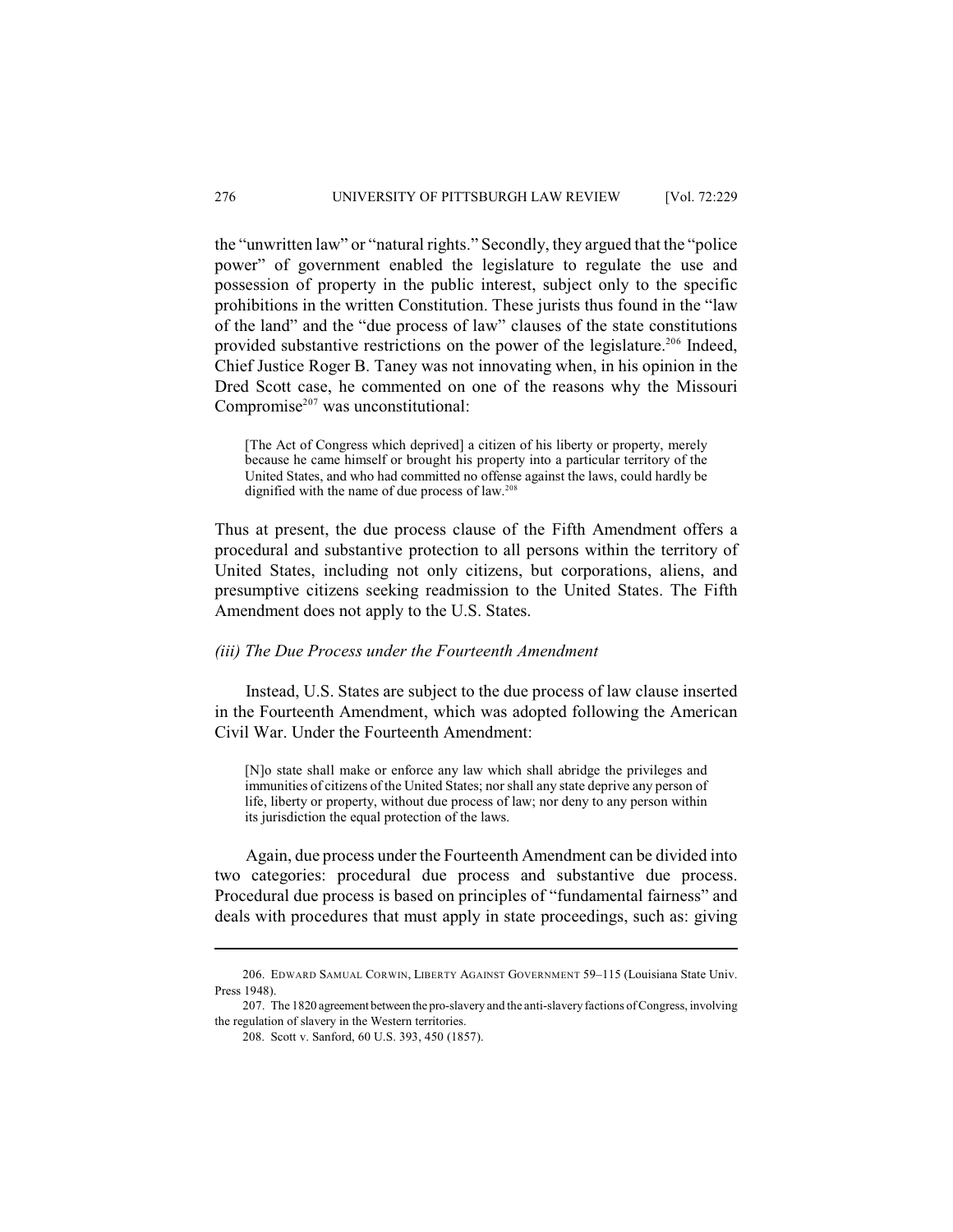notice, an opportunity for a hearing, confrontation and close examination, discovery, the basis for the decision, and availability of counsel. Substantive due process is used to assess whether the substance of a law can fairly be applied by states at all, regardless of the procedure followed for its adoption. Substantive due process has generally dealt with specific subjects, such as: liberty of contract or privacy. Over time, emphasis has been placed on the importance of economic and non-economic matters. Although, in theory, procedural and substantive due process are closely related, in practice, substantive due process has had greater impact because significant portions of the legislative jurisdiction of a state can be restricted by its application.

This is so because the due process clause under the Fourteenth Amendment has been used to make a large portion of the Bill of Rights applicable to States. This resulted from the adoption between 1865 and 1870 following the Civil War of the so-called Reconstruction Amendments (13th, 14th and 15th) to the U.S. Constitution in order to change the "half-slave and half-free," in the words of President Lincoln, nature of the United States, into a unified land of freedom for the whole population. These amendments gave the federal courts the authority to apply the Bill of Rights when a State threatened any fundamental right of its citizens.<sup>209</sup> Over time, the principal provisions of the Bill of Rights have been held applicable to the three protections of the Fourteenth Amendment, i.e. privileges and immunities, due process, and equal protection.<sup>210</sup> In particular, a gradual "absorption" into due process of the rights provided for in the Bill of Rights has taken place by means of the doctrine of "selective incorporation"<sup>211</sup> which has made possible the incorporation into the due process clause of personal rights, $^{212}$  freedom of speech and the press,  $^{213}$  liberty,  $^{214}$  the prohibition of unreasonable searches and seizures<sup> $215$ </sup> and, not without some controversy, the legalization of abortion.<sup>216</sup>

<sup>209.</sup> AKHIL REED AMAR,THE BILL OF RIGHTS:CREATION AND RECONSTRUCTION 163–80 (Yale Univ. Press 1998).

<sup>210.</sup> *See* Charles Fairman, *Does the Fourteenth Amendment Incorporate the Bill of Rights?*, 2 STAN. L. REV. 5, 5–6 (1949); Howard Jay Graham, *Our Declaratory Fourteenth Amendment*, 7 STAN. L. REV. 3, 3–39 (1954). For the evolution of the case-law, see Walter Walker v. Sauvinet, 92 U.S. 90 (1876); Spies v. Illinois, 123 U.S. 131 (1887).

<sup>211.</sup> Felix Frankfurter, *Memorandum on "Incorporation" of the Bill of Rights Into the Due Process Clause of the Fourteenth Amendment*, 78 HARV. L. REV. 746, 747–48 (1965).

<sup>212.</sup> Twining v. New Jersey, 211 U.S. 78, 99 (1908).

<sup>213.</sup> Gitlow v. New York, 268 U.S. 652, 666 (1925).

<sup>214.</sup> NAACP v. Alabama, 357 U.S. 449, 460 (1958).

<sup>215.</sup> Abington Sch. Dist. v. Schempp, 374 U.S. 203, 215 (1963).

<sup>216.</sup> Roe v. Wade, 410 U.S. 113, 113 (1973).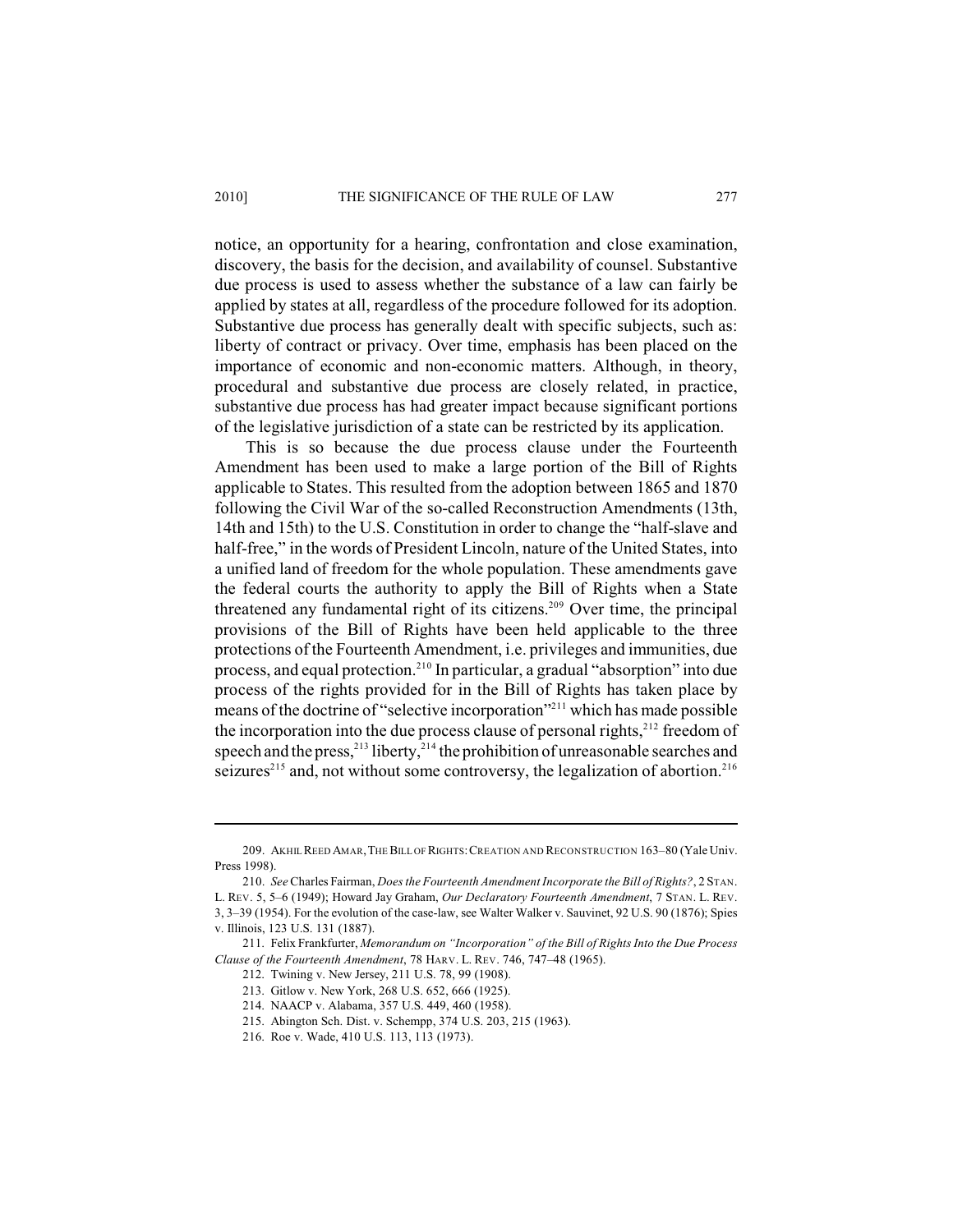The principal controversy today is whether, once a guarantee or a right set out in the Bill of Rights is held to be a limitation on the States under due process of law, the same standard which restricts the action of the federal government restricts that of the States. The majority of the Supreme Court has consistently held that the standards are identical, irrespective of whether the Federal Government or a State is involved.<sup>217</sup> "[T]o suppose that due process of law meant one thing in the fifth amendment and another in the fourteenth is too frivolous to require elaborate rejection."<sup>218</sup> The Court has also rejected "the notion that the Fourteenth Amendment applies to the state only as a watered down, subjective version of the individual guarantees of the Bill of Rights."<sup>219</sup> Those who have argued for a differentiated application of due process for the federal government and for the States, (in the past Justices Harlan, Steward, Fortas, Powell, and Rehnquist) have stated that, if the same standards were to apply, the standards applied to the federal government would have to be diluted when applied to the States in order to give the States more flexibility in the operation of their systems of criminal justice.<sup>220</sup> The latter result seems to have been reached for the purpose of application of the jury trial guarantee of the Sixth Amendment.<sup>221</sup>

### *(iv) The Supreme Court as the guarantor of the American Rule of Law*

It is important to note that within the context of the rule of law, the United States has put in the hands of its courts, not in its legislature or in its executive, many of the fundamental choices that society makes. American courts, and in particular the Supreme Court, have become the ultimate arbiter in conflicts between goals and values. This has required not merely that American courts apply the law in force, but also that they develop the law. In the process of the development of the law, the question of the reasoning employed in judicial decisions has become of major importance. It is often asked if the courts seek to determine the "original intent" of the constitution and to give effect to that. The U.S. Supreme Court held in 1855, that in order to determine whether a process is "due process" the first step is to "examine the Constitution itself, to see whether this process be in conflict with any of

<sup>217.</sup> Malloy v. Hogan, 378 U.S. 1, 10–11 (1964).

<sup>218.</sup> Malinski v. New York, 324 U.S. 401, 415 (1945).

<sup>219.</sup> Williams v. Florida, 399 U.S. 78, 107 (1970).

<sup>220.</sup> Williams v. Florida, 399 U.S. 78, 129–38 (1970).

<sup>221.</sup> *See* STEVEN BREYER, ACTIVE LIBERTY: INTERPRETING OUR DEMOCRATIC CONSTITUTION 50

<sup>(</sup>Alfred A. Knopf 2005).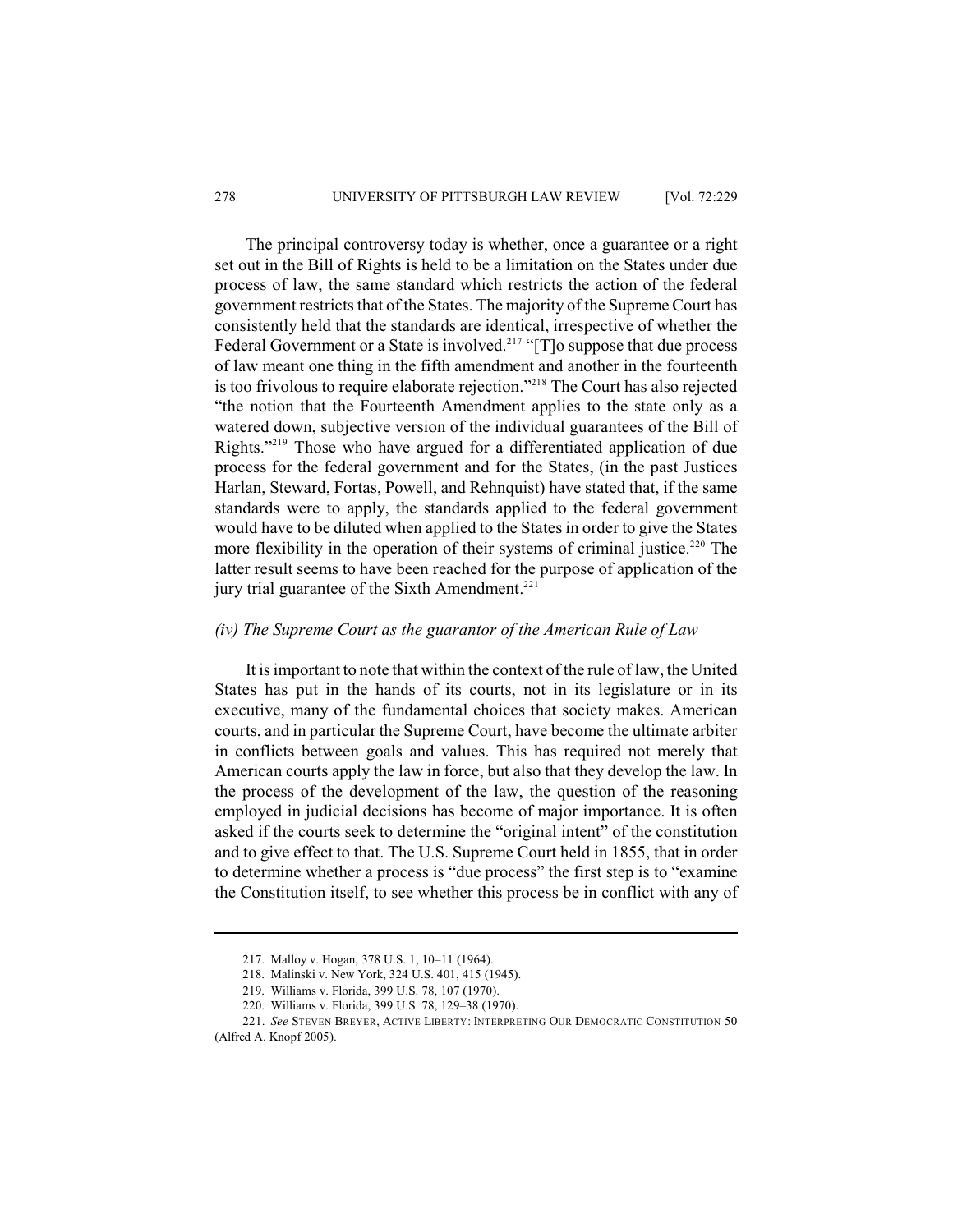its provisions."<sup>222</sup> Others believe that the courts should treat the constitution rather as an evolving instrument, to be adapted to changing circumstances and to changing values. In that case, judicial review may include criteria which balances "the importance of the governmental interest being served and the appropriateness of the governmental method of implementation against the resulting infringement of individual rights," with two consequences. First, if the governmental action breaches a fundamental right, the highest level of judicial review or "strict scrutiny" is applied.<sup>223</sup> Additionally, in order to pass the review of "strict scrutiny," the law or act must lay down very clearly that it pursues "a compelling interest of the government."

When the governmental action or law restricts liberty in a manner that does not affect a fundamental right, then the judicial review is exercised on a "rational basis" and the existence of a legitimate interest of the government is sufficient for it to pass the review.<sup>224</sup> Recently, a perceived erosion of the rule of law in the United States, particularly with regard to actions taken by the Bush Administration, $225$  has led to renewed debates over the role of American courts as final guarantors of the rule of law.<sup>226</sup>

Above all, American law has given birth to what is considered to be the "essence of constitutionalism," i.e. the idea of a rule of law, according to which the Constitution is the fundamental law which entitles the courts to set aside even the laws enacted by democratic legislatures which violate the constitution. Judicial review of the constitutionality of legislation has a dual

<sup>222.</sup> Murray v. Hoboken Land, 59 U.S. 272, 277 (1855). On the power of the American judiciary see R. FASS, THE RULE OF LAW IN AMERICA 214 (Johns Hopkins Univ. Press 2003).

<sup>223.</sup> Adarand Constructors v. Pena, 515 U.S. 200, 200–39 (1995).

<sup>224.</sup> Sanford H. Kadish, *Methodology and Criteria in Due Process Adjudication—A Survey and Criticism*, 66 YALE L.J. 319, 319–63 (1957).

<sup>225.</sup> *See* Jerry L. Mashaw, *Due Processes of Governance: Terror, the Rule of Law, and Limits of Institutional Design*, 22 GOVERNANCE: AN INTERNATIONAL JOURNAL OF POLICY, ADMINISTRATION, AND INSTITUTIONS 353, 353–68 (2009).

<sup>226.</sup> The movement of critical legal studies has attacked the idea of a rule of law openly stressing the ideological character of judicial deliberations. However, various contemporary approaches defend the idea of the rule of law through the formulation of theories of interpretation aimed at providing judicial decisions with objective foundations. The main theories are the following: those that identify the rule of law as the rule of rules (i.e., as a formal "*state under the law*") in which judges respect the objective meaning of the text of the law and avoid interpreting the intention of the legislator (the rule of men) in order to avoid judicial arbitrariness (*see* Antonin Scalia, *The Rule of Law as a Law of Rules*, 56 U.CHI. L.REV. 1175–88 (1989)); those that identify the rule of law with the objective principles of constitutional morality informing the constitution (*see* RONALD DWORKIN, FREEDOM'S LAW: THE MORAL READING OF THE AMERICAN CONSTITUTION 7–12 (1996)); and those that identify the rule of law with the commitment of the people to self-government and to the reformulation of fundamental rights (*see* BRUCE ACKERMAN, WE THE PEOPLE (1991); BRUCE ACKERMAN,WE THE PEOPLE:TRANSFORMATIONS (1998)). *See also* CASS, *supra* note 195, at 72; Casalini, *supra* note 193, at 214–16.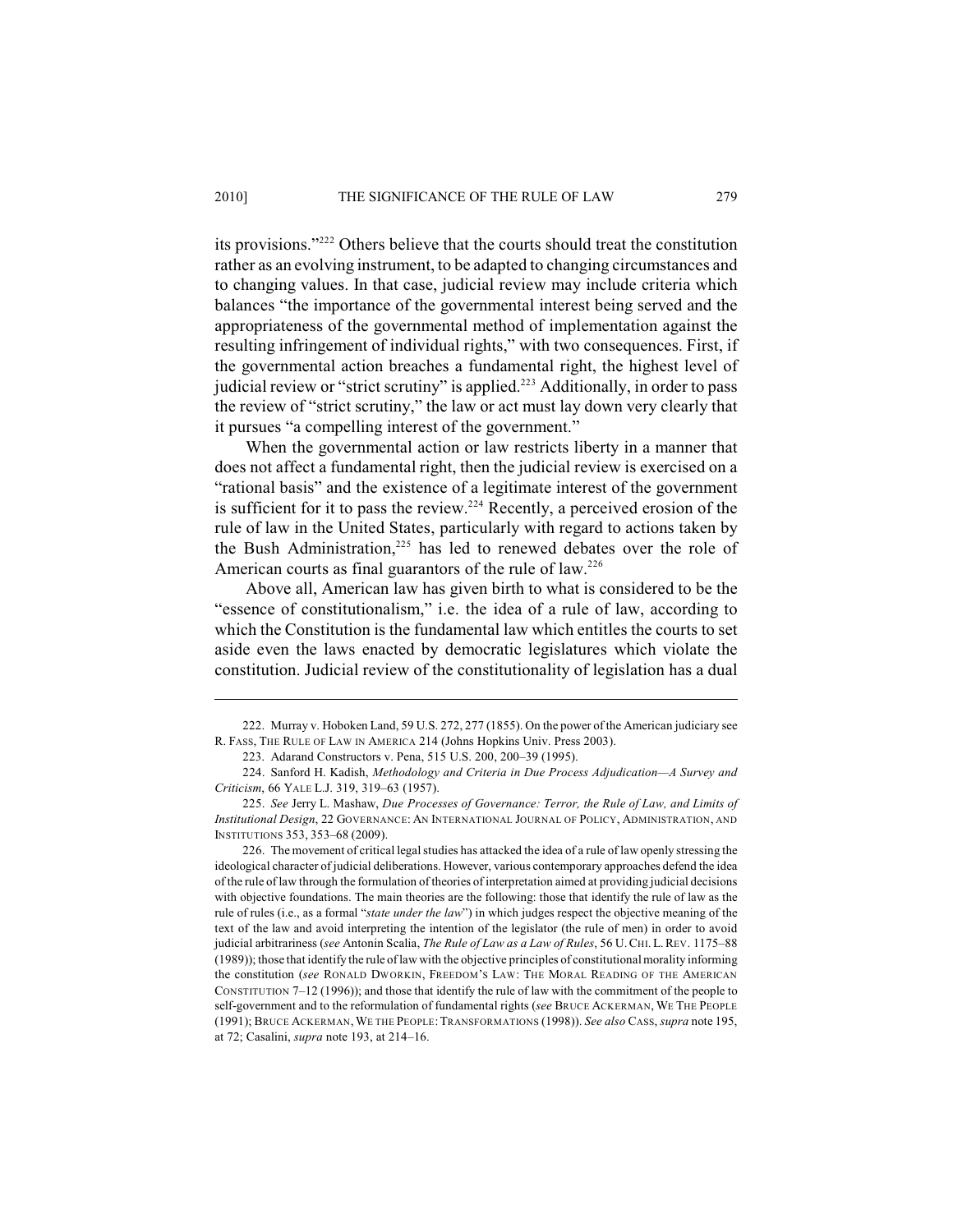justification in the United States. Firstly, since the Constitution is the supreme law of the land, its principles prevail over ordinary legislation. Secondly, since in the United States federal powers are divided between the U.S. Congress and the State legislatures, each being the supreme legislature, the separate legislatures are equal, and there is no true sovereign. In that situation, there is a need for an independent system of adjudication with powers to resolve disputes over the respective competences of the central legislature and the state legislatures.

It results from the preceding analysis that the American idea of the rule of law shares the following principles with the European Union: (i) power may not be exercised arbitrarily; (ii) the law is supreme and independent; (iii) equality of the law; and (iv) respect for individual rights. The question arises as to how the European and American conceptions of the rule of law compare with other expressions of the rule of law resulting from the different legal systems and regions in the world. A brief examination of this question is provided in the following paragraphs.

## IV. THE RULE OF LAW IN CHINA AND THE REST OF ASIA

The old Chinese civilization was governed by the rule of man and by the rule by law. The rule of man originated in the Confucian philosophy and in the body of "rules of proper behaviour," called *li*, which prevailed in old Chinese law. It corresponded to a genuine "rule by rite."<sup>227</sup> In the Confucian Chinese view, social relations were part of the natural order and must, in compliance with the Confucian and Tung Chung-Shu doctrines, conform to cosmic harmony: man and God, Heaven and Earth, all things living and inert, are organic parts of a harmoniously ordered and integrated universe. Therefore, the most important goal of man must be to keep his thoughts, feelings, and actions in perfect accordance with cosmic harmony. The ideal man is a person who is conscious of the natural order of the world and who recognizes the necessity of the rules of behaviour, followsthem spontaneously and modestly, and quietly represses his own interests in order to maintain that harmony. Above all, man must comply with the *li*, or rules of proper behaviour specifically dependent on the social status of the person concerned and on the specific situation. Law could not take into account of all the various imponderables inherent in the social position of the parties and court

<sup>227.</sup> Wu Shu-chen, *Chinese Legal Tradition and the European View of the Rule of Law*, *in* THE RULE OF LAW, *supra* note 6, at 615, 618.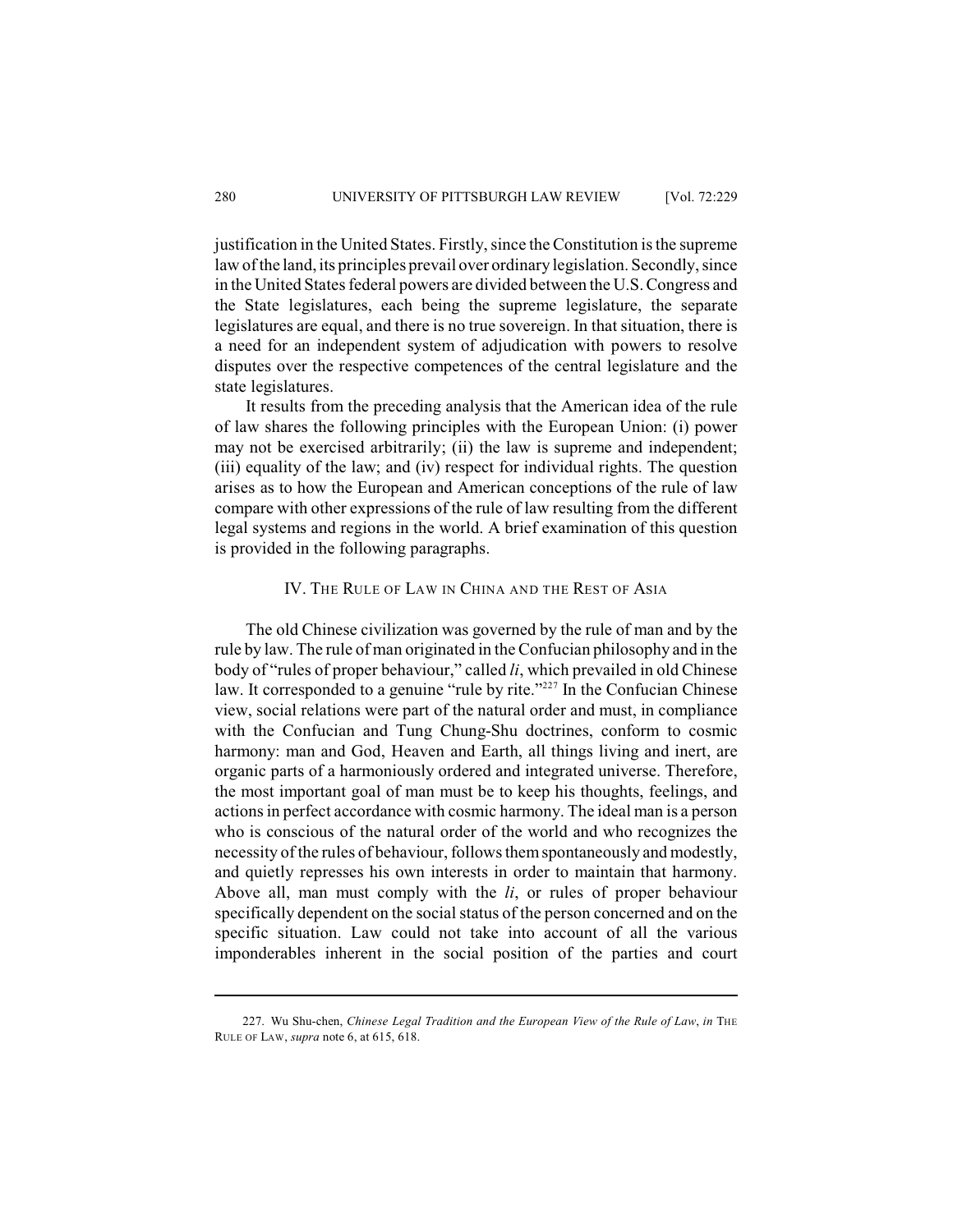procedures could not be established to uphold legal rights based on these complicated structures. This led to skepticism about the value of law and all forms of court enforcement; a tradition that survives in the China of today. Any breach of the rules of *li* must be resolved by finding an equitable solution by means of peaceful discussions, by exercising a degree of forbearance in a conflict and, if necessary, by accepting injustice. Therefore, since law played only a complementary role to morality and *li*, traditional China developed a great variety of forms of conflict resolution outside the courts (*e.g.*, conciliations by the head of the family or by a relative in family disputes). This meant that only a very small proportion of disputes (mainly relating to matters of private law) were submitted to state courts for resolution.

In contrast to the Confucian school of thought, there existed the old Chinese legalist school of thought which criticized the Confucian system as nothing more than "rule of man," or *ren zhi*, in which the Confucian sage determined what was best in a given situation based on his own judgment rather than on legal rules of general applicability. In response, the legalists advocated the rule by law, or *fa zhi*, according to which laws had to be written, clearly codified, publicly promulgated, and impartially applied to commoner and nobleman alike. However, under the *fa zhi* of the legalist school, the ruler remained the ultimate authority, both in theory and in practice, and the scope of his discretion was only limited by his own morality and his understanding of social expectations. Law was what pleased the ruler, who retained the power to enact and amend the laws and remained above and beyond the law.<sup>228</sup> Law was simply a pragmatic instrument for obtaining and maintaining political control and social order.

Later, the Chinese Imperial legal system combined the Confucian rule by rite and the legalist rule by law, however the system reflected the inherent weaknesses of both. These shortcomings led to a reform movement at the end of the Qing dynasty. However, the successive reforms of the dynasty never succeeded in reversing the shortcomings. This situation prevailed until very recently.

In the early 1900s, a number of reformers advocated learning from the West and specifically from Western legal systems and the notions of rule of law, i.e. constitutionalism and human rights. They imported European legal traditions which led to an improvement of the Chinese legal system. These changes included the elaboration of the first Chinese constitution in the early

<sup>228.</sup> Randall Peerenboom, *Competing Conceptions of Rule of Law in China*, *in* ASIAN DISCOURSES OF RULE OF LAW, *supra* note 49, at 100, 111.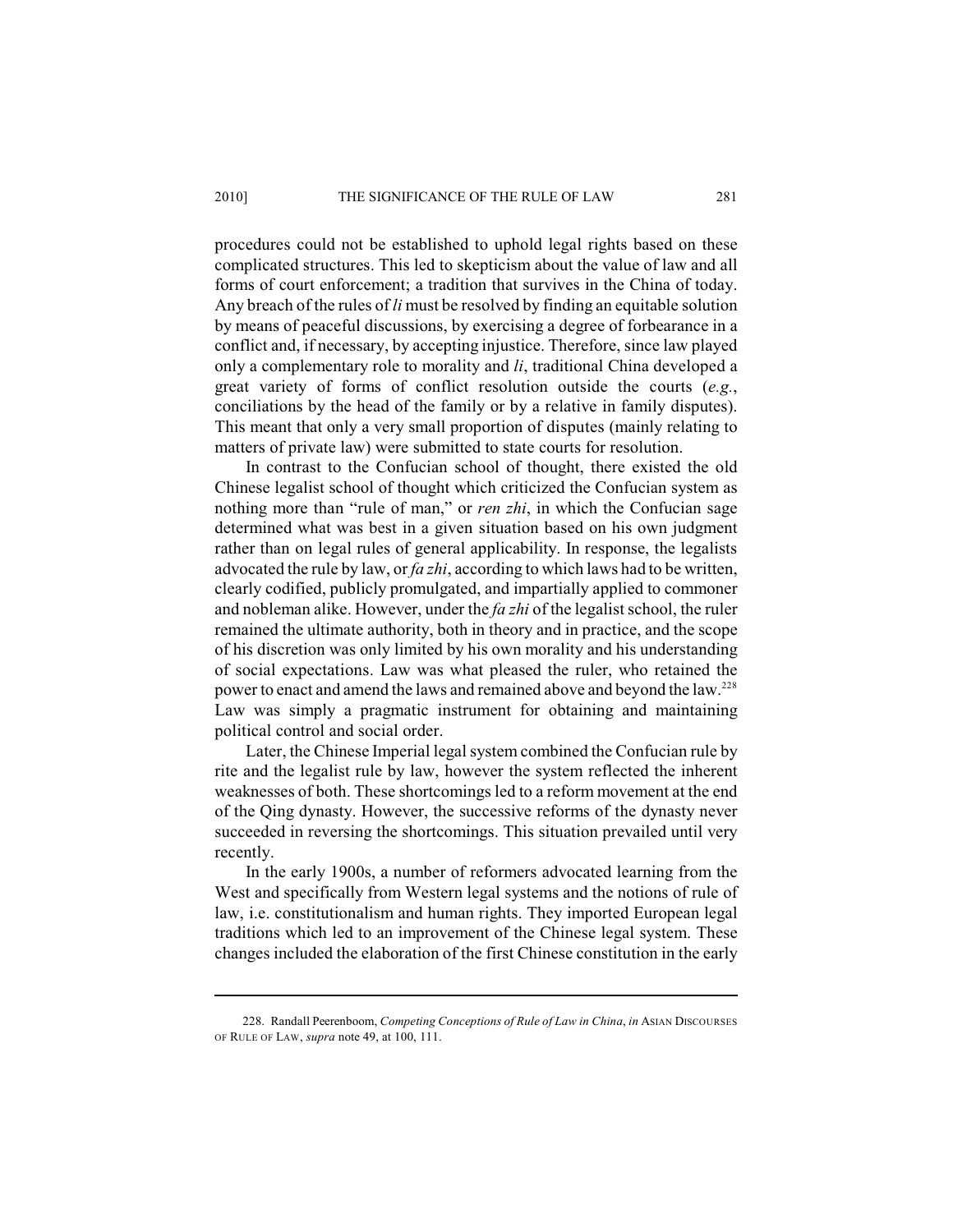1900s, the adoption of legal codes modelled on German and Japanese laws, and the modernization of the judiciary and the restructuring of the courts. These modern judiciary incorporated the establishment of administrative courts, professional judges, and a bar of private practitioners. However, such reforms did not succeed in the turbulent, republican period that preceded Communism. During the socialist or communist period, the legal systems served primarily the interests of politicians. As in earlier periods, the law was conceived of as an instrument to strengthen a paternalistic state. That is, the purpose of law was to serve the state, not to protect individual rights. There was little if any separation between law and politics. There was neither an independent judiciary nor an autonomous legal profession. There were no effective limits on state power, particularly the power of the ruler and the ruling elite. There were few legal remedies available to the citizens in order to challenge government decisions. Finally, there was little space for the participation of ordinary citizens in the elaboration, enactment, or implementation of legislation.<sup>229</sup>

Since the death of Mao in 1976, China has undertaken unprecedented economic, political, and legal reforms. Within this framework, the drive to implement the rule of law has received wide support from various groups. For the new rulers of China, many of whom suffered under the arbitrary rule of Mao, the dangers of unfettered government are readily apparent and the desire for legitimacy, both at home and abroad, has made possible a discussion about how to hold the government accountable for its actions. Since 1999, the Chinese constitution provides that China "implements [the principle] to rule the country according to law" or "*yi la zhi guo*" and establishes "a socialist state regulated by law" or "*jianshe shehuizhuyi fa zhi guoja*." *Fa zhi* has become, above all, an expression of extensive legislation by the National People's Congress and the State Council, China's central government. In particular, administrative law is seen as a way to rationalize governance, enhance administrative efficiency, and control local governments. Owing to a political system controlled by a paramount "leading party" and the absence of separation of powers, *fa zhi* is an instrument for political ends rather than a principle limiting political power. However, as economic reforms have progressed, people have begun to have more property and business interests to protect and this has increased the demand for greater protection of their rights and interests. $230$  At present, one of the main theoretical and practical

<sup>229.</sup> *See generally* RANDALL PEERENBOOM,CHINA'S LONG MARCH TOWARD RULE OF LAW (2002).

<sup>230.</sup> Article 90 of the Law on Legislation of the People's Republic of China lays down a procedure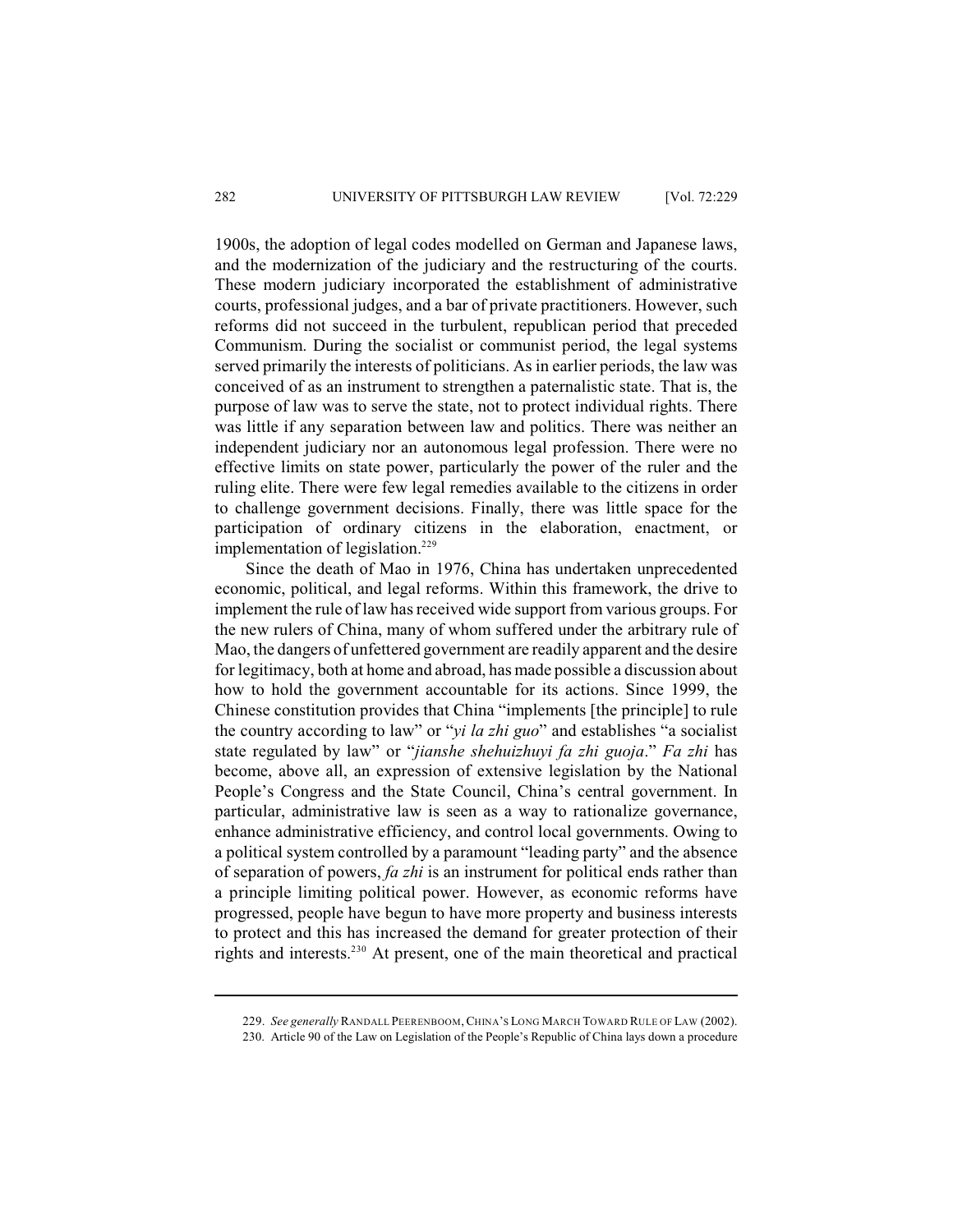issues relating to the rule of law is how to reconcile the leading role of the Chinese Communist Party with the principle of the supremacy of law, which is a basic tenet of the rule of  $law.^{231}$ 

The rest of Asia does not offer a unified picture on the rule of law. While the rule of law, in its European and American conceptions, forms an integral part of the mature Japanese democracy, $^{232}$  the rule of law is the subject of political debate in Hong Kong, Singapore, Malaysia, and even Vietnam. In contrast, until very recently, the term rule of law remained largely irrelevant to most Koreans. Thailand, after decades of semi-democracy followed by repeated coups, adopted a new constitution in 1997 that incorporated the rule of law. Yet, democracy and human rights attract more attention than the rule of law because the Thai term for the rule of law is *Luck Nititham*, implying a precept of law based upon a sense of justice and virtue. The term "justice" in Thailand is steeped in popular incomprehension because it is not an easy notion to grasp in a concrete sense. For that reason there is a kind of mythification of the term as a lynchpin of Thai society. Thus, the rule of law has become a "rule of lore," $^{233}$  a myth without practical impact. In Vietnam, like in China, the main issue is whether the ruling regime is willing to accept the basic requirement of the rule of law and whether the state and state actors are bound by the law.<sup>234</sup>

There have been attempts to postpone the implementation of the requirements of the rule of law in Asia because the idea is not part of the "Asian values." The term "Asian values" was first proposed by the Prime Minister of Singapore, Mr. Lee Kuan Yew, in order to give priority to economic developments, the improvement of living standards, and the secondary priorities of non-interference in the internal affairs of the state over civil and political rights. The concept of "Asian values" has attracted strong

for constitutional review of legislation. LifaFa [Law on Legislation], 2000 STANDING COMM. NAT'L PEOPLE'S CONG. GAZ. 112 (China). The law ensures political rights but these can be suspended by the National People's Congress. *See id.* art. 8.

<sup>231.</sup> According to some authors, there is "*ample room for further improvement in China's future constitutional development*." Ling Feng, *Modern Constitutionalism in China*, *in* THE RULE OF LAW, *supra* note 6, at 633, 643. *See also* Yali Peng, *Democracy and Chinese Political Discourses*, 24 MODERN CHINA 408–44 (1998); Minxin Pei, *Racing Against Time: Institutional Decay and Renewal in China*, *in* CHINA BRIEFING: THE CONTRADICTIONS OF CHANGE 11–49 (William A. Joseph ed., 1997); FAZHI DE LIXIANG YU XIANSHI 33 (Gong Xiangui ed., 1993); Su Li, *Bianfi, Fazhi Jianshe Ji Gi Bentu Ziyuan*, 41 ZHONGWAI FAXUE 1 (1995) (emphasizing the native Chinese institutions (bentu ziyuan)).

<sup>232.</sup> CARL F. GOODMAN, THE RULE OF LAW IN JAPAN: A COMPARATIVE ANALYSIS (2008).

<sup>233.</sup> Vitit Muntarbhorn, *Rule of Law and Aspects of Human Rights in Thailand*, *in* ASIAN DISCOURSES OF RULE OF LAW, *supra* note 49, at 340, 348. 234. *Id.*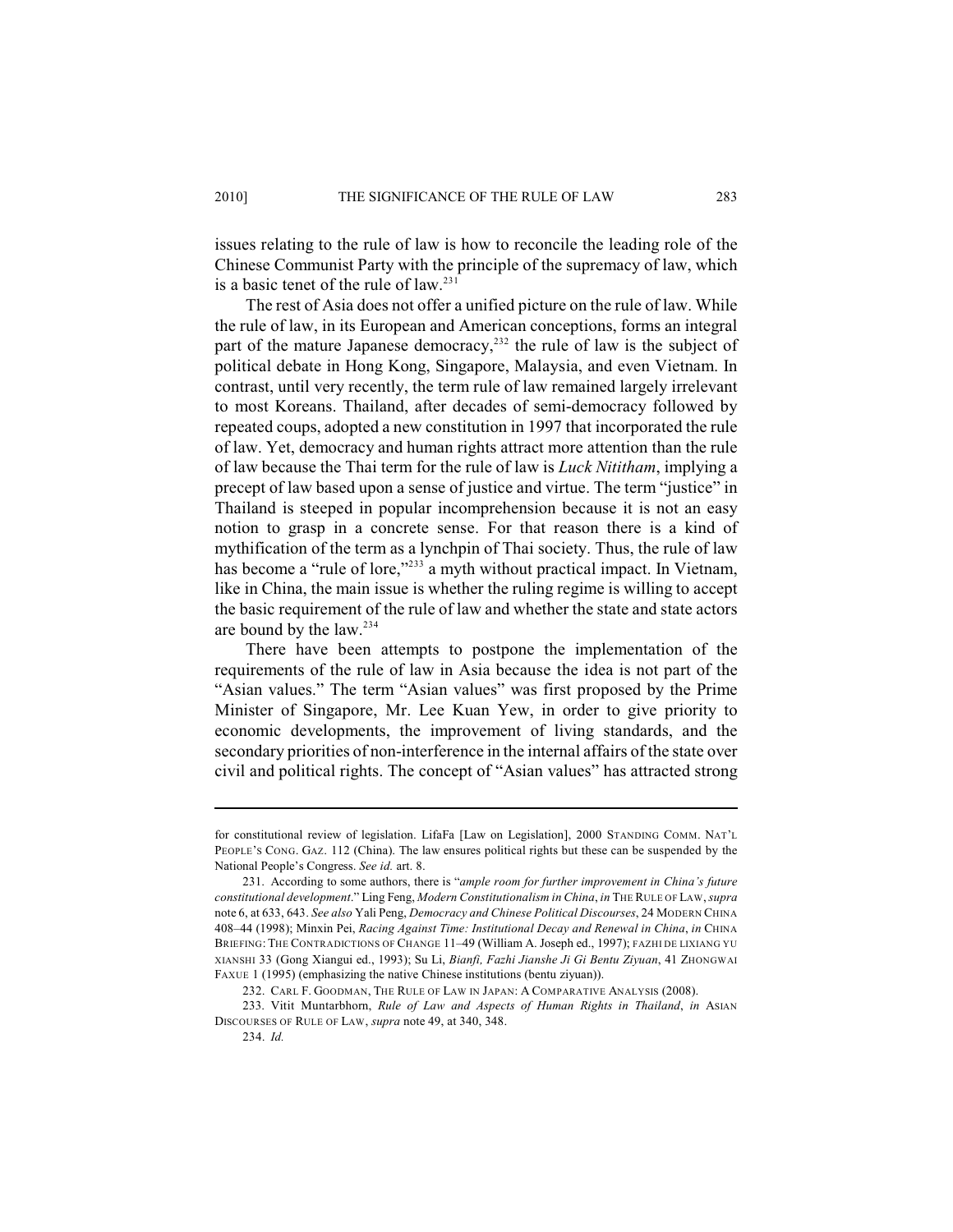criticism in large part because Asia is not a monolithic culture, but also because Asian Confucian civilization focuses on the moral growth of the individual and not on human rights and democracy.<sup>235</sup> It is no mere coincidence that the pre-eminence of economic and social values is also a tenet of legal socialism.

#### V. THE SOCIALIST RULE OF LAW

The legal system that resulted from the Soviet revolution of 1917, giving birth to the USSR, and that later inspired other communist states (at present there remains notably China, Vietnam, North Korea, and Cuba), does not accept the subjection of the state to a higher law. This system, based on Marxist-Leninist ideology, creates a totalitarian state which, in order to ensure economic equality, owns all the means of production and lacks a system of protection of private civil rights. It does not ensure the principle of separation of powers and it does not provide for judicial review of action by the government. In this system, the law is an instrument used by the state in order to eliminate the political power and dominance of the bourgeoisie and to motivate society towards communism under the supervision of the communist party. In the stage of transformation, which lasts indefinitely, socialist law has evolved to tolerate a socialist legality in which certain individual rights, mainly procedural and statutory, are upheld against the state, provided that such rights do not involve any political or religious rights to oppose the socialist regime. The ultimate control of the legal system lies with the leadership of the communist party, which is the only party authorized within that system. The aim of socialist legality is to ensure legally the good ordering of society in response to social needs.<sup>236</sup> Thus, the socialist idea of the rule of law is very limited and does not offer guarantees for the supremacy of the law over the will of the communist party or the arbitrary exercise of power by the state.<sup>237</sup>

At the opposite extreme of the socialist legality lies the Islamic religious conception of the rule of law.

<sup>235.</sup> *See* A. Ehr-Soon Tay, *"Asian Values" and the Rule of Law*, *in* THE RULE OF LAW, *supra* note 6, at 565, 575–76.

<sup>236.</sup> For a discussion and critique, see Eugene Kamenka & Alice Erh-Soon Tay, *Beyond the French Revolution: Communist Socialism and the Concept of Law*, 21 U. TORONTO L.J. 109, 132–36 (1971).

<sup>237.</sup> Laurence Lustgarten, *Socialism and the Rule of Law*, 15 J.L.SOC'Y 25 (1988). *See, e.g.*, Report by the International Commission of Jurists on Cuba and the Rule of Law (Geneva 1962).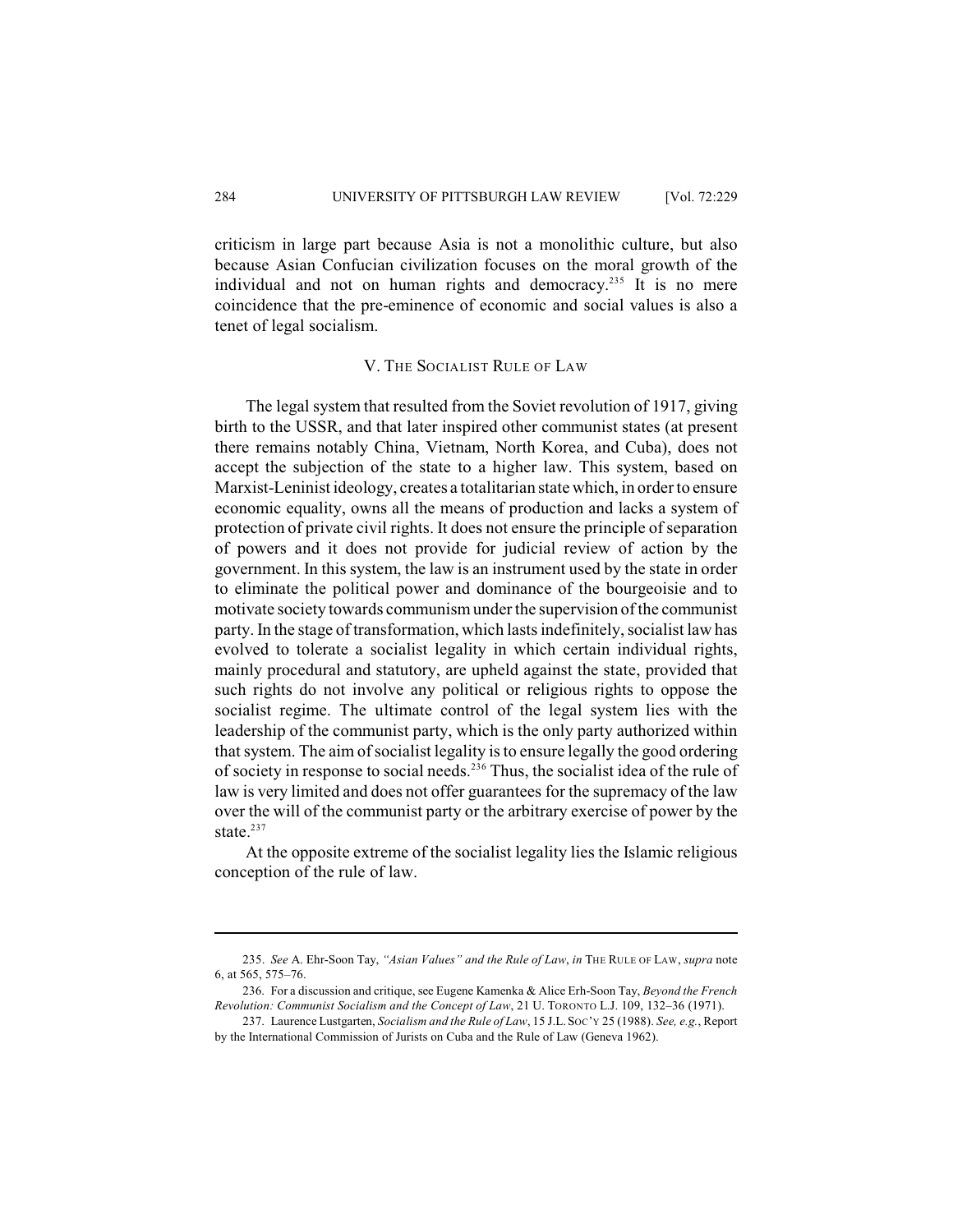#### VI. THE RULE OF LAW IN ISLAM

Islamic Law requires that Muslims first obey Allah (God), through the Prophet Mohamed, who was ordered by God to guide his people or *ummah* in their life. As such, the Prophet is also a legislator or *al-shari*, and in turn those who have political authority, provided that their decisions and policies conform to the injunctions of God (via the Koran), and the tradition of the Prophet or *Hadith* as stipulated in the Koran. Consequently, according to Islamic Law, the ultimate authority and sovereignty does not lie with the political authorities, but with the law of God or *Sharia*.<sup>238</sup> The *Sharia* comprises not what Western lawyers categorize as a set of legal rules; but rather, something deeper and higher, connected with the divine, and infused with moral and metaphysical purpose. That is, a set of unchanging beliefs and principles that order life in accordance with the will of God and the idea that all human beings, and all human governments, are subject to justice under the law of God. $239$  Islamic law obliges its adherents to apply Islamic moral principles to politics and the state. The moral and ethical principles of the Islamic political system consist of trust or *amanah*, justice or *adalah*, consultation or *shura*, pluralism or *ta'addudiyyah*,<sup>240</sup> equality or *musawah*, brotherhood or *ukhuwwah*, and peace or *silm*. The Prophet Mohamed himself established the Medinah state in the year 627 by issuing the Medinah Constitution or *mithaq al–madinah*, which is considered to be the first written constitution in the world.<sup>241</sup>

Thus, the Islamic state is a *Rechtsstaat* or *dawlat al-qanun*, subject to the rule of law of the *Sharia* or *siyadat al-qanun*. As such, the traditional Islamic state and political system was, for more than a thousand years, a "divine nomocracy" or a "theo-democracy" governed by the *Sharia*, which did not offer a doctrine of separation of powers. This system rendered a government legitimate only if it generally respected the individual legal rights of its subjects laid down in the *Sharia* and if it was accepted by those subjects as doing so.<sup>242</sup> The *Sharia* individual rights, known as "the rights of humans," included the rights to: life, property, legal process, and individual rights

<sup>238.</sup> *See* EDWARD MORTIMER, FAITH AND POWER: THE POLITICS OF ISLAM 16 (1982).

<sup>239.</sup> *See generally* Kilian Bälz, *Sharia Versus Secular Law*, *in* ISLAM AND THE RULE OF LAW 121 (Helmut Reifeld & Birgit Krawietz eds., 2008).

<sup>240.</sup> *See* ABDULAZIZ SACHEDINA, THE ISLAMIC ROOTS OF DEMOCRATIC PLURALISM 15 (2001).

<sup>241.</sup> *See* SAYYID ABUL A'LA MAUDUDI, ISLAMIC LAW AND CONSTITUTION 57–62 (1960).

<sup>242.</sup> B. KRAWIETZ & H. REIFELD (HRSG.), ISLAM UND RECHTISTAAT ZMO, KONRAD ADENAUER STIFTUNG 19–37 (2008); ANTHONY BLACK, THE HISTORY OF ISLAMIC POLITICAL THOUGHT: FROM THE PROPHET TO THE PRESENT 11 (2001); PATRICIA CRONE, GOD'S RULE: GOVERNMENT AND ISLAM 20 (2004).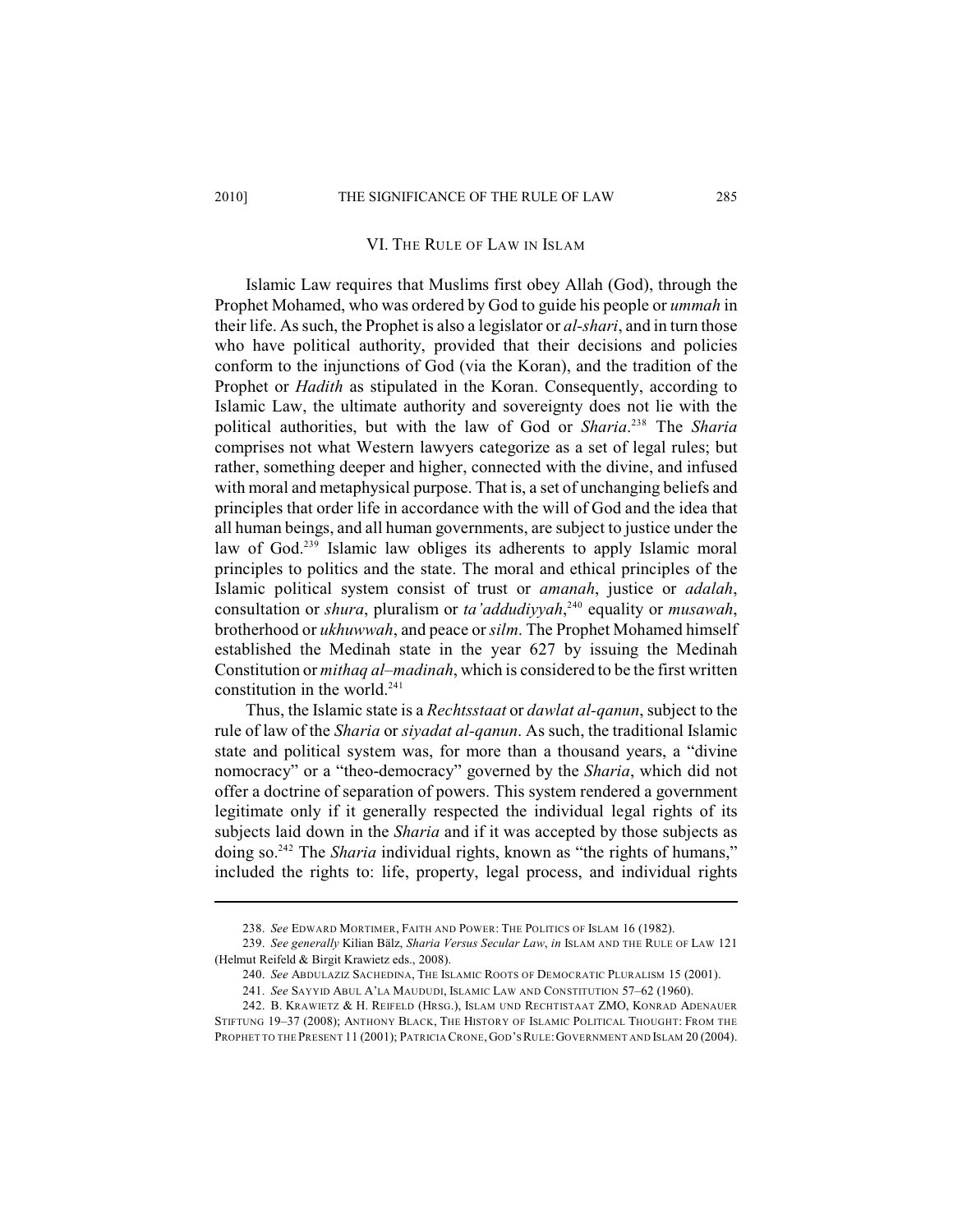arising from the relationship between individuals and the Islamic state.<sup>243</sup> Any Islamic ruler, either the *caliph* or another, was subject to the Islamic rights of humans which functioned as a guarantee against oppression by arbitrary acts of the Islamic government.<sup>244</sup> The rights of humans contrasted with the "rights of God" which, of course, also formed part of Islamic law. The relationship between God and individual included questions relating to worship and rituals. The Islamic principle, according to which the ruler was subject to the rule of law of the Sharia, or *hukm al-qanun*, was enforced by Islamic scholars, who became the guardians of Islamic law, and whose pronouncements operated as a real balance to the power of the ruler. Thus, the ruler who perverted the course of justice had to pay the high price of being declared by Islamic scholars in breach of the *Sharia*—the law of God. Since the Koran does not cover all actions, Islamic scholars had ample latitude to interpret the will of God according to their scholarly consensus or *ijtihad*. By controlling the law, scholars limited the ability of the political authorities to violate it. $245$  Islamic scholars and their law were absolutely essential to the extraordinary success of Islamic society from its inception until well into the nineteenth century.

Most scholars today accept that modern democracy is compatible with Islamic Law.<sup>246</sup> Today, Islamic law provides for an Islamic review of legislation by Islamic courts that exercise the functions occupied by Islamic scholars in earlier times. Like the scholars, the judges of the reviewing court present their opinions as interpretations of Islamic law. This is why Muslims

<sup>243.</sup> Owing to Western prejudice and the horrors of terrorism today, Sharia law has been unfairly and incorrectly portrayed as involving exclusively cruel and unusual penalties such asthe amputation of hands and the stoning of adulterers as well as the oppression of, and discrimination against, women. But when the harsh punishments prescribed by the Sharia are assessed by Western commentators, the latter generally fail to acknowledge the high standards of proof that Islamic law requires for the implementation of the punishments. In addition, it is rarely recalled that until the eighteenth century torture was systematically practiced and legally authorised by the criminal laws of most European states and that European married women were denied any property rights or indeed any legal personality independent from that of their husbands until very recently. On the contrary, for most of its history, Islamic law has offered the most liberal and humane legal principles available anywhere in the world. *See* ADEL EL BARADIE, GOTTES-RECHT UND MENSCHENRECHT GRUNDLAGEN DER ISLAMISCHEN STRAFRECHTSLEHRE 96 (1983).

<sup>244.</sup> On the right to resist and the legal debate on rebellion, *see* KHALED ABOU EL FADL,REBELLION AND VIOLENCE IN ISLAMIC LAW 50 (2d ed. 2002).

<sup>245.</sup> Timur Kuran, *The Rule of Law in Islamic Thought and Practice: A Historical Perspective*, *in* GLOBAL PERSPECTIVES ON THE RULE OF LAW 71 (James J. Heckman et al. eds., 2010).

<sup>246.</sup> For an overview of the constitutional evolution of Muslim states, *see* N.J. Brown, *Regimes Reinventing Themselves: Constitutional Development in the Arab World*, 18 INT'L SOC. 33 (2003); only a small number of Islamic scholars reject modern democracy, arguing that it is a system invented by man and as such negating the sovereignty of God over men. See in this sense H. SALIH, AL-DIMUQRATTIYYA WA-HUKM AL-ISLAM FIHA 95–96 (1988).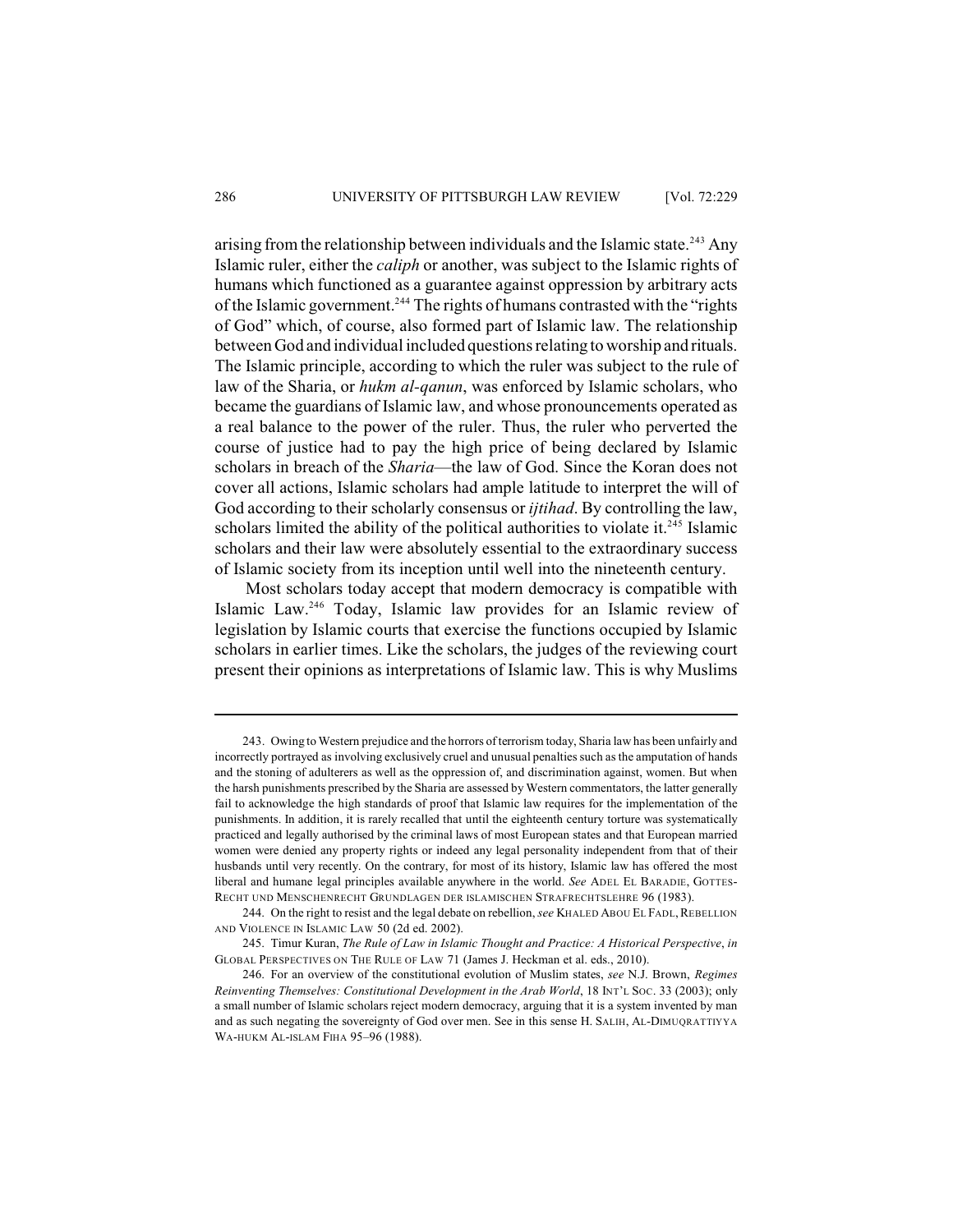of today are not entirely fanciful when they assert that *Sharia* can apply in a constitutional state subject to the rule of law.<sup>247</sup> However, the Islamic rule of law is not equivalent to the Western rule of law. In Western constitutionalism, democracy and the separation of powers presuppose secularism and this is not acceptable to Islamic democracy. This explains why some Islamic democrats view Western democracy as a "doctrine or procedure, a mere method of dispensing, sharing and managing political power and secularism, nationalism and alike." According to these Islamic scholars, secularism is not an inevitable consequence of democracy: free elections, political parties, individual freedoms, and human rights can co-exist within an Islamic constitution which upholds the basic principles of the Islamic faith. $248$ 

There are other developing countries, mainly in Latin America and Africa, that do not adhere to Islam, and that have undertaken the road to democracy on the Western model.

## VII. THE RULE OF LAW IN LATIN AMERICA AND AFRICA

Since Latin America inherited its civil law systems from Europe, the rule of law is widely considered as an integral part of "democratization."<sup>249</sup> In practice, however, it appears that the transition to democracy in many Latin American countries has proceeded without consolidation of the rule of law.<sup>250</sup> Citizens and governments alike circumvent the rule of law by pursuing their interests through informal networks and practices.<sup>251</sup> This "resistance" to or "declining confidence" in the rule of law appears in the available data on the

<sup>247.</sup> MAWIL IZZI DIEN, ISLAMIC LAW: FROM HISTORICAL FOUNDATIONS TO CONTEMPORARY PRACTICE 35–45 (2004).

<sup>248.</sup> Raji Bahlul, *Is Constitutionalism Compatible with Islam?*, *in* THE RULE OF LAW, *supra* note 6, at 515, 515.

<sup>249.</sup> For the particular situation of the "*native*" Americans in respect ofthe rule of law, see Bartolome Clavero, *The Rule of Law and the Legal Treatment of Native Americans*, *in* THE RULE OF LAW, *supra* note 6, at 443, 456.

<sup>250.</sup> Mary Fran T. Malone, An Uneasy Partnership? Democratization and the Rule of Law in Latin America (Aug. 28–31, 2003) (unpublished manuscript) (a paper submitted to the Meeting of the Latin American Political Science Association, Philadelphia); the Economic Freedom of the World Network, Communique on the Rule of Law in Latin America (Nov. 2, 2006) (ranking the region of Latin America as number 85, behind Russia, Senegal and Uganda, in the rule of law).

<sup>251.</sup> *Cf.* M.MALONE,CITIZENS'SUPPORT FOR THE RULE OF LAW IN CENTRAL AMERICA (Continuum Pub. 2011). *See also* E. PERUZZOTI & F. SIMULOVITZ, ENFORCING THE RULE OF LAW: SOCIAL ACCOUNTABILITY IN THE NEW LATIN AMERICAN DEMOCRACIES (Univ. of Pittsburgh Press 2006); R. BILL CHAVEZ, THE RULE OF LAW IN NASCENT: DEMOCRACIES (ARGENTINA) 272 (Stanford Univ. Press 2004); RULE OF LAW IN LATIN AMERICA:THE INTERNATIONAL PROMOTION OF JUDICIAL REFORM (Pilar Domingo & Rachel Sieder eds., 2001).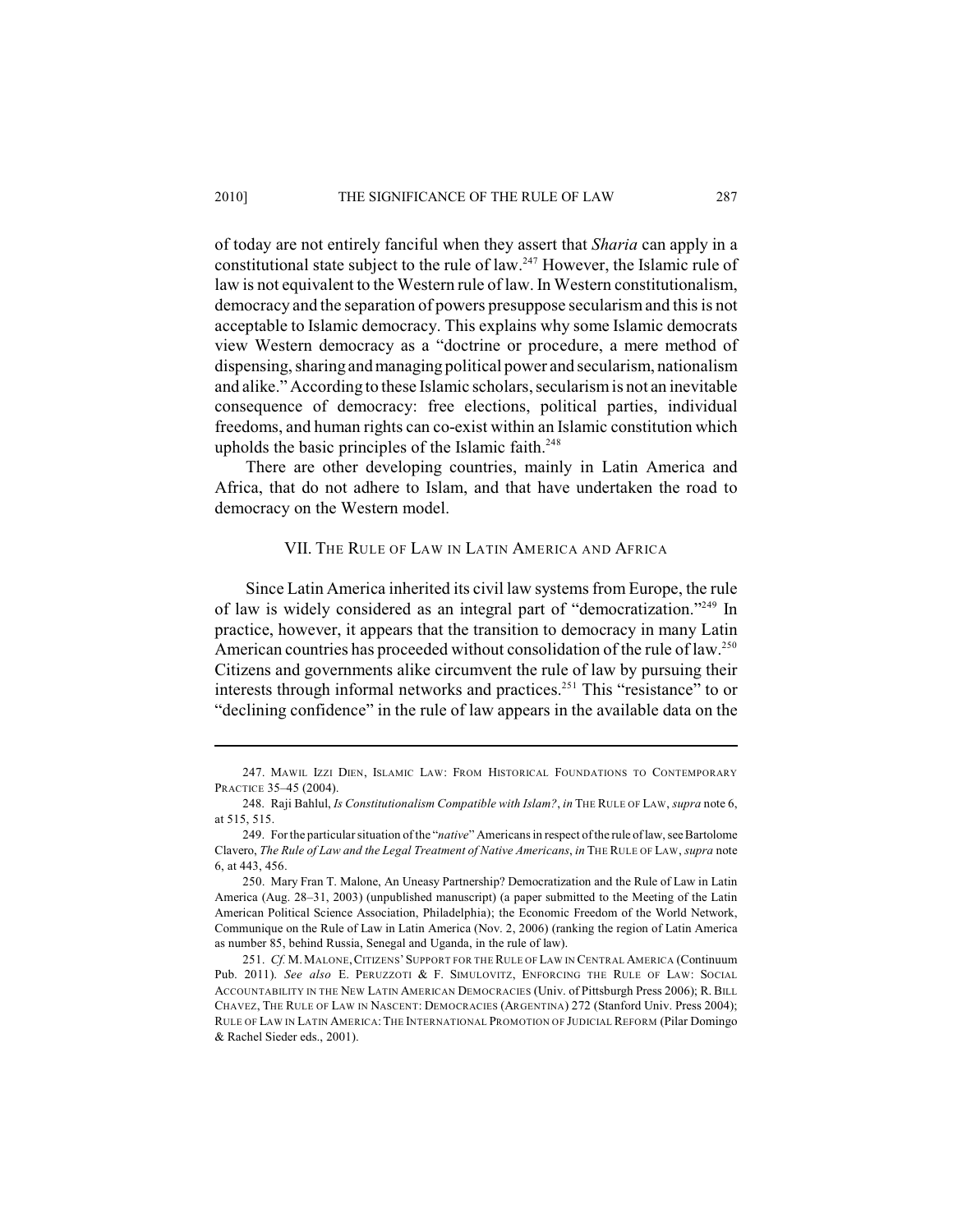status of judicial independence, military interference, and independence of the law. Chile appears to be the only exception to the declining confidence of Latin America in the rule of law.<sup>252</sup>

Africa has developed its own conceptions of human rights and rule of law over the past decade.<sup>253</sup> These conceptions have been facilitated by important political transformations, which have given birth to an African view of an international rule of law where priority is given to self-determination, as inspired by the process of decolonization, the definition of the term "refugee," and the insistence, in a continent ravaged by mass murder and poverty, that human rights must protect not only civilian and political rights but also economic and social rights.<sup>254</sup>

The preceding paragraphs provided an illustration of the significance of the rule of law in the different legal systems in the world. The question arises whether it is possible to agree on a definition which could be accepted by all.

## VIII. ELEMENTS FOR A UNIVERSAL DEFINITION OF THE RULE OF LAW

From the preceding analysis, it appears that the Western world emphasizes the independent existence of law as a distinct social phenomenon. The independence of the law, ensured by an independent judiciary, allows effective control of the arbitrary state and guarantees a formal equality of citizens before the law. It also provides legal certainty. In its most general definition, the rule of law expresses the idea that ordinary laws, even those made by the sovereign, are subject to a fundamental law, typically a higher law or constitution, and therefore, can be held invalid by independent courts if that fundamental law is breached. From this general definition two theories on the rule of law have been advocated: formal and substantive. Those who propose a formal theory consider that the rule of law limits itself to requiring only restrictions on the exercise of state authority. They tend to be positivist and are often referred to as "thin theorists." They also consider that the

<sup>252.</sup> WILLIAM C. PRILLAMAN, THE JUDICIARY AND DEMOCRATIC DECAY IN LATIN AMERICA: DECLINING CONFIDENCE IN THE RULE OF LAW 137–52 (2000). *See, e.g.*, Augusto Zimmermann, *The Failure of Constitutionalism in Brazil*, *in* COMPARATIVE PERSPECTIVE, *supra* note 11, at 101, 101; Lisa J. Laplante, *The Rule of Law in Transitional Justice: The Fujimori Trial in Peru*, *in id.* at 177, 177.

<sup>253.</sup> M.M. MBORANTINO, LA CONTRIBUTION DES COURS CONSTITUTIONNELLES À L'ETAT DE DROIT EN AFRIQUE (Economica 2007). For a criticism of the European colonial model of the rule of law in Africa, see Carlos Petit, *The Colonial Model of the Rule of Law in Africa: The Example of Guinea, in* THE RULE OF LAW: HISTORY, THEORY AND CRITICISM 467–512 (Pietro Costa & Danilo Zolo eds., 2007).

<sup>254.</sup> HUMAN RIGHTS, THE RULE OF LAW, AND DEVELOPMENT IN AFRICA 312 (Paul T. Zeleza & Phillip J. McConnaughay eds., 2004).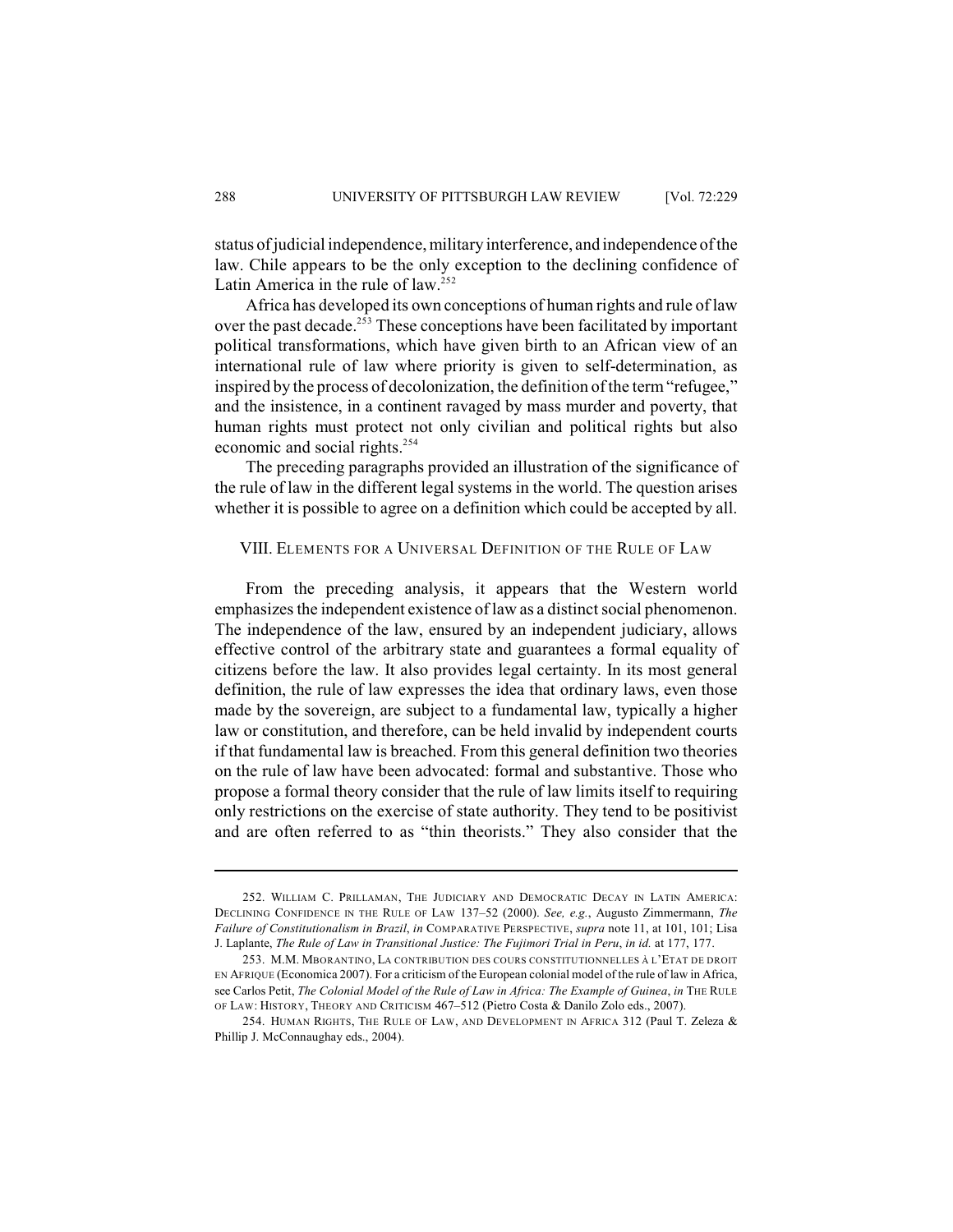#### 2010] THE SIGNIFICANCE OF THE RULE OF LAW 289

exercise of power is, with few exceptions, subject to review by courts and that it would ensure that the acts of the public authorities are in conformity with the law. This aspect of the rule of law, known as the principle of legality, includes compliance with the derivative principles of legal certainty, transparency and proportionality, publication, general application, clarity, non-retroactivity of laws, enforceability, and non-discrimination.<sup>255</sup> Formal theories distinguish themselves from the substantive or "thick theories" according to which the rule of law requires a specific legal content. This content would include values which are widely accepted as essential to modern social and political life, such as the fundamental organizational principles of the state. Examples include, the German *Rechtsstaat*, the values of the Republican state in France, the basic principles of the common law in England, the natural rights of Man in the United States, and respect for human dignity, freedom, democracy, human rights, pluralism, non-discrimination, tolerance, justice, solidarity and equality in the European Union. Substantive theories of the rule of law appeal to comprehensive social and political philosophies.<sup>256</sup>

Outside the Western World, the Western conception of the rule of law is either refuted, as in the socialist systems where law is a means to achieve the transformation of society and therefore the law cannot bind the state, or transformed, as in Islamic law that excludes secularism, according to which subordination of the Islamic rulers to the *Sharia* is subject to the control (in the past) of Islamic scholars and (in the present day) of Islamic courts. Additionally, the rule of law can only partially be accepted into a wide variety of political agendas, either in its formal or in its substantive aspects (in many countries in Latin America, Asia, and Africa).

States that rely on law to govern, but that do not accept the basic requirement that law binds the state, state actors, and states in transition to a democratic form of government, cannot be identified as states governed by the "rule of law," but rather, are best described as states "ruled by law" (the *fa zhi* of old China). States that rely on rules of proper behaviour, based on philosophical conceptions (the *li* of old China), are better described as

<sup>255.</sup> Support for the formal conception of the rule of law include Joseph Raz, *The Rule of Law and its Virtue*, 93 L.Q. REV. 195; JOSEPH RAZ, THE AUTHORITY OF LAW (1979); Scalia, *supra* note 226.

<sup>256.</sup> A third option, different from the formal and substantive conceptions of the rule of law is offered by Paul Craig, *Formal and Substantive Conceptions of the Rule of Law: An Analytical Framework*, 1997 Pub. L. 467; *see also* LON L. FULLER, THE MORALITY OF LAW (1969). On Fuller's principles of legality see M. KRAMER, OBJECTIVITY AND THE RULE OF LAW 186 *et seq.* (Cambridge Univ. Press 2004). On the rule of law as a morally precious desideratum, see *id.* at 102.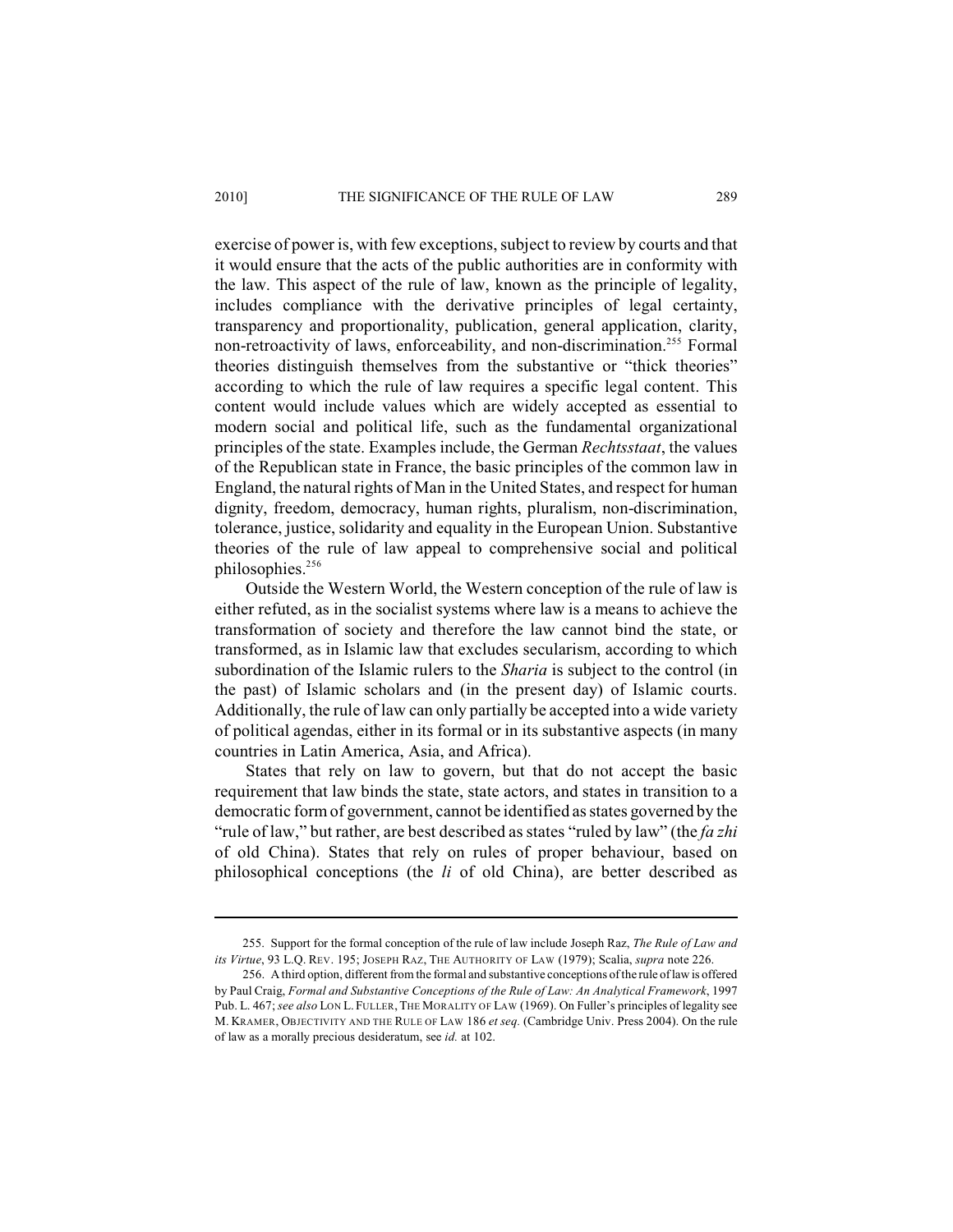belonging to the "rule of man" or *ren zhi*. States that rely on religious moral laws, like Islam, do not belong either to rule by the law of the state or the rule of law independent from the state, but to the rule of the *Sharia*.

This implies that any universal definition of the rule of law will have to incorporate at least three principles: (i) the principle that power may not be exercised arbitrarily, which requires a rejection of the rule by man and requires that laws should be prospective, accessible, and clear; (ii) the principle of supremacy of the law, which distinguishes the rule of law from the rule *by* law and implies acceptance of the principle of separation of powers or the idea that the law applies to all, including the sovereign, with an independent institution, such as a judiciary, to apply the law to specific cases; and (iii) the principle that the law must apply to all persons equally, offering equal protection without discrimination or the idea that the law should be of general application and should be capable of being obeyed. There is controversy over the question of whether the rule of law requires respect for fundamental rights, the exact content of which has been illustrated as varying in the different legal systems of the world. On this last question, international law may offer an answer.

## THE RULE OF LAW IN INTERNATIONAL LAW

Can the principles on the rule of law laid down in the domestic systems of the states discussed above be applied at the international level? Is there an international rule of law forming part of international law that is binding upon all international organizations and states? What is the content of such a rule? Can the rule of law, understood as requiring the political power to act without arbitrariness, upholding the supremacy of the law, and equal treatment before the law be translated into international law? Rosalyn Higgins, former President of the International Court of Justice, has suggested that this core meaning of the rule of law would require the existence of an international rule of law according to which:

[T]here should be an executive reflecting popular choice, taking non-arbitrary decisions applicable to all for the most part judicially reviewable for constitutionality, laws known to all, applied equally to all, and independent courts to resolve legal disputes and to hold accountable violations of criminal law, itself applying the governing legal rules in a consistent manner.<sup>257</sup>

<sup>257.</sup> Rosalyn Higgins, Former President, The Int'l Court of Justice, The ICJ and the Rule of Law, address before the United Nations University 2–3 (Apr. 11, 2007).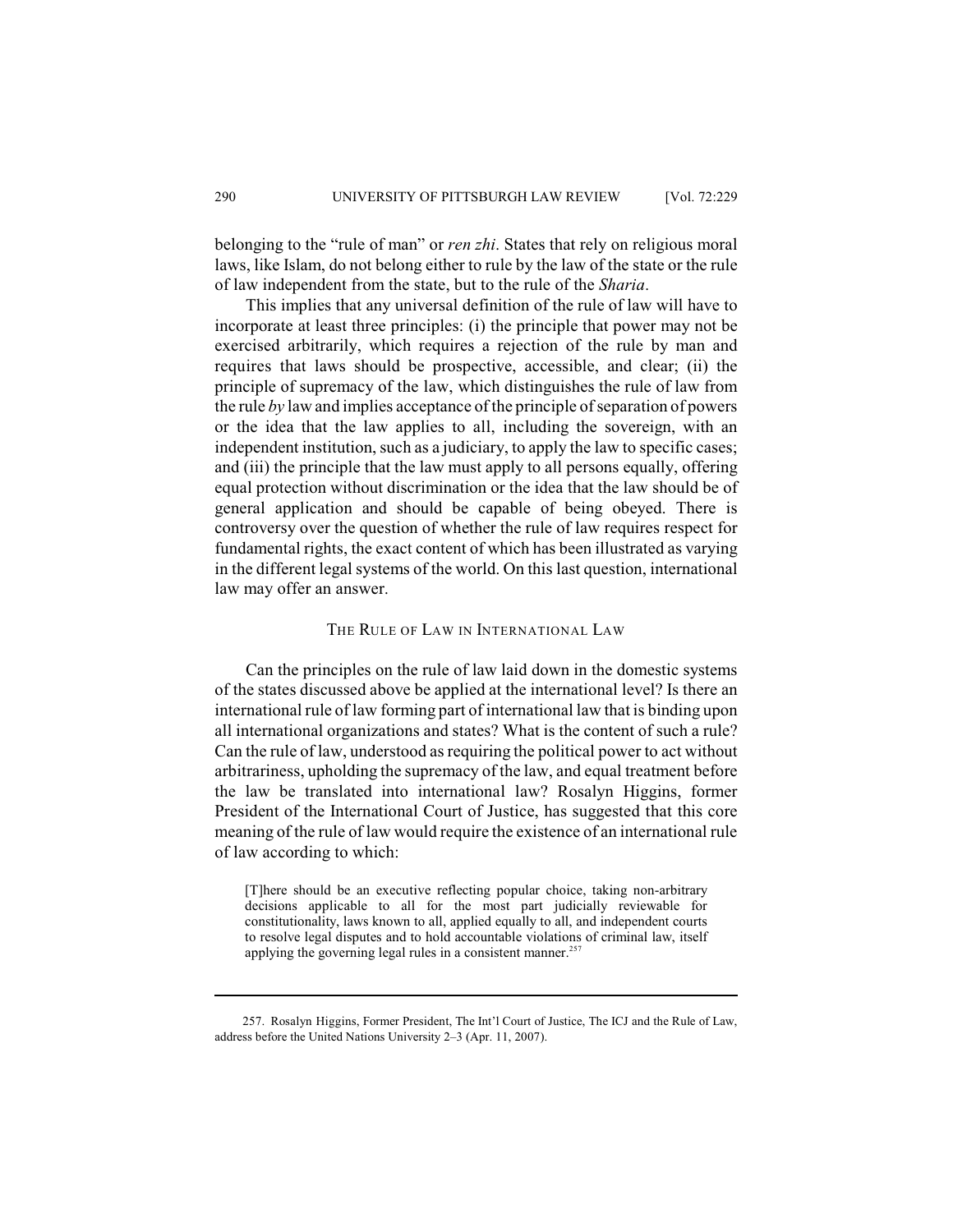Can international law ensure such a conception of the rule of law? How does international law apply the rule of law to itself?

### I. IS THERE AN INTERNATIONAL RULE OF LAW?

Above all, there is no evidence of a general practice of states accepting the rule of law as international customary  $law<sub>1</sub><sup>258</sup>$  nor is there evidence of a belief that such a practice is rendered obligatory by the existence of an international rule of law or "*opinio juris sive necessitatis*."<sup>259</sup> In addition, it is obvious that at present, international law has not yet achieved the normative and institutional level required by the rule of law described by Higgins. The relationship of international law and the rule of law has been the subject of several doctrinal analyses, including an important essay by S. Cherterman,<sup>260</sup> which have identified the following shortcomings:

The United Nations Charter, which is the expression of the constitutional international order<sup>261</sup> (the UN assembles 192 states), does not explicitly provide that its organs and the member states are subordinated to the principle of the rule of law. Indeed the UN Charter does not use the expression "rule of law" and although there are several references to the expression "rule of international law" in the UN Charter, such references are simply exhortatory. Thus, the Preamble to the UN Charter expresses the determination of the peoples of the UN to "establish conditions under which justice and respect for the obligations arising from treaties and other sources of international law can be maintained." Article 1(1) of the Charter states that a purpose of the UN is the adjustment or settlement of international disputes or situations that might lead to a breach of peace in conformity with the principles of justice and international law. Furthermore, Article 13(1)(a) of the Charter establishes, as one of the important roles of the General Assembly, the initiation of studies and the issuance of recommendations for the purpose of "encouraging the progressive development of international law and its codification."

Furthermore, the legal mechanisms established in the Charter for the operation of the UN do not necessarily prevent the UN organs from using the power conferred upon them in an arbitrary manner. In particular, the Security Council decision on the procedure for imposing targeted sanctions by listing terrorists and freezing their assets without regard for the rules of transparency or the possibility of formal review

<sup>258.</sup> Asylum Case (Colom. v. Peru) 1950 I.C.J. 266, 276–78 (Nov. 20). See in general the collective work L'ETAT DE DROIT EU DROIT INTERNATIONAL FOLLOQUE DE LA SOCÍETÉ FRANÇAISE POUR LE DROIT INTERNATIONAL (Pedone 2009).

<sup>259.</sup> North Sea Continental Shelf (F.R.G. v. Den.; F.R.G. v. Neth.) 1969 I.C.J. 3 (Feb. 20).

<sup>260.</sup> Simon Chesterman, *An International Rule of Law?*, 56 AM. J. COMP. L. 331, 351–54 (2008).

<sup>261.</sup> Thomas M. Franck, *Is the UN Charter a Constitution?*, *in* VERHANDELN FÜR DEN FRIEDEN: LIBER AMICORUM TONO EITEL 95 (Jochen Abr Frowein et al. eds., 2003).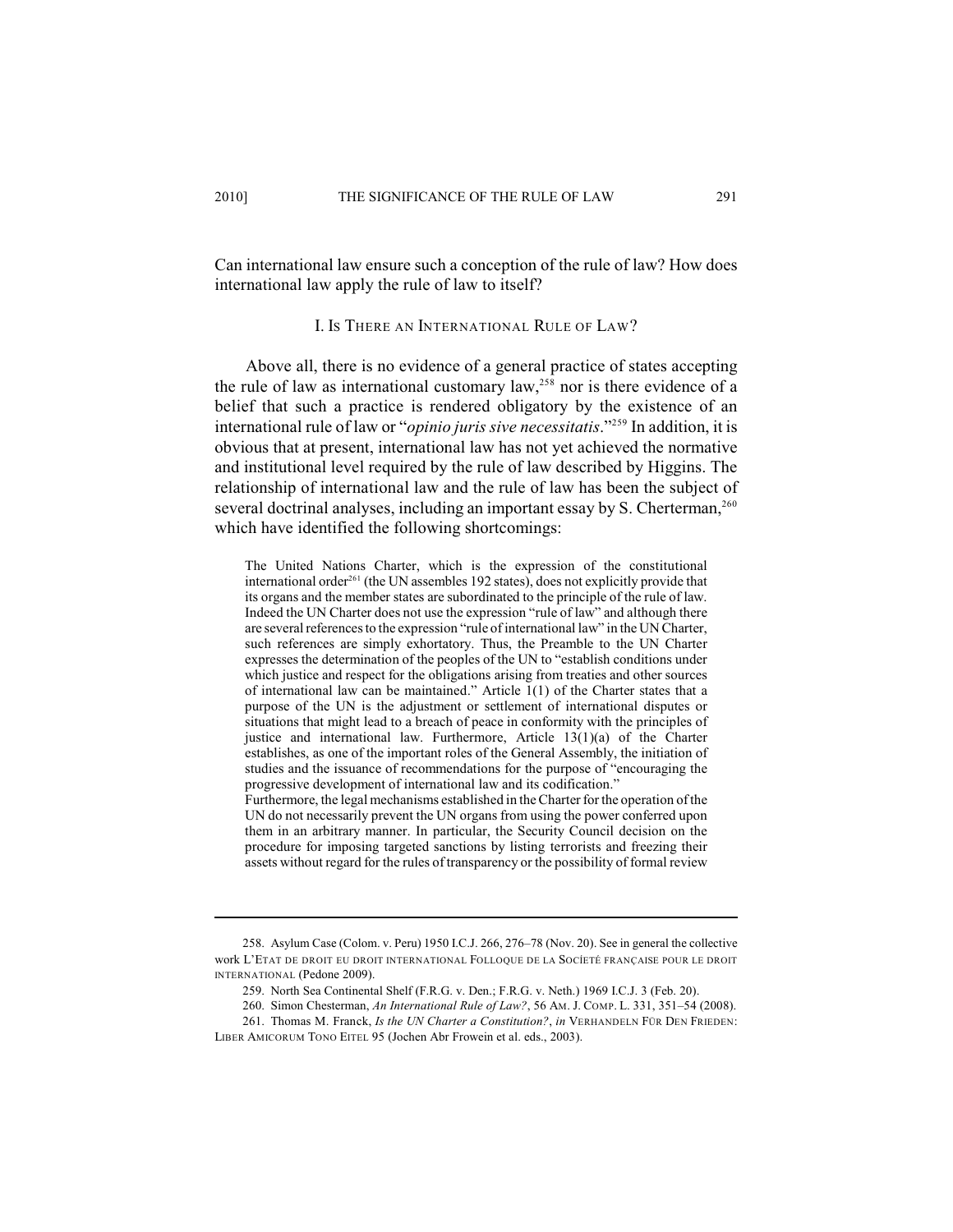has been the subject of strong criticism.<sup>262</sup> This has been the subject of demands for "fair and clear procedures" for listing and delisting,<sup>263</sup> demands that have resulted in a clear, although not yet completely satisfactory, improvement of such procedures.<sup>264</sup> The question has been raised whether the United Nations organization is bound by the treaties which have been negotiated and concluded under UN auspices.<sup>2</sup> Although the United Nations possesses legal personality,<sup> $266$ </sup> it is not a party to the international conventions on human rights which have been negotiated under its auspices or monitored through its agencies. The question of whether the organization is bound by those instruments has gained momentum as a result of a series of cases arising from the establishment of targeted financial sanctions against terrorists. The EU General Court, called the Court of First Instance prior to the Lisbon Treaty taking force, has held that decisions adopted by the Security Council under the provisions of Article 103 and Chapter VII of the UN Charter are binding upon all states, but must conform to the norms of *jus cogens*, i.e.:

[T]he Court is empowered to check, indirectly, the lawfulness of resolutions of the Security Council in question with regard to *jus cogens*, understood as a body of higher rules of public international law binding on all subjects of international law, including the bodies of the United Nations, and from which no derogation is possible.<sup>26</sup>

This judgment of the General Court stands as one of the few cases in which a court has reviewed indirectly the validity of action by the UN Security Council,<sup>268</sup> in particular because on appeal to theCourt ofJustice oftheEuropean Union, the Court of Justice appears to have abandoned the reasoning of the General Court with regard

262. Simon Chesterman, *The Spy Who Came In from the Cold War: Intelligence and International Law*, 27 MICH. J. INT'L L. 1071, 1109–20 (2006).

263. 2005 World Summit Outcome Document, 134 U.N. Doc. A/Res/60/1 (Oct. 24, 2005). Such anxieties may be contrasted with the elaborate protections established by the Security Council in its resolutions establishing the International Criminal Tribunals for the former Yugoslavia and Rwanda, see Chesterman, *supra* note 262, at 1113.

264. S.C. Res. 1904, U.N. Doc. S/RES/1904 (Dec. 17, 2009).

265. Of course disputes between the staff and the U.N. are subject to the control of the U.N. Administrative Tribunal (U.N. Admin. Trib.), which was established by the General Assembly Resolution 35/A (IV) (1949), an independent organ competent to hear and pass judgment upon applications by staff members alleging breaches of these terms of their contracts of judgment. *See, e.g.*, the Chinese Translators Case, Qin Zhon and Yao v. Secretary-General of the United Nations, Judgments U.N. Admin. Trib., No. 482, U.N. Doc. AT/DEC/482 (1990).

266. *See* Advisory Opinion on the Reparation for Injuries Suffered in the Service of the United Nations, 1949 I.C.J. 174 (Apr. 11, 1949).

267. Case T-306/01, Ahmed Alu Yusuf & Al Barakaat, Int'l Found. v. Council of the European Union & Comm'n of the European Cmtys. (2005). *See also* Case T-49/04, Faraj Hassan v. Council of the European Union & Comm'n of the European Cmtys. (2006); Case T-253/02, Chafiq Ayadi v. Council of the European Union & Comm'n of the European Cmtys. (2006); Case T-315/01, Yassin Abdulla Kadi v. Council of the European Union & Comm'n of the European Cmtys., 2005 E.C.R. II-3649.

268. *See also* Legal Consequences for States of the Continued Presence of South Africa in Namibia, where the ICJ adopted an Advisory Opinion in which it referred to '*a situation which the Court has found to have been validly declared illegal*' by the UN Security Council, 1971 I.C.J. REP. 16, 54. In Prosecutor v. Tadic a/k/a "Dule," the International Criminal Tribunal for Former Yugoslavia (ICTY) held that '*neither the text nor the spirit of the Charter conceives of the Security Council as* legibus solutus' (unbound by law), Appeal of 2 October 1995, Case IT94-1-AR72 105, 105 I.L.R. 453 (1997).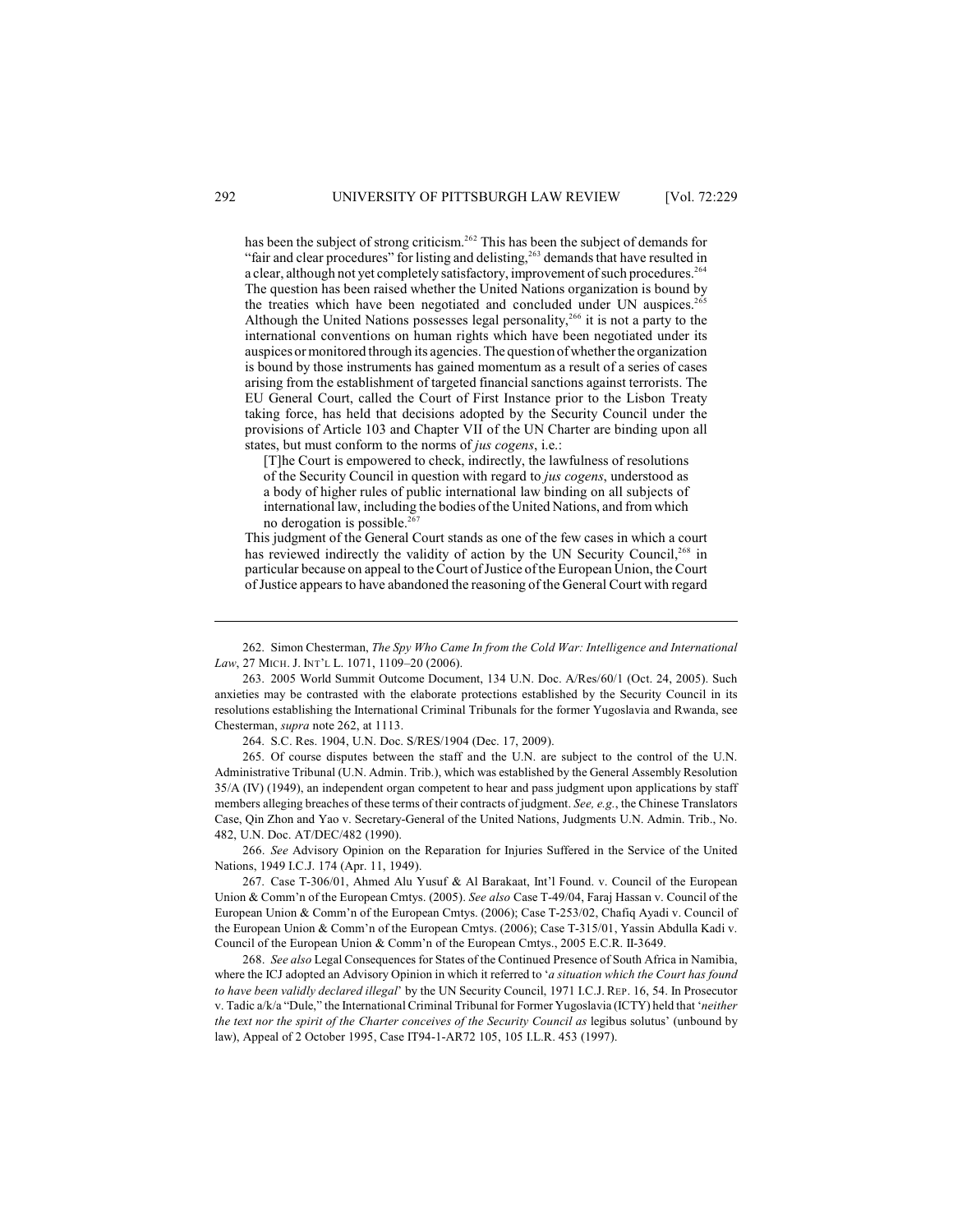to the power to review, even indirectly, the validity of the action by the Security Council.<sup>269</sup>

With regard to the subjection of the United Nations organization to International Humanitarian Law, the doctrine rejects a 1952 American Society of International Law opinion that doubted whether international humanitarian law was fully applicable to the forces of the UN and suggested that the UN was free to "select such of the laws of war as may see to fit its purposes."<sup> $270$ </sup> At present, the doctrine requires that the states that participate in UN enforcement actions be bound by their individual obligations under the *jus in bello*.<sup>271</sup> Any doubt about the applicability of international humanitarian law to the United Nations organization has been set aside by an administrative order by the UN Secretary General.<sup>272</sup> However, the doubts persist with regard to the case where the UN Security Council (UNSC) deploys forces pursuant to Article 43 of the UN Charter, i.e. by means of the forces made available to the UNSC as a result of international agreements concluded between member states, even though the doubts remain hypothetical since no such agreement has been concluded so far. 273

Unlike domestic legal system of states, the review of legality in international law is based on voluntary submission to judicial institutions, the rule of consent to jurisdiction. In particular, the International Court of Justice (ICJ) is not a constitutional court because it lacks jurisdiction to review the legality and any *ultra vires* action of the UN organs. Instead, the Charter intentionally leaves the interpretation of the scope of the powers of the UN organs to the organs themselves,  $2^{74}$  even though it is possible for an organ to ask for an advisory opinion of the ICJ in accordance with Article 96 of the UN Charter. In particular, the question of the scope of the powers of the UN Security Council (UNSC) has been the subject of contention. The Lockerbie rulings constitute an interesting illustration: in these cases both the UNSC and the ICJ contemplated the issue that arose from the bombing of the Pan Am flight 103 over Lockerbie in Scotland on December 21, 1988. Although the ICJ declined to rule on the merits and held that the UNSC had acted within its powers, $275$  the rulings have been interpreted as an implicit assertion by the ICJ of its power to determine the limits of the discretion by the UN Security Council.<sup>276</sup> It has been suggested that these rulings constitute significant judicial

269. *See* joined cases C-402/05P and C-415/05P, Kadi and Al Barakaat v. Council of the European Union & Comm'n of the European Cmtys., 58 ICLQ 229, 230 (2009). For a study of the challenge of terrorism to the rule of law see Y.C. PAYE, LA FIN DE L'ETAT DE DROIT (La Dispute ed., 2004).

270. *See* Chesterman, *supra* note 260, at 353 n.121.

271. D.W.BOWETT, UNITED NATIONS FORCES:ALEGAL STUDY OF THE UNITED NATIONS PRACTICE 503–06 (1964).

272. U.N. Secretary-General, *Observance by United Nations Forces of International Humanitarian Law*, U.N. Doc. ST/SGB/1999/13 (Aug. 6, 1999). *See also* the so-called Zagreb Resolution of 1971, Institut de Droit International, First Commission, Rap. Paul de Vischer (Sept. 3, 1971).

273. Christopher Greenwood, *Protection of Peacekeepers: The Legal Regime*, 7 DUKE J. COMP. & INT'L L. 185 (1996).

274. *See* Chesterman, *supra* note 260, at 353 n.125.

275. Cases Concerning Questions of Interpretation and Application of the 1971 Montreal Convention Arising from the Aerial Incident at Lockerbie, Provisional Measures (Libya v. UK), 1992 I.C.J. 3, 11 (Apr. 14) and Provisional Measures, (Libya v. US) 1992 I.C.J. 114, 122 (Apr. 14); *see also* (Libya v. UK and the USA), 27 Apr. and 29 June, 1999 I.C.J. 975 (1999).

276. Chesterman, *supra* note 260, at 354 (citing Thomas M. Franck, *The "Powers of Application":*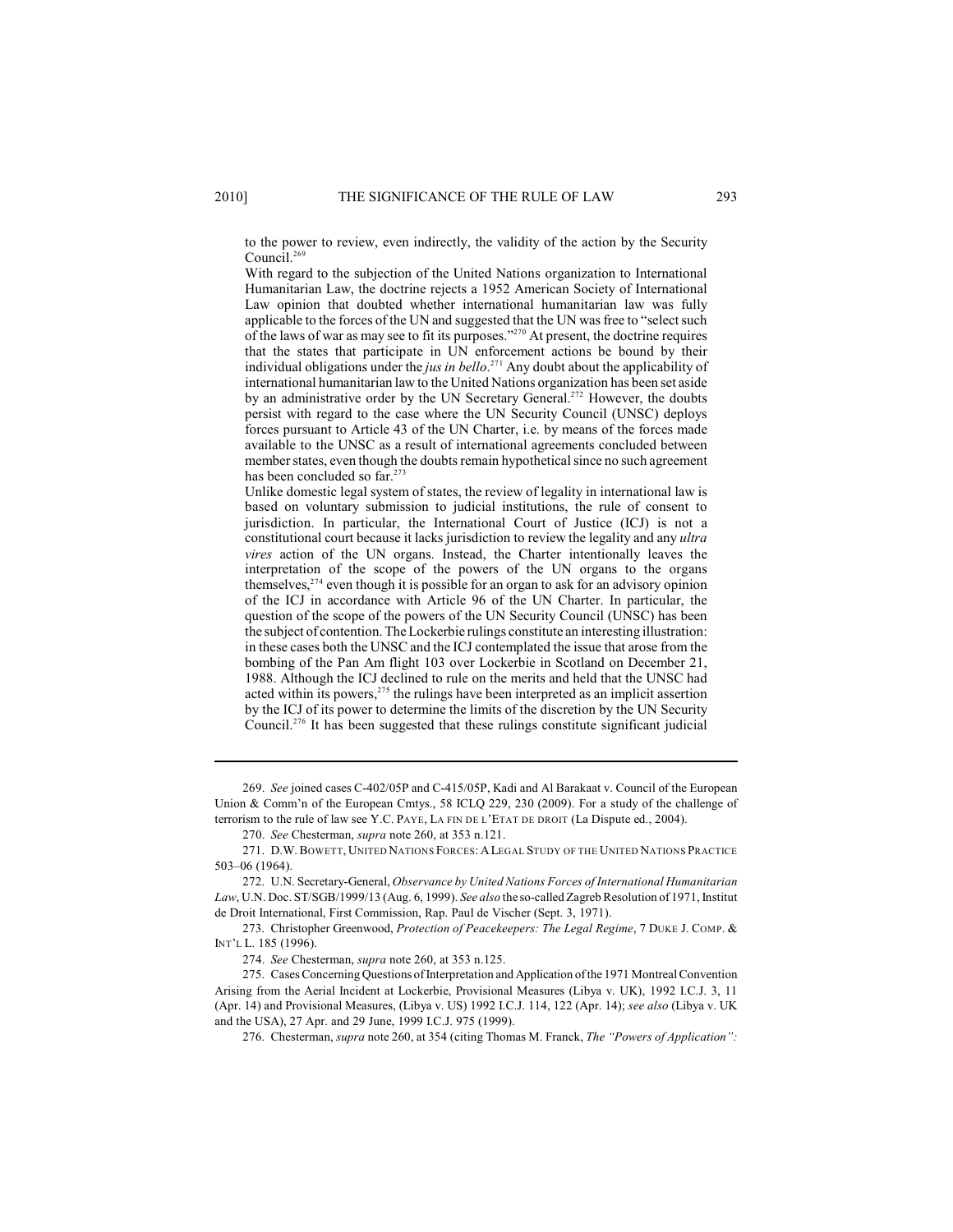decisions comparable to the U.S. Supreme Court's decision in *Marbury v. Madison*, which, as we have seen, upheld the power of the U.S. Supreme Court to determine whether the executive power had acted in accordance with the U.S. constitution.<sup>277</sup> The UNSC has also created international criminal tribunals, to the exclusion of any domestic judicial procedure, in order to adjudicate on the criminal activities that arose from the conflicts in the former Yugoslavia (the International Criminal Tribunal for the former Yugoslavia)<sup>278</sup> (ICTY) and in Rwanda (the International Criminal Tribunal for Rwanda).<sup>279</sup> Those tribunals have been criticized for spending significant resources while succeeding in prosecuting only a few individuals and for achieving little lasting impact on the judicial institutions of the territories concerned. Other hybrid tribunals such as the Special Court for Sierra Leone and the Extraordinary Chambers in the Court of Cambodia were established by means of bilateral agreements between the UN and the countries concerned in order to ensure international supervision over the development of national institutions. However, they have had limited success.<sup>280</sup>

Finally, the establishment of the International Criminal Court (ICC) to adjudicate on the most serious criminal offences in international law may be considered a rather modest achievement. On one hand, the ICC does not exercise primary jurisdiction, its jurisdiction being complementary to those of national courts. Thus, the Court must respect national sovereignty and national judicial procedures and must encourage national prosecution where possible. On the other hand, pursuant to Article 16 of the Rome Statute of the ICC, the UNSC retains the power to defer prosecutions for a renewable period of one year. This reflects a tension between two international interests, the promotion of justice and the achievement of peace.<sup>281</sup> Finally, the UN Security Council has assumed quasi-legislative functions in its resolutions, adopted under Chapter VII of the UN Charter, relating to counterterrorism and the fight against proliferation of weapons of mass destruction.<sup>282</sup> These resolutions have been criticized for having been adopted "inappropriately" under

*Who Is the Ultimate Guardian of UN Legality?*, 86 AM. J. INT'L L. 83 (1992), who is said to have interpreted the I.C.J. ruling focusing on what the Court "did *not* say rather than what it did.").

280. Agreement between the United Nations and the Government of Sierra Leone on the Establishment of a Special Court for Sierra Leone, U.N.-Sierra Leone, Jan. 16, 2002, contained in UN document S/2002/246, Appendixes II and III; Agreement between the United Nations and the Royal Government of Cambodia concerning the Prosecution under Cambodian Law of Crimes Committed during the Period of Democratic Kampuchea, U.N.-Cambodia, June 6, 2003, UN document A/57/806.

281. *See* L. Condorelli & S. Villalpando, *Referral and Deferral by the Security Council*, *in* A. CASSESE, P. FRAETA & Y.R.W.D.JONES, THE ROME STATUTE OF THE INTERNATIONAL CRIMINAL COURT, A COMMENTARY 627 (Oxford 2002); M. Bergsmo & J. Pejic, *Article 16: Deferral of Investigation or Prosecution*, *in* COMMENTARY ON THE ROME STATUTE OF THE INTERNATIONAL CRIMINAL COURT (O. Triffterer ed., Hart Publishing 2d ed. 2008).

282. *See, e.g.*, Security Council Resolution 1368 (2001); Security Council Resolution 1373 (2001); Security Council Resolution 1540 (2004); Security Council Resolution 1566 (2004); Security Council Resolution 1695 (2006); Security Council Resolution 1696 (2006); Security Council Resolution 1747 (2007); Security Council Resolution 1803 (2008); Security Council Resolution 1810 (2008); Security Council Resolution 1835 (2008); Security Council Resolution 1874 (2009) and Security Council Resolution 1887 (2009).

<sup>277.</sup> *Id.* at 353 (citing Marbury v. Madison, 5 U.S. (1 Cranch) 137 (1803)).

<sup>278.</sup> S.C. Res. 827, U.N. Doc. S/RES/827 (May 25, 1993).

<sup>279.</sup> *Id.*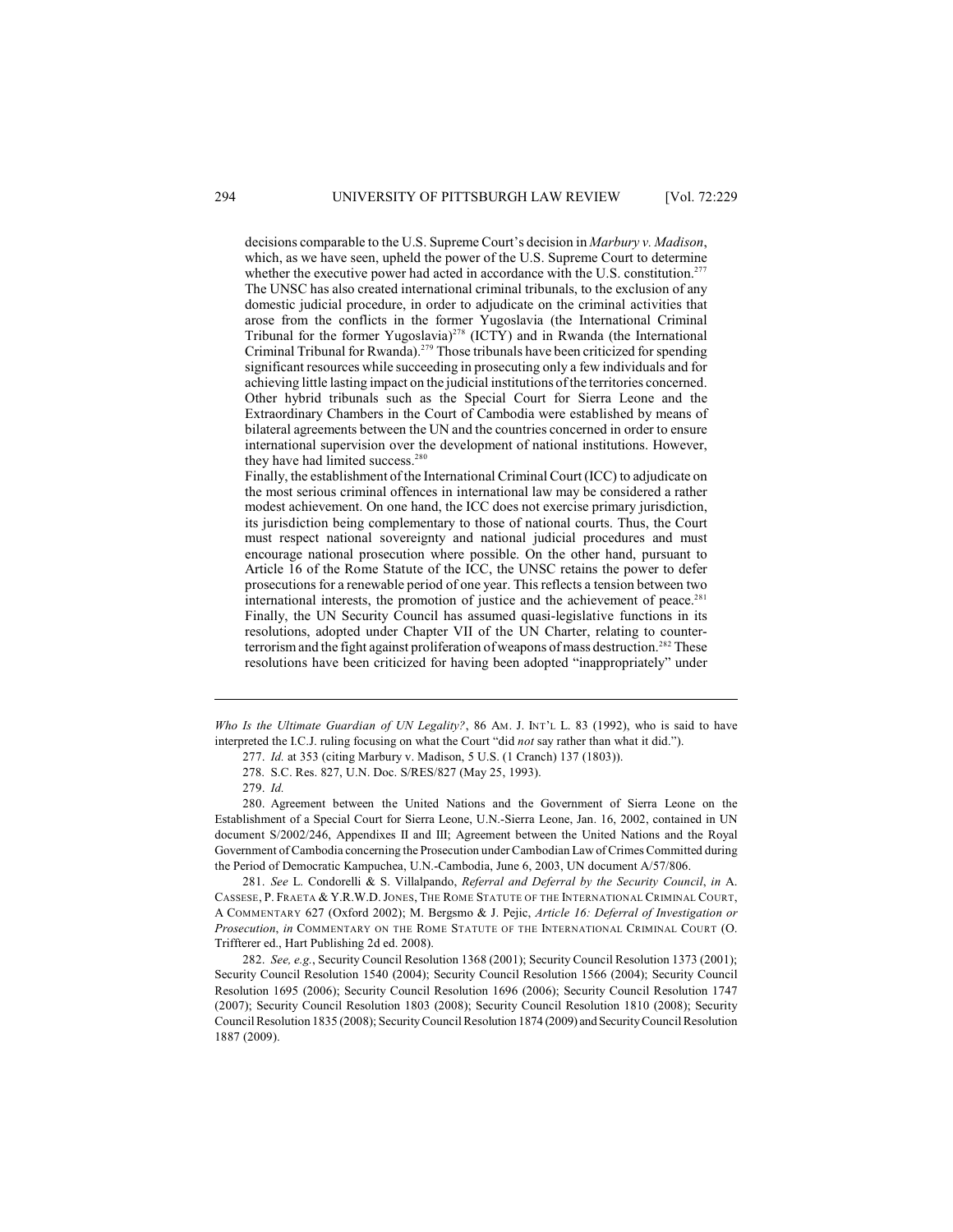Chapter VII while establishing "abstract rules of general application" and for having given pre-eminence to the Security Council at the expense of the "more democratic" General Assembly.<sup>283</sup>

Finally, although the United Nations Charter provides for sovereign equality of its members in Article 2(1) of the UN Charter, the structure of the UN Security Council with permanent seats for some states that also hold the right to veto its decisions suggests that this principle does not apply to the Security Council.

Indeed, in the *ELSI* case, a Chamber of the International Court of Justice held that:

[T]he fact that an act of a public authority may have been unlawful in municipal law does not necessarily mean that that act was unlawful in international law . . . . Nor does it follow from a finding by a municipal court that an act was unjustified, or unreasonable, or arbitrary, that that act is necessarily to be classed as arbitrary in international law, though the qualification given to the impugned act by a municipal authority may be a valuable indication.<sup>284</sup>

In international law, the Court held, arbitrariness was to be defined not as a breach of a rule of law, but as inconsistent with the rule of law. In the *Tadic* case, the ICTY held that the rule of law was a matter for national courts rather than for international courts.<sup>285</sup> The issue there was whether the ICTY itself was "established by law" within the meaning of Article 14 of the International Covenant on Civil and Political Rights (ICCPR), so that the international trial of *Tadic* was in accordance with international human rights standards. In response, the ICTY appeared to say that there was no problem—that these standards were set for national, not international courts: "the principle that a tribunal must be established by law . . . is a general principle of law imposing an international obligation which only applies to the administration of criminal justice in a municipal setting."<sup>286</sup> It is submitted that as far as the *Tadic* ruling by the ICTY implies: [T]hat international institutions including judicial institutions are in principle exempt from international standards.

<sup>283.</sup> *See* J. Alvarez, *Hegemonic International Law Revisited*, 97 AM. J. INT'L L. 873 (2003); S.A. Talmon, *The Security Council as World Legislature*, 99 AM. J. INT'L L. 175 (2005).

<sup>284.</sup> Case concerning Elettronica Sicula Spa (ELSI) (United States v. Italy), 1991 I.C.J. 312, 380 (July 20, 1989).

<sup>285.</sup> Prosecutor v. Tadic, Appeals Chamber, 105 I.L.R. 453 (ICTY 1997), *discussed in* James Crawford, *The Drafting of the Rome Statute*, *in* FROM NUREMBERG TO THE HAGUE 129–33 (Philippe Sands ed., 2003).

<sup>286.</sup> Prosecutor v. Tadic, Appeals Chamber, 105 I.L.R. 453, 472–73 (ICTY 1997).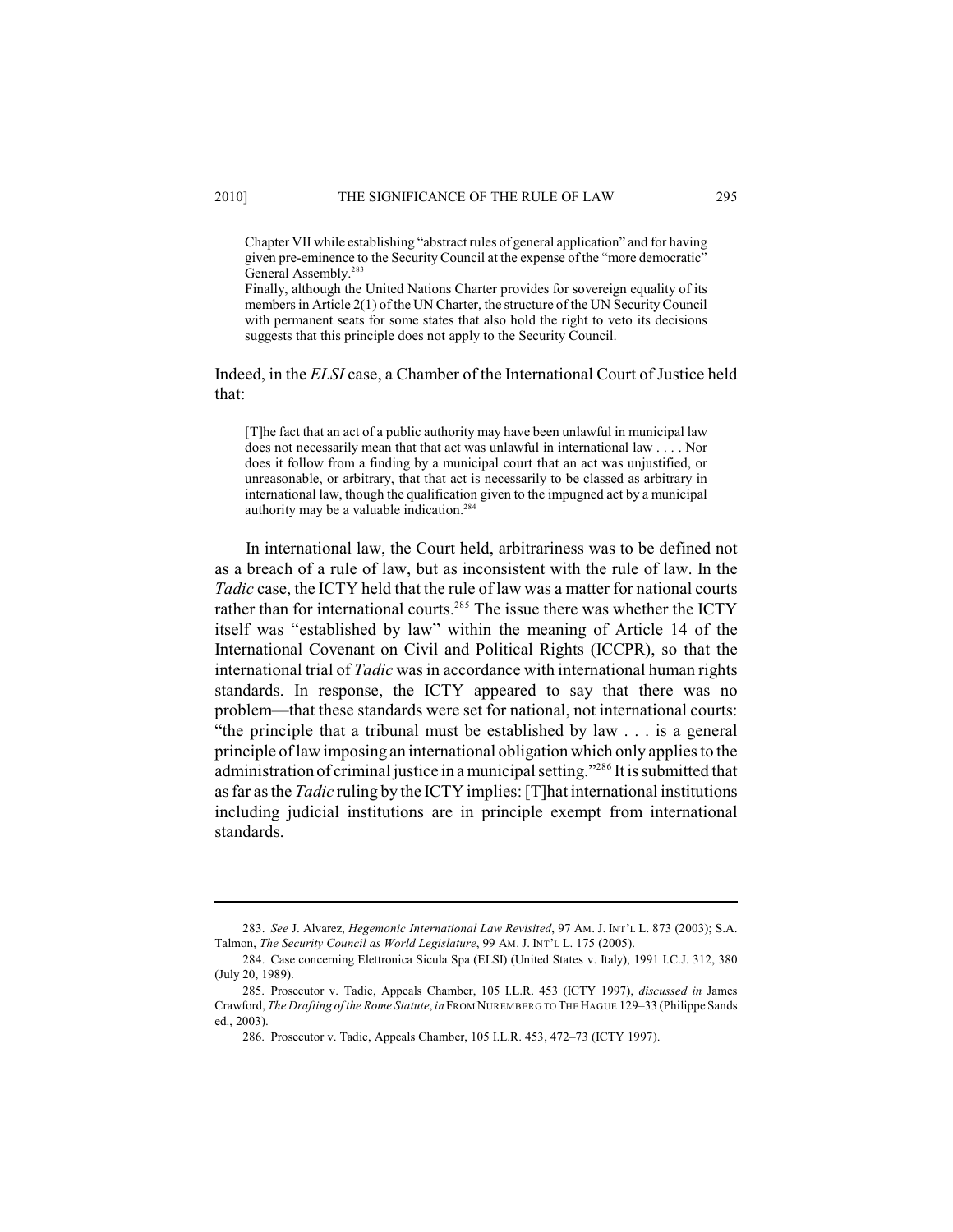Such a position is indefensible in the long term, even if it were morally acceptable. In the long run national systems founded on the rule of law cannot tolerate review by international systems which are not so founded, especially as to otherwise internal matters.<sup>287</sup>

A second set of reasons given by the ICTY in *Tadic* interprets the requirements of the rule of law at the international level so as to ensure at least substantial compliance with the underlying values.<sup>288</sup> This second line of analysis would have been a sufficient basis for the trial in *Tadic* to go ahead,<sup>289</sup> without specifying that international courts do not have to comply with the international law standard for courts generally.<sup>290</sup>

So, does international law apply the rule of law to itself? In my view, there is above all, a need for the rule of law "as a moral virtue" at the international level, i.e. a rule of law that is a moral requirement when necessary to enable a law to perform a good/useful social function.<sup>291</sup> There is such a need at least to the extent that international law approximates a system of public order between states as legal orders in their own right, or to the extent that it performs tasks of adjudication, assessment, or review of domestic decision-making in areas or mattersin which international law itself prescribes compliance with the rule of law.<sup>292</sup> But the application of the basic value of the rule of law at the international level is conditioned on the absence of the sophisticated legal mechanisms that exist in internal legal systems and the requirement to decide by consensus as a general rule. It is submitted that, within these parameters, there exists an international rule of law which has the following characteristics:

291. RAZ, *supra* note 255. An interesting attempt to establish a necessary connection between law and morality may be found in LON L. FULLER, THE MORALITY OF LAW (1969).

<sup>287.</sup> James Crawford, *International Law and the Rule of Law*, 24 ADEL. L. REV. 3, 10 (2003).

<sup>288.</sup> *Id.* at 472–73.

<sup>289.</sup> It should be noted that the defendant in *Tadic* was sentenced to 25 years imprisonment, later reduced to 20 years by the Appeals Chamber. Prosecutor v. Tadic (Revision of Sentence), Appeals Chamber, 124 I.L.R. 213, 214 (2003).

<sup>290.</sup> Crawford, *supra* note 287, at 10. Crawford indicates that there is a real question whether even the doctrine of approximation is enough for a criminal court. Unlike in civil law, there is a serious problem in the field of criminal law with ad hoc courts, and it was this factor which gave such impetus to the movement for an International Criminal Court created by multilateral treaty. Concerns about the rule of law were a major factor for many governments that supported the Rome Statute and the creation of the International Criminal Court. Crawford conceives the present system of public order at the international level "not as a hierarchy of international executive power masquerading as law and prevailing over national systems—the Vattelian system that Philip Allott criticises in his work—but [rather as] an interpretation of legal orders each with its own internal rules of hierarchy, each acknowledging the existence and validity of the other." *Id.*, citing PHILIP ALLOTT, EUNOMIA: NEW ORDER FOR A NEW WORLD 488 (1990).

<sup>292.</sup> *See* Crawford, *supra* note 287, at 10.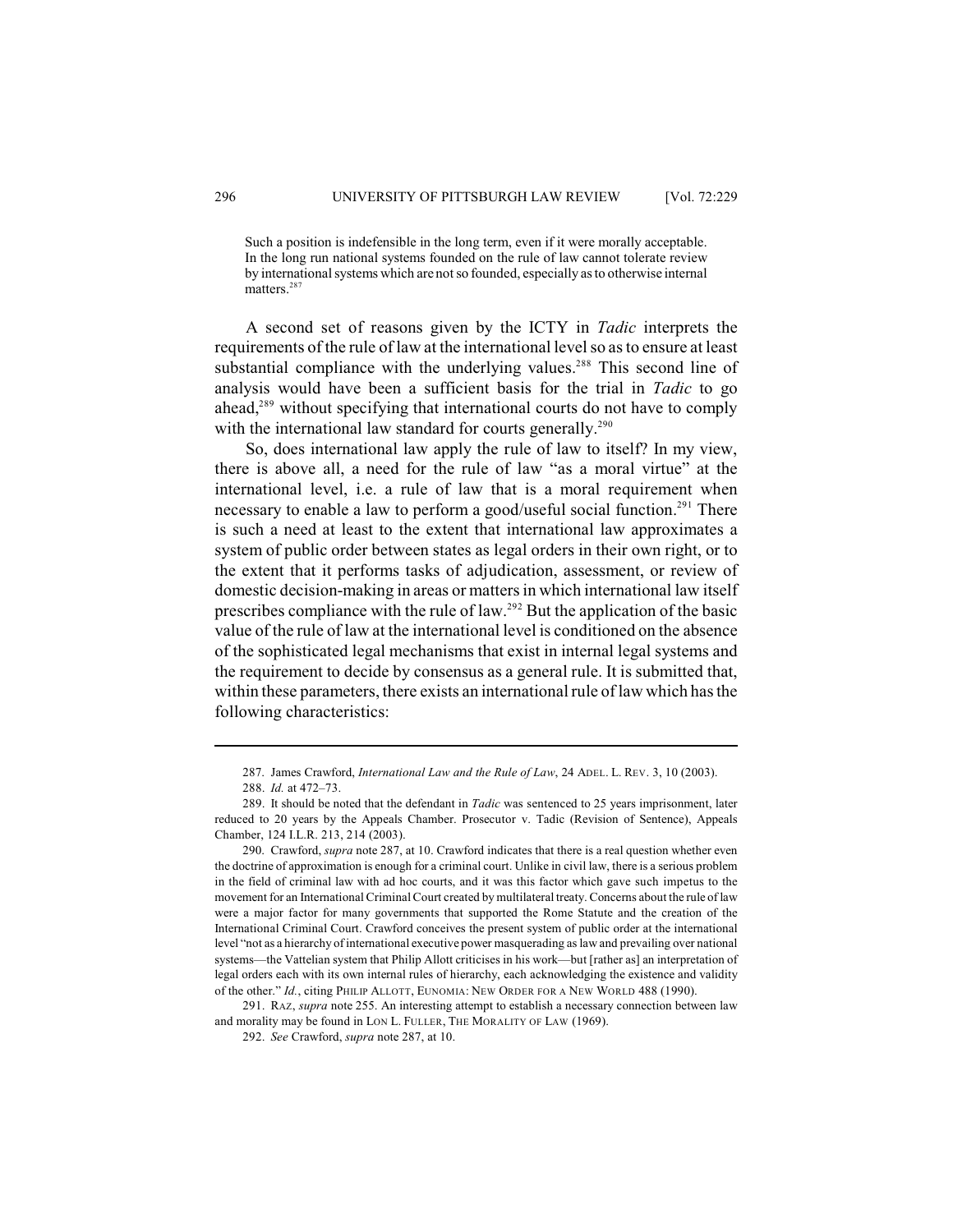#### 2010] THE SIGNIFICANCE OF THE RULE OF LAW 297

- 1. The element of the rule of law requiring an absence of arbitrary power is embodied in the fundamental principle that agreements are binding *pacta sunt servanda*. It is also evident in efforts to establish international protection of human rights, governance of international trade, and international security institutions. However, there are serious practical difficulties with international law.<sup>293</sup> On the one hand, as we have seen, although the decisions of the Security Council are subject to the authority of the Charter, there is no regular institutional means for bringing the Security Council to act within the limits laid down by the Charter: the Security Council has delimited maritime territory,<sup>294</sup> decisively determined the outcome of judicial proceedings, <sup>295</sup> dealt with issues that were before the International Court of Justice,<sup>296</sup> and established international criminal tribunals.<sup>297</sup> In addition, the Security Council is either "used" as a legitimating mechanism (*e.g.*, the policy of the United States towards Iraq), or its authority is ignored. In these contexts the rule of law is insecure and precarious.<sup>298</sup> On the other hand, one must recall the virtual universality of the United Nations and the extreme character of many of the situations with which the Security Council has had to deal. So, if there is a growing appearance of the rule of law at the international level, it is not surprising that this may be happening slowly and in some fields more than others.<sup>299</sup>
- 2. International law now has a fairly well-developed set of techniques that aim to deal with the question of non-retroactivity, in relation both to treaties and to customary or general international law. Specific problems may arise with retroactivity in the criminal law, but that is no different from problems that arise, for example, in common law systems. The European Court of Human Rights has dealt, in a rather subtle way, with the non-retroactivity issue in

<sup>293.</sup> Luigi Ferrajoli, *The Past and the Future of the Rule of Law*, *in* THE RULE OF LAW, *supra* note 6, at 323, 349.

<sup>294.</sup> *See* Crawford, *supra* note 287.

<sup>295.</sup> S.C. Res. 1483, ¶ 22, U.N. Doc. S/RES/1483 (May 22, 2003).

<sup>296.</sup> S.C. Res. 748 (Mar. 31, 1992); S.C. Res. 731, ¶ 3 (Jan. 21, 1992).

<sup>297.</sup> S.C. Res. 955, ¶ 1, U.N. Doc. S/RES/955 (Nov. 8, 1994).

<sup>298.</sup> Chesterman, *supra* note 260, at 348 (suggesting that since the mid-1990s the UNSC enforcement powers "have increasingly been used to support, supplant, or replace domestic legal systems").

<sup>299.</sup> *See* William W. Bishop, *The International Rule of Law*, 59 MICH. L. REV. 553 (1961) (considering that the international rule of law includes reliance on law as opposed to arbitrary power in international relations).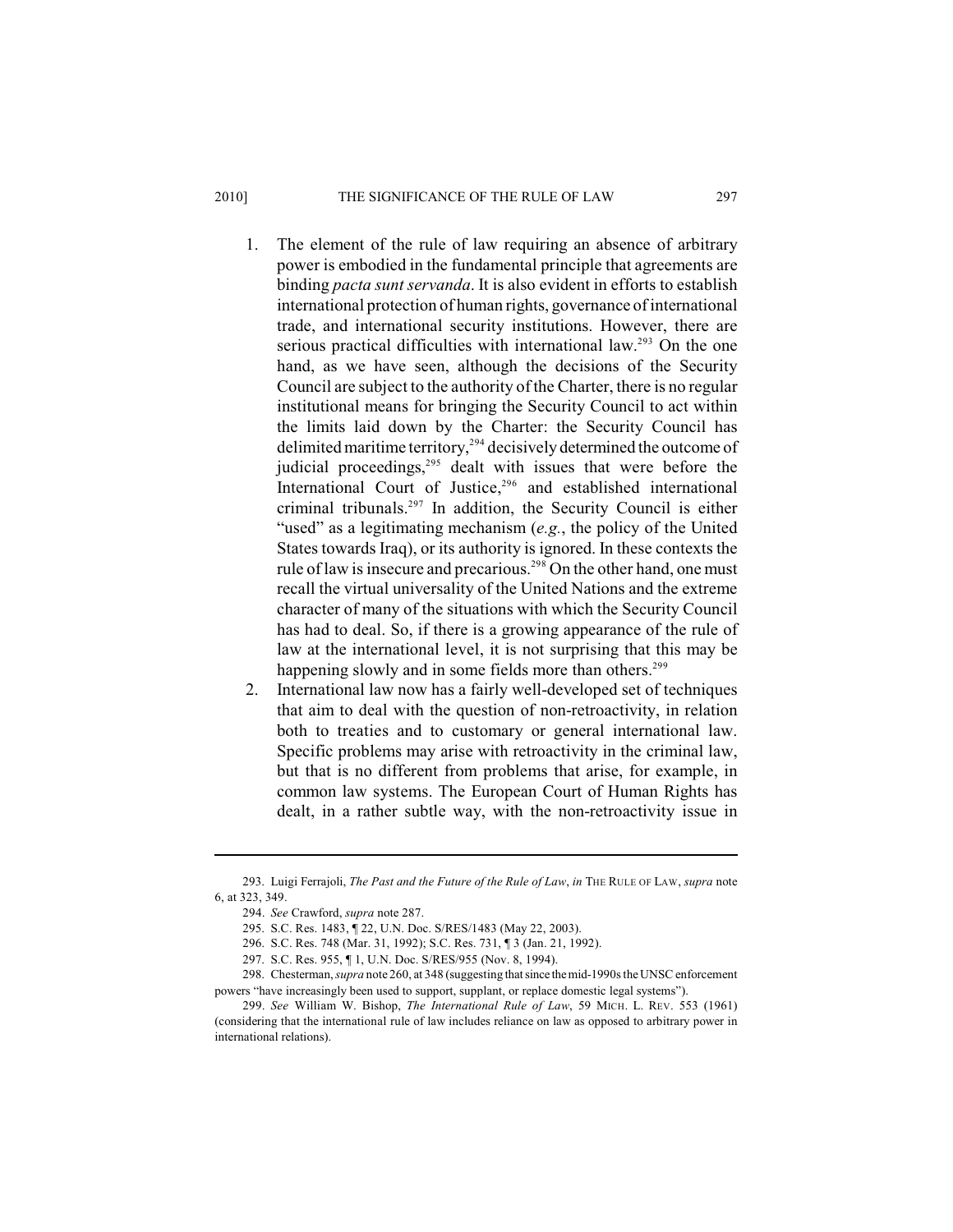domestic criminal law. At the international level, it may at least be presumed that the definitions of crimes in the ICC Rome Statute reflect general international law, and therefore there is no problem of unjustified retroactivity.

- 3. As a general rule, international law applies the principle of supremacy of the law in the form of subordination of all states to the law (a principle which owes its origins to Natural Law thinking) and purports to do so on a basis of equality before the law in the sense of equality of legal personality and capacity (notwithstanding the voting system in the Security Council).
- 4. Progress has been made at the institutional level with regard to the requirement of the rule of law that the judiciary must be independent and "established by law." The International Court of Justice has been developing its procedures to resolve particular issues of independence, and it has also expanded its role.<sup>300</sup> The existence of a large proportion of international judicial or arbitral decisions made by *ad hoc* panels prevents at least an impression of selectivity and of arbitrariness and has expanded international judicial settlement to cover very varied fields. Although the basic rule of consent to jurisdiction has been repeatedly reaffirmed, progress has been made, in particular with the European Union and the European system for the protection of human rights and fundamental freedoms of the Council of Europe, which provides for a European Court of Human Rights. This makes it possible for an individual to bring a case against a state before an international court. In the field of international trade, disputes between states are now regularly settled by the revolutionary machinery established by the World Trade Organization ("WTO") agreement of 1994, which also provides for an appellate body that is, in effect, an international supreme trade court. In fact, that court has developed an impressive body of caselaw in a short time. To a lesser extent, there is also Part XV of the United Nations Convention on the Law of the Sea.<sup>301</sup> Thus, although it is still utopian to suggest that the basic rule of consent to

<sup>300.</sup> Mahomedali Currim Chagla, *Rule of Law and the International Court of Justice*, 54 AM.SOC'Y INT'L L. PROC. 237 (1960); Fiona de Londras, *Dualism, Domestic Courts, and the Rule of International Law*, *in* COMPARATIVE PERSPECTIVE, *supra* note 11, at 217, 217.

<sup>301.</sup> United Nations Conventions on the Law of the Sea, Dec. 10, 1982, 1833 U.N.T.S 3.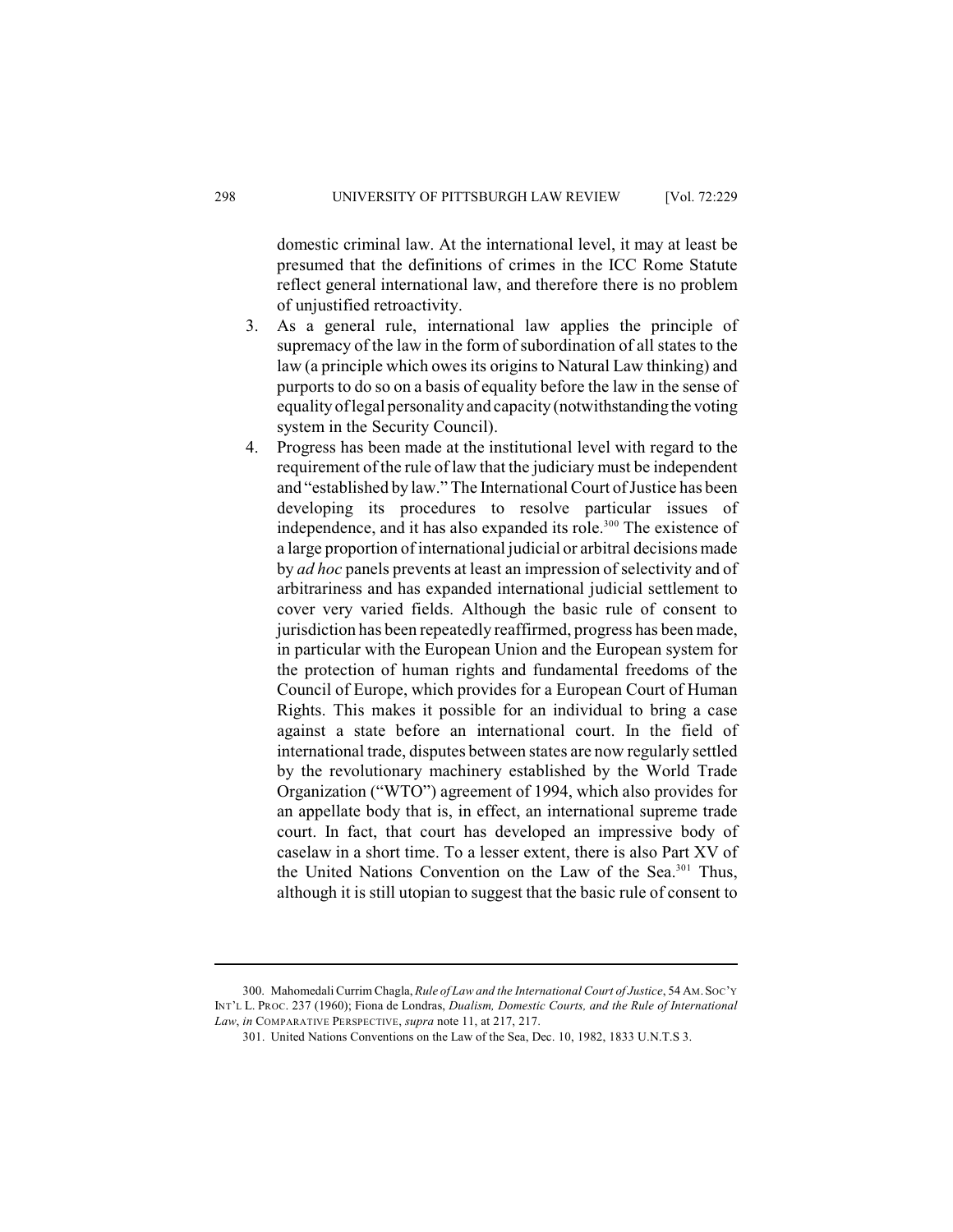jurisdiction is disappearing, the emergence of more integrated systems of law is a reality. $302$ 

5. Therefore, it is submitted that important progress has been achieved in the development of an international rule of law and that the remaining shortcomings should not constitute a roadblock for international lawyers that prevents continued work on the rule of law as a fundamental goal.<sup>303</sup> For, "on empirical grounds, given the number of civil wars, wars of secession and coups d'état since . . . 1945, a good case can be made for saying that . . . international law is more efficient than public law within states."304

This brings us to the question as to how international law applies the rule of law to others, how international law performs its vital tasks on the rule of law, and how the rule of law is applied at international level by subjects of international law.

#### II. THE IMPLEMENTATION OF THE INTERNATIONAL RULE OF LAW

Among international organizations, the UN has undertaken a leading role on the rule of law in order to support the development, promotion, and implementation of international norms and standards in most fields of international law, particularly the protection of human rights, the promotion of development, and the maintenance of peace.

The Secretary General has made the unambiguous statement that "every nation that proclaims the rule of law at home must respect it abroad and that every nation that insists on it abroad must enforce it at home."<sup>305</sup> He has submitted various reports on the rule of law to the UN organs.<sup>306</sup> The General

<sup>302.</sup> *See* YUVAL SHANY, THE COMPETING JURISDICTIONS OF INTERNATIONAL COURTS AND TRIBUNALS (2003).

<sup>303.</sup> For a more pessimistic view of the rule of law in international law, *see* Chesterman, *supra* note 260.

<sup>304.</sup> IAN BROWNLIE, THE RULE OF LAW IN INTERNATIONAL AFFAIRS 14 (1998).

<sup>305.</sup> *See* U.N. Secretary-General, *In Larger Freedom: Towards Development, Security and Human Rights for All*, ¶ 133–39, *delivered to the General Assembly*, U.N. Doc. A/59/2005 (Mar. 21, 2005).

<sup>306.</sup> In his follow-up report to the outcome of the Millennium Summit entitled "In Larger Freedom: Towards Development, Security and Human Rights for All," the Secretary General of the UN identifies that "nowhere is the gap between rhetoric and reality—between declaration and deeds—so stark and so deadly as in the field of international humanitarian law," and recommends to "embrace the responsibility to protect," to strengthen the rule of law "by universal participation in multilateral conventions," to include "justice as a vital component of the rule of law (*inter alia* by) . . . cooperating fully with the International Criminal Court . . . (and by considering) means to strengthen the work" of the International Court of Justice. *Id.* In his 2009 annual Report to the General Assembly on strengthening and coordinating United Nations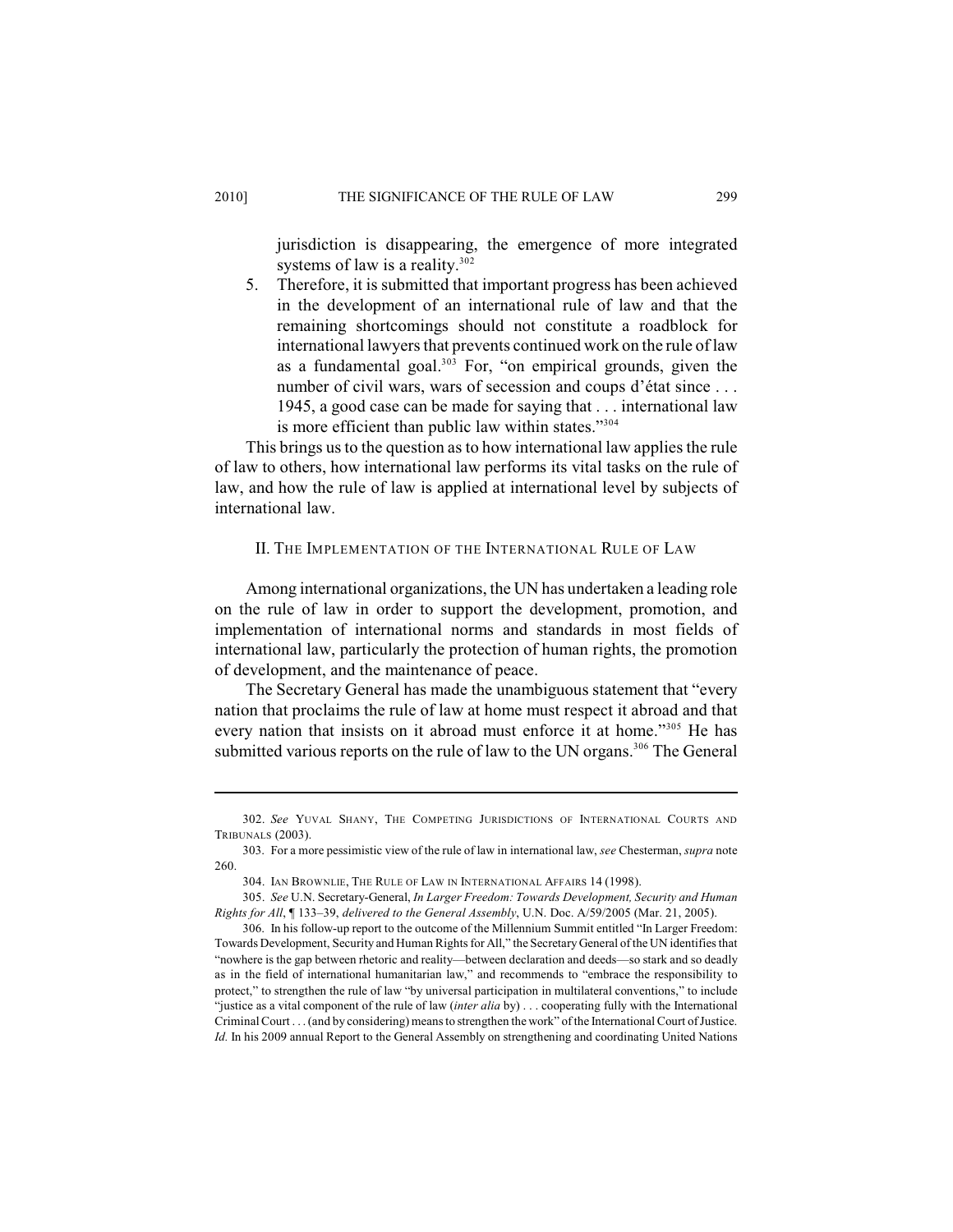Assembly has considered the rule of law as an agenda item since 1992, and with renewed interest since the 2001 Millennium Declaration,  $307$  and has adopted several resolutions in this regard $308$  calling for compliance with the decisions of the International Court of Justice, for non-discrimination, and for an inventory of activities on the rule of law by the UN organs. The UN Security Council has held a number of thematic debates on the rule of  $law<sup>309</sup>$ 

rule of law activities, the Secretary General indicates that the UN work on the rule of law "rests on a shared vision across the spectrum of the United Nations aims of peace and security, social and economic progress, and human rights, . . . (the UN activities) are founded on the Charter and international norms and standards. The principle that all individual and entities—including states—are accountable to the law drives efforts in the field . . . . Ultimately, legal protection as the means to achieve freedom from fear and freedom from want is the most sustainable form of protection." The Secretary-General, *Annual Report on Strengthening and Coordinating United Nations Rule of Law Activities*, *delivered to the Security Council*, U.N. Doc. S/2004/616 (Aug. 17, 2009). With regard to the Security Council, in his report on the rule of law and transitional justice in conflict and post-conflict societies, the Secretary General suggests to "support domestic reform constituencies, help build the capacity of national justice sector institutions, facilitate national consultation on justice reform and transitional justice and help fill the rule of law vacuum evident in so many post-conflict societies." The Secretary-General, *Report of the Secretary-General on the Rule of Law and Transitional Justice in Conflict and Post-Conflict Societies*, *delivered to the Security Council*, U.N. Doc. S/2004/616 (Aug. 23, 2004).

<sup>307.</sup> United Nations Millennium Declaration, G.A. Res. 55/2, U.N. Doc. A/RES/55/2 (Sept. 18, 2000) (reaffirming the commitment of all nations to the rule of law as the all-important framework for advancing human security and prosperity) [hereinafter Millennium Declaration].

<sup>308.</sup> *Id*. (stating that the UNGA resolves to "strengthen respect for the rule of law in international as national affairs and, in particular, to ensure compliance by member States with the decisions of the International Court of Justice, in compliance with the Charter of the United Nations, in casesto which they are parties"); G.A. Res. 62/128, U.N. Doc. A/RES/62/128 (Jan. 29, 2008); G.A. Res. 62/70, ¶ 3, U.N. Doc. A/RES/62/70 (Jan. 8, 2008) (indicating that the Resolution "invites the International Court of Justice, the UN commission on International Trade Law and the InternationalLawCommission to comment . . . on their current roles in promoting the rule of law"); G.A. Res. 61/39, U.N. Doc. A/RES/61/39 (Dec. 18, 2006) (proclaiming that the promotion of and respect for the rule of law "should guide the activities of the United Nations and of its Member States," and requesting that the Secretary General "prepare an inventory" of the current activities of the various UN organs and departments); G.A. Res. 60/1, ¶ 134, U.N. Doc. A/RES/60/1 (Oct. 24, 2005) (endorsing the recommendations of the UN Secretary General's report of the outcome of the Millennium Summit, calling in addition "upon states to continue their efforts to eradicate policies and practices that discriminate against women").

<sup>309.</sup> The President of the Security Council, *Statement by the President of the Security Council*, *delivered to the Security Council*, U.N. Doc. S/PRST/2006/28 (June 22, 2006) (discussing the rule of law and maintenance of international peace and security); The President of the Security Council, *Statement by the President of the Security Council*, *delivered to the Security Council*, U.N. Doc. S/PRST/2005/30 (July 12, 2005) (discussing the role of the Security Council in humanitarian crisis); The President of the Security Council, *Statement by the President of the Security Council*, *delivered to the Security Council*, U.N. Doc. S/PRST/2004/32 (Sept. 10, 2004) (discussing Haiti); The President of the Security Council, *Statement by the President of the Security Council*, *delivered to the Security Council*, U.N. Doc. S/PRST/2004/2 (Jan. 26, 2004) (discussing post-conflict national reconciliation); The President of the Security Council, *Statement by the President of the Security Council*, *delivered to the Security Council*, U.N. Doc. S/PRST/2003/15 (Sept. 24, 2003) (discussing justice and the rule of law).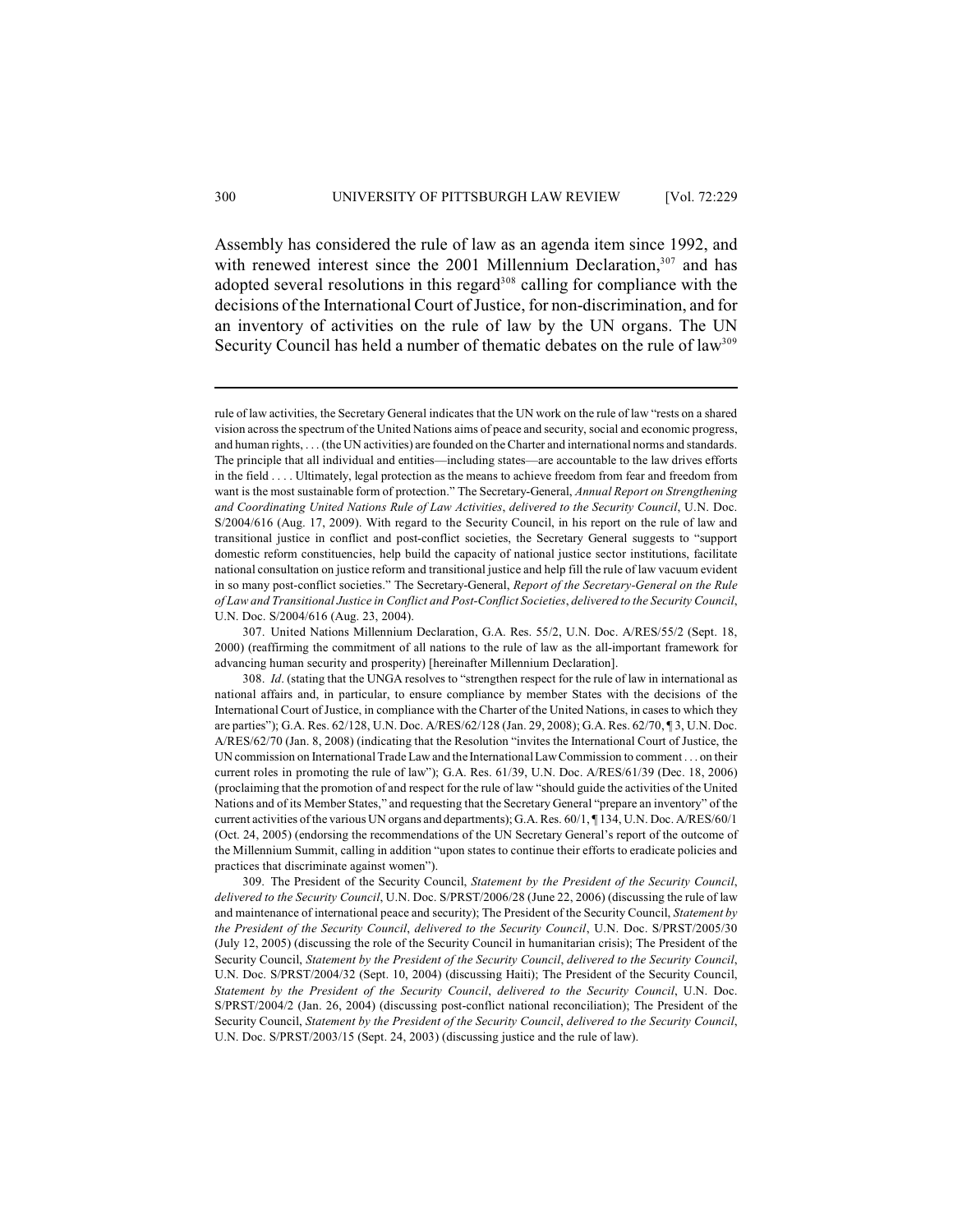and justice, post-conflict national reconciliation, Haiti, humanitarian crises, and the maintenance of international peace and security. Important reports on the rule of law have been submitted $310$  within the context of conflict prevention and peace-keeping operations, which have led to the adoption of resolutions and to important statements of the President of the Security

In particular, the rule of law has been strongly promoted by the UN Security Council in its work in the field of peace and security. Of course, Article 84 of the UN Charter refers to the domestic law of the states in the context of trust territories (the last of which became independent in 1994), but Article 2(7) of the Charter specifically excludes matters "essentially within the domestic jurisdiction" from interference by the UN, except when the UNSC acts in its enforcement capacity for the purpose of preserving international peace and security under Chapter VII. Consequently, the UNSC has incorporated the concept of rule of law in many of its peace-keeping operations, $312$  and in some of them the components of the rule of law play a fundamental role.<sup>313</sup> In both Kosovo since 1993 and in East Timor/Timor-Leste from 1999–2002 the UN has had and still has direct responsibility for

313. *Id.*

Council. 311

<sup>310.</sup> The Secretary-General and the President of the Security Council, *Report of the Panel on United Nations Peace Operations*, *delivered to the General Assembly and the Security Council*, U.N. Doc. A/55/305, S/2000/809 (Aug. 21, 2000) (recommending *inter alia* "a doctrinal shift in the use of civilian police, other rule of law elements and human rights experts in complex peace operations to reflect an increased focus on strengthening rule of law institutions and improving respect for human rights in postconflict environments").

<sup>311.</sup> The President of the Security Council has also made statements on the rule of law on behalf of the Security Council, and in particular with regard to the protection of civilians in armed conflict, in relation to peace-keeping operations and in connection with international criminal justice. *See, e.g.*, The President of the Security Council, *Statement by the President of the Security Council*, *delivered to the Security Council*, U.N. Doc. S/PRST/2005/30 (July 12, 2005) (discussing the role of the Security Council in humanitarian crisis); The President of the Security Council, *Statement by the President of the Security Council*, *delivered to the Security Council*, U.N. Doc. S/PRST/2004/32 (Sept. 10, 2004) (discussing Haiti); The President of the Security Council, *Statement by the President of the Security Council*, *delivered to the Security Council*, U.N. Doc. S/PRST/2003/15 (Sept. 24, 2003) (discussing justice and the rule of law).

<sup>312.</sup> The Security Council incorporated the term "rule of law" as early as 1961 in the preamble of Resolution 161B (Feb. 21, 1961) on the deterioration of law and order in Congo: "Noting with deep regret and concern the systematic violations of human rights and fundamental freedoms and the general absence of the rule of law in the Congo." (The French text contains the expression *l'absence générale de légalité au Congo*.) The Security Council also referred to the "rule of law" in paragraph two of Resolution 1040 (Jan. 29, 1996) "where it expressed its support for the Secretary General's efforts to promote 'national reconciliation, democracy, security and the rule of law in Burundi.'" (It should however be noted that the French text does not use the expression "rule of law," but the expression *le rétablissement de l'ordre*.) *See* Chesterman, *supra* note 260, at 348.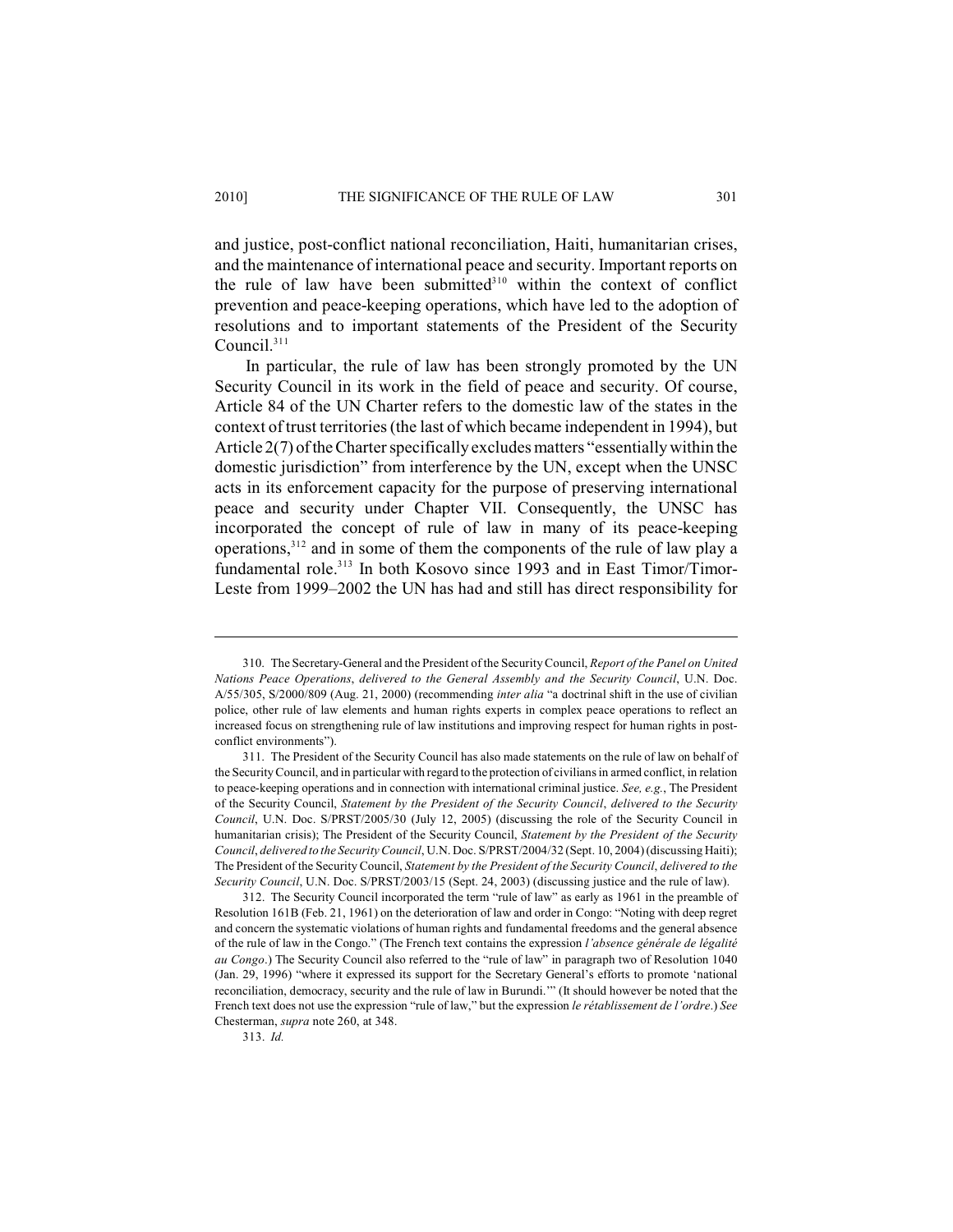the administration of justice (the so-called "executive powers,") including the control of the police and prison services. In Kosovo, before its declaration of independence, the High Representative could exercise "all legislative and executive authority . . . including the administration of the judiciary."<sup>314</sup> Additionally, the officials working for the Kosovo High Representative enjoyed personal or functional immunity from legal process while being unaccountable to the local population.<sup>315</sup> Similar executive powers were conferred on the Office of the High Representative in Bosnia and Herzegovina. $316$  Ever since then, UNSC resolutions have continuously expanded the scope of the rule of law to include gender issues, the protection of children in armed conflict, the protection of civilians, and due process in the fight against terrorism. $317$ 

The United Nations also works to support a rule of law framework at national levels. In this regard, the UN Secretary General has indicated that "for the purpose of the United Nations:"

<sup>314.</sup> Interim Administration in Kosovo Reg. 1999/1, U.N. Doc. UNMIK/REG/1999/1 (July 25, 1999). For a criticism see C.BULL, NO ENTRY WITHOUT A STRATEGY BUILDING THE RULE OF LAW UNDER UN TRANSITIONAL ADMINISTRATION (UNU Press 2008).

<sup>315.</sup> S.C. Res. 1244, ¶ 10–11, U.N. Doc. S/RES/1244 (June 10, 1999).

<sup>316.</sup> *See, e.g.*, S.C. Res. 1035 (Dec. 21, 1995); *see also* Chesterman, *supra* note 260, at 348.

<sup>317.</sup> The Security Council has adopted resolutions identifying elements of the rule of law under international law which include include "the willingness to incorporate a gender perspective into peacekeeping operations," S.C. Res. 1325, ¶ 5, U.N. Doc. S/RES/1325 (Oct. 31, 2000), the protection of children affected by armed conflict; S.C. Res. 1612, ¶ 1, U.N. Doc. S/RES/1612 (July 26, 2005), and the protection of civilians in armed conflicts; S.C. Res. 1674, ¶ 5, U.N. Doc. S/RES/1674 (Apr. 28, 2006). In the fight against international terrorism, the Security Council has adopted a series of measures, sanctions and listing of terrorists providing an improved due process for listing and delisting (to be assisted by an Ombudsperson), and establishing a monitoring team, which will submit written, comprehensive and independent reports, to the Counter Terrorism Committee (CTC) and the Security Council Committee in accordance with the information and dialogue procedure established in Annex IIto the resolution. S.C. Res. 1904, U.N. Doc. S/RES/1904 (Dec. 14, 2009) (referencing S.C. Res. 1822, U.N. Doc. S/RES/1822 (June 30, 2008); S.C. Res. 1735, U.N. Doc. S/RES/1735 (Dec. 22, 2006); S.C. Res. 1730, U.N. Doc. S/RES/1730 (Dec. 19, 2006); S.C. Res. 1699, U.N. Doc. S/RES/1699 (Aug. 8, 2006); S.C. Res. 1624, U.N. Doc. S/RES/1624 (Sept. 14, 2005); S.C. Res. 1617, U.N. Doc. S/RES/1617 (July 29, 2005); S.C. Res. 1566, U.N. Doc. S/RES/1566 (Oct. 8, 2004); S.C. Res. 1526, U.N. Doc. S/RES/1526 (Jan. 30, 2004); S.C. Res. 1455, U.N. Doc. S/RES/1455 (Jan. 17, 2003); S.C. Res. 1452, U.N. Doc. S/RES/1452 (Dec. 20, 2002); S.C. Res. 1390, U.N. Doc. S/RES/1390 (Jan. 16, 2002); S.C. Res. 1373, U.N. Doc. S/RES/1373 (Sept. 28, 2001); S.C. Res. 1363, U.N. Doc. S/RES/1363 (July 30, 2001); S.C. Res. 1333, U.N. Doc. S/RES/1333 (Dec. 19, 2000); S.C. Res. 1267, U.N. Doc. S/RES/1267 (Oct. 15, 1999); *see also* The Chairman of the Security Council, *Report of the Security Council Committee Concerning Al-Qaida and the Taliban and Associated Individuals and Entities*, *delivered to the Security Council*, U.N. Doc. S/2009/676 (Dec. 31, 2009).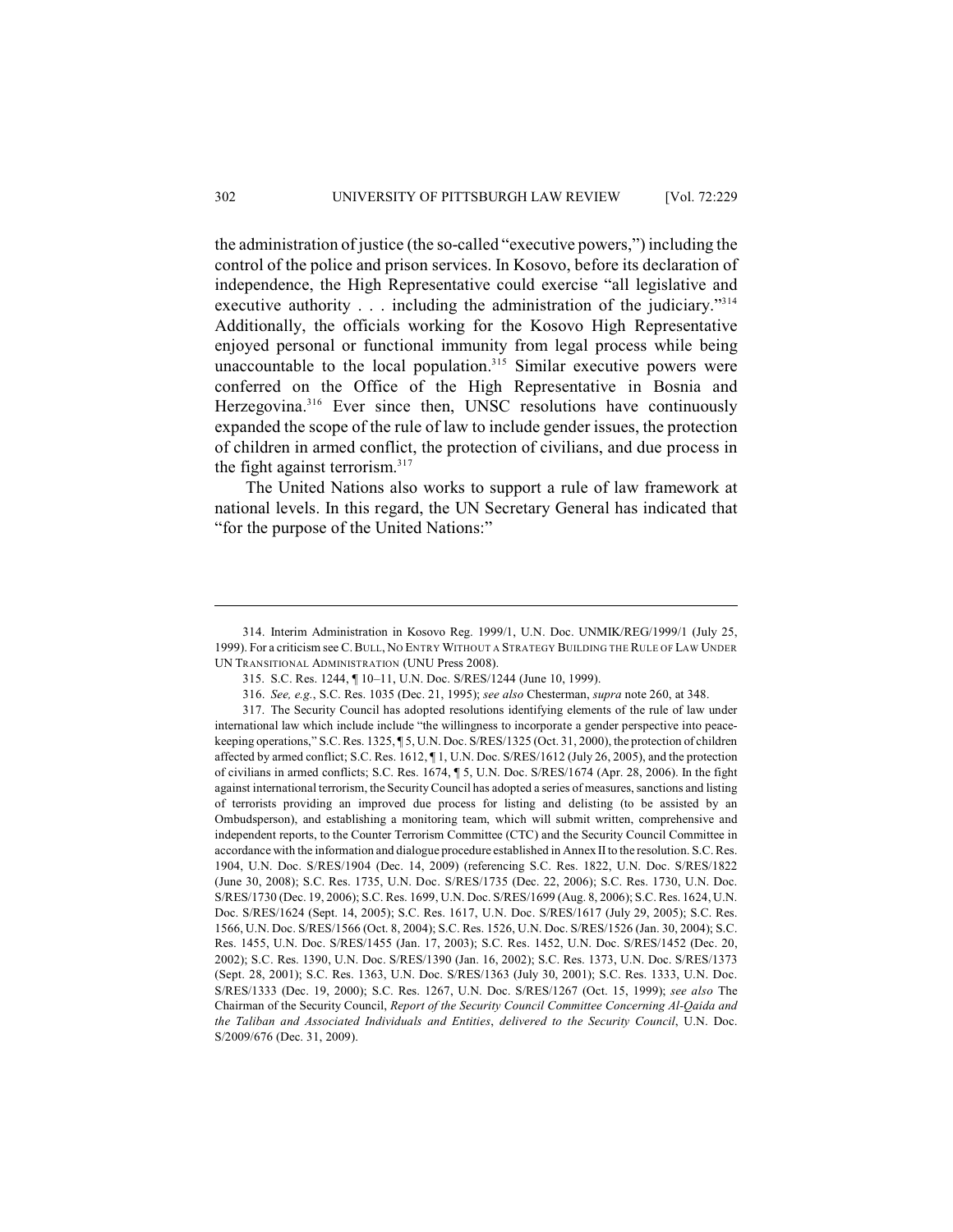[The] rule oflaw refers to a principle of governance in which all persons, institutions and entities, public and private, including the state itself, are accountable to laws that are publicly promulgated, equally enforced and independently adjudicated, and which are consistent with international human rights norms and standards. It requires, as well, measures to ensure adherence to the principles of supremacy of law, equality before the law, accountability to the law, fairness in the application of the law, separation of powers, participation in decision-making, legal certainty, avoidance of arbitrariness and procedural and legal transparency.<sup>3</sup>

Thus, in its different programs and actions, the UN supports the establishment of national legal systems that incorporate a constitution (or its equivalent) as the highest law of the land. The constitution should include a clear and consistent legal framework, and implementation thereof; strong institutions of justice, governance, security, and human rights that are wellstructured, financed, trained and equipped; transitional justice processes and mechanisms; and a public and civil society that contributes to strengthening the rule of law and holding public officials and institutions accountable. These are the norms, policies, institutions, and processes that form the core of a society in which individuals feel safe and secure, where disputes are settled peacefully, where effective redress is available for harm suffered, and where all who violate the law, including the State itself, are held accountable.<sup>319</sup>

With regard to human rights, it is useful to recall that the Preamble to the 1948 Universal Declaration of Human Rights states that "it is essential if man is not to be compelled to have recourse, as a last resort, to rebellion against tyranny and oppression, that human rights would be protected by the rule of law."<sup>320</sup> Additionally, the Declaration contains provisions ensuring rights, *inter alia* concerning the prohibition against arbitrary deprivation of liberty in Articles 3, 8, 9, 12, and 29, fair trials by independent judges in impartial tribunals in Articles 10 and 11, and ensuring equality before the law in Articles 6 and 7. Most international instruments and treaties on the protection of human rights incorporate the rights protected by the Universal Declaration,

<sup>318.</sup> The Secretary-General, *Report of the Secretary-General on the Rule of Law and Tranisition Justice in Conflict and Post-Conflict Societies*, *delivered to the Security Council*, U.N. Doc. S/2004/616 (Aug. 23, 2004). *See also* DEMOCRACY AND THE RULE OF LAW 472 (N. Dorseri & P. Trifford eds., C.F. Press 2001).

<sup>319.</sup> Over 40 U.N. entities are engaged in rule of law issues and the Organization is conducting rule of law operations and programming in over 110 countries in all regions of the globe, with the largest presence in Africa. Any U.N. entities carry out activities in the same countries. Five or more entities are currently working simultaneously on the rule of law in at least 24 countries, the majority of which are in conflict and post-conflict situations.

<sup>320.</sup> Universal Declaration of Human Rights, G.A. Res. 217A, U.N. GAOR, 3d Sess. 1st plen. mtg., (Vol. III), U.N. Doc. A/810 (Dec. 12, 1948).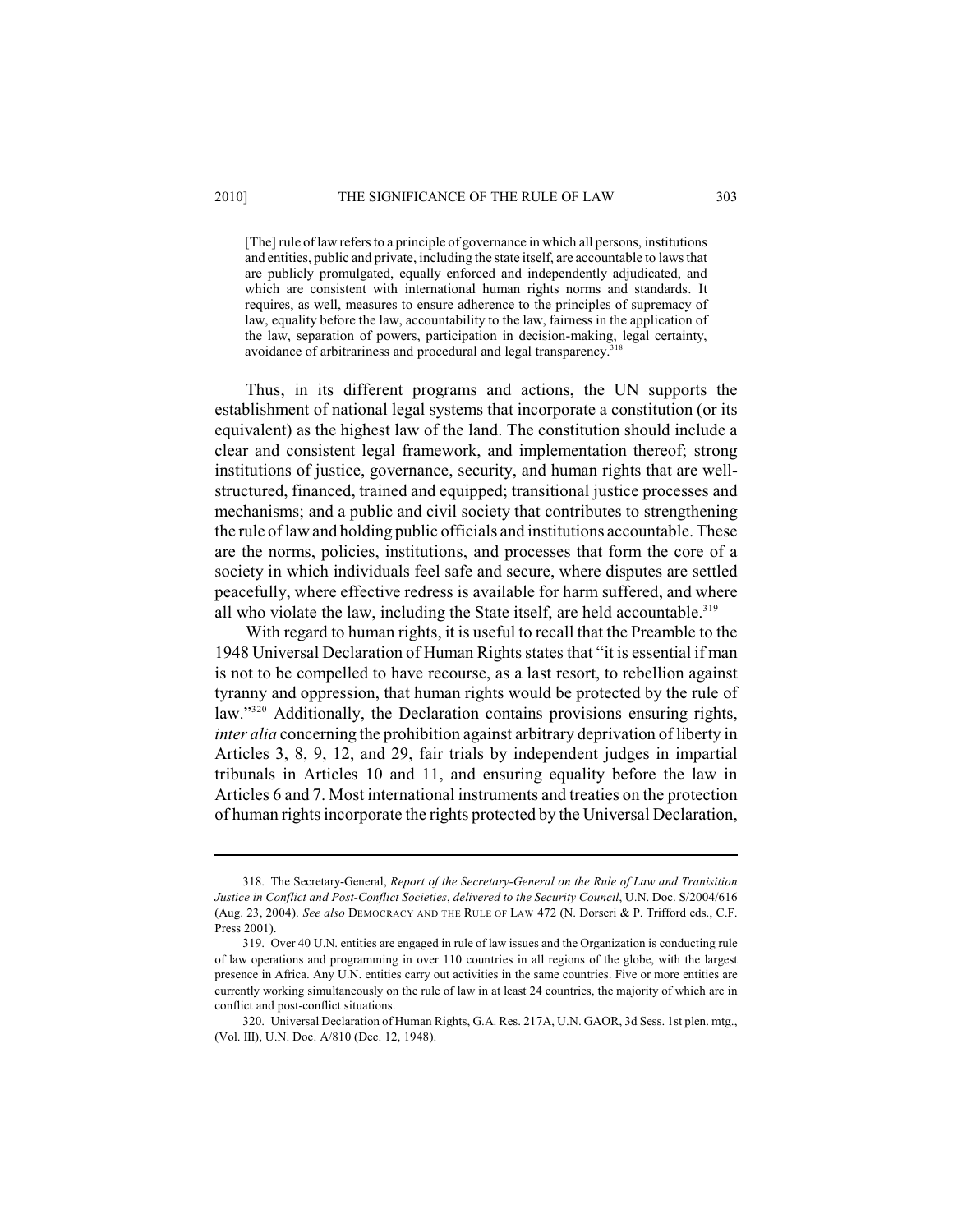but neither the International Covenant on Civil and Political Rights nor the International Covenant on Economic, Social, and Cultural Rights, which represent the other two pillars of the so-called "international bill of rights," mention the rule of law. $321$  In addition, there exist international codes of conduct for law enforcement officials,  $322$  principles on the independence of the judiciary,  $323$  and sophisticated conventions on discrimination  $324$  that contain principles proper to the rule of law. Upon request, the United Nations offers technical and financial assistance to "national projects in reforming penal and correctional establishments, education and training of lawyers, judges and security forces in human rights, and any other sphere of activity relevant to the good functioning of the rule of law." $325$  A series of resolutions adopted by the General Assembly has established the rule of law as "an essential factor in the protection of human rights."<sup>326</sup> Finally, progressive steps have been achieved by judicial decisions on human rights relating to the right to an effective remedy<sup>327</sup> on which the General Assembly has adopted a series of Basic Principles in this area. $328$  This has been complemented by the rise of international criminal law and by landmark judicial decisions that have reduced the scope of the immunity of heads of state responsible for violations of human rights (e.g., the 1999 *Pinochet* judgment).<sup>329</sup> In summary, the universal human rights instruments have been accepted voluntarily by the international community, which has agreed that universal human rights have

<sup>321.</sup> African Charter on Human Rights and People's Rights, June 27, 1981, 21 I.L.M. 58; American Convention on Human Rights, Nov. 22, 1969, 1144 U.N.T.S. 123; International Covenant on Civil and Political Rights, Dec. 16. 1966, 999 U.N.T.S. 171; European Convention for the Protection of Human Rights and Fundamental Freedom, Nov. 4, 1950, 213 U.N.T.S. 222.

<sup>322.</sup> Code of Conduct for Law Enforcement Officials, G.A. Res. 34/169, Annex, U.N. Doc. A/34/46 (1979).

<sup>323.</sup> Seventh United Nations Congress on the Prevention of Crime and the Treatment of Offenders, Milan, Italy, Aug. 26–Sept. 6, 1985, *Basic Principles on the Independence of the Judiciary*, U.N. Doc. A/CONF.121/22/REV.

<sup>324.</sup> Convention on the Elimination of All Forms of Discrimination Against Women, Dec. 18, 1979, 1249 U.N.T.S. 13; International Convention on the Elimination of All Forms of Racial Discrimination, Jan. 4, 1969, 660 U.N.T.S. 195.

<sup>325.</sup> World Conference on Human Rights, June 14–25, 1993, *Vienna Declaration and Programme of Action*, ¶ 69, U.N. Doc. A/CONF.157/23 (July 12, 1993).

<sup>326.</sup> Chesterman, *supra* note 260, at 345 n.74. *See also* Randall Peerenboom, *Human Rights and Rule of Law: What's the Relationship*?, 36 GEO. J. INT'L L. 809 (2005).

<sup>327.</sup> *See, e.g.*, Castillo-Páez v. Peru, Inter-Am Ct. H.R. (ser. C) No. 34, ¶¶ 82–83 (Nov. 3 1997).

<sup>328.</sup> Basic Principles and Guidelines on the Right to a Remedy and Reparation for Victims of Gross Violations of Human Rights Law and Serious Violations of International Humanitarian Law, G.A. Res 60/147, UN Doc. A/RES/60/147, (Dec. 16, 2005).

<sup>329.</sup> *See* R v. Bow St. Metro. Stipendiary Magistrate, *ex parte* Pinochet Ugarte (1999) 2 W.L.R. 827 (H.L.).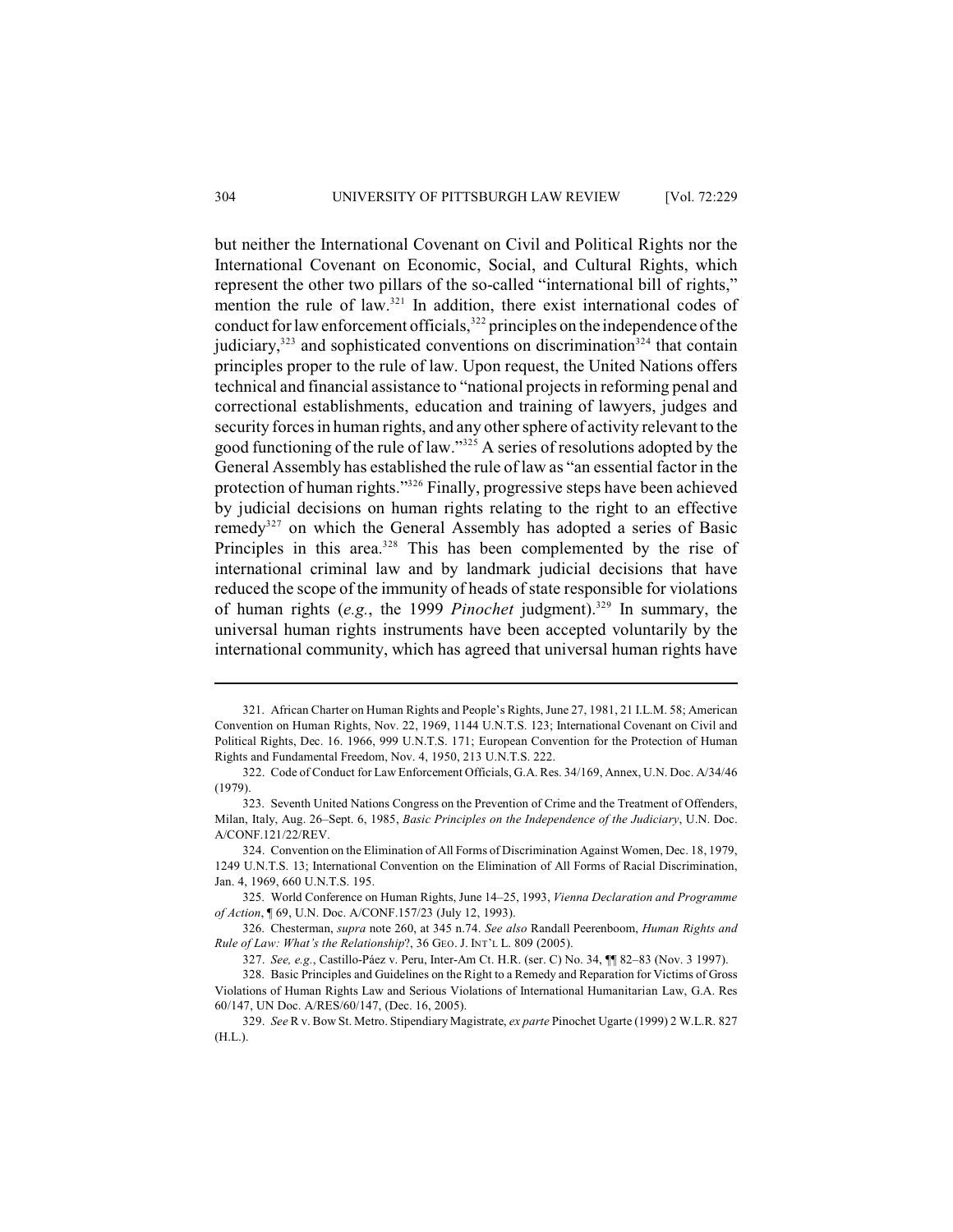to be protected by the rule of law. This constitutes a major contribution of international law to the definition of the rule of law accepted by all. $^{330}$  Indeed, certain human rights (*e.g.*, rights against torture, genocide, and slavery) may now be regarded as having entered into the category of customary international law and thus have become legally binding in the light of state practice.<sup>331</sup> In addition, human rights established under treaty law may constitute obligations *erga omnes* (*jus cogens*) for the states parties.<sup>332</sup>

The rule of law understood as a requirement of efficient and predictable justice, has also been a paramount means for the promotion of economic development.<sup>333</sup> In its American origins in the 1960s, the U.S. Agency for International Development, the Ford Foundation, and other private American donors promoted the rule of law by focusing on an ambitious program to reform the laws and judicial institutions of countries in Africa, Asia, and Latin America. Within this framework, American donors created "the Law and Development Movement" (LDM) based on the assumption that law has the ability to shape social relations and that legislative change and judicial reform were instruments for social transformation. These donors emphasized legal education aimed at inculcating lawyers with legal ideas suited to the promotion of a political end, which was economic liberalism. However, the LDM soon became the subject of criticism for several reasons: first, the transformative power of the law is not supported by conclusive evidence and therefore remains a hypothesis; second, the sponsors of the LDM acted unilaterally without seeking the contribution of those countries that benefited from development aid; and third, the LDM took the American common law system as the model to be "transplanted" irrespective of the nature of the legal

<sup>330.</sup> According to Peerenboom, *supra* note 326, the rule of law protected under the Universal Declaration has been open to an interpretation that is more consistent with what has been described as "rule by law."

<sup>331.</sup> *See* MALCOLM SHAW,INTERNATIONAL LAW 275 (5th ed. 2008); Filartiga v. Pena-Irala, 630 F.2d 876 (2d Cir. 1980). *See generally* THEODOR MERON, HUMAN RIGHTS AND HUMANITARIAN NORMS AS CUSTOMARY LAW (Oxford Clarendon Press 1989). *See also* the series of articles devoted to the study of human rights as pat of customary internatinoal law in the special volume 25 GA. J. INT'L & COMP. L. (1995–96).

<sup>332.</sup> Barcelona Traction, Light and Power Company, Limited (Belg. v. Spain), 1970 I.C.J. 3, 32 (Feb. 1970); Military and Paramilitary Activities in and Against Nicaragua (Nicar. v. U.S.), 1986 I.C.J. 14, 18, 38 (June 27).

<sup>333.</sup> *See* Chesterman, *supra* note 260, at 346. For an early link between the rule of law, the free market, and economic prosperity, *see* ADAM SMITH, AN INQUIRY INTO THE NATURE AND CAUSES OF THE WEALTH OF NATIONS 15 (Edwin Cannon ed., 1976) (1776). *See also* Kristen E. Boon, *Open for Business: International Financial Institutions, Post-Conflict Economic Reform, and the Rule of Law*, 39 N.Y.U. J. INT'L L. & POL. 513 (2007).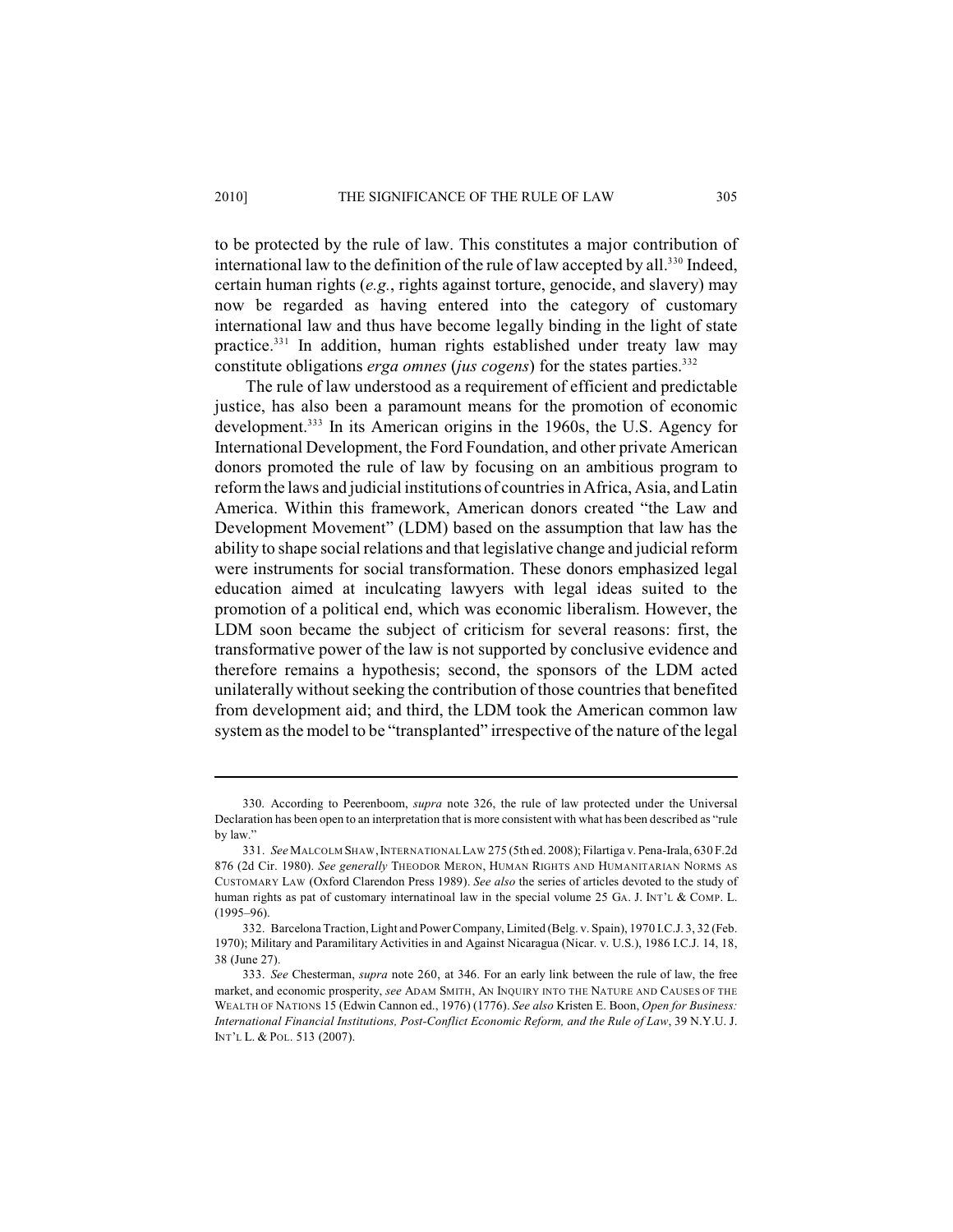culture of the recipient country.<sup>334</sup> This led to the accusation that the LDM was a form of cultural imperialism and the Ford Foundation declared it a failure.<sup>335</sup>

Subsequent efforts (*e.g.*, by the World Bank) have put the emphasis on law as a means to empower both the market and market actors, rather than the state, by using the rule of law as an instrument to limit interference with the market.<sup>336</sup> However, this change of focus from the state to the market has not resolved the underlying problem of the relationship between law, politics, democracy, and development. Thus, although there seems to be an almost universal acceptance by the international community of the need to promote the rule of law for development, there is no agreement on the means to bring it about or on the criteria to measure the rule of law. The 1992 Human Development Report by the UN Development Programme suggested five possible indicators: fair and public hearings in criminal cases; a competent, independent, and impartial judiciary; the availability of legal counsel; provision for review of convictions in criminal cases; and whether government officials or pro-government forces are prosecuted when they violate the rights and freedoms of other persons.<sup>337</sup> In this regard, the World Bank has defined the rule of law as "the extent to which agents have confidence in and abide by the rules of society, and in particular the quality of contract enforcement, the police, and the courts, as well as the likelihood of crime and violence." It also included a combination of indicators from other sources to measure the rule of law in more than 200 countries and territories.<sup>338</sup> Later assessments have been less negative, however, noting *inter alia*, that projects on law reform take many years to bear fruit.<sup>339</sup>

<sup>334.</sup> I. Glivanos, *Rule of Law Promotion and Development*, *in* LAW AND JUSTICE INSTITUTIONS,THE WORLD BANK 11 (2009).

<sup>335.</sup> *See* ST. HUMPHREYS, THEATRE OF THE RULE OF LAW 332 (Cambridge Univ. Press 2010); K. DAM, THE LAW GROWTH-NEXUS (THE RULE OF LAW AND ECONOMIC DEVELOPMENT) (Brookings Institution Press 2006); James Gardner, *Legal Imperialism: American Lawyers and Foreign Aid in Latin America*, 76 AM.J.INT'L L. 196 (1980); John H. Merryman, *Comparative Law and Social Change: On the Origins, Style, Decline &Revival of the Law and Development Movement*, 25 AM.J.COMP.L. 457 (1977).

<sup>336.</sup> *See, e.g.*, Joel M. Ngugi*, Policing Neo-Liberal Reforms: The Rule of Law as an Enabling and Restrictive Discourse*, 26 U. PA. J. INT'L ECON. L. 513 (2005).

<sup>337.</sup> U.N. Dev'l Programme [UNDP], Human Development Report 1992 (1992), http://hdr.undp.org/ en/reports/global/hdr1992/chapters/.

<sup>338.</sup> World Bank, *A Decade of Measuring the Quality of Governance: Governance Matters 2006*, at 3 (2006), http://siteresources.worldbank.org/INTWBIGOVANTCOR/Resources/1740479- 1150402582357/2661829-1158008871017/booklet\_decade\_of\_measuring\_governance.pdf.

<sup>339.</sup> R. McCorquodale, *The Rule of Law in International and Comparative Context*, BRITISH INSTITUTE OF INTERNATIONAL AND COMPARATIVE LAW (2010); Bruce Zagaris Tamanaha, *The Lessons of Law-and-Development Studies*, 89 AM. J. INT'L L. 470, 472–73 (1995).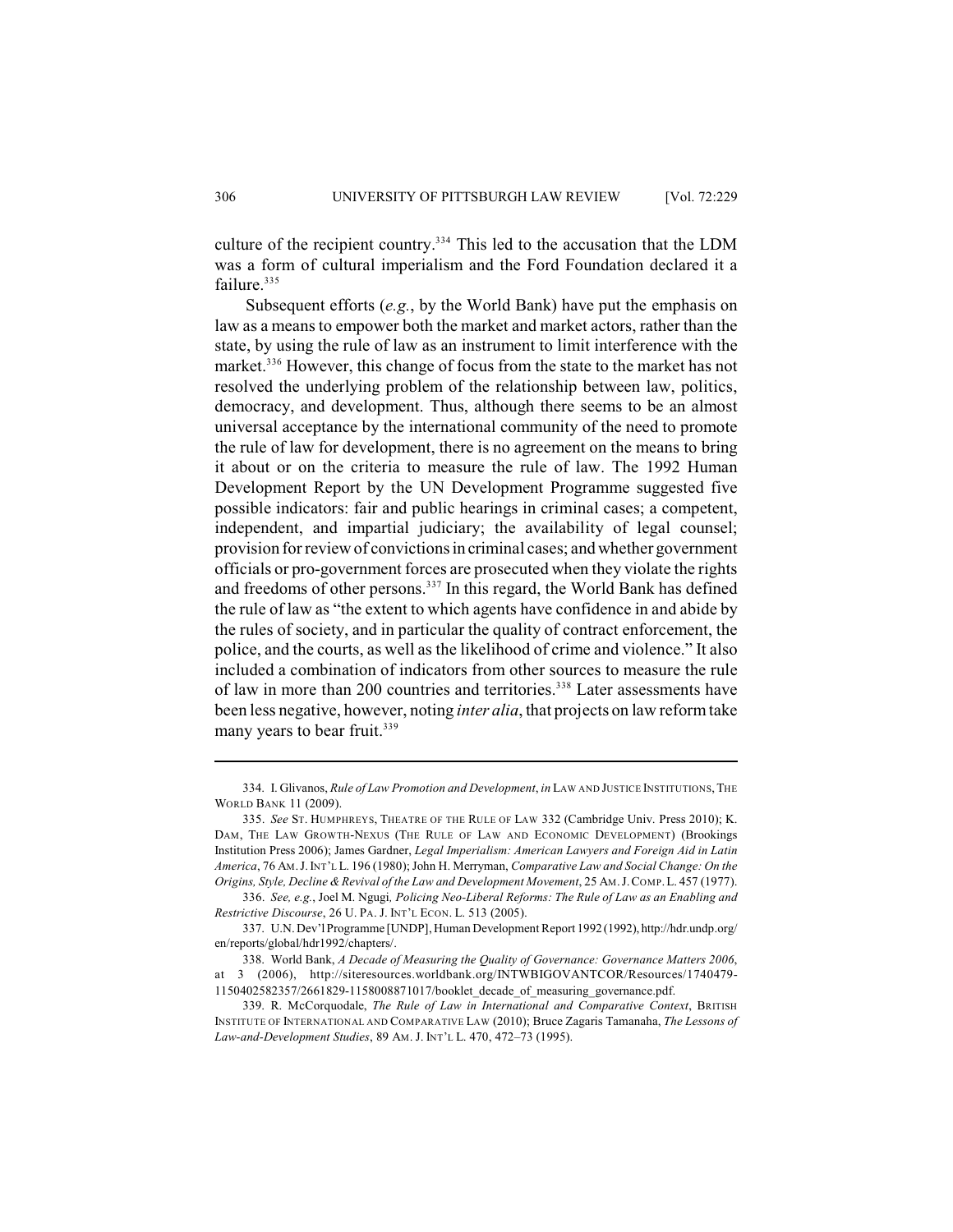#### 2010] THE SIGNIFICANCE OF THE RULE OF LAW 307

More recently, the terms "governance" and "good governance" are being increasingly used by the development community. The concept of "governance" is not new. It refers to the process of decision making and the process by which decisions are implemented. Also, it focuses on the formal (the government of a state) and informal (the civil society) actors and structures. Good governance requires a society that ensures the participation of its people, transparency, responsiveness, consensus, equity, effectiveness, accountability, and a fair legal framework that is enforced impartially (rule of law).<sup>340</sup> Thus, the good governance donors finance not only projects and structural adjustments but also government policies. Under "good governance," intergovernmental organizations such as the World Bank and the International Monetary Fund have financed government policies and political processes even if under their Charter they were not meant to do so. $341$  The developing countries have accepted the notion of "good governance" when they acknowledged in the 2005 World Summit Outcome Document that "good governance and the rule of law at the national and international levels are essential for sustained economic growth, sustainable development, and the eradication of poverty and hunger."<sup>342</sup> The UNDP Strategic Plan 2008–2011 on Democratic Governance, Crisis Prevention, and Recovery includes the rule of law as the core pillar of the UNDP's work.<sup>343</sup> In addition, the UNDP adopted a global program on strengthening the Rule of Law in Conflict and Post-conflict situations (2008–2011). This program acknowledges that security and justice are essential in achieving the rule of law and that the rule of law is a precondition for the maintenance of peace and development.<sup>344</sup>

Thus, international law has created commitments and obligations concerning the rule of law at the international level with which states are to comply. Some of those commitments and obligations reflect elements of the rule of law that are present in national legal systems, while other commitments and elements (such as the protection by the rule of law of the universal human

<sup>340.</sup> *See generally* McCorquodale, *supra* note 339. *See also* UNDP, Governance for Sustainable Human Development (Jan. 1997), http://mirror.undp.org/magnet/policy/; Goran Hyden, *Governance and the Reconstitution of Political Order*, *in* STATE, CONFLICT AND DEMOCRACY IN AFRICA 179 (Richard Joseph ed., 1999).

<sup>341.</sup> Chesterman, *supra* note 5, at 4; F. Neate, ed., *Rule of Law Perspectives from Around the Globe*, LEXISNEXIS (2009).

<sup>342.</sup> World Summit Outcome Document, *supra* note 263, ¶ 11. *See also* ¶¶ 21, 24(b).

<sup>343.</sup> UNDP, *UNDP Strategic Plan 2008–2011*, ¶¶ 84, 102, U.N. Doc. DP/2007/43, (July 16, 2007).

<sup>344.</sup> UNDP, Strengthening the Rule of Law in Conflict/Post-Conflict Situations: Global Programme

for Justice and Security (2008–2011), http://www.undp.org/cpr/documents/Rule of Law Global Programme.pdf.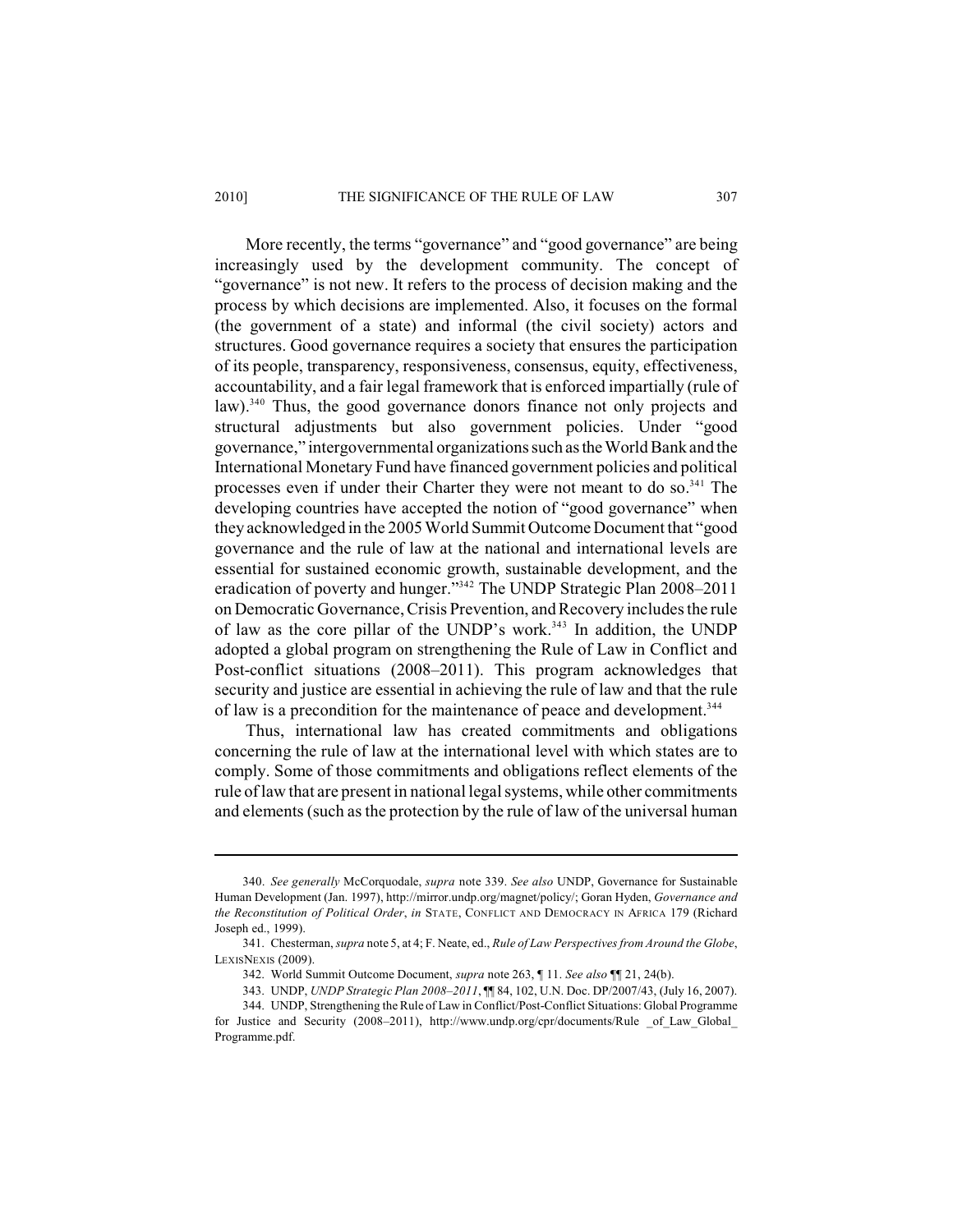rights that have been accepted by the international community as a whole) constitute a contribution of international law to a definition of the rule of law acceptable to the whole international community. Above all, international law has made it possible for the concept of universal human rights to be voluntarily accepted by the international community and for it to form a part of the universal definition of the rule of law.

The question arises about how states implement and promote the requirements of the international rule of law.  $345$  Here, both the European Union and the United States have taken a leading role. It is now appropriate to look at how the principle of the rule of law operates in the external actions of both these actors.

## III. THE RULE OF LAW IN THE EXTERNAL ACTION OF THE EUROPEAN UNION

The external action of the European Union on the international scene, with regard to the rule of law, is not a question of political choice. Rather, it is a legal duty not only established by international law but also laid down in the EU treaties. It is also inspired by the principles that provide the foundations for the Union's own creation and that it applies in its domestic jurisdiction. Article 21 of the (Lisbon) TEU provides that in its external action, the Union "seeks to advance in the wider world: democracy, the rule of law, the universality and indivisibility of human rights and fundamental freedoms, respect for human dignity, the principles of equality and solidarity, and respect for the principles of the United Nations Charter and international law." Indeed, Article 21, Paragraph 2 of the TEU (Lisbon) provides that external common policies and actions of the Union are defined in order to:

(a) safeguard its values, fundamental interests, security, independence and integrity; (b) consolidate and support democracy, the rule of law, human rights and the principles of international law; (c) preserve peace, prevent conflicts and strengthen international security, in accordance with the purposes and principles of the United Nations Charter, with the principles of the Helsinki Final Act and with the aims of the Charter of Paris, including those relating to external borders; (d) foster the sustainable economic, social and environmental development of developing countries, with the primary aim of eradicating poverty; (e) encourage the integration of all countries into the world economy, including through the progressive abolition of restrictions on international trade; (f) help develop international measures to preserve and improve the quality of the environment and the sustainable management

<sup>345.</sup> On the question of rule of law as a political weapon, see J.M. Maravall, *The Rule of Law as a Political Weapon*, *in* J.M. MARAVALL & A. PRZEWORSKI, DEMOCRACY AND THE RULE OF LAW 242 (Cambridge Univ. Press 2003).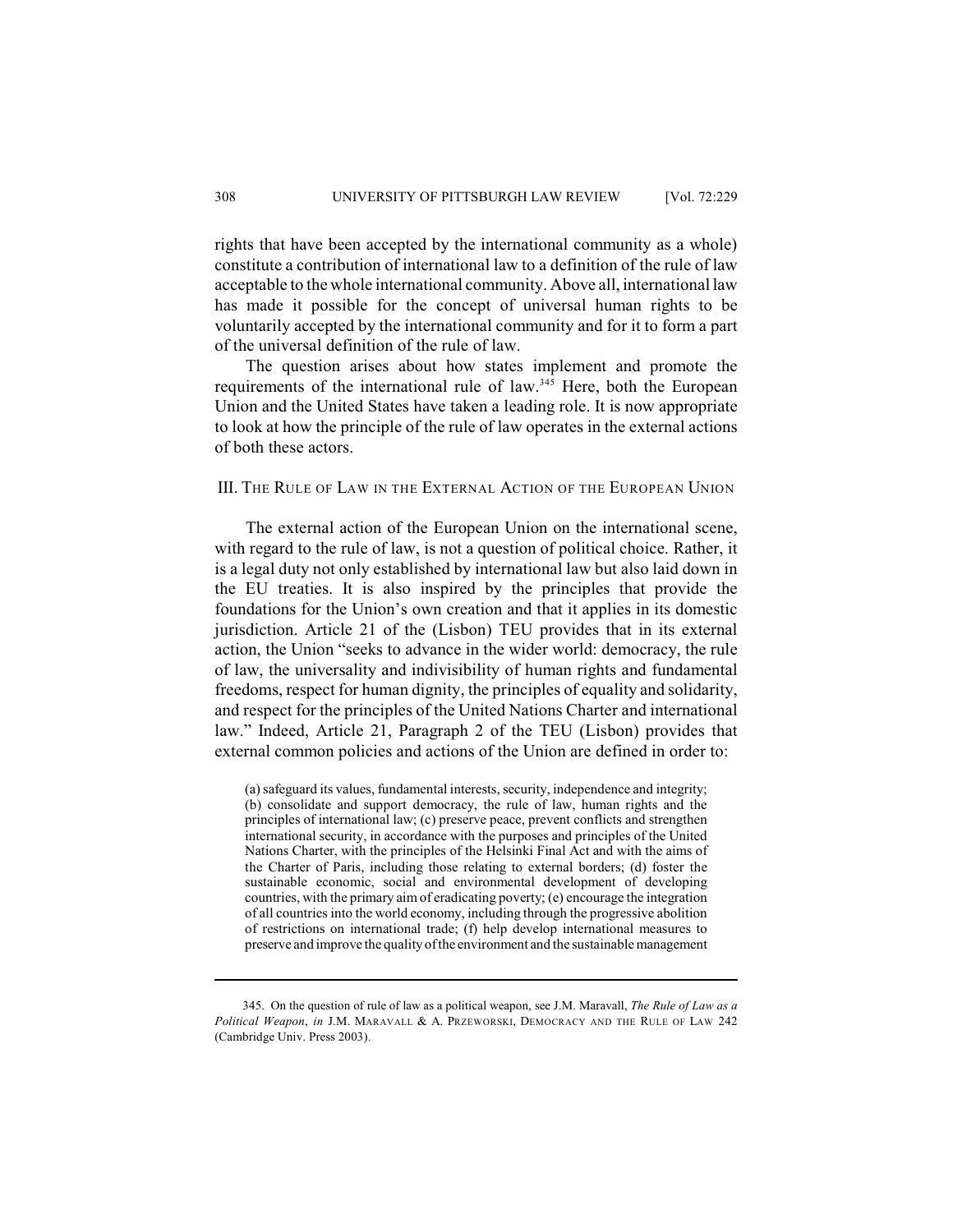of global natural resources, in order to ensure sustainable development; (g) assist populations, countries and regions confronting natural or man-made disasters; and (h) promote an international system based on stronger multilateral cooperation and good global governance.

In practice, how does the Union consolidate and support these principles and in particular democracy, the rule of law, human rights, and the principles of international law? How do the requirements of international law with regard to the rule of law apply in the EU?

## *(i) The Union's predisposition to international law*

The Court of Justice of the European Union has ruled that the Union, when exercising its powers, must comply with international law including the judgments of the International Court of Justice.<sup>346</sup> The Court has held that the two main sources of international law, both customary international law and treaties, concluded by the European Union and by its Member States, have binding force for the EU. In particular, customary rules of international law have binding force and, as such, must be applied in the European Union legal order.<sup>347</sup> In addition, the Court has upheld the direct effect of treaties in situations where the national law of some Member States do not accept it.<sup>348</sup> The Court of Justice treats the European Convention on Human Rights as if it were binding upon the Union even if the Union itself is not yet a party to the Convention.<sup>349</sup> In other cases, the Court has applied the following principles of international law: by assuming a new obligation which is incompatible with rights held under a prior treaty, a state *ipso facto* gives up the exercise of these rights to the extent necessary for the performance of its new obligation;  $350$  a state is precluded from refusing its own nationals the right of entry or residence; $351$  the territoriality principle is universally recognized in

<sup>346.</sup> Case C-286/90, Anklagemyndigheden v. Peter Micheal Poulsen Diva Navigation Corp., 1992 E.C.R. I-6019.

<sup>347.</sup> *See* Case C-192/99, The Queen v. Sec'y of State for the Home Dep't *ex parte*, Manjit Kaur, 2001 E.C.R. I-1237.

<sup>348.</sup> *See* Case C-53/96, Hermès Int'l v. FHT Mktg. Choice, 1998 E.C.R. I-3603; Joined Cases C-300 & 392/98, Parfums Christian Dior v. TUK Consultancy & Grüste v. Layher, 2000 E.C.R. I-11307.

<sup>349.</sup> *See* Case 4/73, Nold v. Comm'n, 1974 E.C.R. 491.

<sup>350.</sup> Case 10/61, Comm'n v. Italian Republic, 1962 E.C.R. 1, 10.

<sup>351.</sup> Case 41/74, Van Duyn v. Home Office, 1974 E.C.R. 1338, 1351.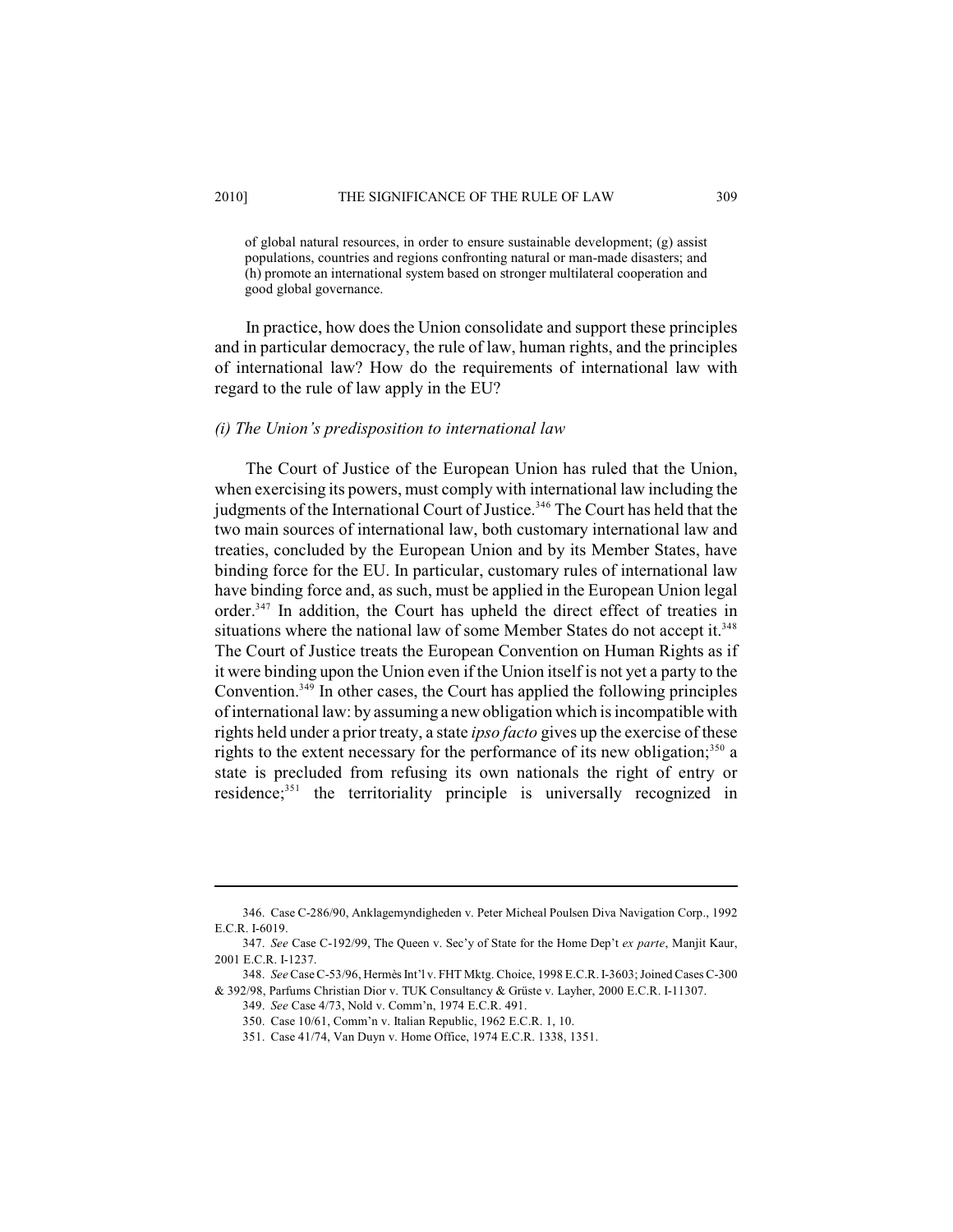international law;<sup>352</sup> and the principle of good faith as recognized in customary international law<sup>353</sup> applies to the Union.

Also, the Court of Justice has interpreted United Nations Security Council Resolutions principally in two series of cases. The first series of cases concerned UN sanctions following the war in the former Yugoslavia (*e.g.*, the *Bosphorus Airways* case). In those cases, the Court ensured both that the relevant Security Council resolutions were implemented in full, and that the interests of those affected by the imposition of the restrictive measures in question were taken into consideration.<sup> $354$ </sup> A second series of cases concerned UNSC Resolutions imposing restrictive measures in the context of the fight against terrorism (*e.g.*, the  $Y_{usu}f^{355}$  and  $Kadi^{356}$  cases), where the EU General Court (the former Court of First Instance) accepted that UN law took precedence.<sup>357</sup> However, on appeal, the Court of Justice held that, for the purpose of Union law,UNSecurityCouncil Resolutions must be implemented in accordance with the Union's fundamental values and respect for human rights.<sup>358</sup>

The Court of Justice has interpreted broadly the treaty-making power of the Union with the result that the Union has concluded a large number of treaties (more than one thousand).<sup>359</sup> The Court has determined that even the so-called "mixed agreements" concluded jointly by the Union and its Member States, constitute "acts of the institutions of the Union" within the meaning of Articles 263 and 267 of the (Lisbon) Treaty on the Functioning of the European Union (TFEU), and that such mixed agreements fall within the jurisdiction of the Court to give preliminary rulings on interpretation of such agreements<sup>360</sup> pursuant to Article 267 of the TFEU, provided that the provisions of the agreement in question apply to both the Union and the Member States.

Another example of the predisposition of the Court towards international law is the recognition that the provisions of international treaties may have

<sup>352.</sup> Case 89/85, Osakeyhtiö v. Comm'n, 1988 E.C.R. 5233, 5243.

<sup>353.</sup> Case T-115/94, Opel Austria v. Council, 1997 E.C.R. II-39, II-71.

<sup>354.</sup> *See, e.g.*, Case C-84/995, Bosphorus Hava Yollaria Turzin ve Ticaret v. Minister for Transp., Energy, and Commc'ns, Ir., 1996 E.C.R. I-3953.

<sup>355.</sup> Case T-306/01, Yusuf v. Council, 2005 E.C.R. II-3533.

<sup>356.</sup> Case T-315/01, Kadi v. Council, 2005 E.C.R. II-3649.

<sup>357.</sup> See Joined Cases C-400 & 405 /05, Kadi v. Council, 2008 E.C.R. I-6351.

<sup>358.</sup> *Id.*

<sup>359.</sup> JACOBS, *supra* note 1, at 57.

<sup>360.</sup> *See* Hermès Int'l, 1998 E.C.R. I-3603.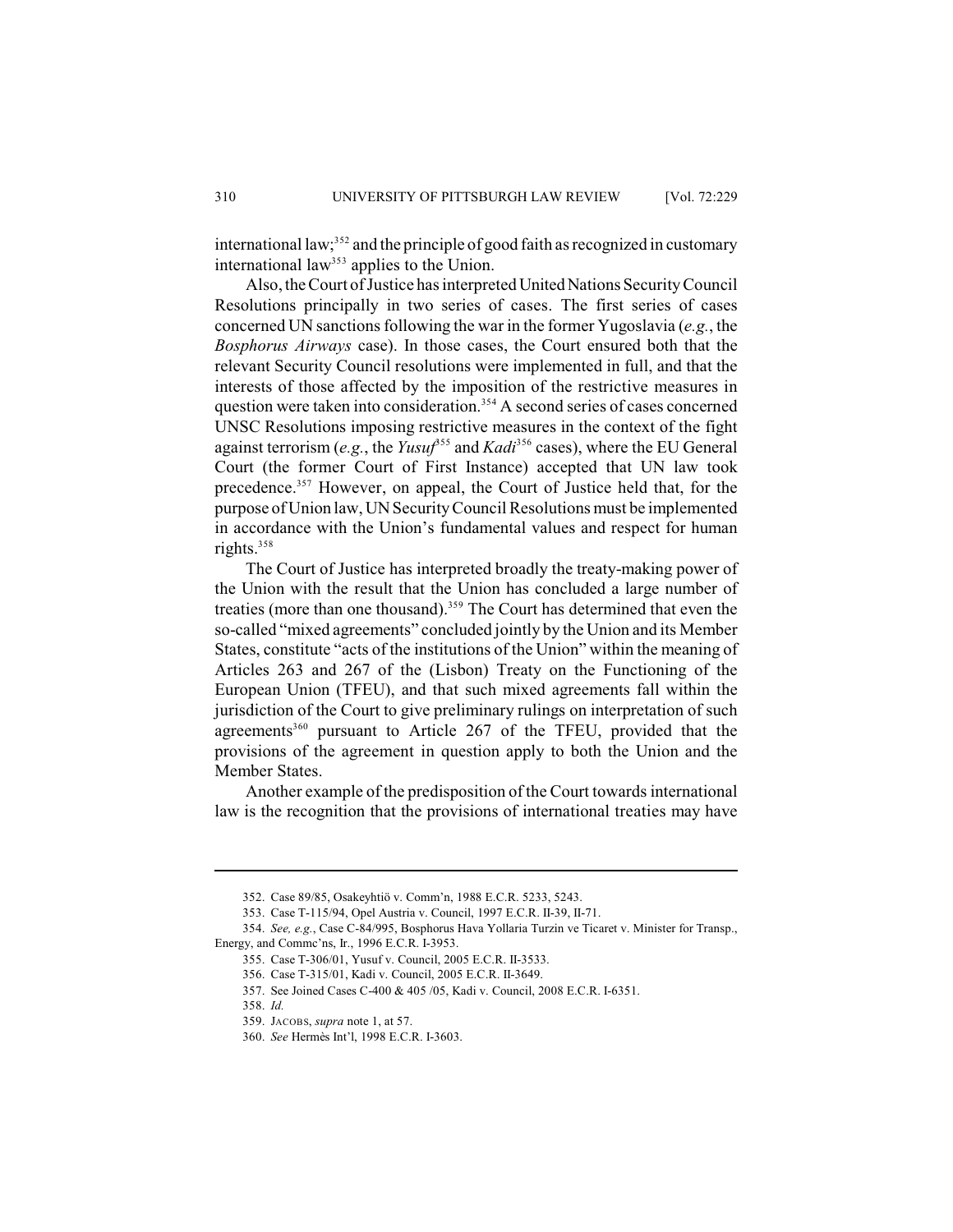direct effect within the EU legal order. $361$  The Court of Justice does not impose, as a condition of direct effect, the requirement of reciprocity that is often imposed by other legal orders, nor does it any longer impose the existence of a close relationship between the EU and a third country for the purpose of according direct effect to a treaty: for instance, in recent years the Court has held that both Association Agreements with European countries and a treaty embodying a less close relationship (the Partnership and Cooperation Agreement with Russia) have direct effect.<sup>362</sup>

A final example of the predisposition of the Court of Justice to other legal systems is its evolving approach to the system of the European Convention on Human Rights, a treaty to which the EU is not yet a contracting party, where the Court of Justice both has cited and has sought to follow the case-law of the European Court of Human Rights.<sup>363</sup> The question arises as to how the EU's openness to international law is reflected in the external policy of the EU.

# *(ii) The legal means of the EU external action on the Rule of Law*

The external action of the EU is guided by the principle that the rule of law presupposes a State's possession of independent constitutional and judicial authorities, a properly functioning public administration at local and central government level, a well-qualified and independent judiciary, an accountable law enforcement structure, an adequate, well-trained and disciplined police force, and an independent media. The EU considers that the rule of law underpins such goals as: equality before the Court, due process, executive accountability, good governance, and anti-corruption measures.<sup>364</sup> Finally, the EU encourages third countries to respect human rights. The EU considers the rule of law an essential element of its agreements with third countries since it sees it as a prerequisite for stability outside its borders

<sup>361.</sup> *Id.* For other examples, *see Joined Cases* 21-24/72, *Int'l Fruit Co.*, and others, *Produktschap voor Groenten en Fruit*, 1972 E.C.R. 1219 (holding that provisions of the General Agreement on Tariffs and Trade may bind the European Economic Community); Case C-377/02, Léon Van Parys v. Belgische Interventie en Restitutiebureau, 2005 E.C.R. I-1465 (holding that provisions of the World Trade Organization agreements may bind the European Community). The Court has more recently reached the same conclusion in respect of the United Nations Convention on the Law of the Sea. *See* Case C-308/06, Int'l Ass'n of Indep. Tanker Owners v. Sec'y of State for Transp., 2008 E.C.R. I-4057, 4058. *See also* JACOBS, *supra* note 1, at 57–59.

<sup>362.</sup> Case C-265/03, Simutenkov v. Ministerio de Educación y Cultura, 2005 E.C.R. I-2579, 2607; JACOBS, *supra* note 1, at 57–59.

<sup>363.</sup> *See* JACOBS, *supra* note 1, at 57–61.

<sup>364.</sup> Anthony Arnull, *The Rule of Law in the European Union*, *in* ACCOUNTABILITY AND LEGITIMACY IN THE EUROPEAN UNION 239, 254 (Anthony Arnull & Daniel Wincott eds., 2002).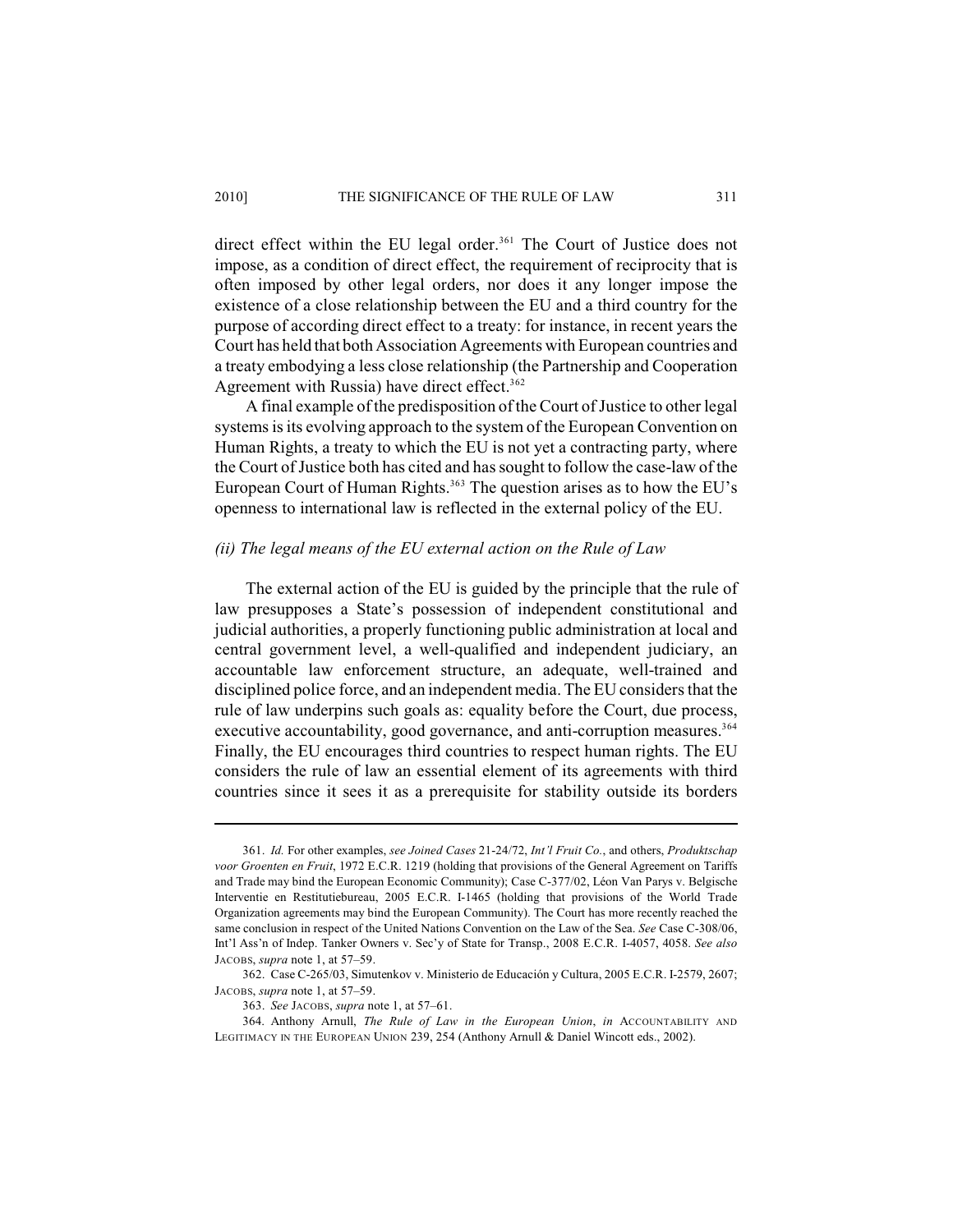(Neighborhood), for economic and social development.<sup>365</sup> The rule of law is a key element in EU technical and financial assistance, becase:

Governance is a key component of policies and reforms for poverty reduction, democratisation and global security. This is why institutional capacity-building, particularly in the area of good governance and the rule of law is one of the six priority areas for EU development policy that is being addressed in the framework of EU programs in developing countries.<sup>366</sup>

More recently, within the framework of EU crisis management and conflict prevention, EU foreign policy has linked the rule of law to its security and defense policy.<sup>367</sup> The EU rule of law requires that military, civil, and internal security institutions be subject to civilian power and accountable to legal authority.

## *(iii) Political clauses in EU agreements*

For many years, the EU has included "political clauses" in its agreements with third states.<sup>368</sup> With the inclusion of such clauses, the EU aims at promoting its values as well as as promoting its security interests. Moreover, political clauses constitute a specific tool that the EU can use to implement its most important policy objectives (respect for the rule of law, human rights, and non-proliferation) in its external action. Thus, the contents of the political clauses include EU policies on respect for the rule of law, democracy, human rights, non-proliferation (weapons of mass destruction as well as small arms and light weapons), the fight against terrorism, and cooperation with the International Criminal Court. The clauses are usually included in horizontal agreements, the so-called "EU framework agreements," where this term is generally taken to refer to Association Agreements and cooperation agreements such as Partnership and Cooperation Agreements, Trade,

<sup>365.</sup> *Commission Communication on Wider Europe—Neighbourhood: A New Framework for Relations with our Eastern and Southern Neighbours*, at 7, COM (2003) 104 final (Mar. 3, 2003). The role played by the rule of law in encouraging foreign investment has been challenged since there is evidence that it is not a determining factor. *See* Thomas Carothers, *Promoting The Rule of Law Abroad: The Problem of Knowledge* (Carnegie Endowment for Int'l Peace, Working Paper No. 34, 2003).

<sup>366.</sup> *Commission Communication on Governance and Development*, ¶ 3, COM (2003) 615 final (Oct. 10, 2003).

<sup>367.</sup> Marise Cremona, *The European Neighbourhood Policy: Legal and Institutional Issues* 1–27, 11 (Stanford Inst. for Int'l Studies Center on Democracy, Dev., and the Rule of Law, Working Paper No. 25, 2004).

<sup>368.</sup> Council document 17370/08 of 16 December 2008.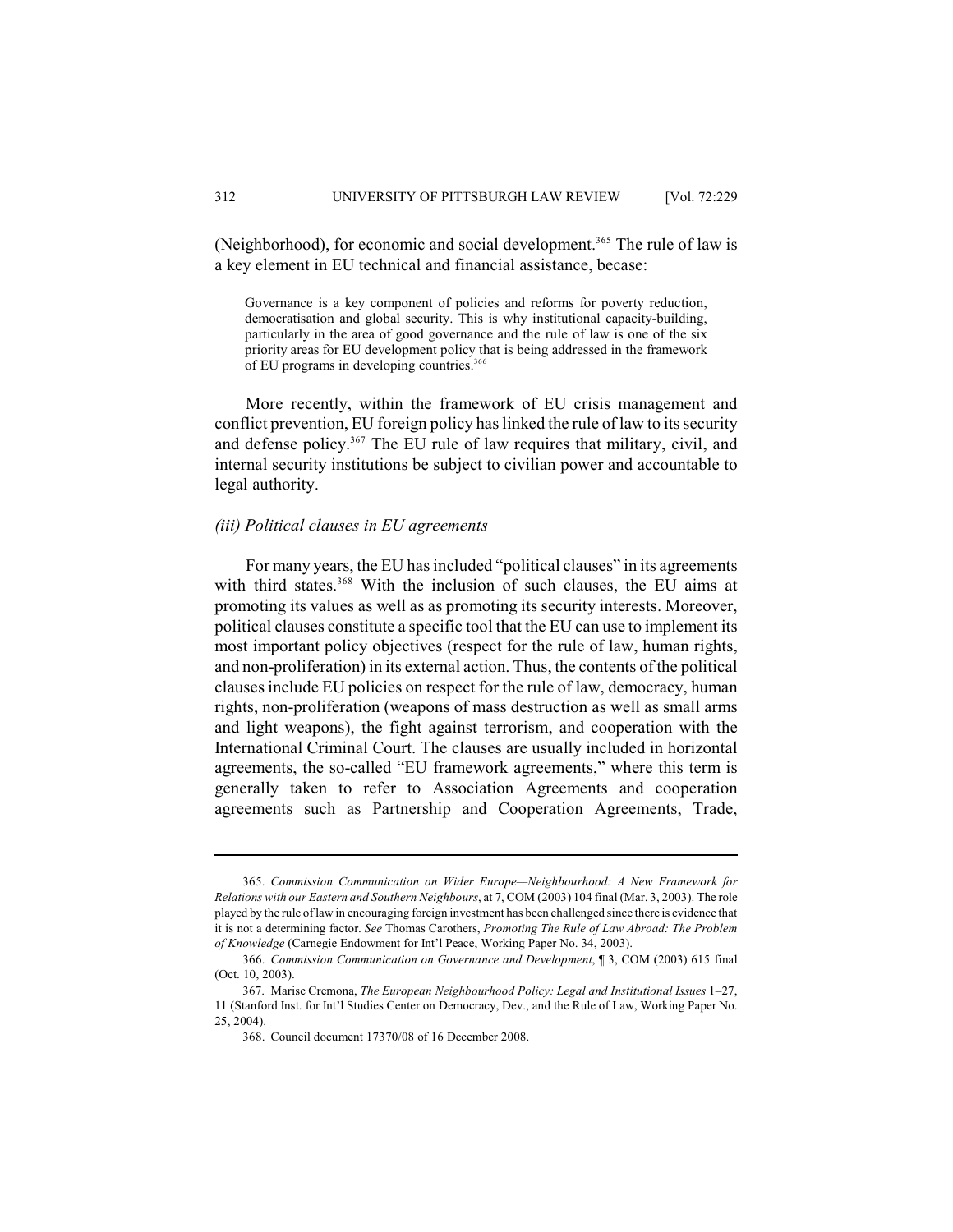Development and Cooperation Agreements, and Economic and Technical Assistance Agreements. Sectoral Free Trade Agreements may not include political clauses if such clauses are already included in an existing horizontal framework agreement with the country concerned.

In the absence of any framework agreement, a provision on the rule of law, democracy, and human rights is, as a minimum, regularly included in free trade agreements.<sup>369</sup> The EU considers that the rule of law, democracy, and human rights clause represents the core of EU values and, as a result, it is defined as an essential element of the EU agreements.<sup> $370$ </sup> This clause has been widely used, having been included in agreements with more than 120 countries. It follows that, in accordance with the Vienna Convention on the Law of Treaties, such agreements may be suspended or terminated in the case of serious violations of the clause by one of the contracting parties.<sup> $371$ </sup> In this regard, the EU systematically includes in its agreements a suspension mechanism in case of a serious violation of the rule of law, democracy, and human rights clauses. The mechanism includes a procedure that allows a reaction with immediate effect in case of a violation of an essential element. The mechanism may include the possibility for urgent dialogue within a specified time frame in order to seek a solution before specific commitments may be suspended, whether in full or in part, under the agreement.<sup>372</sup> A role attributed to arbitration after suspension can also be considered, where necessary, as part of the dispute settlement provisions.<sup>373</sup>

## *(iv) The European Neighbourhood and Partnership Policy*

The European Neighbourhood Policy ("ENP") was first outlined in a European Commission Communication on Wider Europe in 2003.<sup>374</sup> The Communication was completed by a more detailed Strategy paper on

<sup>369.</sup> Council document 10491/1/09, Rev. 1, of 2 June 2009.

<sup>370.</sup> *See also* Case C-268/94, Portugal v. Council, 1996 E.C.R. I-6177.

<sup>371.</sup> Council of the European Union, *Reflection Paper on Political Clauses in Agreements with Third Countries*, Doc. 7008/09 (Feb. 27, 2009).

<sup>372.</sup> *Id.*

<sup>373.</sup> *Commission Communication on Wider Europe—Neighbourhood: A New Framework for Relations with our Eastern and Southern Neighbours*, COM (2003) 104 final (Mar. 11, 2003). *E.g.*, Art. 96 of the EU Cotonou Agreement with African, Caribbean and Pacific countries, the mechanism laid down therein has been invoked in more than 19 cases since 1995. Council Decision 2005/95, art. 96, 2005 O.J. (L 209) 26 (EC).

<sup>374.</sup> *Communication from the Commission to the Council and the European Parliament on Wider Europe-Neighbourhood: A New Framework for Relations with our Eastern and Southern Neighbours*, COM (2003) 104 final (Mar. 11, 2003), *available at* http://ec.europa.eu/world/enp/pdf/com03\_104\_en.pdf.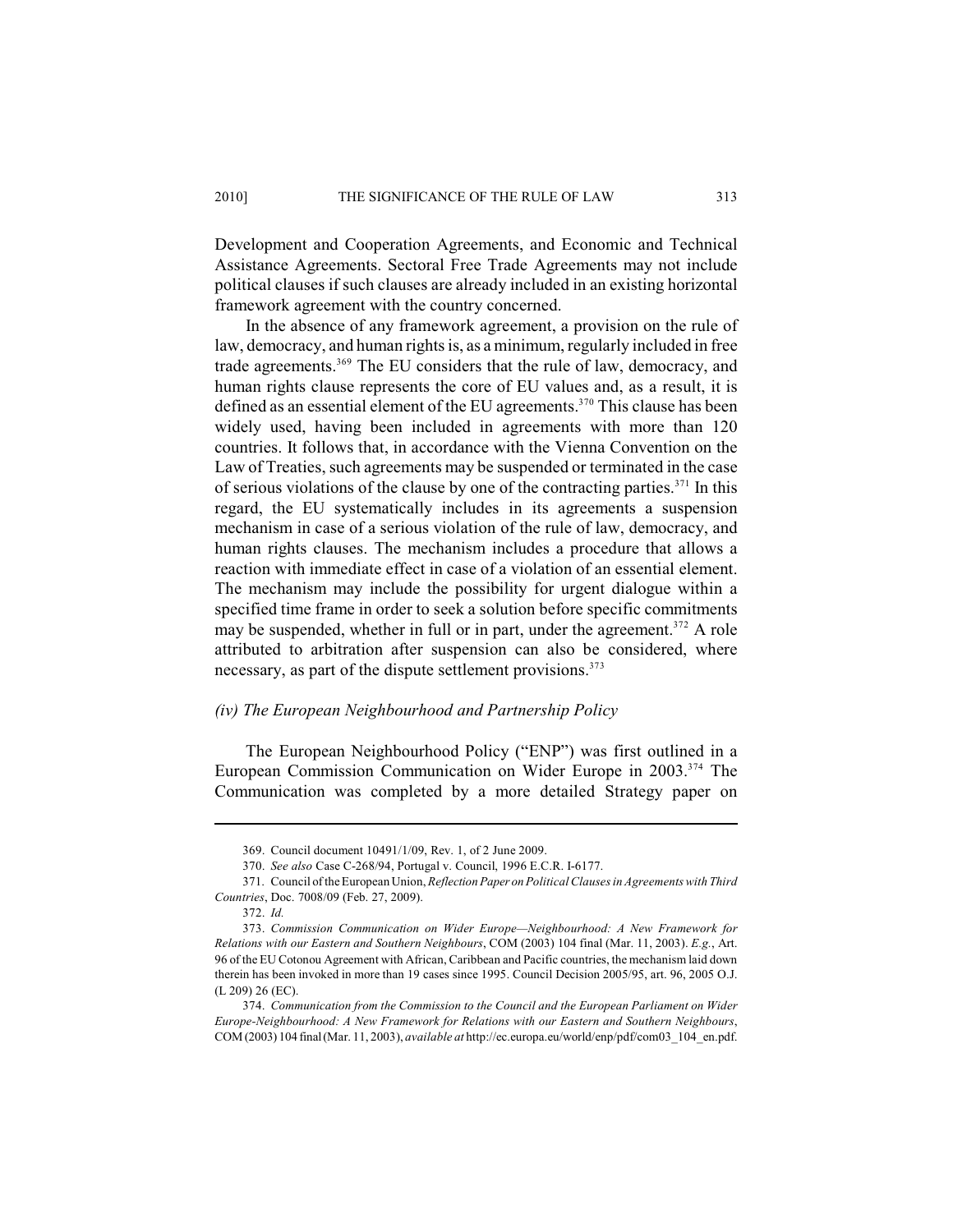European Neighbourhood Policy of May  $2004$ <sup>375</sup> At present, the legal framework for planning and delivering EU assistance is laid down in Regulation 1638/2006, establishing a European Neighborhood and Partnership Instrument ("ENPI").<sup>376</sup> The ENPI applies to the partner countries listed in the Annex to the Regulation, which are Ukraine, Moldova, Belarus, Armenia, Azerbaijan, Georgia, Algeria, Egypt, Israel, Jordan, Lebanon, Libya, Morocco, Palestinian Authority, Syria, and Tunisia. Although Russia is a neighbor of the EU, Recital 11 of the Regulation explains that "the EU and Russia have decided to develop their specific strategic partnership through the creation of four common spaces" (these are Economic Freedoms, Security and Justice, External Security, Research, and Education).<sup> $377$ </sup> Multilaterally, the axes of the ENP are the Eastern Partnership<sup>378</sup> and the Union for the Mediterranean<sup>379</sup> through which the EU offers its neighbors a privileged relationship. The objectives of this relationship are stability, security, and prosperity, as a means to strengthen cooperation and expand these objectives "beyond the borders of the European Union."

The ENP goes beyond existing relationships to offer a deeper political relationship and economic integration with the  $EU^{380}$ . The level of ambition

<sup>375.</sup> *Communication from the Commission on European Neighbourhood Policy Strategy Paper*, COM (2004) 373 final (May 12, 2004), *available at* http://ec.europa.eu/world/enp/pdf/strategy/strategy\_ paper en.pdf. The genesis of the European Neighbourhood Policy can be traced several years earlier. For an exposition of such genesis, *see* Marise Cremona, *The European Neighborhood Policy. More than a Partnership?*, *in* DEVELOPMENTS IN EUEXTERNAL RELATIONS LAW 244, 246 (Marise Cremona ed., 2008); Marise Cremona, *The European Neighbourhood Policy: Partnership, Security and the Rule of Law*, WIDER EUROPE POLICY PAPERS (2005); Marise Cremona, *The European Neighbourhood Policy: Legal and Institutional Issues* 1 (Ctr. on Democracy, Dev., and the Rule of Law, Stanford Inst. for Int'l Studies, Working Paper No. 25, 2004).

<sup>376.</sup> Council Regulation 1638/2006, 2006 O.J. (L 310) 1 (EC). Regulation 1638/2006 replaces Regulation 1488/96 supporting the Mediterranean non-member countries and territories(MEDA) (Council Regulation 1488/96, 1996 O.J. (L 189) 1 (EC)) and Regulation 99/2000 assisting Eastern Europe and Central Asia (TACIS) (Council Regulation 99/2000, 2000 O.J. (L 12) 1 (EC, EURATOM)).

<sup>377.</sup> 2006 O.J. (L 310/1) 2.

<sup>378.</sup> Joint Declaration 8435/09, of the Prague Eastern Partnership Summit, Presse 78 (May 7, 2009), *available at* http://www.consilium.europa.eu/uedocs/cms\_data/docs/pressdata/en/er/107589.pdf. The Eastern Partnership Prague Summit Declaration of 7 May 2009 also contains ample references to the rule of law. Joint Declaration 8435/09, at 78.

<sup>379.</sup> The Summit Declaration of the Union for the Mediterranean of 13 July 2008 explicitly refers to the rule of law to which references in the context of counter-terrorism and more general references can be found in the Marseille Ministerial Declaration of 3–4 Nov. 2008. Joint Declaration 11794/08, of the Paris Summit for the Mediterranean, Presse 211 (July 13, 2008); Final Declaration 15187/08, on the Barcelona Process: Union for Mediterranean Ministerial Conference, Presse 314 (Nov. 3–4, 2008).

<sup>380.</sup> Presidency Conclusions, Brussels European Council, ¶ 57 (June 15–16, 2006), *available at* http://www.consilium.europa.eu/uedocs/cms\_Data/docs/pressdata/en/ec/90111.pdf.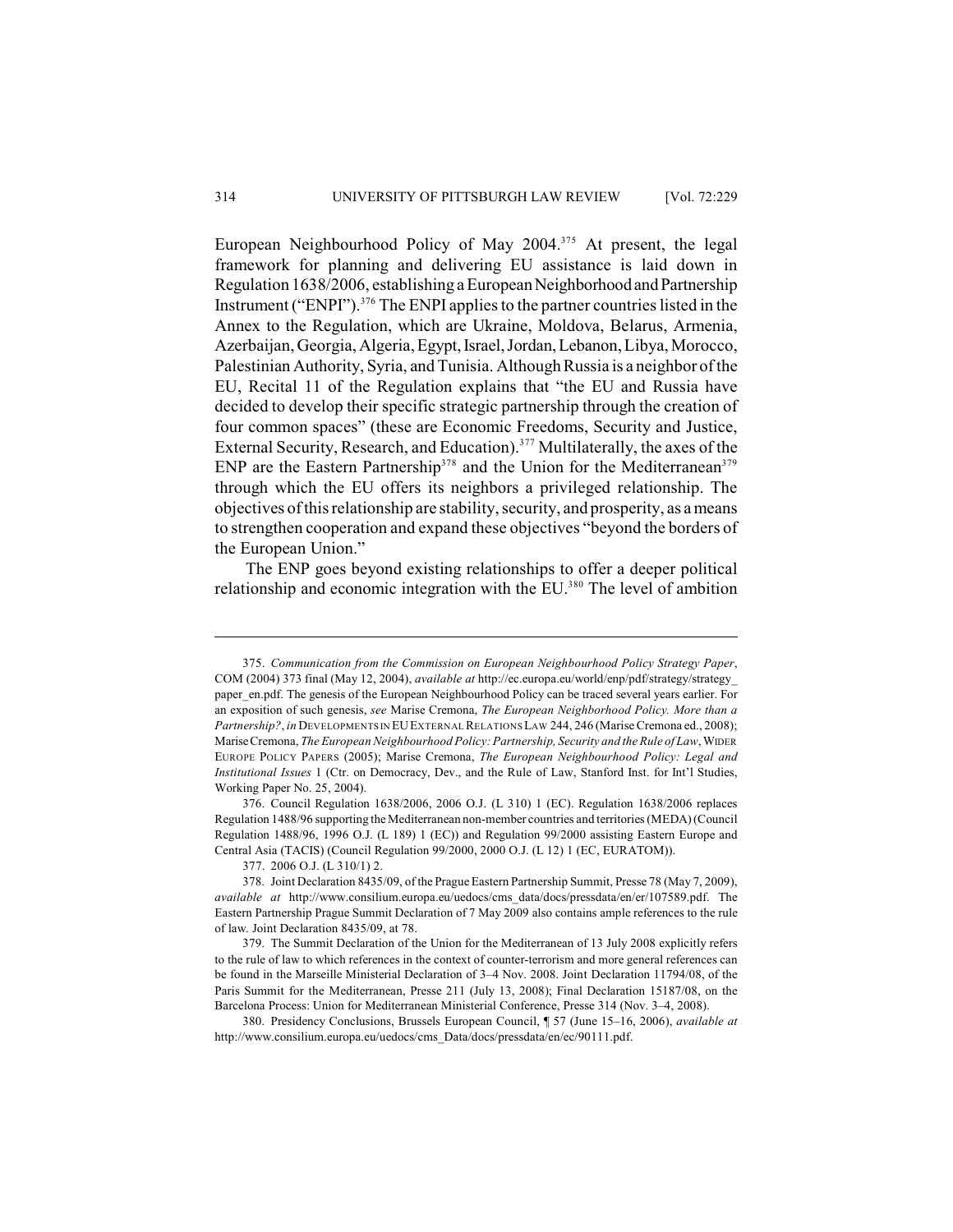#### 2010] THE SIGNIFICANCE OF THE RULE OF LAW 315

of the relationship depends on the extent to which the common values are shared. The ENP is not an enlargement policy although it does not prejudge the future development of the relationship with the EU of the states involved. It offers "more than partnership and less than membership."<sup>381</sup> The chief elements of the ENP are the bilateral or multi-country programs, cross-border cooperation programs setting out strategies, and joint operational programs covering cooperation on programs for land borders and sea crossings.<sup>382</sup> These are in addition to ENP Action Programs and joint-cross border cooperation Plans agreed to by the EU and each partner, which are drawn up on the basis of the strategies contained in the country or multi-country programs. The Action Programs specify the objectives pursued, the fields of intervention, the expected results, the management procedures, and the total amount of financing planned.<sup>383</sup> These Action Programs and joint cross-border cooperation Plans set out an agenda of political and economic reforms that include short and medium term priorities. Implementation of these Action Programs and Plans is jointly promoted and monitored through subcommittees established in the framework of the relevant agreement with each partner.

Although adopted in 2006, the ENPI Regulation 1638 does reflect the new mandate from Article 8 TEU (Lisbon) that the Neighborhood Policy of the Union is "founded on the values of the Union" as laid down in Article 2 TEU, which provides that the Union "is founded on the values of respect for human dignity, freedom, democracy, equality, the rule of law and respect for human rights." More specifically, with regard to the rule of law, Art. 2(d) of Regulation 1638/2006 provides that EU assistance shall be used to support measures within the area of cooperation aimed at "promoting the rule of law and good governance, including strengthening the effectiveness of public administration and the impartiality and effectiveness of the judiciary, and supporting the fight against corruption and fraud." The ENPI Regulation establishes a "privileged relationship" between the European Union and its neighbors, which is built on commitments to "common values" "including democracy, the rule of law, good governance and respect for human rights, and to the principles of market economy, free trade and sustainable development, and poverty reduction,"<sup>384</sup> pursuant to recital clause 4 of the

<sup>381.</sup> Romano Pradi, President of the European Comm'n, A Wider Europe—A Proximity Policy as the Key to Stability (Dec. 5–6, 2002).

<sup>382.</sup> Council Regulation 1638/2006, arts. 6, 7, 9, 12, 13, 2006 O.J. (L 310) (EC).

<sup>383.</sup> *Id.* at arts. 12, 8.

<sup>384.</sup> *See also* General Affairs and External Relations [GAER], Council Conclusions on European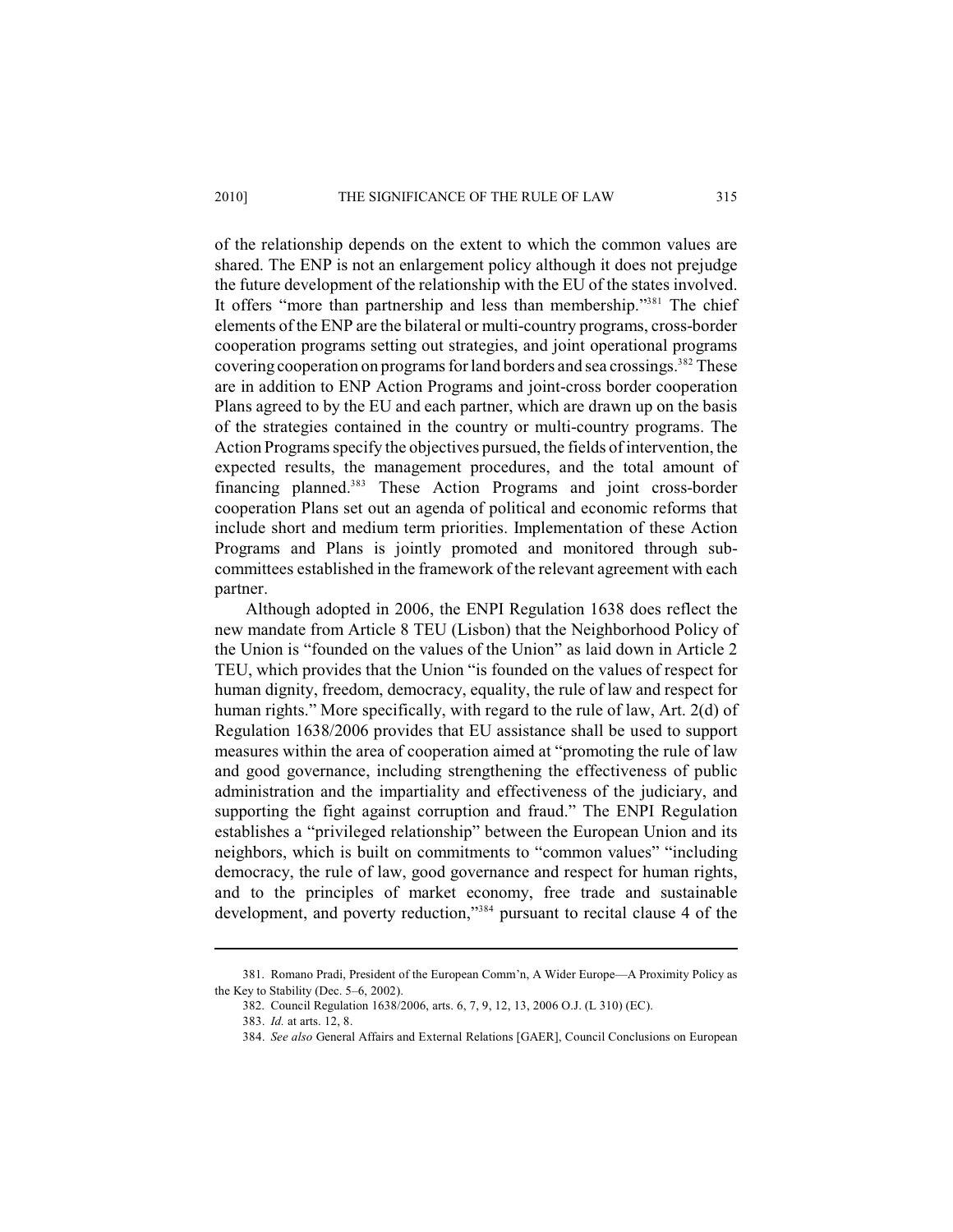Preamble to Regulation 1638/2006. Article 1(3) of the Regulation specifies that these are values that the Union "seeks to promote . . . in partner countries through dialogue and cooperation." These principles are not new. The Common Strategies adopted by the European Council in relation to Russia, Ukraine, and the Mediterranean in the late 1990s made explicit references to a strategic partnership based on "values and common interests,"<sup>385</sup> and "foundations of shared values enshrined in the common heritage of European civilisation."<sup>386</sup>

In the case of the Mediterranean, the promotion of "core values" embraced by the EU and its Member States has been made a key goal of Union policy towards the region.<sup>387</sup> The Preambles, both of the existing Partnership and Cooperation Agreements (PCAs) and of the Euro-Mediterranean Association Agreements (developed at present within the framework of the Union for the Mediterranean assembling the 27 EU Member States and 16 partner countries primarily from the Mediterranean<sup>388</sup>), contain a reference to "the common values that they share."<sup>389</sup> In the case of the PCAs, the values constitute an essential element of the agreement so that a violation of the values constitutes a justification for suspension or denunciation of the agreements. In practice, a curious distinction has been made between the PCAs with Russia, Ukraine, and the Republic of Moldova on the one hand, and those PCAs concluded with Southern Caucasus on the other hand. The former include a paramount reference to the rule of law in the Preamble: "[c]onvinced of the paramount importance of the rule of law and respect for

Neighbourhood Policy (EC) No. 10189/04 (Presse 195) of 14 June 2004. The idea of shared values has been included in the ENP from the beginning; the European Council at Copenhagen in December 2002, for example, said that the "new dynamic" created by enlargement "presents an important opportunity to take forward relations with neighbouring countries based *on shared political and economic values*." Copenhagen European Council, Presidency Conclusions 15917/02, ¶¶ 22, 12 and 13 December 2002 (EU) (emphasis added).

<sup>385.</sup> Common Strategy 1999/887, of the European Council of 11 Dec. 1999 on Ukraine, 1999 O.J. (L 331) 1.

<sup>386.</sup> Common Strategy 1999/414, of the European Union of 4 June 1999 on Russia, 1999 O.J. (L 157) 1.

<sup>387.</sup> Common Strategy 2000/458, of the European Council of 19 June 2000 on the Mediterranean Region, 2000 O.J. (L 183) 6. The core values include "human rights, democracy, good governance, transparency and the rule of law." *Id.*

<sup>388.</sup> Joint Declaration 11794/08, *supra* note 379.

<sup>389.</sup> *See, e.g.*, Partnership and Cooperation Agreement between the European Communities and their Member States, and Ukraine, 1998 O.J. (L 49) 3; Decision of the Council and the Commission 98/238, on the Conclusion of a Euro-Mediterranean Agreement Establishing an Association Between the European Communities and their Member States, of One Part, and the Republic of Tunisia, of the Other Part, 1998 O.J. (L 97) 2.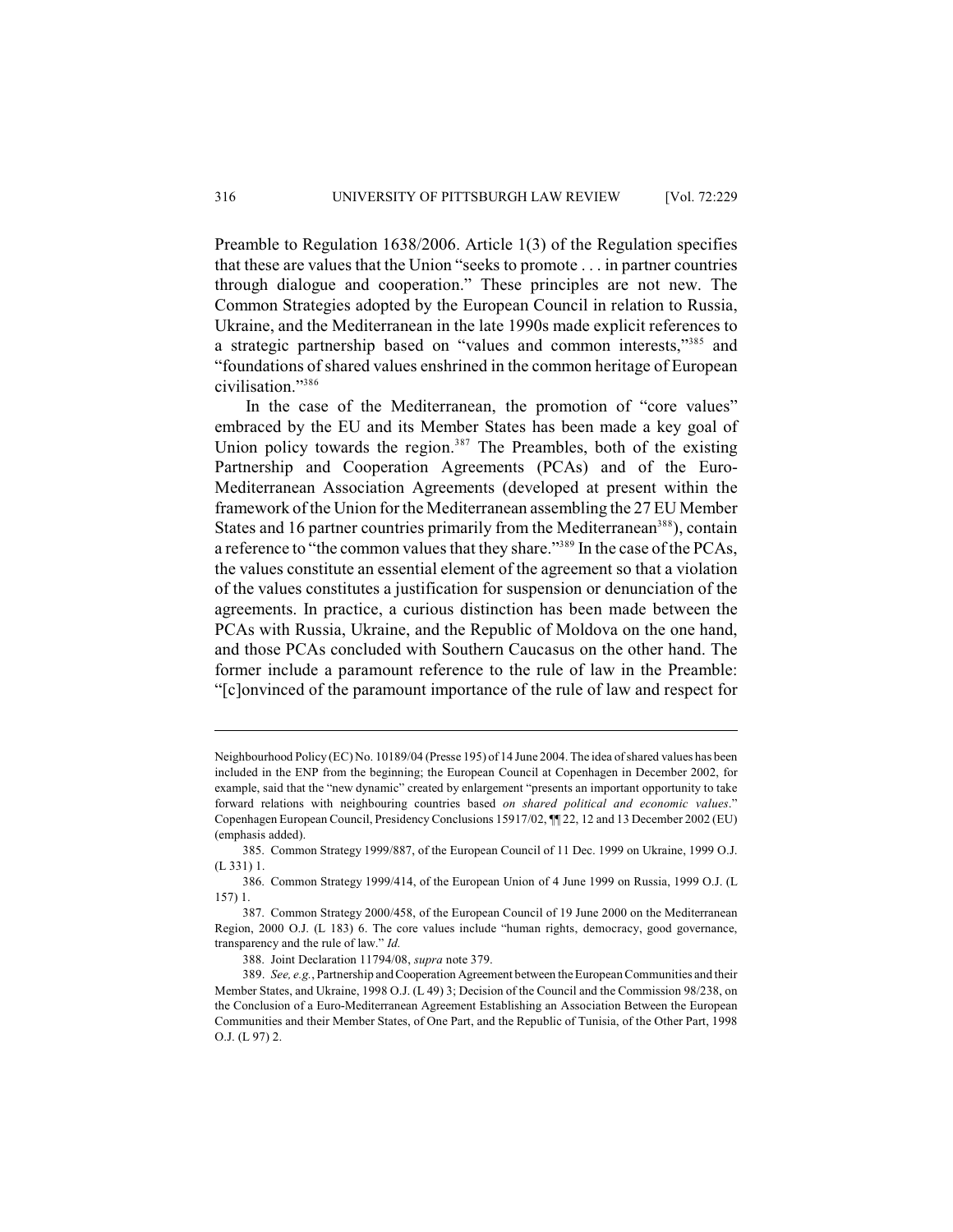human rights, particularly those of minorities, the establishment of a multiparty system with free and democratic elections and economic liberalization aimed at setting up a market economy. . . ." However, the rule of law is neither explicitly included among the "essential elements" in Article  $2,390$  nor mentioned in Article 6 on political dialogue, unlike democracy, human rights, and minority rights.<sup>391</sup> The PCAs with the Southern Caucasus countries, by contrast, in addition to a mention of the rule of law in the Preamble (again, it is not among the "essential elements"), include among the areas of cooperation:

[A]ll questions relevant to the establishment or reinforcement of democratic institutions, including those required in order to strengthen the rule of law, and the protection of human rights and fundamental freedoms according to international law and OSCE principles. This cooperation shall take the form of technical assistance programmes intended to assist, *inter alia*, in the drafting of relevant legislation and regulations; the implementation of such legislation; the functioning of the judiciary; the role of the State in questions of justice; and the operation of the electoral system  $\cdots^{392}$ 

The relationship with Armenia, Azerbaijan, Belarus, Georgia, the Republic of Moldova, and Ukraine has been given further impetus within the framework of the "Eastern Partnership,"which was launched at the EU Prague Summit on May 7, 2009. The Eastern Partnership envisages further economic integration (by means of the conclusion of new Association Agreements) and an acceleration of political association by strengthening the promotion of

<sup>390.</sup> *See, e.g.*, Partnership and Cooperation Agreement between the European Communities and their Member States, and Ukraine, 1998 O.J. (L 49) 3; and Decision of the Council and the Commission 98/238, on the Conclusion of a Euro-Mediterranean Agreement Establishing an Association Between the European Communities and their Member States, of One Part, and the Republic of Tunisia, of the Other Part, 1998 O.J. (L 97) 2.

<sup>391.</sup> *See* 1999 O.J. (L49); Benita Ferrero-Walker, European Comm'r for External Relations and European Neighbourhood Policy, European Strategies for Promoting Democracy in Post-Communist Countries (Jan. 20, 2006) ("We understand that democracy can never be improved from the outside; genuine democratic transition must always come from within.").

<sup>392.</sup> Council and Commission Decision 1999/515, on the Conclusion of the Partnership and Cooperation Agreement Between the European Communities and their Member States, of the One Part, and Georgia, of the Other Part, art. 71, 1999 O.J. (L 205) 21. The PCAs with Armenia and Azerbaijan contain similar provisions. There is also a provision on cooperation with respect to prevention of illegal activities including corruption. *Id.* at arts. 72, 22.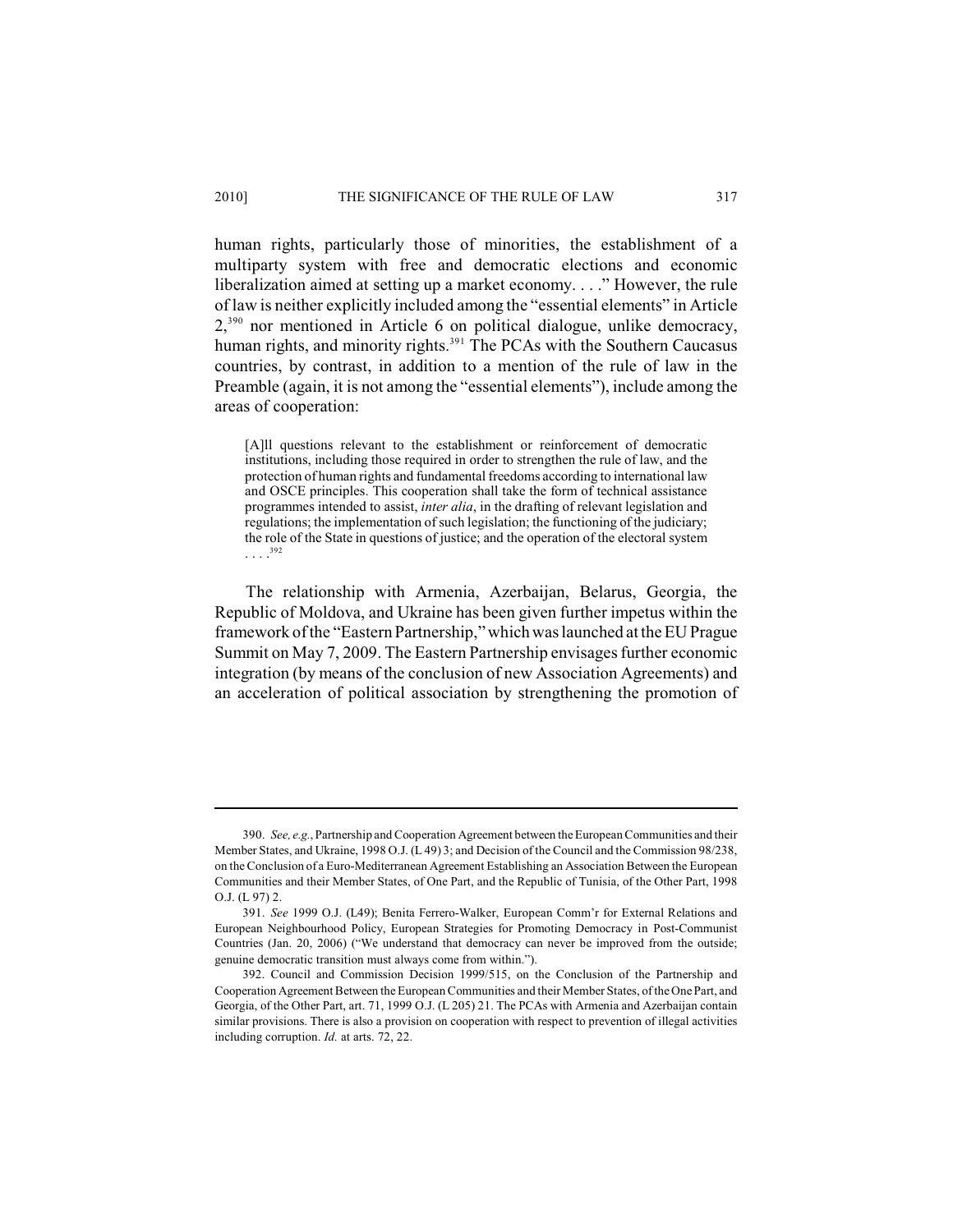democracy and good governance.<sup>393</sup> Belarus, Libya, and Syria do not yet have Association Agreements in force.

The provisions on shared values constitute a political conditionality so that the level of ambition of each relationship depends on the extent to which the common values are shared. The Commission's Strategy Paper of May 2004 makes clear the link between progress in relations with the EU and progress in implementing agreed targets, including commitment to the rule of law:

The Union is founded on the values of respect for human dignity, liberty, democracy, equality, the rule of law and respect for human rights. . . . The European Neighbourhood policy seeks to promote commitment to shared values. The extent to which neighbouring countries implement commitments in practice varies and there is considerable scope for improvement. Effective implementation of such commitments is an essential element in the EU's relations with partners. The level of the EU's ambition in developing links with each partner through the ENP will take into account the extent to which common values are effectively shared. The Action Plans will contain a number of priorities intended to strengthen commitment to these values. These include strengthening democracy and the rule of law, the reform of the judiciary and the fight against corruption and organised crime  $\ldots$ .<sup>394</sup>

The political conditionality of the rule of law and other shared values is also identified in the priorities established in the Action Plans.

The level of the EU's ambition in developing links with each partner through the ENP will take into account the extent to which common values are effectively shared. The Action Plans will contain a number of priorities intended to strengthen commitment to these values. These include strengthening democracy and the rule of law, the reform of the judiciary and the fight against corruption and organised crime; respect of human rights and fundamental freedoms, including freedom of media and expression, rights of minorities and children, gender equality, trade union rights and other core labour standards, and fight against the practice of torture and prevention of ill-treatment; support for the development of civil society; and co-operation with the International Criminal Court. Commitments will also be sought to certain essential aspects of the EU's external action, including, in particular, the fight against terrorism and the proliferation of weapons of mass destruction, as well as abidance by international law and efforts to achieve conflict resolution.<sup>395</sup>

<sup>393.</sup> *See* Joint Declaration 8435/09, *supra* note 378. *See also* Press Release, Council of the European Union, Conclusions on Eastern Partnership, (Oct. 25, 2010), *available at* http://www.consilium.europa.eu/ uedocs/cms\_data/docs/pressdata/EN/foraff/117327.pdf.

<sup>394.</sup> *Communication from the Commission European Neighbourhood Policy Strategy Paper*, *supra* note 375, at 12–13.

<sup>395.</sup> *Id.* at 13.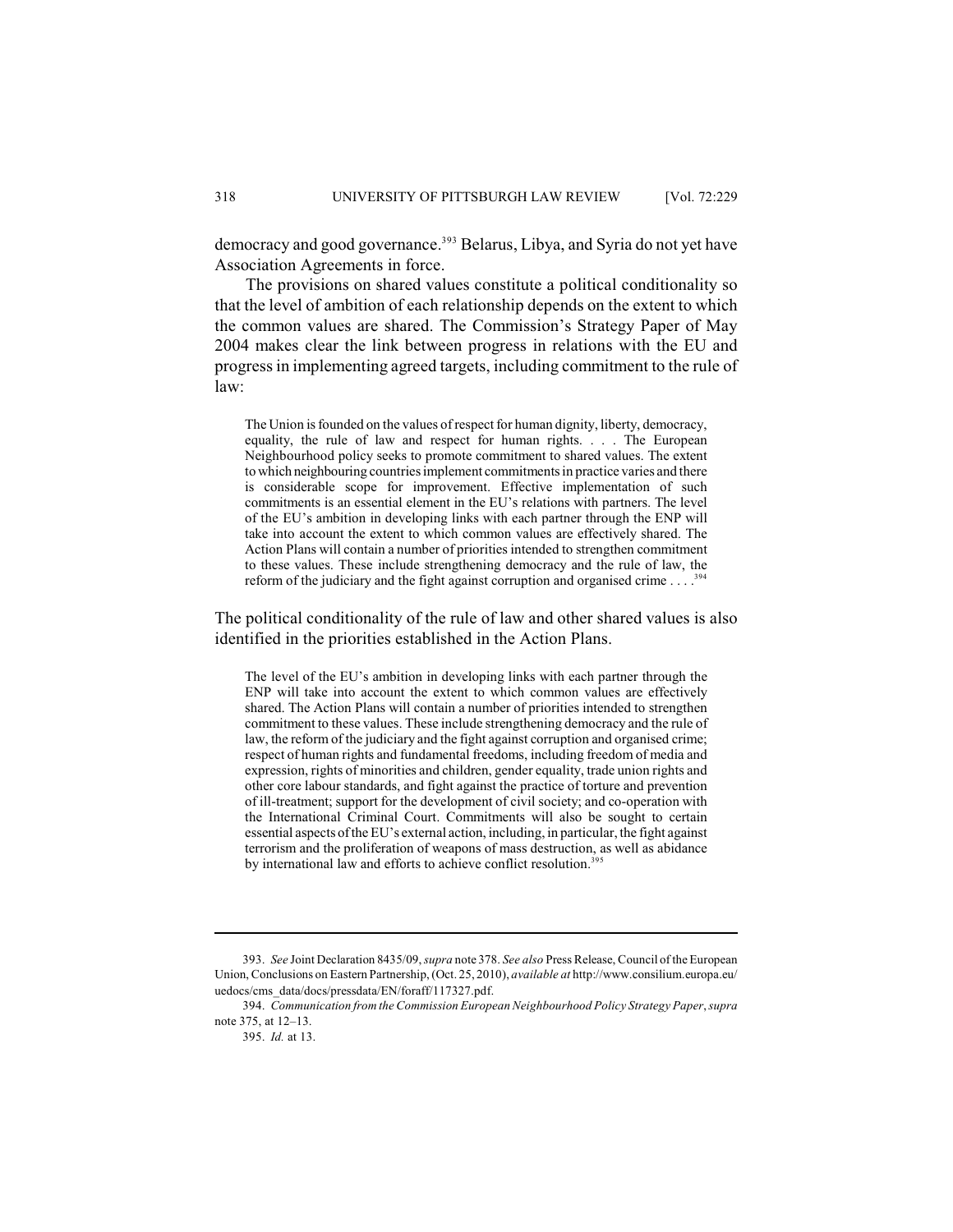Above all, the shared values (as well as prosperity and stability) are included in the context of security as a paramount purpose of the ENP relationship, which will enhance the security of the Union itself. As it is emphasized in the European Security Strategy ("A Secure Europe in a Better World" adopted by the Brussels European Council in December 2003):

It is in the European interest that countries on our borders are well-governed. Neighbours who are engaged in violent conflict, weak states where organized crime flourishes, dysfunctional societies or exploding population growth on its borders all pose problems for Europe. The integration of acceding states increases our security but also brings the EU closer to troubled areas. Our task is to promote a ring of wellgoverned countries to the East of the European Union and on the borders of the Mediterranean with whom we can enjoy close and cooperative relations.<sup>396</sup>

The emphasis is thus placed on partnership, interdependence, avoiding the creation of new dividing lines, and shared values which create a "common project."<sup>397</sup> The implications of the rule of law for the EU's own security policies involve the alignment of the EU neighbors to EU policies on sensitive issues such as terrorism, immigration, and border issues.<sup>398</sup> Thus, the EU is concerned with the potential for breakdown in the rule of law and in law and order and stability within its neighbors, not just as an uninvolved observer or aid donor (the Union links the gains for the neighbor states in the ENPI to increased EU financial assistance, participation in EU programs, assistance in alignment to EU legal and regulatory norms; "a stake in the biggest Single Market in the world"<sup>399</sup>), but as a neighbor whose members are likely to be directly affected by the fallout from civil insecurity.

Finally, the success of the security objective in the ENP "depends on achieving stability and prosperity," $400$  which means promoting stability

<sup>396.</sup> Council of the European Union, *A Secure Europe in a Better World*, Doc. 10881/03, at 7–8 (Dec. 12, 2003), *available at* http://www.consilium.europa.eu/uedocs/cmsUpload/78367.pdf.

<sup>397.</sup> It should be noted that, on a wider scale, the Lisbon OSCE Declaration states that "[o]ur approach is one of co-operative security based on democracy, respect for human rights, fundamental freedoms and the rule of law, market economy and social justice. It excludes any quest for domination. It implies mutual confidence and the peaceful settlement of disputes." Organization for Security and Cooperation in Europe [OSCE], *Libson Declaration on a Common and Comprehensive Security Model for Europe for the Twenty-First Century* ¶ 3, OSCE Doc. S/1/96 (Dec. 3, 1996).

<sup>398.</sup> *See* Elspeth Guild, *International Terrorism and EU Immigration, Asylum and Borders Policy: The Unexpected Victims of 11 September 2001*, 8 EUROPEAN FOREIGN AFF. REV. 331 (2003).

<sup>399.</sup> Judith Kelley, *New Wine in Old Wineskins: Promoting Political Reforms through the New European Neighbourhood Policy*, 44 J. COMMON MKT. STUD. 29 (2006).

<sup>400.</sup> Marise Cremona, *The European Neighbourhood Policy as a Framework for Modernization*, *in European Integration without EU Membership: Models, Experiences, Perspectives* 7 (European University Institute, Working Papers 2009/10, 2009), *available at* http://cadmus.eui.eu/bitstream/handle/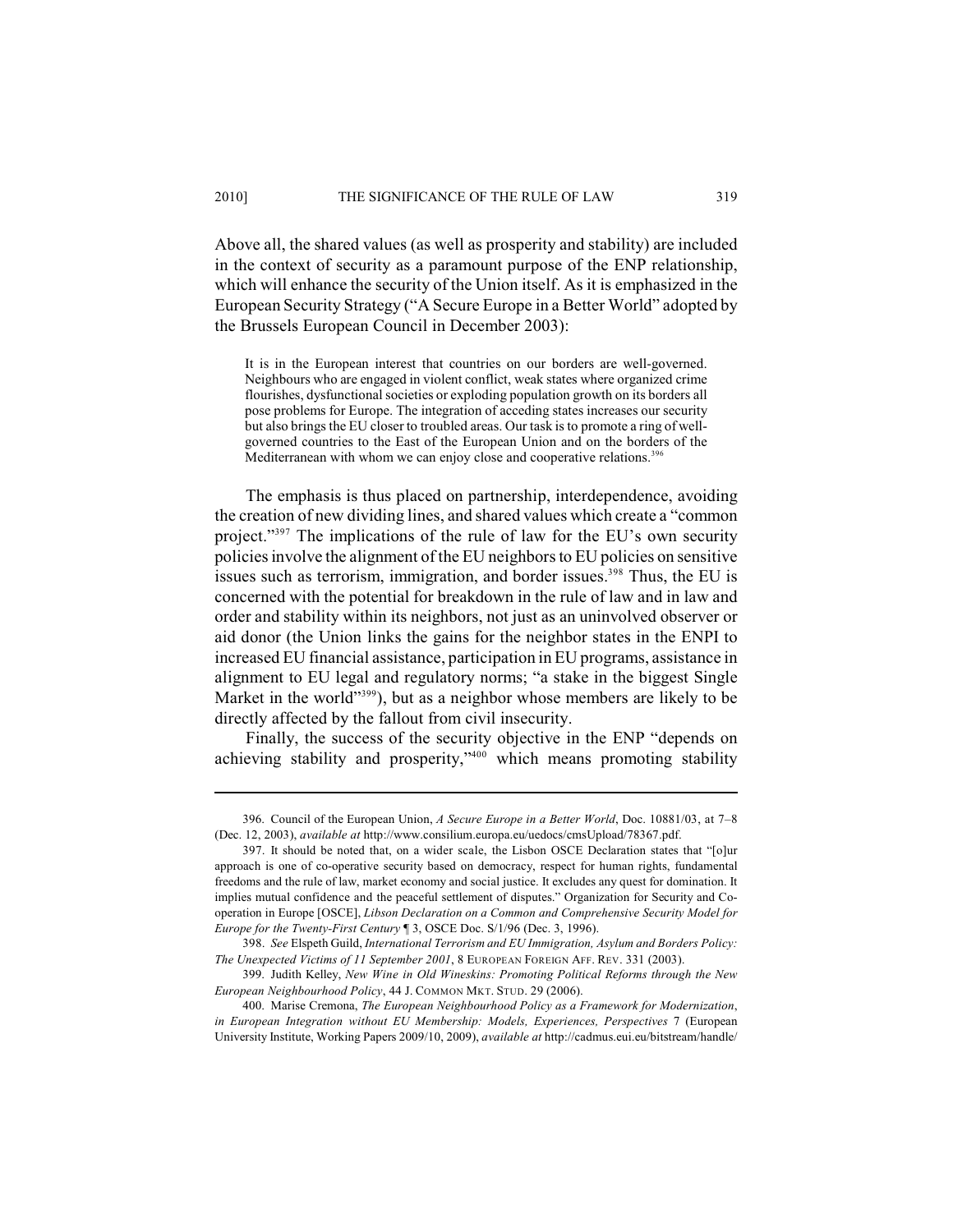conceived also as a pre-condition for the democratization, rule of law, good governance, political reform,  $401$  and economic development. In its March 2003 paper on the Wider Europe, the Commission stressed this link as follows:

Democracy, pluralism, respect for human rights, civil liberties, the rule of law and core labour standards are all essential prerequisites for political stability, as well as for peaceful and sustained social and economic development. . . . A political, regulatory and trading framework, which enhances economic stability and institutionalises the rule of law, will increase our neighbours' attractiveness to investors and reduce their vulnerability to external shocks. 402

In summary, the ENP is a form of EU relationship lying between enlargement and the general foreign policy. Although the ENP is not an enlargement policy, it does not prejudge the issue of enlargement. Within the ENP, the rule of law is an important element of conditionality in the progress of the EU's policy with its neighbors. In its Work Program 2011, the Commission indicated that over the past five years the ENP "has shown . . . the EU's ability to project its values and principles and to contribute to political stability and economic development in its neighbourhood. . . . The Commission will continue to help to deepen the EU's special relationship with these neighbours.  $\dots$ <sup>2403</sup> The Commission intends to make further proposals in 2011 for the further development of the EU bilateral and multilateral partnership in its Eastern Partnership and Union for the Mediterranean dimensions.

### *(v) Pre-accession assistance*

The principles applied in the context of the ENP also apply to the assistance provided by the EU to European states which may one day become members of the Union. Compliance with the rule of law has also been a condition within the pre-accession strategy for the enlargement of the EU (where the key objectives are stability, prosperity, security of the Union's borders and shared values) since, as we have seen, Article 49 of the (Lisbon)

<sup>1814/11294/</sup>MWP\_2009\_10.pdf?sequence=1.

<sup>401.</sup> *See id.* Thus, the stability of national institutions is a first priority in the ENPI Action Plan for Ukraine.

<sup>402.</sup> *Commission Communication on Wider Europe—Neighbourhood: A New Framework for Relations with our Eastern and Southern Neighbours*, at 7, 9, COM (2003) 104 final (Mar. 11, 2003).

<sup>403.</sup> *See Communication from the Commission to the European Parliament, the Council, the European Economic and Social Committee and the Committee of the Region*, at 9, COM (2010) 623 final (Oct. 27, 2010).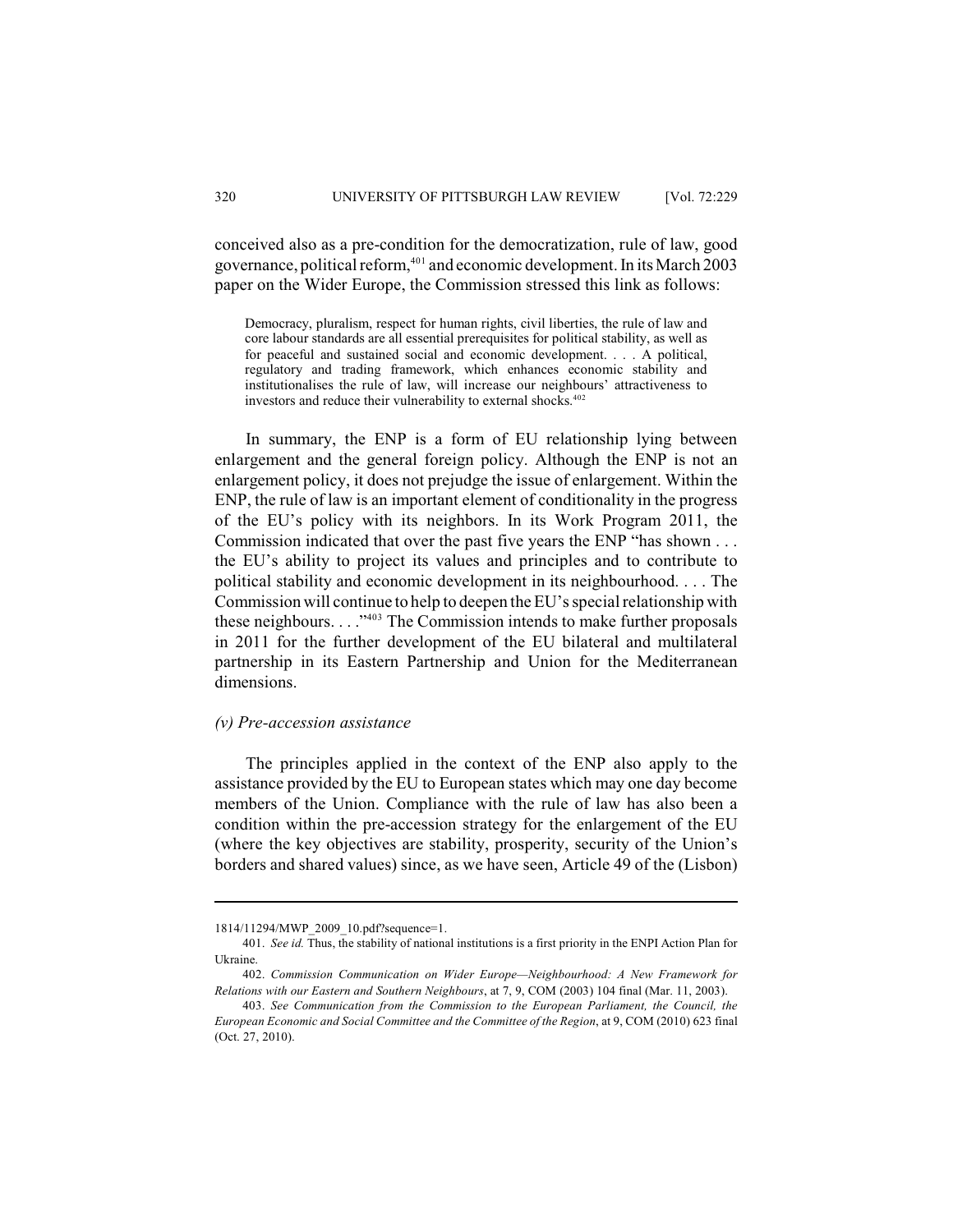# 2010] THE SIGNIFICANCE OF THE RULE OF LAW 321

TEU makes it a condition for any applicant European state to respect the rule of law and other values of the EU pursuant to Article 2 of the (Lisbon) TEU. At present, the pre-accession strategy takes place within the framework of Council Regulation 1085/2006. This establishes an Instrument for Pre-Accession Assistance ("IPA").<sup>404</sup> The European Union assistance is based on a crucial distinction between two groups of countries: candidates countries (Croatia, Turkey, and the former Yugoslav Republic of Macedonia and Iceland<sup> $405$ </sup> which was granted candidate status in July 2010), and potential candidates (Albania, Bosnia, Montenegro, Serbia including Kosovo, as defined in UNSC Resolution  $1244^{406}$ ).

# *(vi) EU development and economic, financial and technical assistance policies*

Pursuant to the Treaties, the policies of the EU relating to development cooperation and economic, financial, and technical assistance to third countries have to be consistent with and take place within the framework of the rule of law as an objective. The promotion, development, and consolidation of the rule of law and democracy, and of respect for human rights and fundamental freedoms have constituted "a prime objective of the EU development policy and economic, financial and technical cooperation with third countries." $407$  The Treaty of Lisbon has reinforced the objective of the rule of law in these fields since the Union's policy in those fields "shall be conducted within the framework of the (general) principles and objectives of the Union's external action." This is included in Article 21(b) of the (Lisbon) TEU, which provides for the consolidation of and support for democracy, the

<sup>404.</sup> 2006 O.J. (L 210) 82. IPA Regulation replaced previous enlargement programs such as Phare, SAPARD, ISPA and CARDS.

<sup>405.</sup> Council Regulation 540/2010, 2010 O.J. (L 158) 7 (EU). In 1999 the European Commission had envisaged an articulation between three groups: first, those European countries which are eligible for membership, but either do not at present which to accede or are at the initial stages of submission of their candidacy (such as Switzerland, Iceland and Norway); second, those European countries which may be seen as "potential candidates" (Thessaloniki European Council of June 2003), which may desire membership but which do not yet meet the criteria and may not yet have made a formal application (this includes certain countries of the Western Balkans—Montenegro, Albania, and Serbia have applied); and third, those countries which are already or will become "near neighbours" of the enlarged Union, including Russia, Ukraine and the southern states, especially those of the Maghreb (Algeria, Morocco, Tunisia).

<sup>406.</sup> 2006 O.J. (L 210) 82, 92–93 (annexes I and II of Regulation No. 1085/2006).

<sup>407.</sup> *Communication from the Commission to the Council and the European Parliament on the European Union's Role in Promoting Human Rights and Democratisation in Third Countries*, COM (2001) 252 final (May 8, 2001).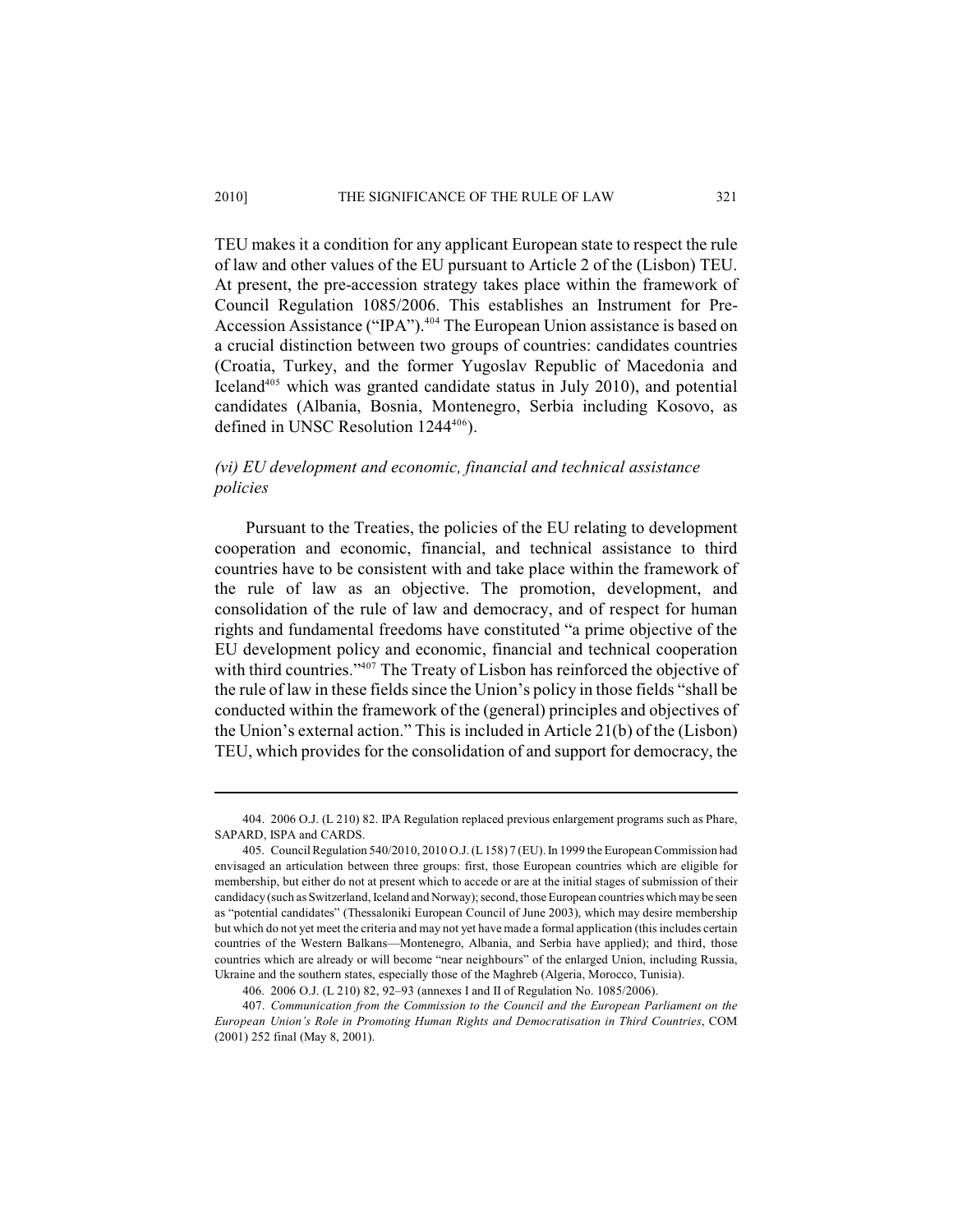rule of law, human rights, and the principle of international law pursuant to Article 208 and  $212(1)$  TFEU.<sup>408</sup>

For the current period 2007–2013, EU development cooperation is funded within the legal framework established by Regulation 1905/2006. That establishes a financing instrument for development cooperation<sup>409</sup> and covers all countries not eligible under ENPI or PCA. The Member States' development cooperation assistance is funded *inter alia* by the 10th European Development Fund, which is the main instrument for providing development aid to the African, Caribbean, and Pacific (ACP) countries and the overseas countries and territories. The Fund is governed by the ACP-EU Partnership Agreement (signed in 2000 and revised in 2005 and in  $2010$ <sup>410</sup> and the amended Overseas Association Decision.<sup>411</sup> The EU's action on the rule of law and development is based on the European Consensus on Development, signed on December 20, 2005, whereby the EU Member States, the Council, the European Parliament, and the Commission agreed to a common EU vision of development.<sup>412</sup> The Consensus identifies a development based on the EU's "democratic values," including the rule of law, goals, principles, and commitments to be implemented in development policies, in particular in reducing poverty and in the alignment of EU aid with the national strategies and procedures of developing countries. The Consensus also includes a section on "Policy Coherence for Development ("PCD")"<sup>413</sup> to be applied in many areas (trade, environment, climate change, security, agriculture, fisheries, social dimension of globalization, employment and decent work, migration, research, information, transport, and energy), with the rule of law, democracy, good governance, and human rights among the cross-cutting issues identified.<sup>414</sup> The EU and its Member States together constitute the

<sup>408.</sup> 2002 O.J. (325) 1, 109–11 (this objective was present before the entry into force of the Treaty of Lisbon: "Community policy in this area shall contribute to the general objective of developing and consolidating democracy and the rule of law, and to that of respecting human rights and fundamental freedoms" (formerly Arts. 177(2) and 181a(1) of the TEC)).

<sup>409.</sup> 2006 O.J. (L 378) 41. This instrument replaces thirteen regulations including Council Regulation 443/92, 1992 O.J. (L 51) 1 on the provision of assistance to developing countries in Latin American and Asian countries (ALA).

<sup>410.</sup> 2000 O.J. (L 317) 3, *amended by* 2005 O.J. (L 209) 27, and by 2010 O.J. (L 287) 3.

<sup>411.</sup> 2002 O.J. (L 64) 39; 2001 O.J. (L 324) 1; 2001 O.J. (L 314) 1.

<sup>412.</sup> 2006 O.J. (C 46) 1.

<sup>413.</sup> *Communication from the Commission to the Council and the European Parliament on the European Union's Role in Promoting Human Rights and Democratisation in Third Countries*, *supra* note 407.

<sup>414.</sup> Joint Statement on European Union Development Policy: the European Consensus, 2006 O.J. (C 46) I, paras. 35–38.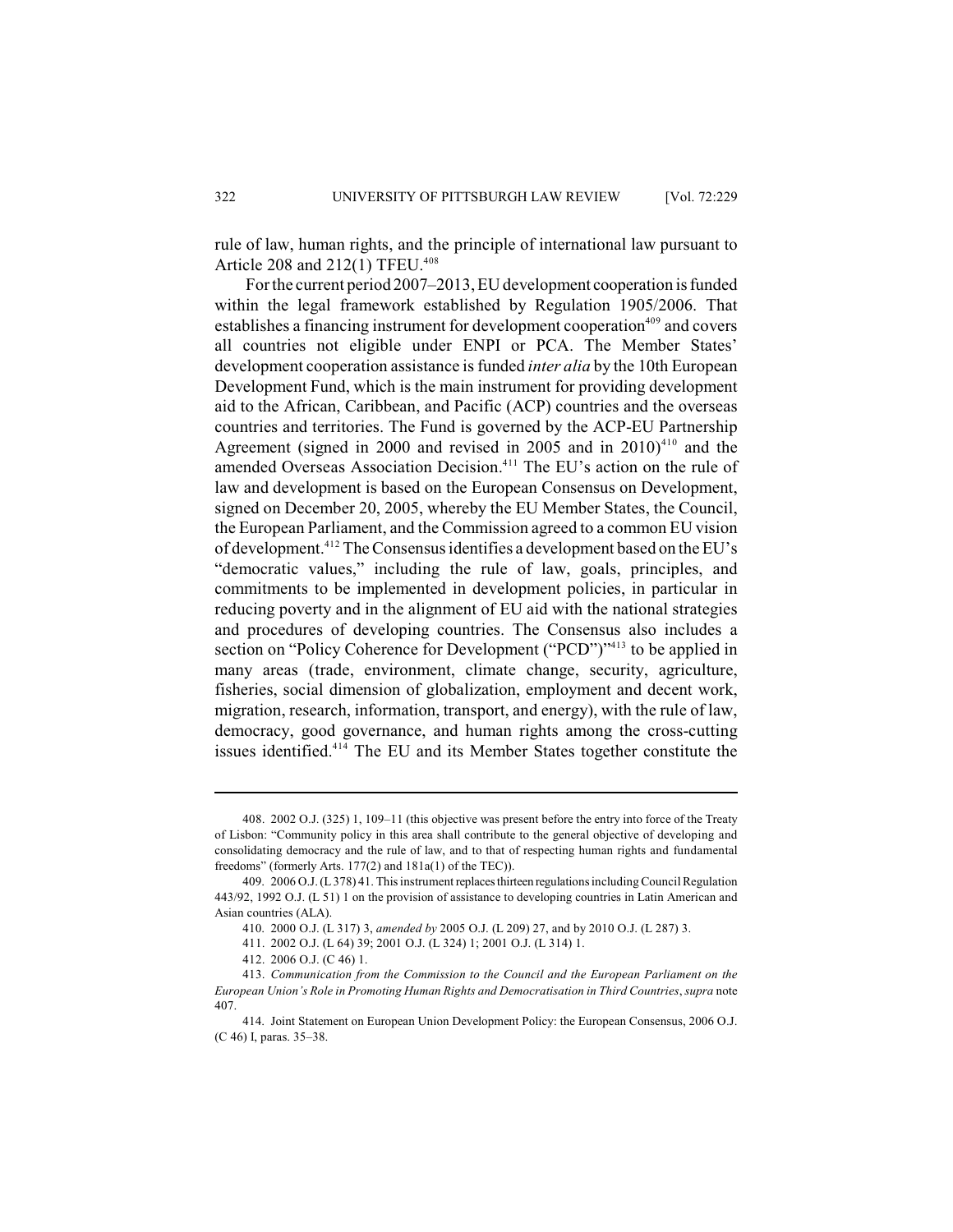biggest providers of development aid in the world, collectively spending around 49 billion Euro on development assistance in 2009.<sup>415</sup>

The economic, financial, and technical cooperation assistance of the European Union is provided mainly through Regulation 1934/2006 of December 21, 2006. That establishes a financing instrument for cooperation with industrialized and other high-income countries and territories. The assistance is given through multi-annual cooperation programs pursuant to Article 5 and annual action programs pursuant to Article 6, provided that the areas of cooperation are implemented with full respect for the principles of "liberty, democracy, respect for human rights and fundamental freedom and the rule of law." 416

In addition, two horizontal legal instruments are significant. First, Regulation 1717/2006, establishing an Instrument for Stability<sup>417</sup> creates a development and financial assistance instrument aiming to contribute to stability in situations of crisis and emerging crisis, and in the face of specific global and trans-regional threats. The Regulation provides that technical and financial assistance shall cover:

[S]upport for the development of democratic, pluralistic state institutions, including measures to enhance the role of women in such institutions, effective civilian administration and related legal frameworks at national and local level, an independent judiciary, good governance and law and order, including non-military technical cooperation to strengthen overall civilian control, and oversight over the security system and measures to strengthen the capacity of law enforcement and judicial authorities involved in the fight against the illicit trafficking of people, drugs, firearms and explosive materials.<sup>418</sup>

The second instrument is Regulation 1889/2006 "establishing a financing instrument for the promotion of democracy and human rights worldwide,<sup>"419</sup> which provides:

This Regulation establishes a European Instrument for Democracy and Human Rights under which the [EU] shall provide assistance, within the framework of the [EU]'s policy on development cooperation, and economic, financial and technical

<sup>415.</sup> *A Twelve-Point EU Action Plan in Support of the Millennium Development Goals*, at 5, COM (2010) 159 final (Apr. 21, 2010), *available at* http://ec.europa.eu/development/icenter/repository/ COMM\_COM\_2010\_0159\_MDG\_EN.PDF.

<sup>416.</sup> *Id*. at 46–49; 2006 O.J. (L 405) 41.

<sup>417.</sup> Commission Regulation 1717/2006, 2006 O.J. (L 327) 1 (EC) (establishing an Instrument for Stability).

<sup>418.</sup> *Id.* at 3 (Art. 3 (2)(c)).

<sup>419.</sup> Commission Regulation 1889/2006, 2006 O.J. (L 386) 1 (EC).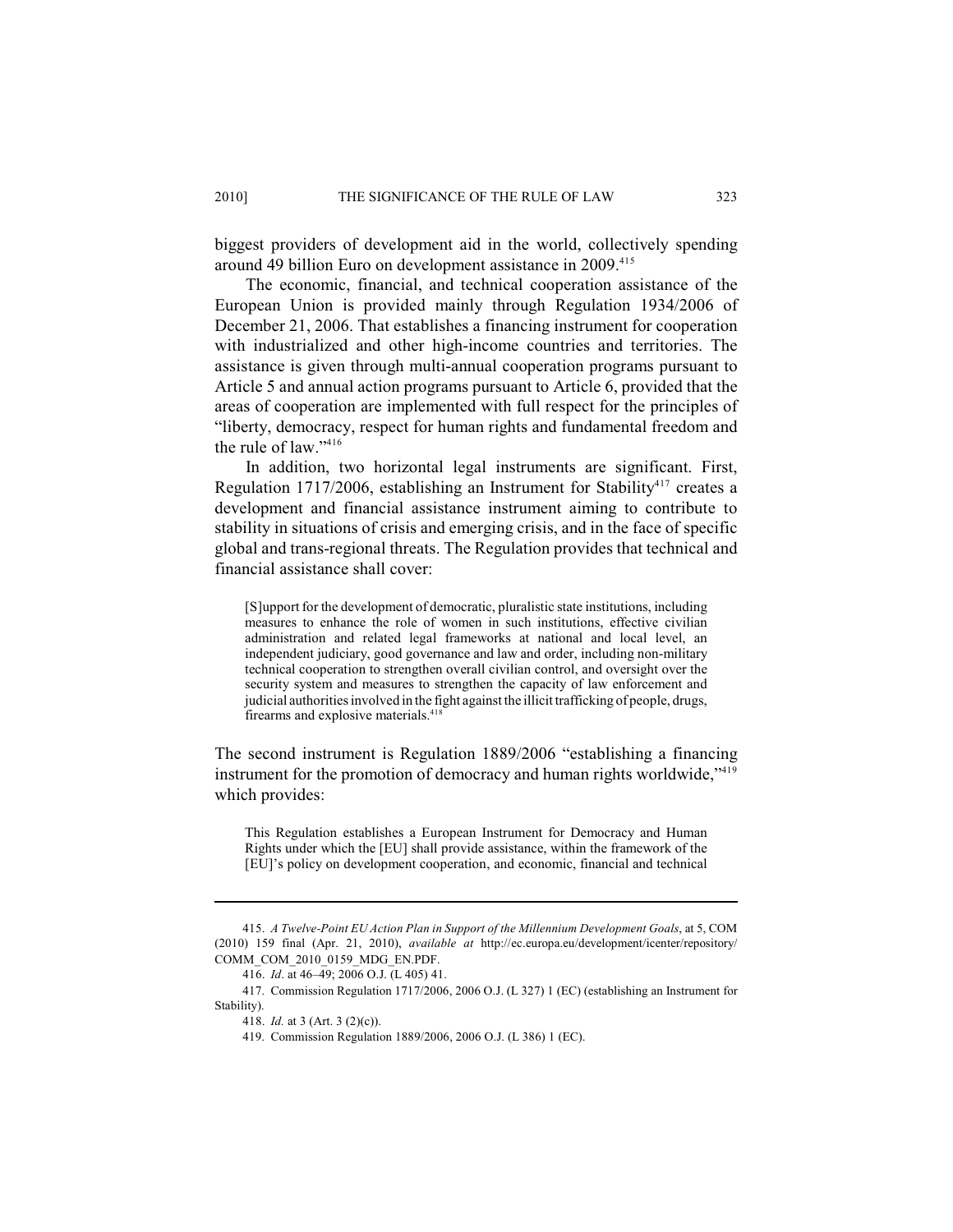cooperation with third countries, consistent with the European Union's foreign policy as a whole, contributing to the development and consolidation of democracy and the rule of law, and of respect for all human rights and fundamental freedoms.<sup>420</sup>

This Regulation allows for assistance which is independent of the consent of third country governments and other public authorities and codifies a series of piecemeal legislation provisions which contributed to the general objective of consolidating democracy, the rule of law, and respect for human rights such as Regulations 975/1999 and 976/1999.<sup>421</sup>

# *(vii) The Rule of Law in the Common Foreign and Security Policy of the Union*

As with the rest of the external action of the Union, the Common Foreign and Security Policy of the Union ("CFSP") must respect and pursue the general objectives of the rule of law, democracy, and human rights.<sup>422</sup>

The starting point is the European Security Strategy, adopted by the European Council in 2003, according to which "[t]he development of a stronger international society, well functioning international institutions and a rule-based international order is our objective. We are committed to upholding and developing International Law. The fundamental framework for

<sup>420.</sup> *Id.* at 4 (Art. 1(1)).

<sup>421.</sup> Council Regulation 976/1999, 1999 O.J. (L 120) 8 (EC) ("laying down the requirements for the implementation of Community operations, other than those of development cooperation, which, within the framework of Community cooperation policy, contribute to the general objective of developing and consolidating democracy and the rule of law and to that of respecting human rights and fundamental freedoms in third countries"); Council Regulation 975/1999, 1999 O.J. (L 120) 1 (EC) ("laying down the requirements for the implementation of development cooperation operations which contribute to the general objective of developing and consolidating democracy and the rule of law and to that of respecting human rights and fundamental freedoms"). *See also* Council Common Position (EC) 98/350/CFSP of 25 May 1998, 1998 O.J. (L 158) 1 ("concerning human rights, democratic principles, the rule of law and good governance in Africa").

<sup>422.</sup> 1992 O.J. (C 191) 1, 58 (Art. 11(1), ex Art. J.1 of the TEU provides that the objectives of the CFSP include "safeguard[ing] the common values, fundamental interests and independence of the Union . . . in accordance with the principles of the United Nations Charter as well asthe principles of the Helsinki Final Act and the objectives of the Paris Charter," and "develop[ing] and consolidat[ing] democracy and the rule of law, and respect for human rights and fundamental freedoms"). These objectives have been considerably reinforced under the Treaty of Lisbon; see 2008 O.J. (C 115) 15, 17 (Art. 3(5) of the Treaty on European Union (TEU) provides that the Union shall contribute to "the protection of human rights, in particular the rights of the child, as well as to the strict observance and the development of international law, including respect for the principles of the United Nations Charter"); *see also* 2008 O.J. (115) 15, 35–36 (strengthening further these objectives with the guiding principle of the rule of law laid down in the general provisions of Art. 21 TEU).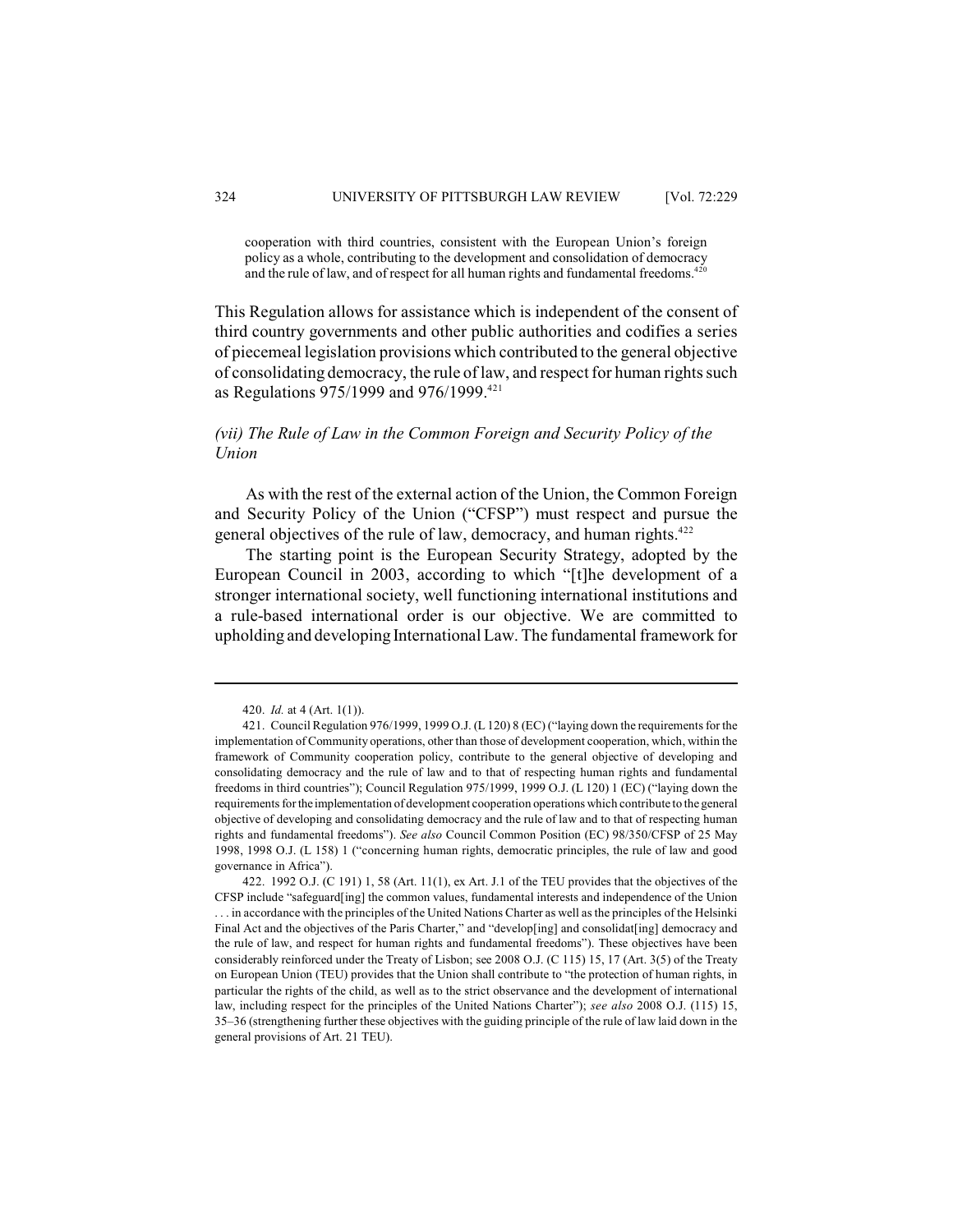international relations is the United Nations Charter."  $423$  The Union considers it "a condition of a rule-based international order that law evolves in response to developments such as proliferation, terrorism, and global warming. [It has] an interest in further developing existing institutions such as the World Trade Organisation and in supporting new ones such as the International Criminal Court," and in "[c]ontributing to better governance through assistance programmes, conditionality and targeted trade measures. . . . A world seen as offering justice and opportunity for everyone will be more secure for the European Union and its citizens."<sup>424</sup> With regard to policy implications, the EU acknowledges that "if we are to make a contribution that matches our potential, we need to be more active, more coherent and more capable. And we need to work with others."<sup>425</sup>

Having identified international conflicts (Middle East), state failure, terrorism, organized crime, nuclear proliferation, global warming, environmental degradation, financial turmoil, and globalization among the threats and challenges that the Union is facing, the 2008 Report on the Implementation of the European Security Strategy entitled "Providing Security in a Changing World," states that

[I]t is important that countries abide by the fundamental principles of the UN Charter and OSCE principles and commitments. We must be clear that respect for the sovereignty, independence and territorial integrity of states and the peaceful settlement of disputes are not negotiable. Threat or use of military force cannot be allowed to solve territorial issues—anywhere. At a global level, Europe must lead a renewal of the multilateral order. The UN stands at the apex of the international system. Everything the EU has done in the field of security has been linked to UN objectives. We have a unique moment to renew multilateralism, working with the United States and with our partners around the world. For Europe, the transatlantic partnership remains an irreplaceable foundation, based on shared history and responsibilities. The EU and NATO must deepen their strategic partnership for better co-operation in crisis management. 426

Generally the EU's external action on the rule of law, within the framework of the CFSP, distinguishes between the EU's action ensuring the promotion

<sup>423.</sup> European Council, European Security Strategy, Doc. 15895/03 PESC 787, at 11, *available at* http://www.consilium.europa.eu/uedocs/cmsUpload/78367.pdf.

<sup>424.</sup> *Id.* at 10.

<sup>425.</sup> *Id.* at 11.

<sup>426.</sup> Council of the European Union, *Report on the Implementation of the European Security Strategy: Providing Security in a Changing World*, Doc. S407/08, at 2 (Dec. 11, 2008), *available at* http://www.euun.europa.eu/documents/en/081211\_EU%20Security%20 Strategy.pdf.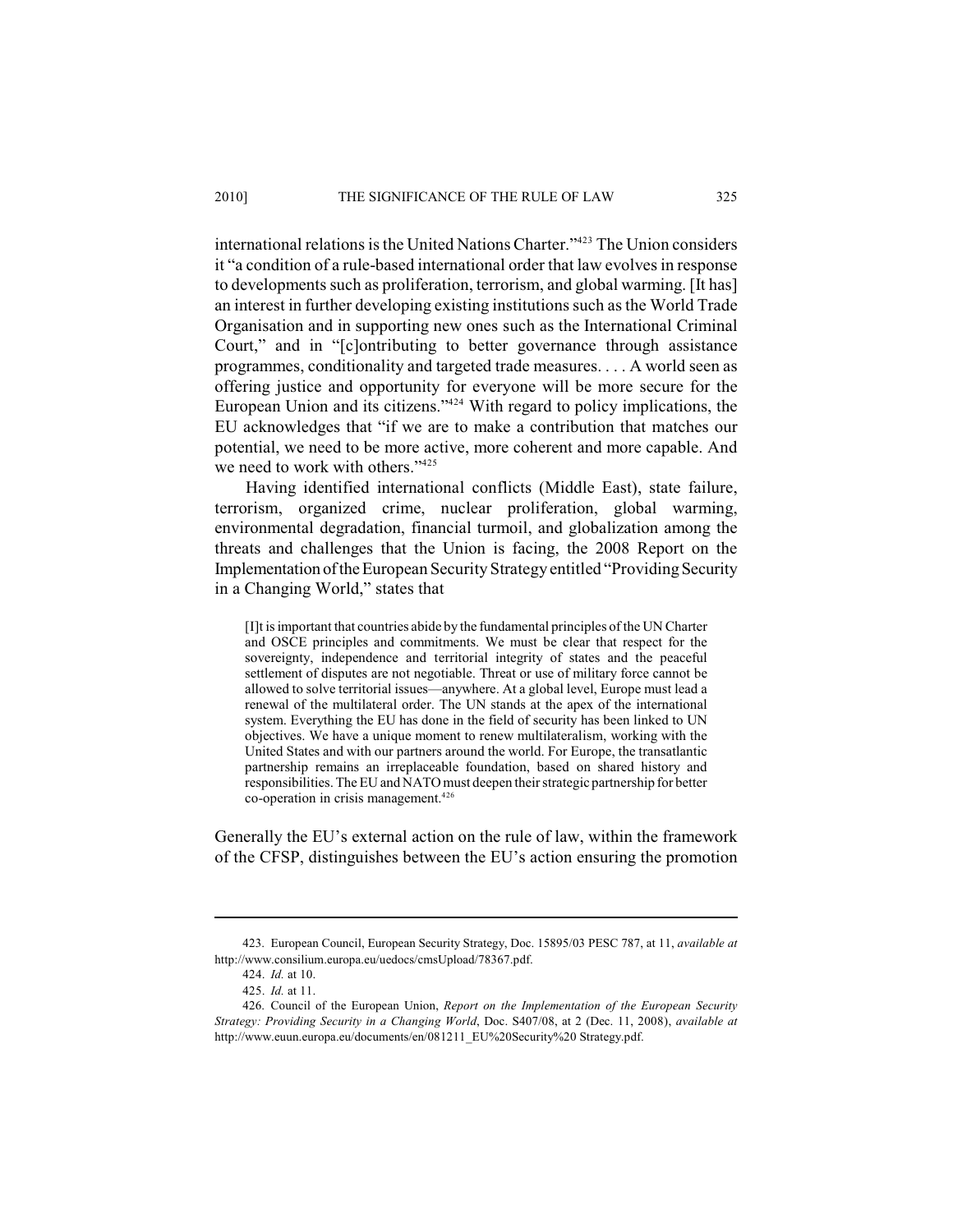of the rule of law by third parties as an objective, and the EU's action ensuring respect for the rule of law by the EU itself.

With regard to the promotion of the rule of law by third parties as an objective of the EU, the EU Council has adopted Guidelines on Promoting Compliance with International Humanitarian Law (2005, <sup>427</sup> revised in 2009<sup>428</sup>) as well as various guidelines on specific human rights issues, including the death penalty, human rights defenders, and torture.<sup>429</sup> In several cases, the EU has adopted sanctions (restrictive measures), in response *inter alia* to violations of human rights and the rule of law in a third country. These sanctions have taken the form of interruption of economic relations with a third country, arms embargoes, economic and financial sanctions, freezing of assets, restrictions on admission (visa or travel ban) and targeted (smart) sanctions against specific persons, groups, and entities responsible for terrorist acts. $430$  The EU has also adopted various measures in support of the international criminal tribunals and national prosecution and reconciliation mechanisms. These measures include the EU Common Position on the International Criminal Court.<sup>431</sup> the cooperation agreement with that Court,<sup>432</sup> guidelines on agreements adopted pursuant to Article 98 of the ICC Statute (which aim to exempt persons from the Court's jurisdiction) that seek to limit the scope of those agreements to only what is deemed to be in accordance with the ICC Statute,<sup>433</sup> and sanctions against persons indicted by the ICTY including the freezing of funds $434$  and support for reconciliation and transitional justice processes. It should also be recalled that with regard to non-CFSP competences, Article 3(2)(d) of the Instrument for Stability

<sup>427.</sup> 2005 O.J. (C 327) 4.

<sup>428.</sup> 2009 O.J. (C 303) 12.

<sup>429.</sup> *See* Council of the European Union, Guidelines on Human Rights, http://www.consilium .europa.eu/showpage.aspx?id=1681 &lang=EN.

<sup>430.</sup> *See* Council of the European Union, *Restrictive Measures—EU Best Practices for the Effective Implementation of Restrictive Measures*, Doc. 11679/07 (July 9, 2007) (an update may be found in the website http://ec.europa.eu/external\_relations/cfsp/sanctions/docs/measures\_en. pdf.); Council of the European Union, *Basic Principles on the Use of Restrictive Measures (Sanctions)*, Doc. 10198/1/04 REV 1 (June 7, 2004), *available at* http://register.consilium.europa.eu/pdf/en/04/st10/st10198-re01.en04.pdf; Council document 5579/03 of 8 Dec. 2003.

<sup>431.</sup> Council Common Position (EU) 2003/444/CFSP of 16 June 2003, 2003 O.J. (L 150) 67.

<sup>432.</sup> Council of the European Union, *Agreement between the International Criminal Court and the European Union on Cooperation and Assistance*, Doc. 14298/05 (Dec. 6, 2005), *available at* http://register.consilium.eu.int/pdf/en/05/st14/st14298.en05.pdf.

<sup>433.</sup> Council of the European Union, *General Affairs and External Relations*, Doc. 12134/02 (Presse 279), at 9–10 (Sept. 30, 2002), *available at* http://www.consilium.europa.eu/uedocs/cms\_data/docs/ pressdata/en/gena/72321.pdf.

<sup>434.</sup> Council Common Position (EU) 2004/694/CFSP, 2004 O.J. (L 315) 52 (as amended).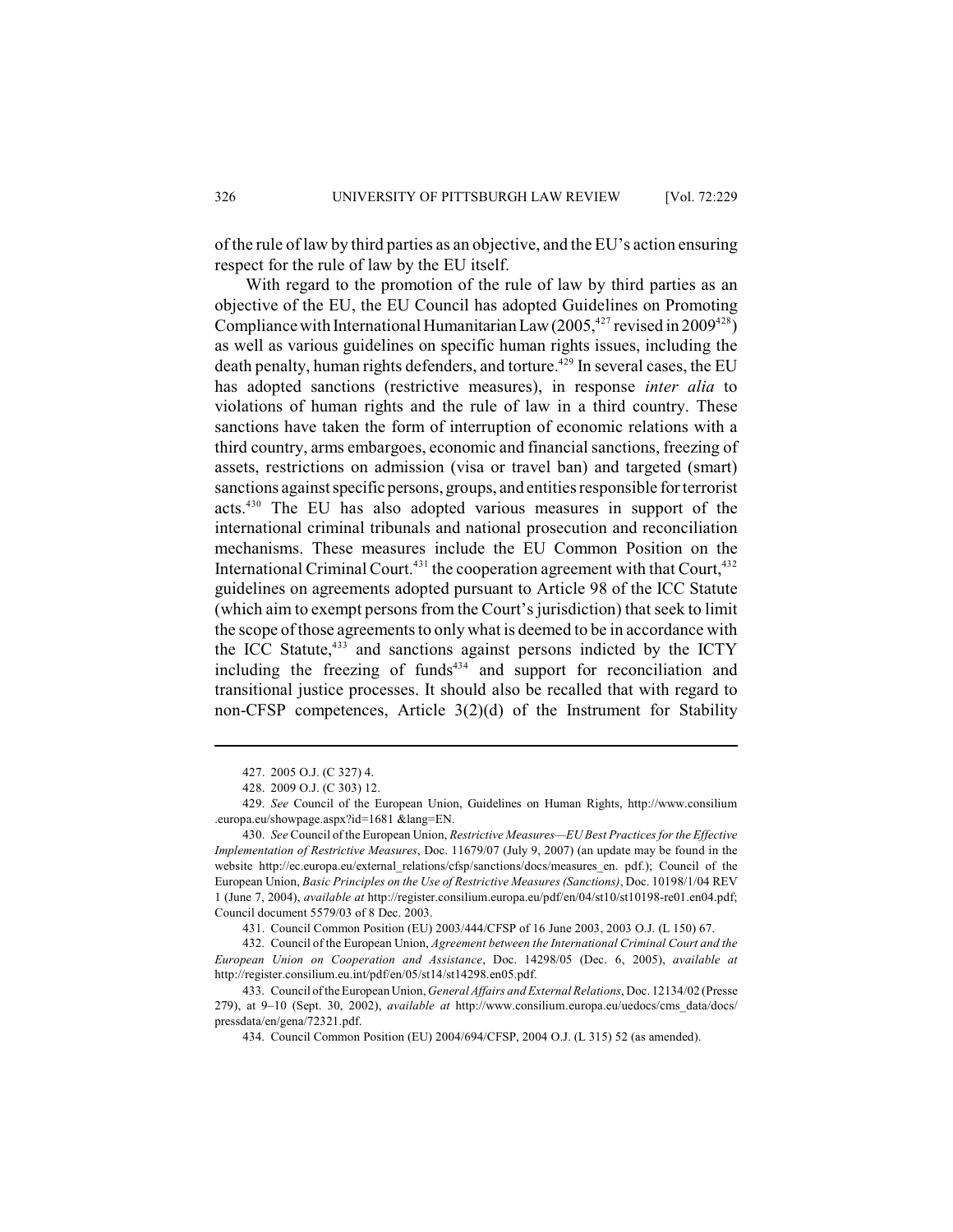provides for the EU to "support for international criminal tribunals and ad hoc national tribunals, truth and reconciliation commissions, and mechanisms for the legal settlement of human rights claims and the assertion and adjudication of property rights, established in accordance with international human rights and rule of law standards," thus ensuring that the external action of the EU is consistent as a whole.<sup>435</sup>

With regard to respect for the rule of law by the EU itself in the conduct of its external relations under CFSP, the EU has to comply with the principle of conferred powers according to which "the Union shall act only within the limits of the competences conferred upon it by the Member States" pursuant to Article  $5(2)$  TEU.<sup>436</sup> And the principle of solidarity, according to which the conduct, definition, and implementation of policies are based on the development of a "mutual political solidarity among Member States, the identification of questions of general interest and the achievement of an everincreasing degree of convergence of Member States' actions" pursuant to Article 24 paragraph 2 TEU. $437$  Therefore, not surprisingly, the Treaties regulate the EU's external relations competences in quite some detail even though the EU's competences in the rule of law are very wide. The EU's action under the CFSP is subject only to limited control by the Court of Justice of the European Union. The Court is not competent on CFSP issues, but it has jurisdiction over EU sanctions involving physical and legal persons (*e.g.*, in the fight against terrorism) and it is competent to verify whether CFSP decisions encroach on other EU competences (non-CFSP competences) and vice versa pursuant to Articles 24 and 40 (Lisbon) TEU and Article 275 TFEU. Finally, respect by the EU for human rights in external relations is an ongoing challenge involving a balancing of the rule of law; human rights, and security (*e.g.*, counter-terrorism sanctions). Questions relating to the interaction between legal orders and the rule of law at each of these levels, and between them (*e.g.* the *Kadi* judgment, which while criticized by some from an international law perspective), have led to improvements with regard to due process in the elaboration, adoption, and implementation of lists of terrorists by the UN Security Council.<sup>438</sup>

The EU's external action within its crisis management operations is of particular relevance for the purpose of the rule of law. These crisis management operations and missions are carried out by the Union in third

<sup>435.</sup> Commission Regulation 1717/2006, 2006 O.J. (L 327) 1, 3 (EC).

<sup>436.</sup> 2008 O.J. (C 115) 13, 18.

<sup>437.</sup> *Id*. at 30.

<sup>438.</sup> *See* Chagla, *supra* note 300.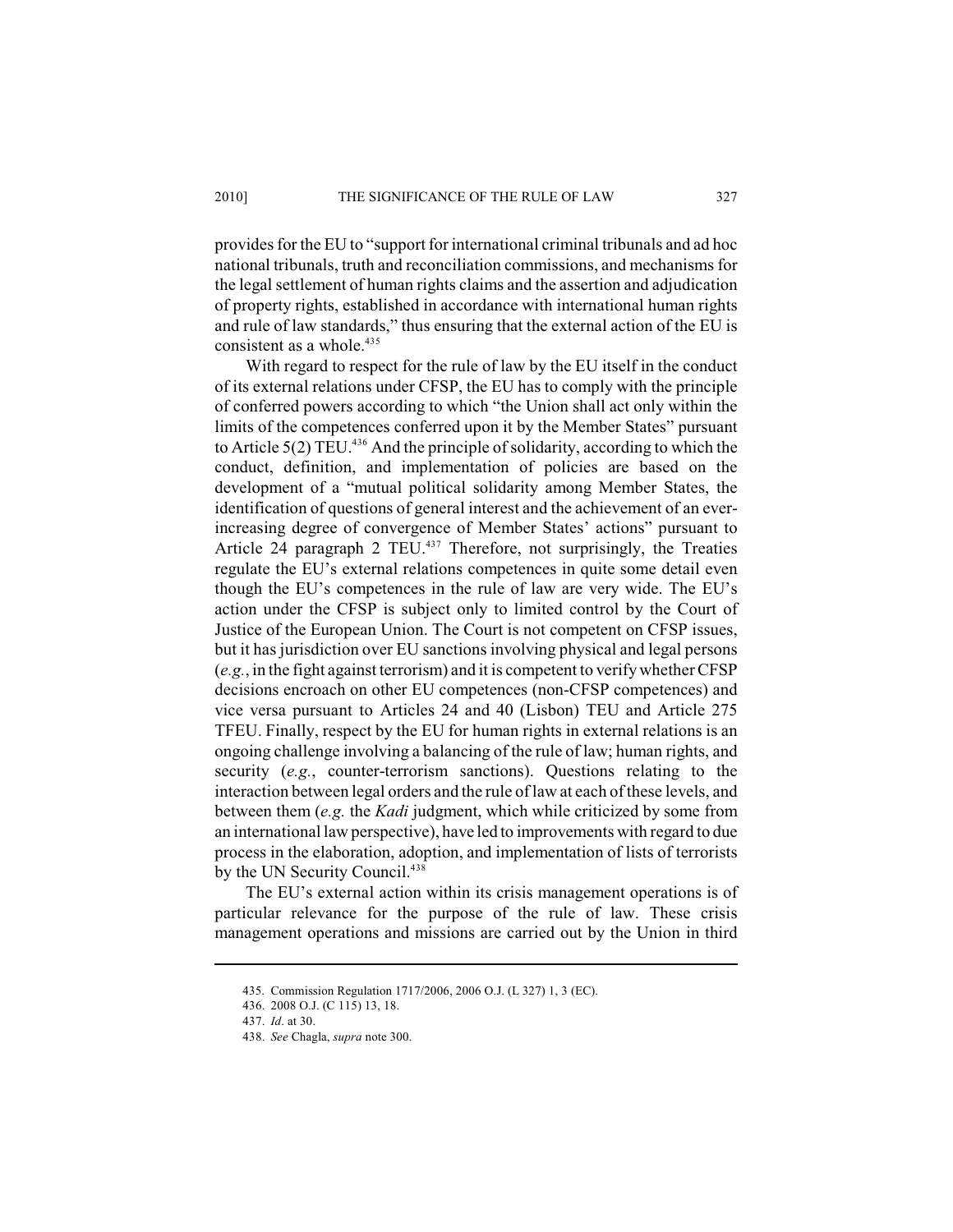countries pursuant to its Common Security and Defence Policy (CSDP). A distinction is made between the civilian aspects and the military aspects of the crisis management operations of the EU. The record is quite successful, since after being launched as the European Security and Defence Policy (ESDP) in 1999, the Common Security and Defence Policy (CSDP), referred to in the TEU (Lisbon), has developed rapidly. $439$  Also in the period from January 1, 2003 until December 31, 2009, some 22 crisis management operations have been launched, including 6 military operations, 15 civilian operations, and one mixed civil-military operation.<sup>440</sup> The most recent operation being EUFOR Libya, which had not been launched yet.

### *(a) The Rule of Law in EU Civilian Crisis Management Operations*

The strengthening of the rule of law was identified in the year 2000 by the Feira European Council as one priority area for targeting civilian aspects of crisis management (the area most specifically concerned was assistance for the re-establishment of a judicial and penal systems).<sup>441</sup> It marked out the possibility of providing up to 200 judges, prosecutors, and other legal experts. Concrete targets in the field of rule of law were set in the Göteborg European Council in 2001 in order to ensure a complete and functioning criminal justice process in EU operations in which international police perform an executive role. For the purpose of EU civilian crisis management operations, Member

<sup>439.</sup> *See, e.g.*, EUROPEAN SECURITY AND DEFENCE POLICY: THE FIRST TEN YEARS (1999–2009) (Giovanni Grevi et al. eds., 2009), *available at* http://www.iss.europa.eu/uploads/media/ESDP\_10-web.pdf; EUROPEAN SECURITY LAW (M. Trybus & N. White eds., Oxford Univ. Press 2007); FREDERIK NAERT, INTERNATIONAL LAW ASPECTS OF THE EU'S SECURITY AND DEFENCE POLICY, WITH A PARTICULAR FOCUS ON THE LAW OF ARMED CONFLICT AND HUMAN RIGHTS (Intersentia 2010); MARTIN TRYBUS, EUROPEAN UNION LAW AND DEFENCE INTEGRATION (Hart Publishing 2005); THE EUROPEAN UNION AND INTERNATIONAL CRISIS MANAGEMENT:LEGAL AND POLICY ASPECTS (Steven Blockmans ed., T.M.C. Asser Press 2008); *see generally EU Common Security and Defence Policy*, CONSILIUM, http://www.consilium .europa.eu/showPage.aspx?id=261&lang=EN&mode=g.

<sup>440.</sup> Council Decision 2011/210/CFSP of 1 Apr. 2011 on the European Union, military operation in support of humanitarian assistance in Libya, 2011 OJ (L. 89) 17. *See, e.g.*, NAERT, *supra* note 439, at 97–191; EUROPEAN SECURITY LAW, *supra* note 439, at 61–101. The reader may find a detailed list of EU operations on the Council's website: http://www.consilium.europa.eu/cms3\_fo/showPage.asp?id=268&lang =EN&mode=g. The number depends to some extent on how one counts them. This number excludes European Community or Union missions launched before 1999, which would probably qualify as crisis management operations today. In addition, the 25 January 2010 Foreign Affairs Council decided to set up a military mission to contribute to training of Somali security forces and to set up a cell in Brussels, EUCO Haiti, to coordinate contributions by Member States of military and security assets to meet needs in Haiti following the earthquake there.

<sup>441.</sup> Presidency Conclusions, Santa Maria da Feira European Council, Annex I, III, Appendix 3, II (June 19–20, 2000).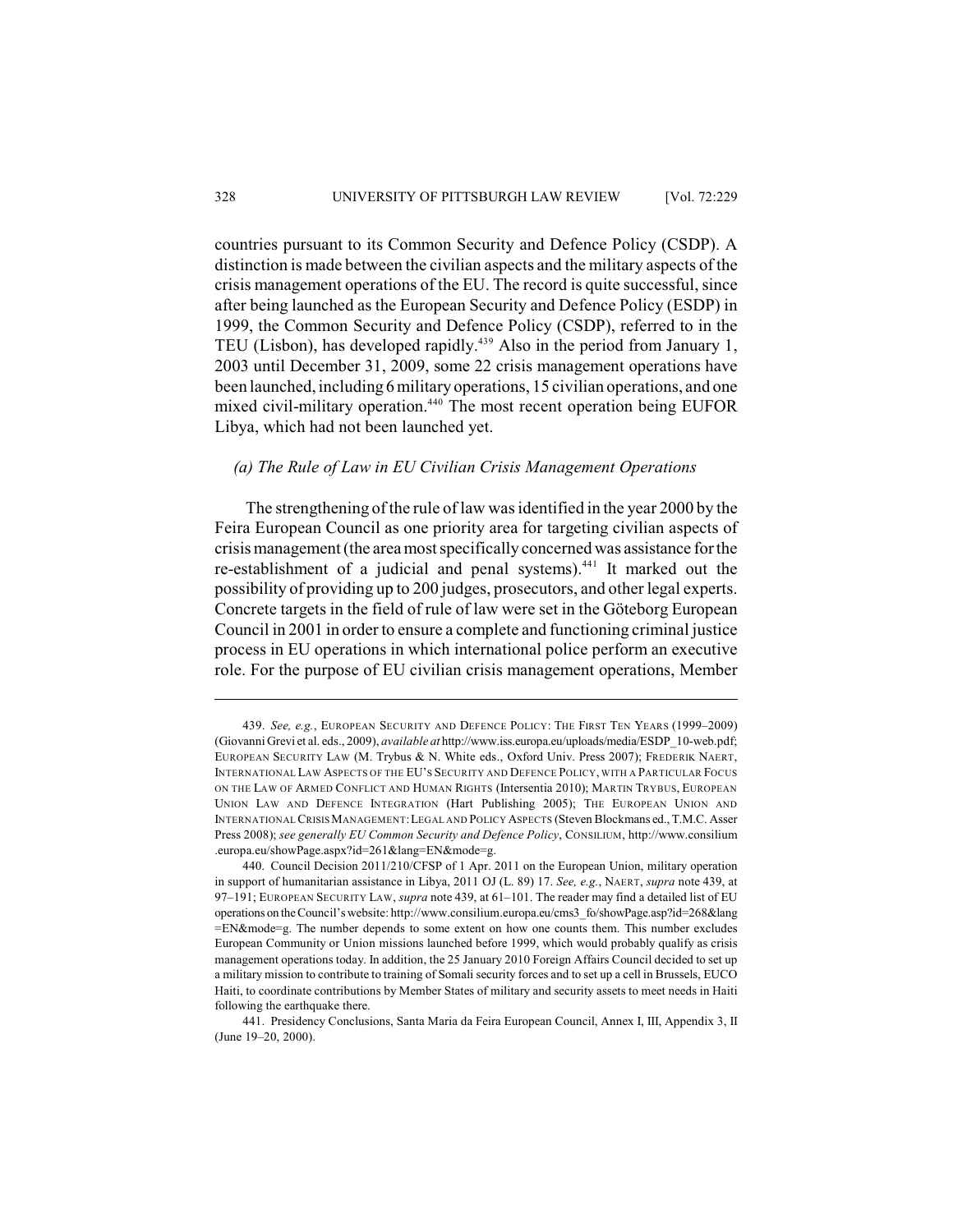#### 2010] THE SIGNIFICANCE OF THE RULE OF LAW 329

States of the EU were requested to develop their capacity to deploy officials to local public prosecution, courts, and detention activities and, on a voluntary basis, to be able to contribute by 2003, up to 200 officials adequately prepared, (including prosecutors, judges, correctional officers, and police rapid deployment units). They were also requested to be able to contribute to fact-finding missions made up of officials with broad knowledge in the field of rule of law, enabling an early planning of rule of law support, which could be deployed within 30 days.<sup>442</sup> The Göteborg European Council stressed that rule of law capabilities were meant both to enable the EU to respond to requests from an international lead organization more effectively, and to carry out autonomous missions. These EU missions could be tasked with strengthening local institutions; and rule of law missions could also be undertaken without a police component. Furthermore, with regard to any given mission, subsequent hand-over to local ownership would be considered essential. $443$  Indeed, at a May 16, 2002 a senior official level capabilities commitment conference, Member States made, on a voluntary basis, commitments to build up the EU rule of law capabilities for crisis management by 2003 that exceeded the above-mentioned numeric targets.<sup>444</sup> Finally, the Göteborg European Council described two generic concepts of rule of law missions. The first comprises of "missions strengthening the rule of law," in which "personnel in the field of rule of law are deployed essentially to educate, train, monitor and advise with the aim of bringing the local legal system up to international standards,"<sup>445</sup> in particular in the field of human rights. The second comprises of "missions aiming at substitution for local judiciary/legal system," in which "personnel in the field of rule of law are deployed to carry out executive functions, notably where local structures are failing (or do not exist), to consolidate the rule of law in a crisis situation and thereby restoring public order and security."446

<sup>442.</sup> Presidency Conclusions, Göteborg European Council, ¶¶ 47–52 (June 15–16, 2001), *available at* http://ec.europa.eu/governance/impact/background/docs/goteborg\_concl\_en.pdf; Council of the European Union, *Presidency Report to the Goteborg European Council on European Security and Defence Policy*, Doc. 9526/1/01 REV 1 (June 11, 2001).

<sup>443.</sup> *Id. See also* Council of the European Union, *Comprehensive EU Concept for Missions in the Field of Rule of Law in Crisis Management, Including Annexes*, at 3–4, Doc. 14513/02 (Nov. 19, 2002).

<sup>444.</sup> The ensuing declaration was annexed as Annex V to the Seville European Council. Presidency Conclusions, Seville European Council, at ¶¶ 6–7 (Oct. 24, 2002), *available at* http://www.consilium .europa.eu/ueDocs/cms\_Data/docs/pressdata/en/ec/72638.pdf.

<sup>445.</sup> UN, OSCE and Council of Europe standards will be particularly important. Council of the European Union, *supra* note 443, at 4.

<sup>446.</sup> Council of The European Union, *supra* note 443, 4–5.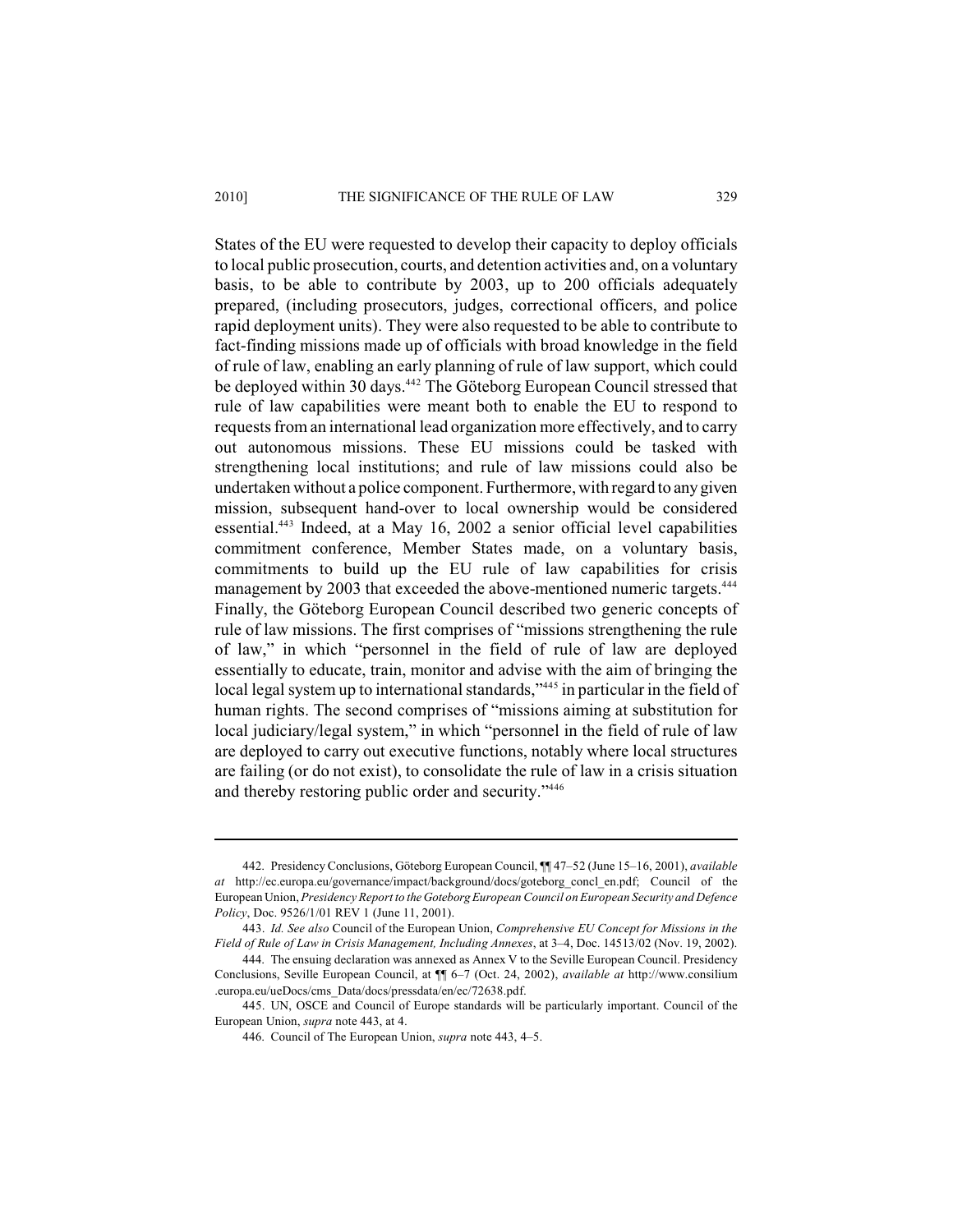Of particular importance was the Comprehensive EU Concept for Missions in the Field of the Rule of Law in Crisis Management, which was endorsed by the Council Committee for Civilian Aspects of Crisis Management (CIVCOM) and noted by the EU Political and Security Committee (PSC) on May 26, 2003 (Council Doc. 9792/03). The Comprehensive EU Concept stresses that in most instances, particularly when a police component has been deployed, "the primary focus of the EU's efforts in the field of rule of law will be criminal procedure." However, the possibility of a rule of law mission dealing with civil law and administrative law aspects (for example family law, property, contracts, customs, and taxation) was also contemplated. The Concept adds a court system that commands the confidence of all and that will enforce obligations as a fundamental element of the EU mission. A particular feature of the EU is that EU personnel in the field of rule of law come from different legal systems. This diversity is a qualitative asset for the EU.<sup>447</sup>

The Comprehensive EU Concept also emphasizes that rule of law missions will have to be adapted "to the specific circumstances they will face in the mission area."<sup>448</sup> For that purpose, assessments and, where appropriate, EU fact-finding missions will have to be carried out.<sup> $449$ </sup> "The composition of a fact-finding mission should be decided on a case-by-case basis, taking into account the ad hoc nature of fact-finding missions and the varying degrees of complexity of situations to be addressed." 450

The Council of the European Union makes decisions on launching a rule of law mission in accordance with the Treaty and the established procedures described in the Crisis Management Procedures. The objectives of the mission are described in a mission statement accompanying the decision of the Council. The aim is to provide "for complete and sustainable judiciary and penitentiary systems under local ownership and meeting rule of law and human rights standards in the mission area and to improve these systems' capacities in accordance with the demands of a democratic society."<sup>451</sup> In principle, local law is applied, and when this is impossible, "recourse might be made to an interim legal framework to be elaborated within the framework

<sup>447.</sup> *Id.* at 7.

<sup>448.</sup> *Id.*

<sup>449.</sup> *Id.* at 7–8. For that purpose a non-exhaustive check-list is provided in Annex 1 to the Comprehensive Concept which supplements those listed in Section D of the Annex to the general guidelines on fact-finding missions contained in Doc. 15048/01.

<sup>450.</sup> *Id.* at 10.

<sup>451.</sup> *Id.*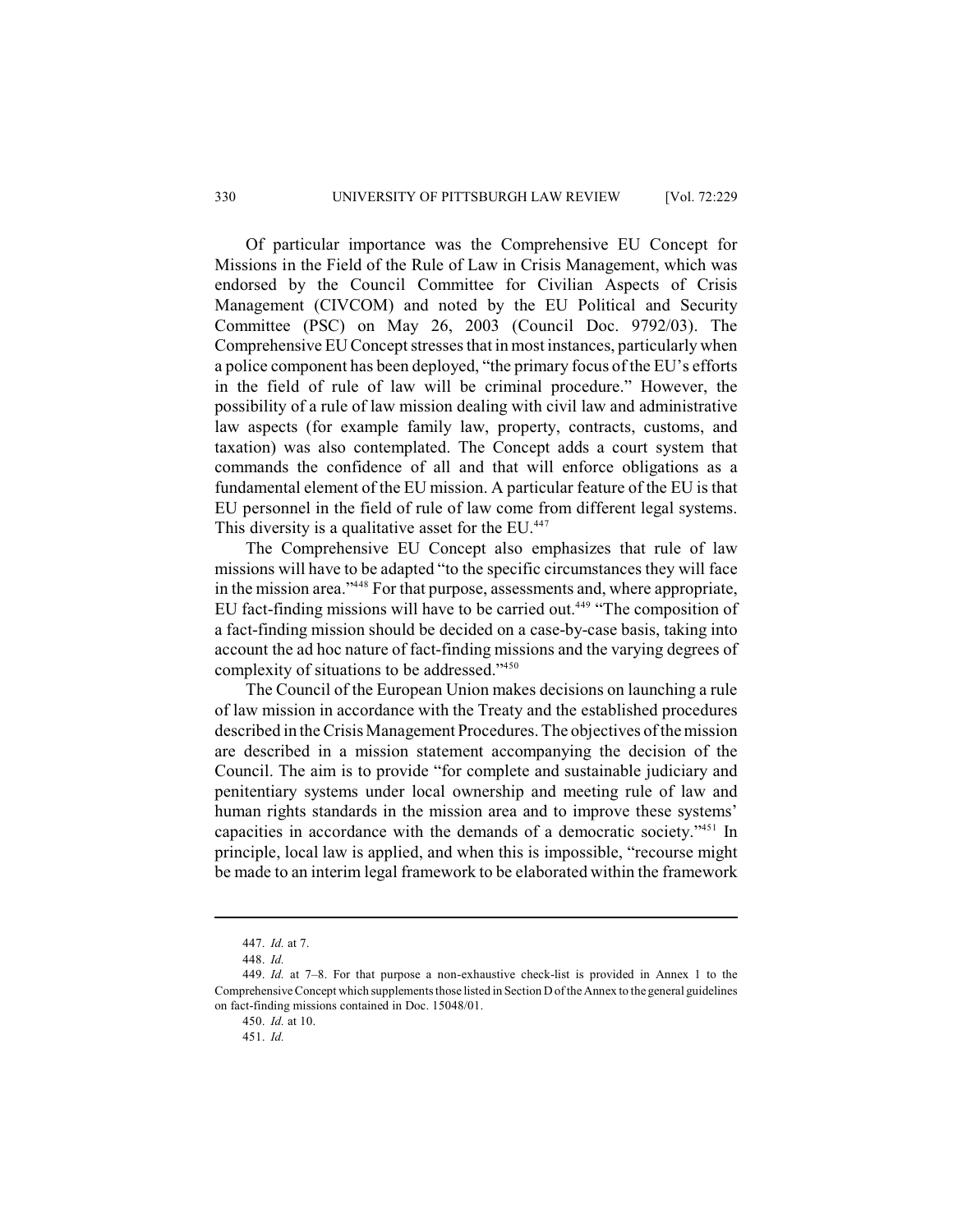of the UN." $452$  The objective of a rule of law mission will be achieved throughout different phases (normally comprising an activation phase, a development phase, and a consolidation phase).<sup>453</sup>

The EU considers the participation of non-EU states in its civilian operations to be of paramount importance. Indeed, "the EU could lead a mission that includes EU components or also contributions from other international organizations or third states."<sup>454</sup> The involvement of third states includes the conclusion of participation agreements based on model agreements adopted by the Council in the form of "Framework Participation Agreement" (FPA) or "Model Participation Agreement" (MPA).<sup>455</sup> Alternatively, the EU could provide a rule of law component to a mission led by another organization.<sup> $456$ </sup> The EU draws on the experience of international organizations, in particular the UN, OSCE, and Council of Europe. The modalities for potential contributions of non-governmental organizations and non-state experts are delineated in Annex IV to the EU Comprehensive Concept. The EU also recognizes that "the success of a rule of law mission lies to a large extent in the capacity and readiness of local authorities to be fully involved from the beginning in the achievement of the [mission's] objectives." $457$  A "lessons learned" process is also regularly carried out. $458$ 

In principle, the EU does not launch a rule of law operation or mission unless the decision of the Council is based on and complies with international law, either pursuant to a resolution of the UN Security Council under Chapter VII of the UN Charter, following an invitation of the host country, or

<sup>452.</sup> *Id.* at 11 ("In this context, it is recalled that the EU has offered to the UN High Commission for Human Rights a set of draft guidelines as an initial contribution to the work undertaken within the UN. It is also recalled that the European Union co-funded a 2-year project presented by the office of the UN High Commissioner for Human Rights entitled 'Restoring the rule of law: supporting rights—sensitive transitional justice arrangements in post-conflict and post-crisis countries.'").

<sup>453.</sup> Council of the European Union, *supra* note 443, at 12–13 (explaining the different phases of a mission).

<sup>454.</sup> *Id.* at 13–15 ("It has been agreed to further develop modalities for contributions of non-EU states to EU civilian crisis management operations, which could include rule of law missions." These modalities, which include the conclusion by the EU of participation agreements with participating non-EU states which are based on a model agreement that has been concluded by the Council, are of relevance to EU crisis management as a whole; "suitable arrangements should therefore be elaborated at an early stage in order to ensure coherence and co-ordination both at the political/strategic level as well as in the field.").

<sup>455.</sup> *See, e.g.*, the Agreement between the European Union and the Republic of Croatia on the participation of the Republic of Croatia in the European Union Rule of Law Mission in Kosovo, O.J. L 317, 27.11.2008, at 20.

<sup>456.</sup> Council of the European Union, *supra* note 443, at 14.

<sup>457.</sup> *Id.* at 14–15.

<sup>458.</sup> *Id.* at 14–18.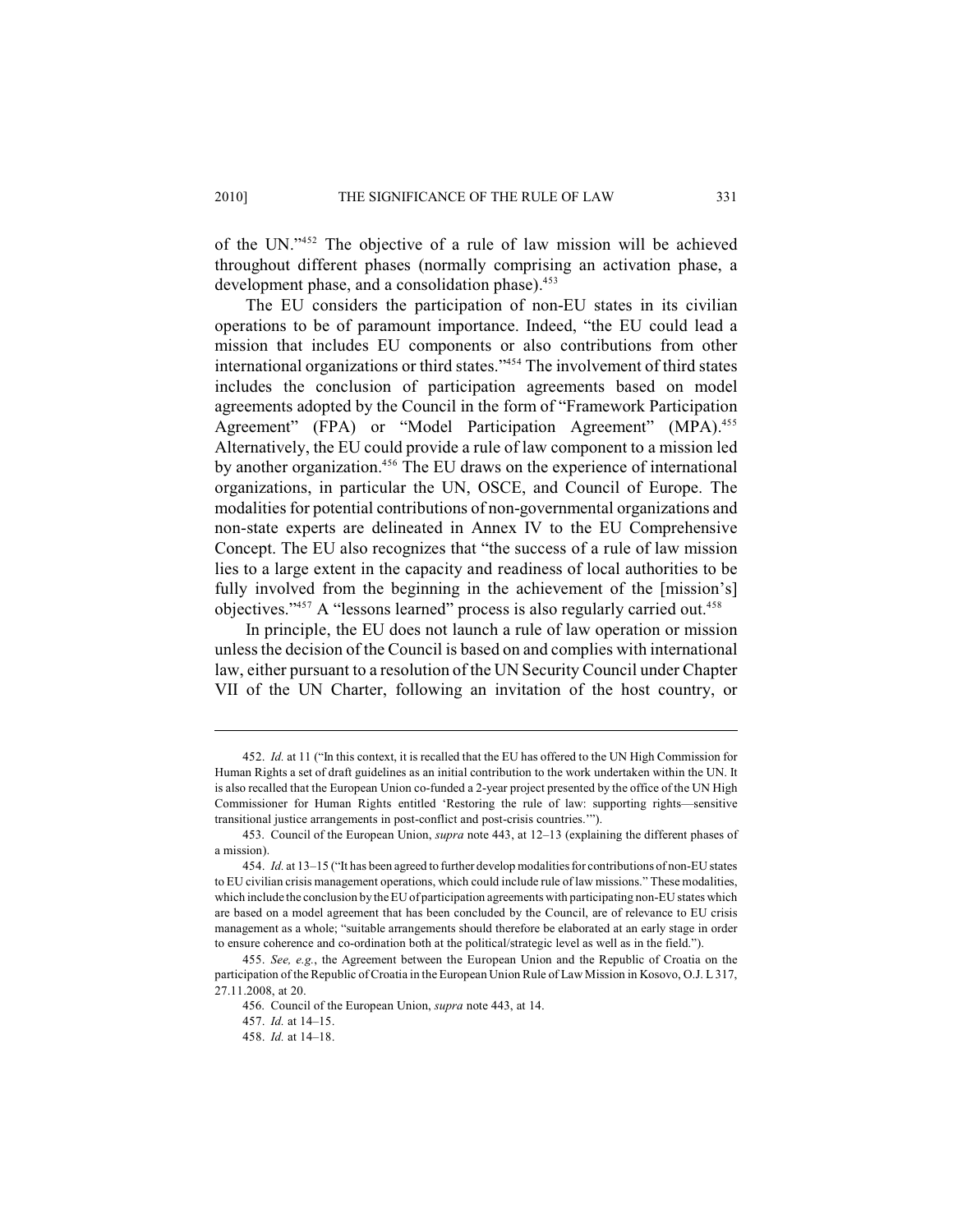otherwise in conformity with the UN Charter. Respect for the rule of law and applicable human rights and/or international humanitarian law (in situations of armed conflict or occupation) is explicitly laid down as a duty in all EU rule of law missions.<sup>459</sup> So far, only the beginning of operation EULEX Kosovo has raised some controversy due to the fact that the EU has not, unlike some of its Member States, recognized Kosovo as an independent state, (the EU operates in Kosovo under UNSC Resolution 1244).<sup>460</sup>

The EU Rule of Law Mission in Kosovo (EULEX Kosovo) is the largest civilian mission ever launched and therefore it likely serves as a model. Its central aim is to assist and support the Kosovo authorities in the rule of law and in particular, in the police, judiciary, and customs. It also explicitly provides that all the activities of the mission, "respect international standards concerning human rights and gender mainstreaming."<sup>461</sup> Other EU rule of law missions include EUJUST Themis (Georgia),<sup>462</sup> which provided for EU assistance in the development of a horizontal governmental strategy for a new criminal justice, judicial, and anti-corruption reform, new legislation, and cooperation in the area of justice. Another example is the EU integrated rule of law mission for Iraq, EUJUST LEX Iraq,<sup>463</sup> which addresses urgent needs in the Iraqi criminal justice system through training for senior and mid-level officials in senior management and criminal investigations. Outside rule of law missions, elements of the rule of law may form part of the mandate, *e.g.*, of the EU security sector reform missions. Thus, EUPOL DR Congo, the EU police mission undertaken in the framework of the Congolese security sector and its interface with the Congolese system of justice contributes "to improving interaction between the police and the criminal justice system in the broader sense."<sup>464</sup> EUSEC DR Congo, the EU mission that provides advice and assistance for security sector reform in the DR Congo<sup>465</sup> makes explicit that "the aim of assisting the Congolese authorities in setting up a defence

<sup>459.</sup> *Id.* at 10–11.

<sup>460.</sup> Council Joint Action 2008/124/CFSP, of 4 Mar. 2008 on the European Union Rule of Law Mission in Kosovo, EULEX KOSOVO, 2008 O.J. (L 42) 92, *amended by* Council Joint Action 2009/445/CFSP, of 9 June 2009 amending Joint Action 2008/124/CFSP on the European Union Rule of Law Mission in Kosovo, EULEX KOSOVO, 2009 O.J. (L 148) 33.

<sup>461.</sup> *Id.* at 93.

<sup>462.</sup> Council Joint Action 2004/523/CFSP, of 28 June 2004 on the European Union Rule of Law Mission in Georgia, art. 2, 2004 O.J. (L 228) 21.

<sup>463.</sup> Council Joint Action 2009/475/CFSP, of 11 June 2009 on the European Union Integrated Rule of Law Mission for Iraq, art. 2, 2009 O.J. (L 156) 57.

<sup>464.</sup> Council Joint Action 2009/769/CFSP of 19 Oct. 2009, 2009 O.J. (L 274) 45; Council Joint Action 2007/405/CFSP of 12 June 2007, 2007 O.J. (L 151) 46, 47.

<sup>465.</sup> Council Joint Action 2009/709/CFSP of 15 Sept. 2009, art. 1(1), 2009 O.J. (L 246) 33, 34.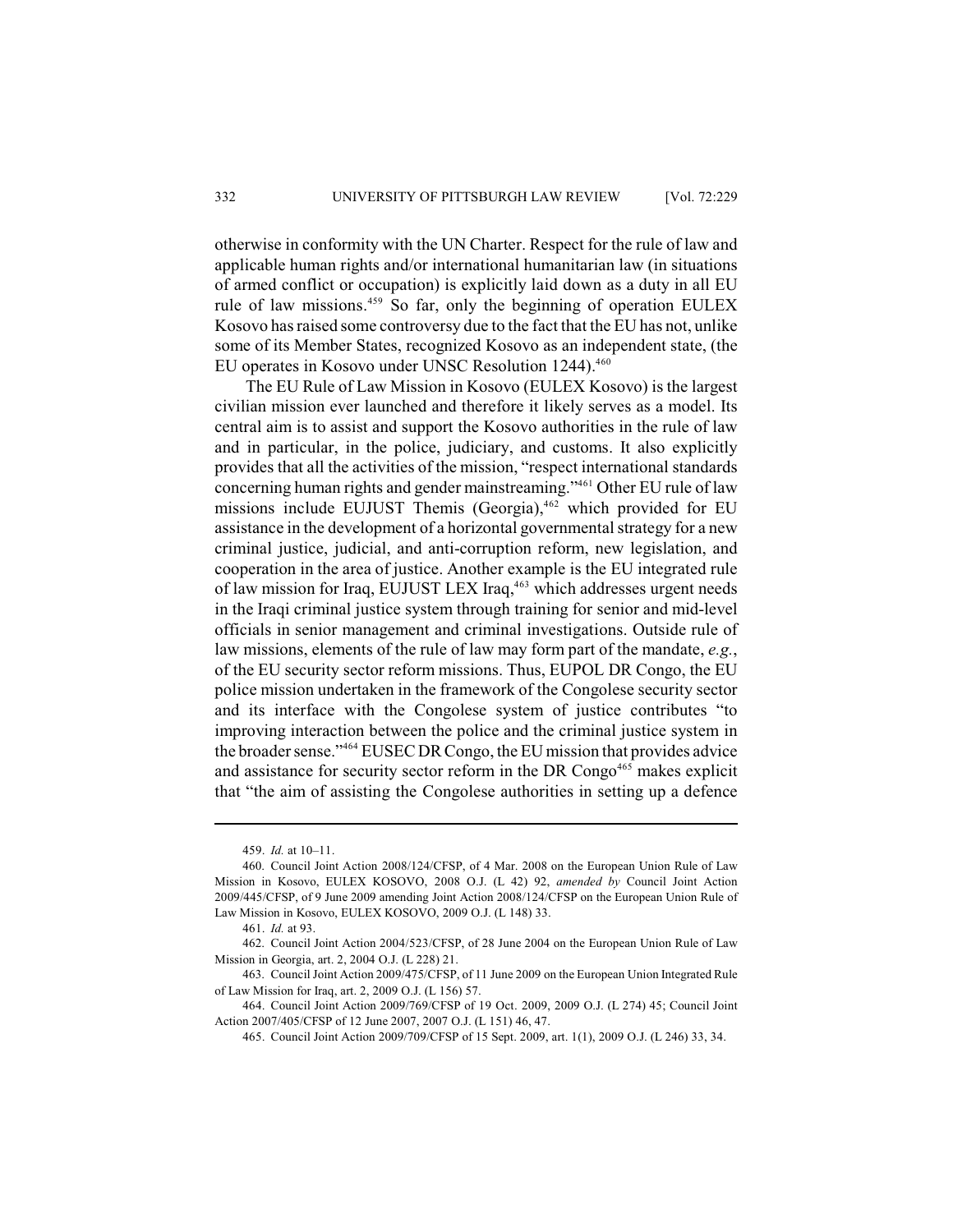apparatus capable of guaranteeing the security of the Congolese people," has to respect "democratic standards, human rights and the rule of law, as well as the principles of good governance and transparency."<sup>466</sup> Some EU civilian crisis management operations specifically detail the rule of law aspects in their mission statements.

In the past, inter-institutional discrepancies relating to questions of powers and competences have arisen between the European Commission and the Council. The European Commission favors rule of law missions led by the Commission under non-CFSP instruments, $467$  whereas the Council of the European Union favors CFSP action led by the Council. These discrepancies have on occasion created difficulties in the EU decision-making process, and some have been arbitrated by the Court of Justice.<sup>468</sup> In order to avoid these discrepancies, the Treaty of Lisbon has introduced new provisions aiming to reinforce the consistency and effectiveness of the EU external action as a whole by requiring mutual respect between CFSP and non-CFSP competences pursuant to Article 40 TEU. Furthermore, the Articles 18, 21(3), and 27 TEU Treaty of Lisbon confer on the new High Representative for the Common Foreign and Security Policy of the Union new powers within the Council (i.e. the chair of the Foreign Affairs Council) and within the European Commission (as vice-president of the Commission in charge of the coordination of the non-CFSP external action of the Union), in addition to those competences already attributed under the pre-Lisbon regime. The High Representative is assisted by the European External Action Service (EEAS) composed of officials transferred from the European Commission, the General Secretariat of the Council and the Diplomatic Services of the Member States (Council Decision 2010/427/EU adopted on July 26, 2010; OJ 2010, L. 201).

<sup>466.</sup> *Id.*

<sup>467.</sup> They were undertaken within the framework of the EU Assistance for Reconstruction, Development and Stabilisation (CARDS), Council Regulation 2666/2000, 2000 O.J. (L 306) 1 (EC) (in the context of judges and prosecutors to be sent to Bosnia-Herzegovina), as well as of the Human Rights Regulation 1889/2006, 2006 O.J. (L 386) 1 (EC), in the case of EU action complementing the local judicial system with an international rule of law component under CFSP within the framework of the first crisis management Exercise (CME 02), and of Regulation 1717/2006, 2006 O.J. (L 327) 1 (EC), establishing an Instrument for Stability.

<sup>468.</sup> *See* Case C-91/05, Comm'n of Eur. Cmtys. v. Council of the Eur. Union, 2008 E.C.R. I-3651 (regarding the legal base for the adoption of EU measures in relation to the non-proliferation of small arms and light weapons).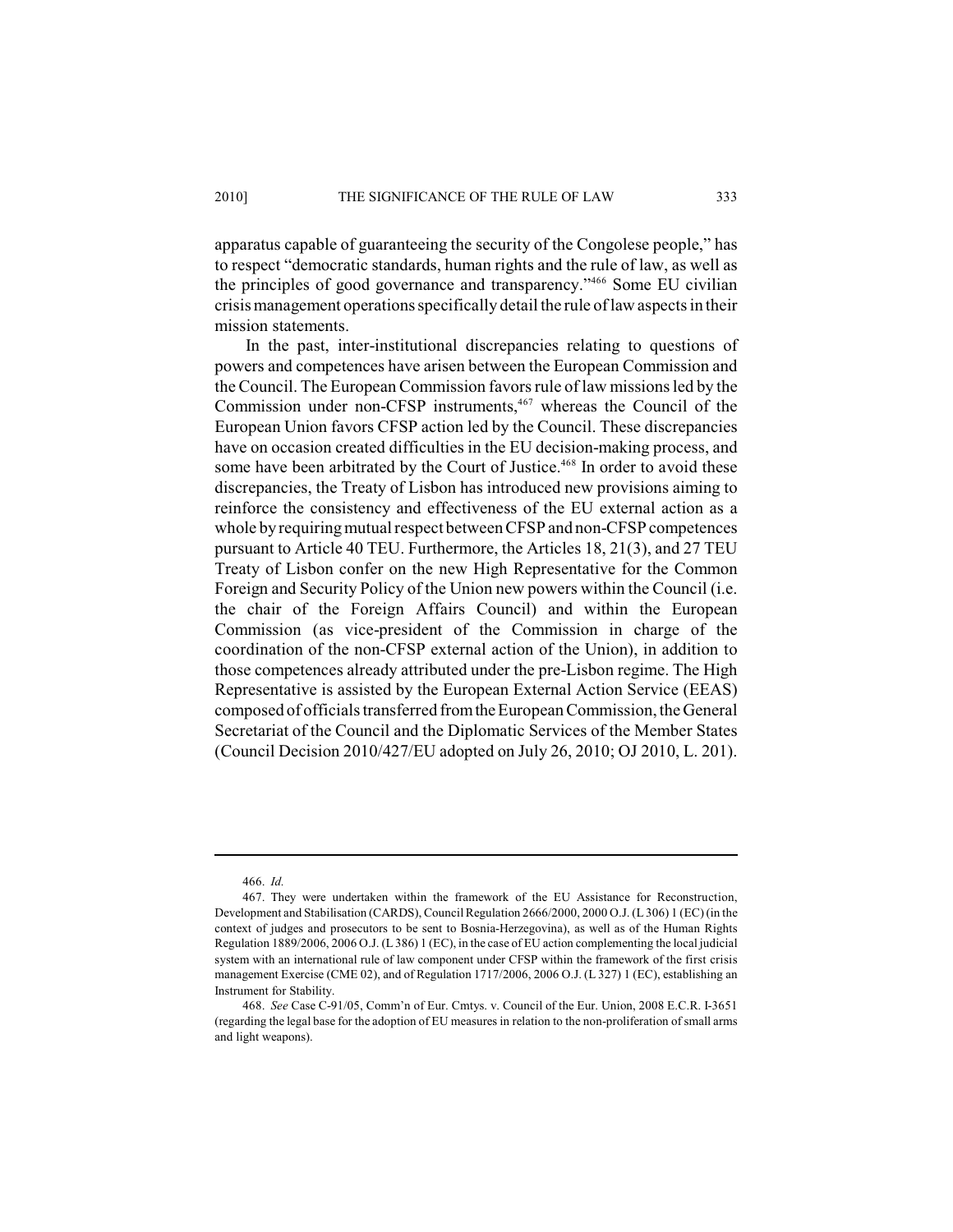## *(b) The Rule of Law and EU Military Operations*

The EU has developed a solid legal framework for its military operations. This framework has been reinforced by the new provisions inserted into the TEU by the Treaty of Lisbon. The new TEU provisions set out, in quite some detail, the legal bases, procedures, and competences of the different actors pursuant to Title V, Chapter 2 TEU, (especially Section 2, i.e. Articles 42–46). As with civilian operations, the basic legal instrument governing each EU military operation is a Council decision adopted on the basis of Article 43 (Lisbon) TEU, in conjunction with Articles 28 and 31 TEU. As with its civilian missions, EU decisions on military operations set out the objectives, the mission mandate, the chain of command, provisions on the participation of other actors, and various other parameters.<sup>469</sup> Of particular relevance are the EU planning documents leading to the launching of the EU military operation. The Operation Plan is the plan for the operation that includes the elaboration of the tasks, the means required, the command and control structure, and the way in which the Commander intends to conduct the operation. The Operation Plan also includes an explanation of when the use of force may be required, and sets out the rules of engagement  $(ROE)^{470}$  which determine when, where, and how force is to be used. The rules of engagement are approved by the Council (by unanimity of all the Member States) usually at the same time the decision is made to launch the operation.

In addition to these provisions the European Union has concluded a number of international agreements relating *inter alia* to the participation of third States in EU military operations<sup> $471$ </sup> and the status of forces agreements.  $472$ These agreements define the legal position of the operation and its military personnel. Such agreements have been concluded on the basis of Article 24

<sup>469.</sup> *See, e.g.*, Council Joint Action 2008/851/CFSP, of 10 Nov. 2008 on a European Union Military Operation to Contribute to the Deterrence, Prevention, and Repression of Acts of Piracy and Armed Robbery off the Somali Coast, 2008 O.J. (L 301) 33 (subsequently corrected and amended).

<sup>470.</sup> The rules of engagement (ROE) may be described in short as instructions concerning the use of force. *See* INTERNATIONAL INSTITUTE OF HUMANITARIAN LAW, RULES OF ENGAGEMENT HANDBOOK (2009), *available at* http://www.iihl.org/iihl/Documents/rule%20engagement%20definitive.pdf.

<sup>471.</sup> The EU has adopted a Model Framework Participation Agreement and a Model (*ad hoc*) Participation Agreement. *See, e.g.*, Agreement Between the European Union and the Russian Federation on the Participation in the European Union Military Operation in the Republic of Chad and in the Central African Republic (EUFOR Tchad/RCA), 2008 O.J. (L 307) 16; other agreements include Croatia, O.J. L 307, 18.11.2008, at 33; Albania, O.J. L 307, 18.11.2008, at 19 etc.

<sup>472.</sup> *See, e.g.*, Agreement Between the European Union and the Republic of Chad on the Status of the European Union-led forces in the Republic of Chad, 2008 O.J. (L 83) 40.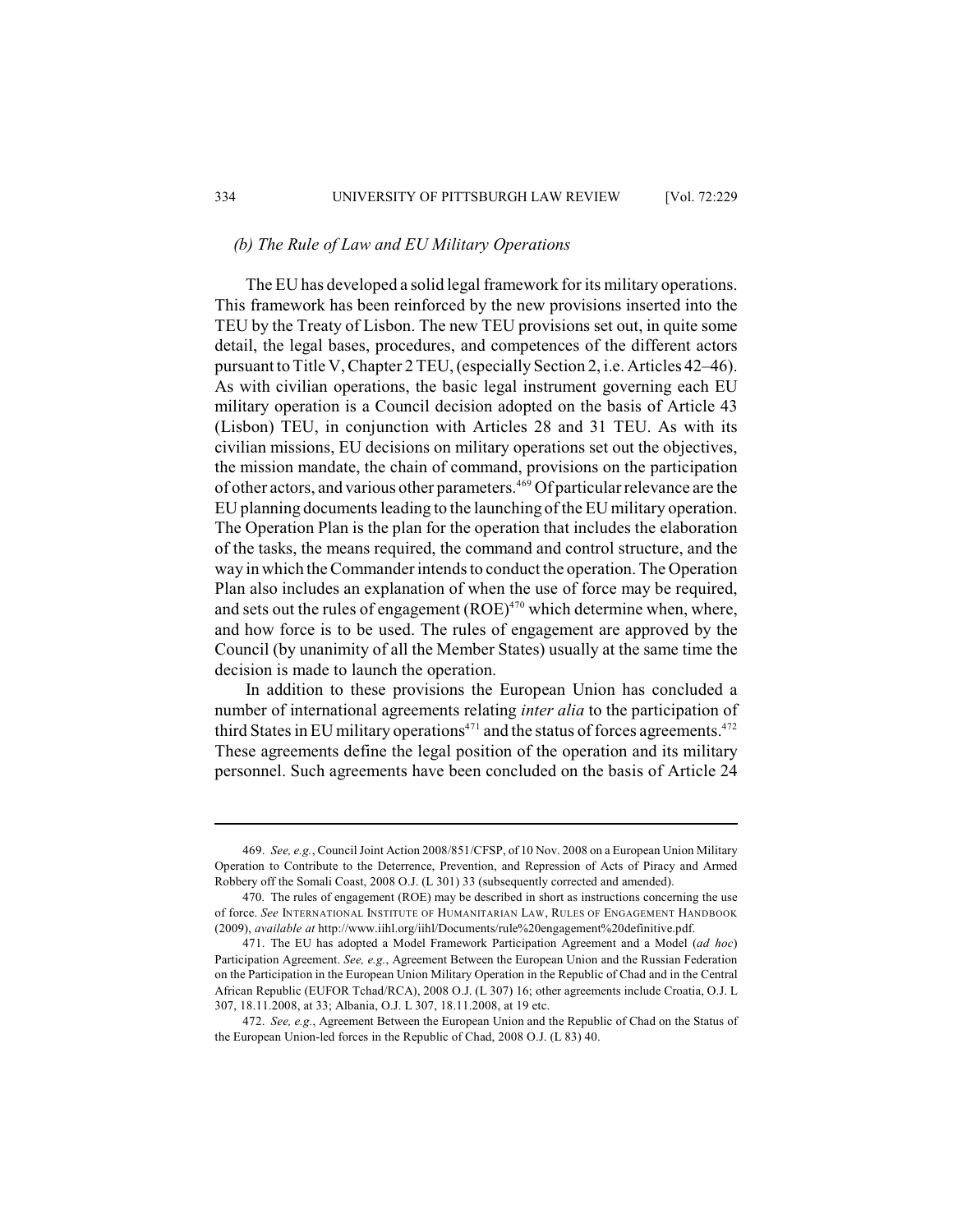pre-Lisbon EU Treaty and are now governed by Articles 37 of (Lisbon) TEU and 218 of the Treaty on the Functioning of the European Union.<sup>473</sup>

As we have seen, the EU military operations are "committed to upholding and developing International Law." $474$  This is reflected in the following elements: first, as with civilian missions, EU military operations can have different bases in international law. The most common bases have been UN Security Council Resolutions, $475$  consent by the host state government, or a peace agreement. In some cases, several of these bases are combined. Another basis in international law, is illustrated by Operation Atalanta, the counterpiracy operation off the coast of Somalia. This operation was based on the UN Convention on the Law of the Sea). So far, these international legal bases have not been controversial in any of the EU's military operations.

Secondly, the EU will normally conclude a Status of Forces Agreement (SOFA) (based on a model adopted by the Council) with the host state. This agreement will regulate the status and activities of an operation in the host state including provisions on identification, entry into the host state's territory, freedom of movement, the wearing of uniforms, the carrying of arms, the exercise of criminal jurisdiction by sending States, privileges and immunities of the operation and the forces, host state support and contracting, handling of deceased personnel, security of the forces and military police, communications, handling of claims, implementing arrangements, and the settling of disputes.  $476$  In addition, the Member States have concluded amongst themselves an agreement to regulate the status of their forces within each others' territory (EU SOFA, not yet entered into force at the time of print),<sup>477</sup>

<sup>473.</sup> Many of the EU military documents relating to EU military operations, including almost all of the legal instruments, are accessible to the public and are usually published in the Official Journal. Key sources are the CSDP pages on the Council's website as well as the public register of Council documents.

<sup>474.</sup> European Council, *A Secure Europe in a Better World*, at 9 (Dec. 12, 2003), *available at* http://www.consilium.europa.eu/uedocs/cmsUpload/78367.pdf.

<sup>475.</sup> The 2003 European Security Strategy indicates that: "The fundamental framework for international relations is the United Nations Charter. The United Nations Security Council has the primary responsibility for the maintenance of international peace and security." *Id.*

<sup>476.</sup> *See* Council of the European Union, *Revised draft Model Agreement on the status of the European Union-led forces between the European Union and a Host State*, Doc. 12616/07 (Sept. 6, 2007), *available at* http://register.consilium.europa.eu/pdf/en/07/st12/st12616.en07.pdf; Council of the European Union, *Draft Model Agreement on the status of the European Union-led forces between the European Union and a Host State*, Doc. 11894/07 (Sept. 5, 2007), *available at* http://register.consilium.europa.eu/ pdf/en/07/st11/st11894-co01.en07.pdf; Council of the European Union, *Draft Model Agreement on the status of the European Union-led forces between the European Union and a Host State*, Doc. 11894/07 (July 20, 2007), *available at* http://register.consilium.europa.eu/pdf/en/07/st11/st11894.en07.pdf.

<sup>477.</sup> *See* 2003 O.J. (C 321) 6 (EU); Aurel Sari, *The European Union Status of Forces Agreement*, 13 J. CONFLICT & SEC. LAW 353 (2008).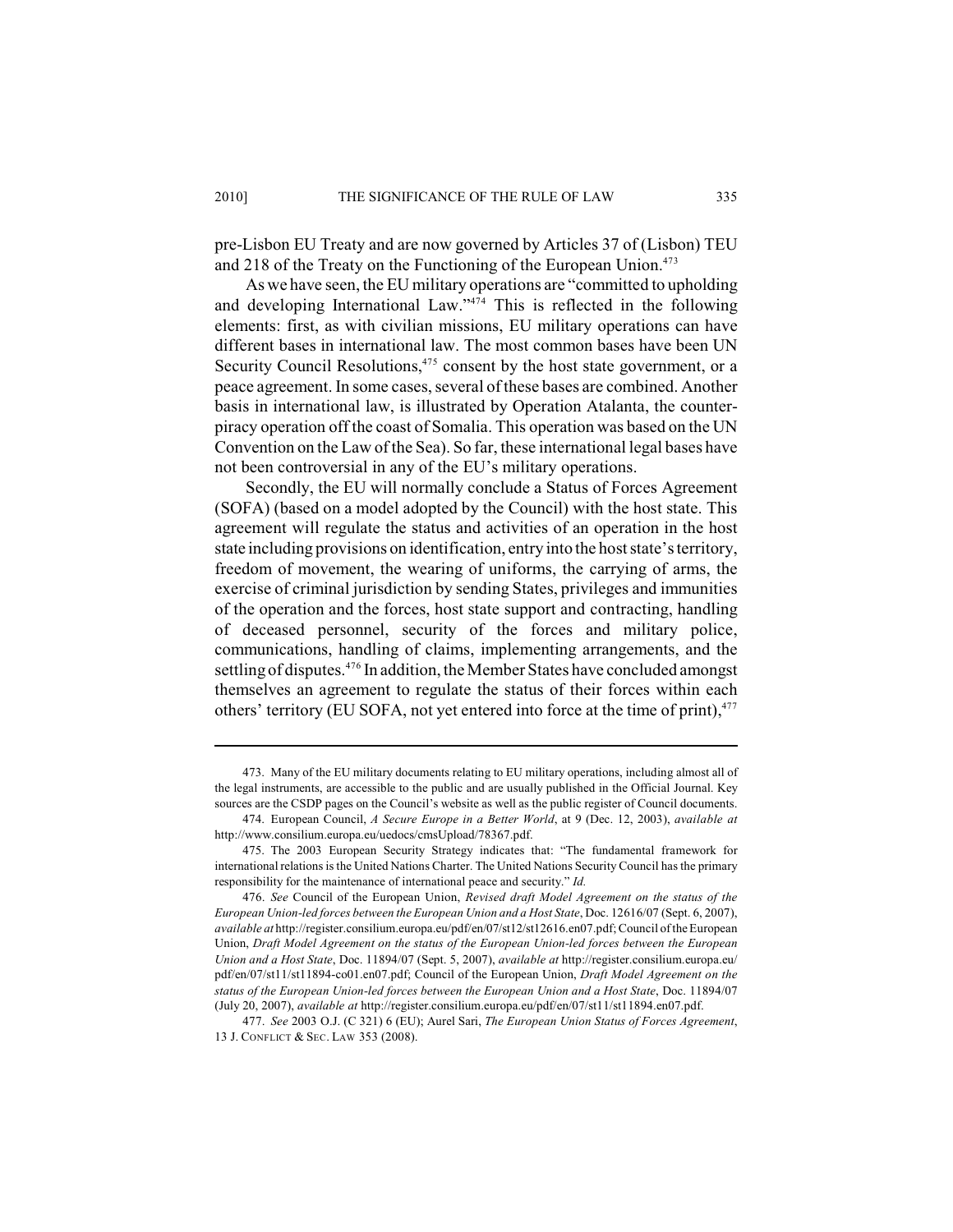and an agreement on any claims between them for damage to any property, injury, or death suffered by any staff in the context of an EU crisis management operation (not yet entered into force at the time of print).<sup>478</sup>

Thirdly, the arrangements for the participation of a third State in an EU military operation are laid down in a participation agreement with the EU. Such agreements may be concluded on an *ad hoc* basis for a given operation (on the basis of a standard agreement) or may take the form of framework agreements covering participation generally in EU operations.<sup>479</sup>

International humanitarian law or the law of armed conflict<sup>480</sup> only applies to situations of armed conflict and occupation. Therefore, the EU and its Member States accept that if EU-led forces become a party to an armed conflict,  $481$  international humanitarian law would fully apply to them.  $482$  In the context of the EU, this was reflected in the Salamanca Presidency Declaration, which provided that "[r]espect for International Humanitarian Law is relevant in EU-led operations when the situation they are operating in constitutes an armed conflict to which the forces are party."<sup>483</sup> This position corresponds with the position reflected in Article 2(2) of the 1994 Convention on the Safety of United Nations and Associated Personnel.<sup>484</sup> However, given that only some EU military operations might involve the use of armed force by EU personnel as combatants, international humanitarian law is only likely to be applicable in a few EU operations. Therefore, the EU position is that international humanitarian law does not necessarily apply in all EU operations.<sup>485</sup> So far EU-led forces have not become engaged in combat as a

<sup>478.</sup> 2004 O.J. (C 116) 1 (EC).

<sup>479.</sup> *See, e.g.*, The Agreement Between the European Union and the Republic of Albania on the Participation ofthe Republic of Albania in the European Union Military Operation in the Republic of Chad and in the Central African Republic (Operation EUFOR Tchad/RCA), 2008 O.J. (L 219) 74.

<sup>480.</sup> These terms are used interchangeably in this contribution.

<sup>481.</sup> Although the contrary is often thought, in the EU Treaty "tasks of combat forces in crisis management, including peacemaking" cover peace enforcement and hence potentially high-intensity operations involving combat. NAERT, *supra* note 439, at 95–96, 197–206 (2010).

<sup>482.</sup> *See generally id*. at 463–540; Marten Zwanenburg, *Toward a More Mature ESDP: Responsibility for Violations of International Humanitarian Law by EU Crisis Management Operations*, *in* THE EUROPEAN UNION AND INTERNATIONAL CRISIS MANAGEMENT, *supra* note 439, at 395, 395–416.

<sup>483.</sup> The outcome of the international humanitarian law European seminar of 22–24 April 2002 in Salamanca, Doc. DIH/Rev.01.Corr1.

<sup>484.</sup> Convention of the Safety of United Nations and Associated Personnel, 34 I.L.M. 482, 487 (1995). Article 2(2) stipulates that "This Convention shall not apply to a United Nations operation authorized by the Security Council as an enforcement action under Chapter VII of the Charter of the United Nations in which any of the personnel are engaged as combatants against organized armed forces and to which the law of international armed conflict applies."

<sup>485.</sup> *See also* Frederik Naert, *Challenges in Applying International Humanitarian Law in Crisis*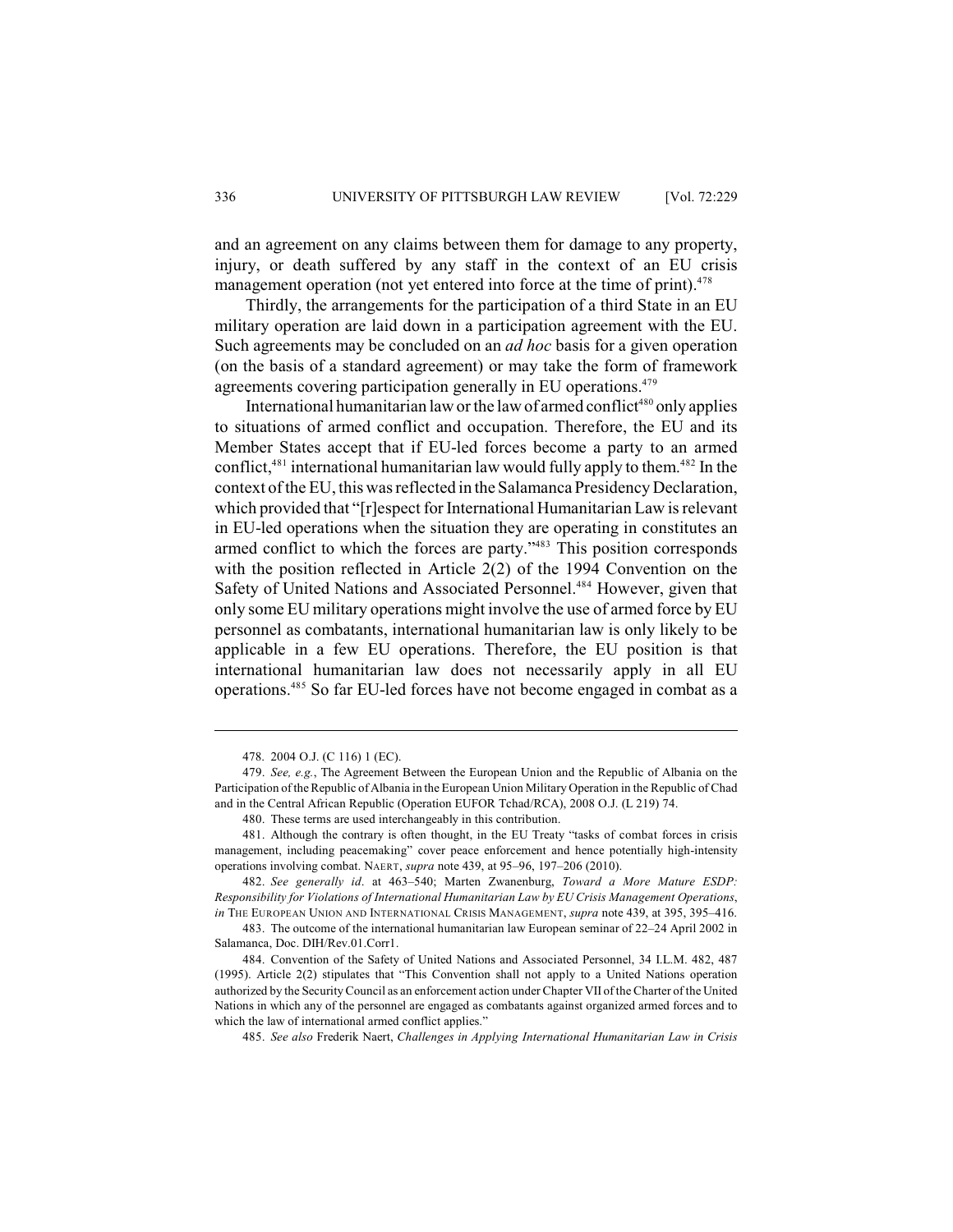party to an armed conflict in any of the EU's military operations. Though international humanitarian law was not applied, it could have been utilized if the situation had escalated in certain operations, especially Artemis<sup>486</sup> and EUFOR Chad/RCA.<sup>487</sup> In Artemis, a few isolated incidents were reported but these did not seem sufficient to have crossed the threshold into armed conflict.<sup>488</sup> Although EUFOR Chad/RCA was conducted in a challenging environment in which several armed conflicts were ongoing, $489$  the EU stressed repeatedly that "in observance of its mandate, EUFOR Chad/RCA would act with full independence, impartiality and neutrality."<sup>490</sup> Although a number of incidents occurred, it seems that this approach was well understood and the operation did not get involved in the various conflicts.<sup>491</sup>

486. Council Joint Action 2003/423/CFSP, of 5 June 2003 on the European Union Military Operation in the Democratic Republic of Congo, 2003 O.J. (L 143) 50.

490. *See, e.g.*, Council of the European Union, Conclusions of the External Relations Council, May 26–27, 2008, EU Council Doc. 9868/08, 33 ("In observance of its mandate EUFOR Chad/RCA will act in an impartial, neutral and independent manner."); Council of the European Union, Conclusions of the External Relations Council, Oct. 15–16, 2007 (EU Council Doc. 13720/07), 10 ("The operation will be conducted with full independence, impartiality and neutrality.").

491. For a summary account of two incidents, *see* Press Release, EUFOR TCHAD/RCA, EUFOR Troops Challenge and Disperse Ambushers (Aug. 19, 2008); Press Release, EUFOR TCHAD/RCA, EUFOR Action Under Fire Protect IDP's Refugees (June 14, 2008), *available at* http://www.consilium

*Management Operations Conducted by the EU*, *in* L'UNION EUROPEENNE ET LE DROIT INTERNATIONAL HUMANITAIRE 139, 142 (Anne-Sophie Millet-Devalle ed., 2010).

<sup>487.</sup> Council Joint Action 2009/795/CFSP, repealing Joint Action 2007/677/CFSP on the European Union Military Operation in the Republic of Chad and in the Central African Republic, 2009 O.J. (L 283) 61.

<sup>488.</sup> For example, on 16 June EU forces under attack returned fire and killed two attackers. *See Operation Artemis: Mission Improbable?*, EUR. SEC. REV. (Int'l Sec. Info. Serv., Brussels, Belg.), July 2003, at 6 n.3.

<sup>489.</sup> In particular, there was an internal armed conflict in Chad as well as in Sudan, and both countries had accused each other of supporting rebels fighting the respective governments. *See, e.g.*, The Secretary-General, *Report of the Secretary-General on the United Nations Mission in the Central African Republic and Chad*, ¶¶ 7–14, *delivered to the Security Council*, U.N. Doc. S/2008/215 (Apr. 1, 2008); The Secretary-General, *Report of the Secretary-General on the United Nations Mission in the Central African Republic and Chad*, ¶¶ 10–15, *delivered to the Security Council*, U.N. Doc. S/2008/444 (July 8, 2008). In fact, it would seem that on two occasions, EUFOR personnel/assets were attacked by Sudanese armed forces. *See* The Secretary-General, *Report of the Secretary-General on the United Nations Mission in the Central African Republic and Chad*, ¶ 35, UN Doc. S/2008/215 (Apr. 1, 2008); The Secretary-General, *Report of the Secretary General on the United Nations Mission in the Central African Republic and Chad*, ¶ 4, S/2008/760 (Dec. 4, 2008). These appear to have been isolated incidents that did not lead to any escalation. On the former incident, *see also* Press Release, EUFOR TCHAD/RCA, EUFOR Suffers Its First Fatality (Mar. 10, 2008); Press Release, EUFOR TCHAD/RCA, Remains Found in Sudan Believed to that of EUFOR Peacekeeper (Mar. 5, 2010); Press Release, EUFOR TCHAD/RCA, Lieutenant General Nash Appeal for Information on Missing EUFOR Peacekeeper (Mar. 4, 2010); Press Release, EUFOR TCHAD/RCA, OHQ Mont Valérien (Mar. 3, 2010), http://www.consilium.europa.eu/showPage.aspx?id =&lang=en.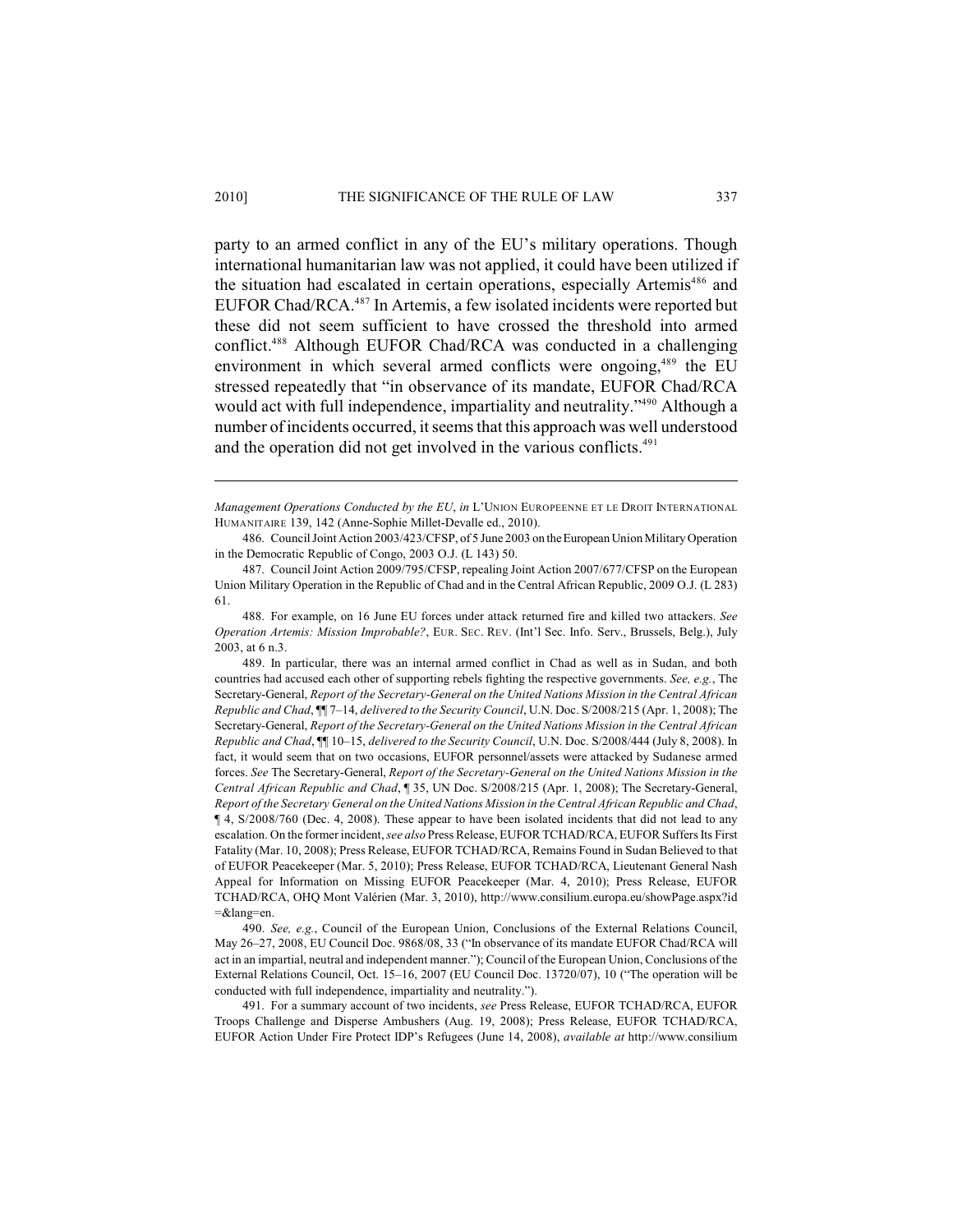When international humanitarian law does not apply, the EU primarily looks towards human rights law as the appropriate standard for the conduct of EU operations.<sup> $492$ </sup> Admittedly, the applicability of human rights as a matter of law remains controversial in some respects. These controversies include the extraterritorial application of the European Convention on Human Rights, the question of derogation in times of emergencies and its applicability to peace operations, the relationship between human rights and international humanitarian law, $493$  and the impact of UN Security Council mandates on human rights.<sup>494</sup> However, as a matter of policy and practice, human rights provide significant guidance in EU operations. Furthermore, pursuant to Article 6 of the (Lisbon) TEU, the EU "recognises the rights, freedoms and principles set out in the Charter of Fundamental Rights of the European Union of 7 December 2000, as adapted at Strasbourg, on 12 December 2007, which shall have the same legal value as the Treaties."<sup>495</sup> In addition, (as was the case before the Lisbon Treaty), the EU is bound by human rights as general principles of EU law. Since the Lisbon Treaty took effect, it is now also provided that the EU must accede to the European Convention on Human Rights pursuant to Article  $6(2)$  (Lisbon) TEU.<sup>496</sup> Therefore, EU operational planning and rules of engagement fully respect internationally recognized standards of the rule of law and human rights law.<sup>497</sup> This has been explicitly

<sup>.</sup>europa.eu/showPage.aspx?id=1368&lang=en.

<sup>492.</sup> *See generally* NAERT, *supra* note 439, at 541–658; F. Naert, *Accountability for Violations of Human Rights Law by EU Forces*, *in* THE EUROPEAN UNION AND INTERNATIONAL CRISIS MANAGEMENT: LEGAL AND POLICY ASPECTS, *supra* note 439, at 375, 375–93.

<sup>493.</sup> For a partial EU perspective, *see* European Union Guidelines on Promoting Compliance with International Humanitarian Law (IHL), 2005 O.J. (C 327) 4, 5; Updated European Union Guidelines on Promoting Compliance with International Law (IHL), 2009 O.J. (C 303) 12, 13.

<sup>494.</sup> By virtue of Article 103 of the UN Charter, obligations under the UN Charter prevail over other international agreements. States often invoke this as a basis for partially limiting or setting aside certain human rights in peace operations. For a leading judgment, see R (on the application of Al-Jedda) v. Sec'y of State for Defence, (2007) A.C. 58 (H.L.), *available at* http://www.publications.parliament.uk/pa/ ld200708/ldjudgmt/jd071212/jedda-. However, this is not uncontested and the European Court of Justice has shown far less deference to the UN Charter in some of its judgments on counter-terrorism measures. *See, e.g*., Case C-402/05 P, Kadi v. Council of the Eur. Union, (Sept. 3, 2008). The European Court of Human Rights has essentially shied away from ruling on this question so far. *See, e.g.*, Behrami and Behrami v. France (Application No. 71412/01) and Saramati v. France, Germany and Norway (Application No. 78166/01), May 31, 2007.

<sup>495.</sup> 2008 O.J. (C 115) 13, 19.

<sup>496.</sup> *Id.*

<sup>497.</sup> *See also* European Community, Mainstreaming Human Rights and Gender into European Defense and Security Policy, (2008), *available at* http://www.consilium.europa.eu/ueDocs/cms\_Data/ docs/hr/news144.pdf.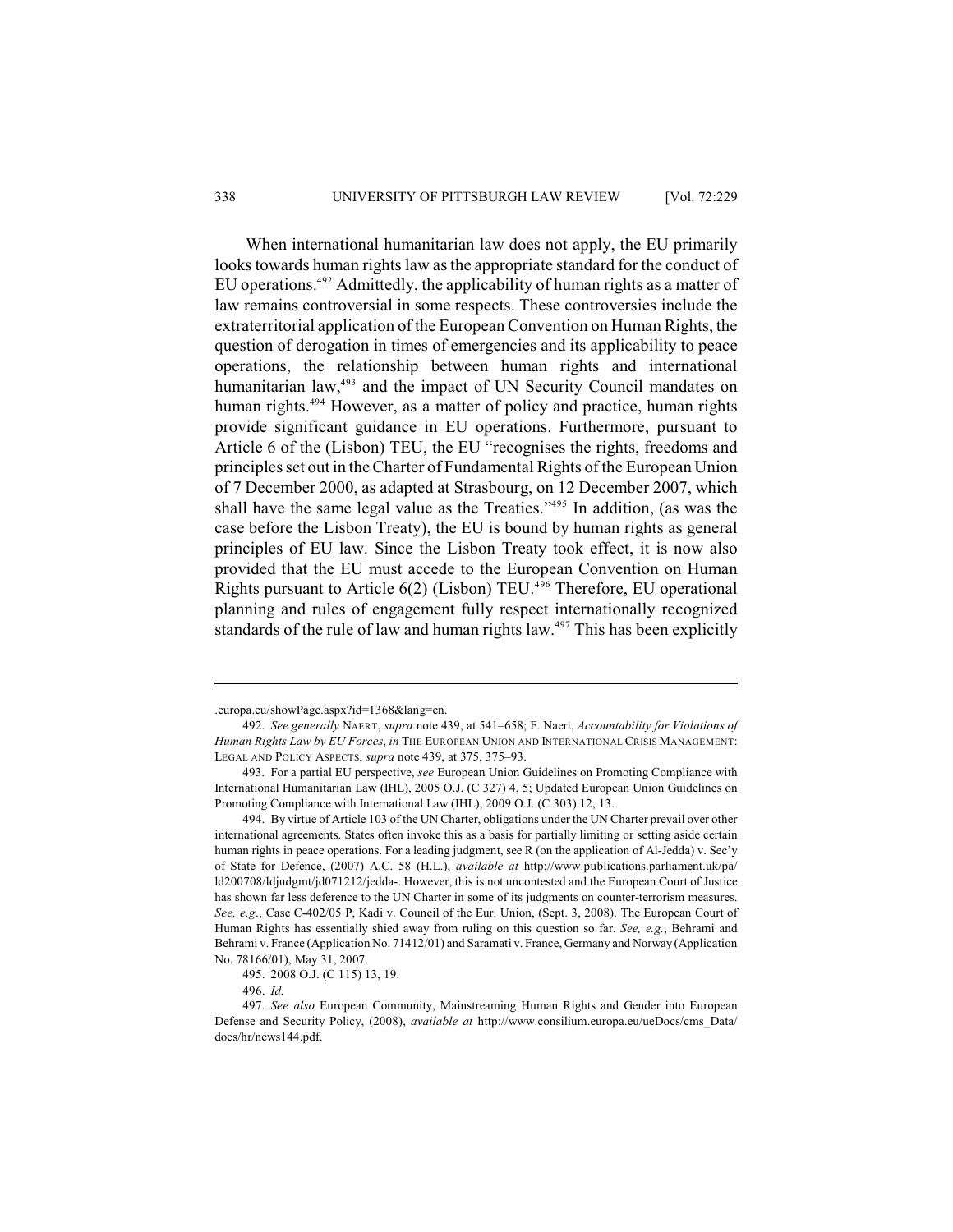reflected in the EU decisions establishing some of the more recent EU military operations such as the EU EUNAVFOR Somalia/Atalanta operation.<sup>498</sup>

In particular, references to respect for human rights as an element of the rule of law are incorporated in the EU Atalanta military operation off the Somali coast and in transfer agreements dealing with the conditions of transfer of suspected pirates. Thus, Article 12(2) of the Council Joint Action 2008/851/CFSP (Atalanta) of 10 November 2008 provides that "no persons" involved in acts of piracy who are arrested or detained in the course of the EU operation:

[M]ay be transferred to a third state unless the conditions for the transfer . . . (are) consistent with . . . international law, notably . . . human rights, in order to guarantee that no one shall be subject to the death penalty, to torture or to any cruel, inhuman or degrading treatment. 499

Moreover, the transfer agreements contain provisions ensuring that the persons transferred are treated in accordance with human rights and with the requirements of a fair trial.<sup>500</sup>

The promotion of the rule of law in EU military operations does not usually constitute a priority. Instead, this tends to be a task for other actors that are present in theatre (*e.g.*, an EU civilian CSDP operation, other EU measures,  $501$  or a mission by the UN or OSCE which intervene in parallel with the military operation). However, in some cases, military CSDP operations may be specifically mandated to undertake rule of law (related) tasks. Thus, the EU guidelines on international humanitarian law provide, *inter alia*, that:

(15(b)) Whenever relevant . . . Commanders of EU Military Operations . . . should include an assessment of the IHL situation in their reports about a given State or conflict. Special attention should be given to information that indicates that serious violations of IHL may have been committed. Where feasible, such reports should also include an analysis and suggestions of possible measuresto be taken by the EU . . . (16(f)) Crisis-management operations: The importance of preventing and suppressing violations of IHL by third parties should be considered, where appropriate, in the drafting of mandates of EU crisis-management operations. In

<sup>498.</sup> *See generally* NAERT, *supra* note 439, at 179–91.

<sup>499.</sup> O.J. L 303, 12.11.2008, p. 33.

<sup>500.</sup> Exchange of letters between the EU and the government of Kenya, 2009 O.J. (L 79) 49; Exchange of letters between the EU and the Republic of Seychelles, 2009 O.J. (L 315) 37.

<sup>501.</sup> In the context of Operation Atalanta, the EU is providing, under the Stability Instrument, aid on capacity-building for the Kenyan judicial system so asto reinforce its ability to prosecute suspected pirates while respecting human rights.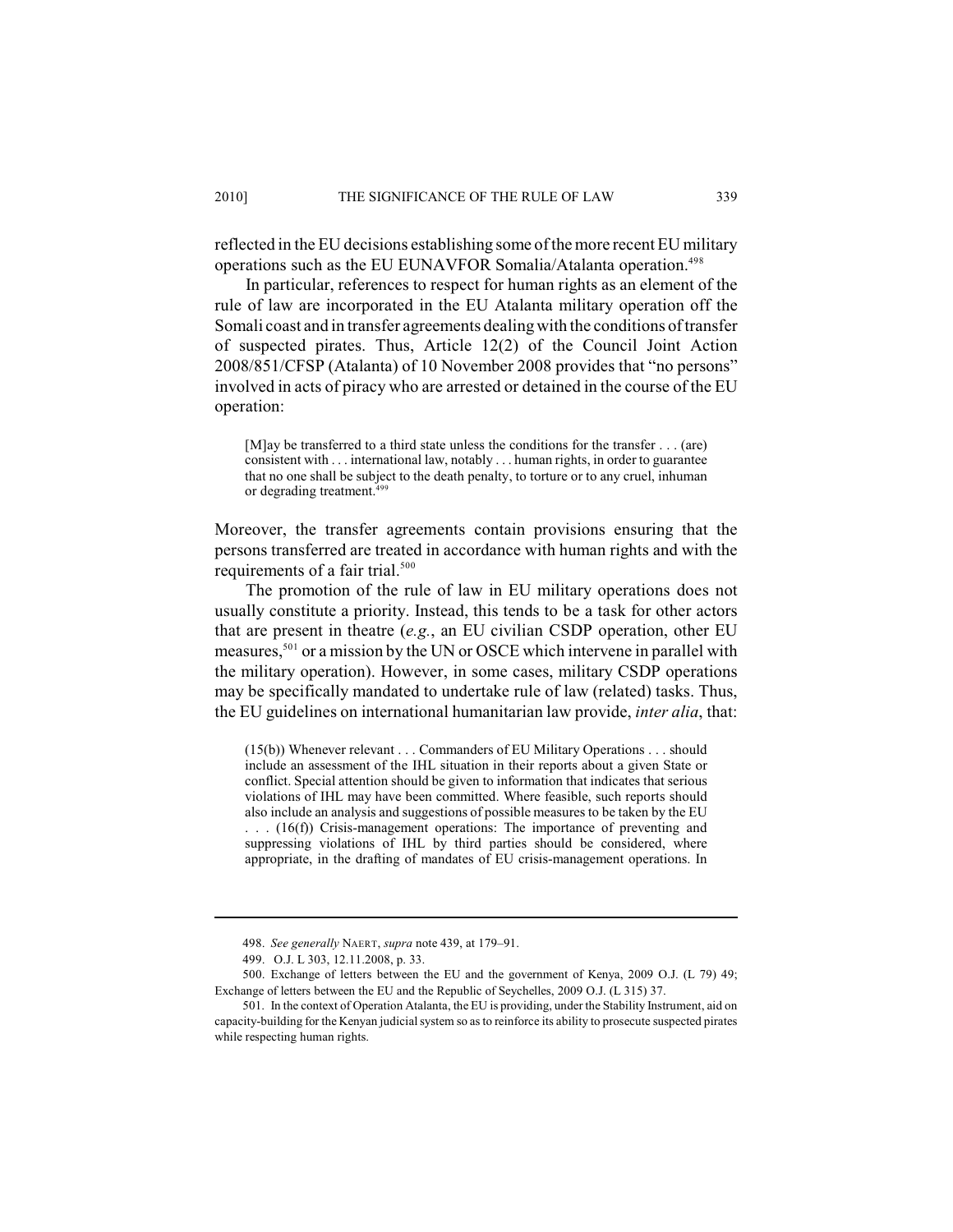appropriate cases, this may include collecting information which may be of use for the ICC or in other investigations of war crimes. $502$ 

In practice, EU military CSDP operations always take into account rule of law considerations. This is specifically provided in the reporting mechanisms applicable to operations, such as human rights and gender advisers.

# *(viii) Overall evaluation*

At present, $503$  the EU possesses a comprehensive framework for the promotion of democracy, human rights, the rule of law, and "good governance." This framework covers the whole world, and consequently, the EU has become a major "civilian power."<sup>504</sup> The various EU policies consist of remarkably similar instruments, but differ mainly with regard to the steering mechanisms which are established for the implementation of requirements imposed by the respect of the rule of law, democracy, and human rights. These mechanisms are mainly of three types. First, there are "political dialogues" based on persuasion and learning strategies. Second, there are clauses on "political conditionality" which are based on cost-benefit calculations and which create incentive structures. And third, there are programs establishing "capacity-building" for the institutionalization of democracy, human rights, and the rule of law. These three types of instruments are used in all geographical locations.

The EU follows the same approach everywhere: the establishment of legal instruments as the starting-point and support for the enforcement of those instruments by the local authorities as the end result. This approach is consistent with the EU Security Strategy: in order to induce compliance with its policies, the EU stresses a preference for "soft security" and "soft power" in foreign policy. For that purpose, it uses positive incentives, capacitybuilding, persuasion, and learning.<sup>505</sup> Of course, the EU is sometimes not fully

<sup>502.</sup> European Union Guidelines on promoting compliance with international humanitarian law (IHL), 2005 O.J. (C 327) 4, 5–6.

<sup>503.</sup> Until 1999, the EU had targeted the promotion of the rule of law democracy and human rights. Its policy mainly focused on economic cooperation under which the Member States continue to have their own policies. Thus, the EU assumed a rather weak role acting as an additional donor rather than a coordinator of European development policies.

<sup>504.</sup> Tanja A. Börzel & Thomas Risse, *Venus Approaching Mars? The EU as an Emerging Civilian World Power*, 34 ARCHIVE OF EUROPEAN INTEGRATION (AEI) (PDF format) (Berlin Working Paper on European Integration, 2009).

<sup>505.</sup> *Id.*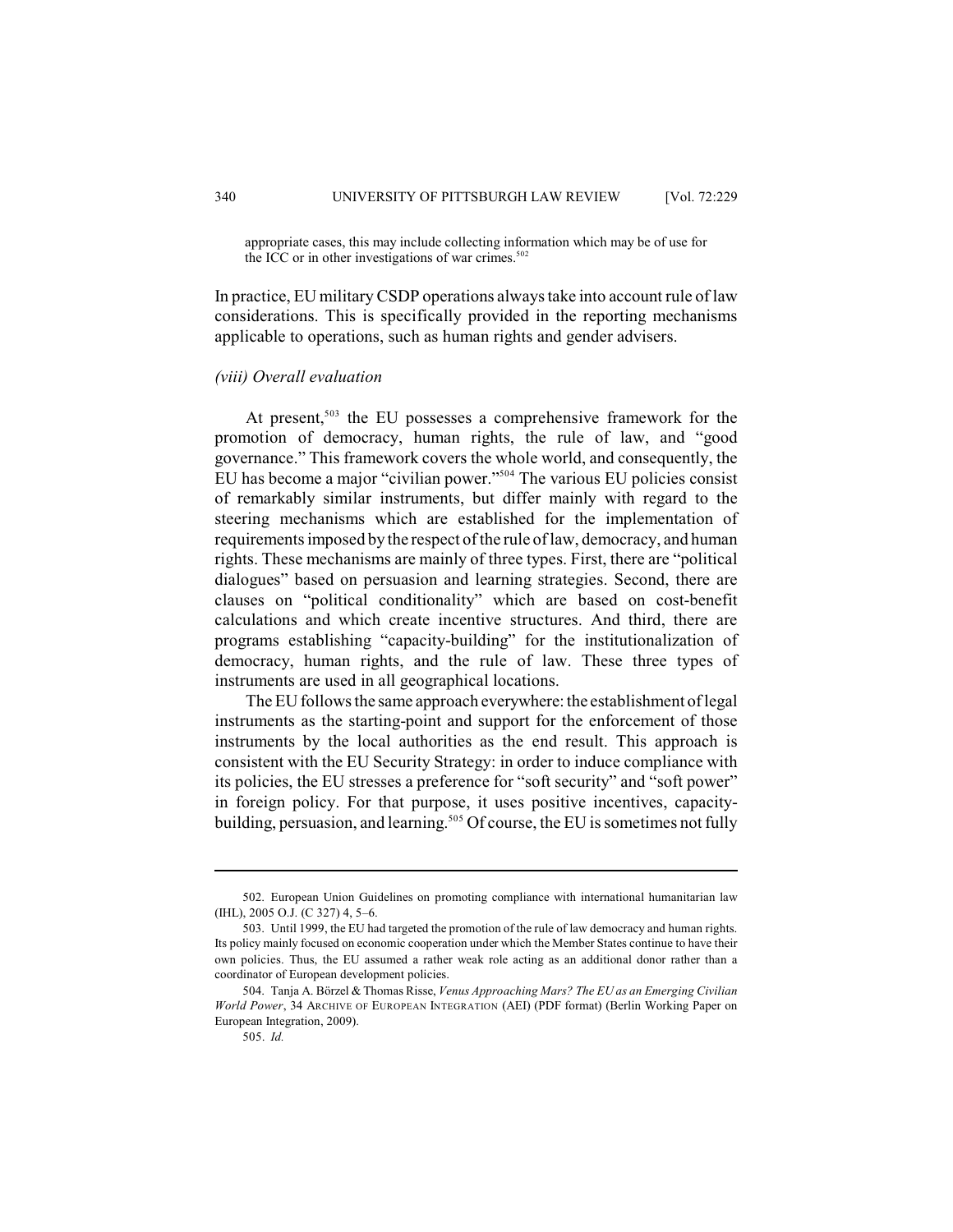consistent when dealing with infringements of the rule of law and human rights. It is tough on Myanmar, but rather soft on China. In many cases, it does not use the instruments available in the various partnership agreements, or uses them only reluctantly. Indeed, it has been pointed out that "inconsistent use" of political conditionality mitigates the "transformative power of the EU" and damages the EU "international credibility as a normative power." 506 Nevertheless, a quantitative study of the use of EU "carrots and sticks" in its rule of law and human rights policies has not revealed that the EU acts with a particular bias one way or another.<sup>507</sup> The EU policies are implemented in a differentiated way, but this difference in treatment is not the result of a systematic pre-eminence of economic and security interests over considerations for the rule of law, democracy, and human rights. The evolution of EU policies on the rule of law has followed a pragmatic approach—that is, "learning by doing."<sup>508</sup> An illustration is provided by the evolution of the policy of conditionality, which was first developed in relations with the ACP countries as part of the 1990 Lomé IV agreement. This was then quickly introduced in the form of positive conditionality (closeness to the EU) and a weak form of negative conditionality (economic support provided if there is compliance with the rule of law) in relations with the Central Eastern European and Northern African countries during the early 1990s.<sup>509</sup>

In short, the EU emphasis is on "value export"—the promotion of the rule of law, democracy, and social and economic rights. This EU external action distinguishes itself from the U.S. version of "freedom, democracy and capitalism." This distinction has brought practical consequences. For example, in Latin America where the EU and the United States seem to compete, the EU tries to promote its own model of regional integration, i.e., by including strong supranational institutions going beyond mere free trade areas, which is the preferred American option.

Above all, the EU's external policy for the promotion of the core EU values of the rule of law, democracy, and human rights is firmly integrated in the overall framework of crisis management, as explicitly required in the

<sup>506.</sup> Tanja A. Börzel, *The Transformative Power of Europe Reloaded: The Limits of External Europeanization* 25 (Freie Universität Berlin, KFG Working Paper Series No. 11, 2010), *available at* http://www.daad.de/imperia/md/content/de/zentren/boerzel.pdf.

<sup>507.</sup> Hadewych Hazelet, Carrots or Sticks? EU and US Sanctions in Reaction to Human Rights Violations (Sept. 17, 2001) (unpublished Ph.D. dissertation, European University Institute).

<sup>508.</sup> JUDITH G. KELLY, ETHNIC POLITICS IN EUROPE: THE POWER OF NORMS AND INCENTIVES (Princeton Univ. Press 2004).

<sup>509.</sup> The so-called Europe Agreements.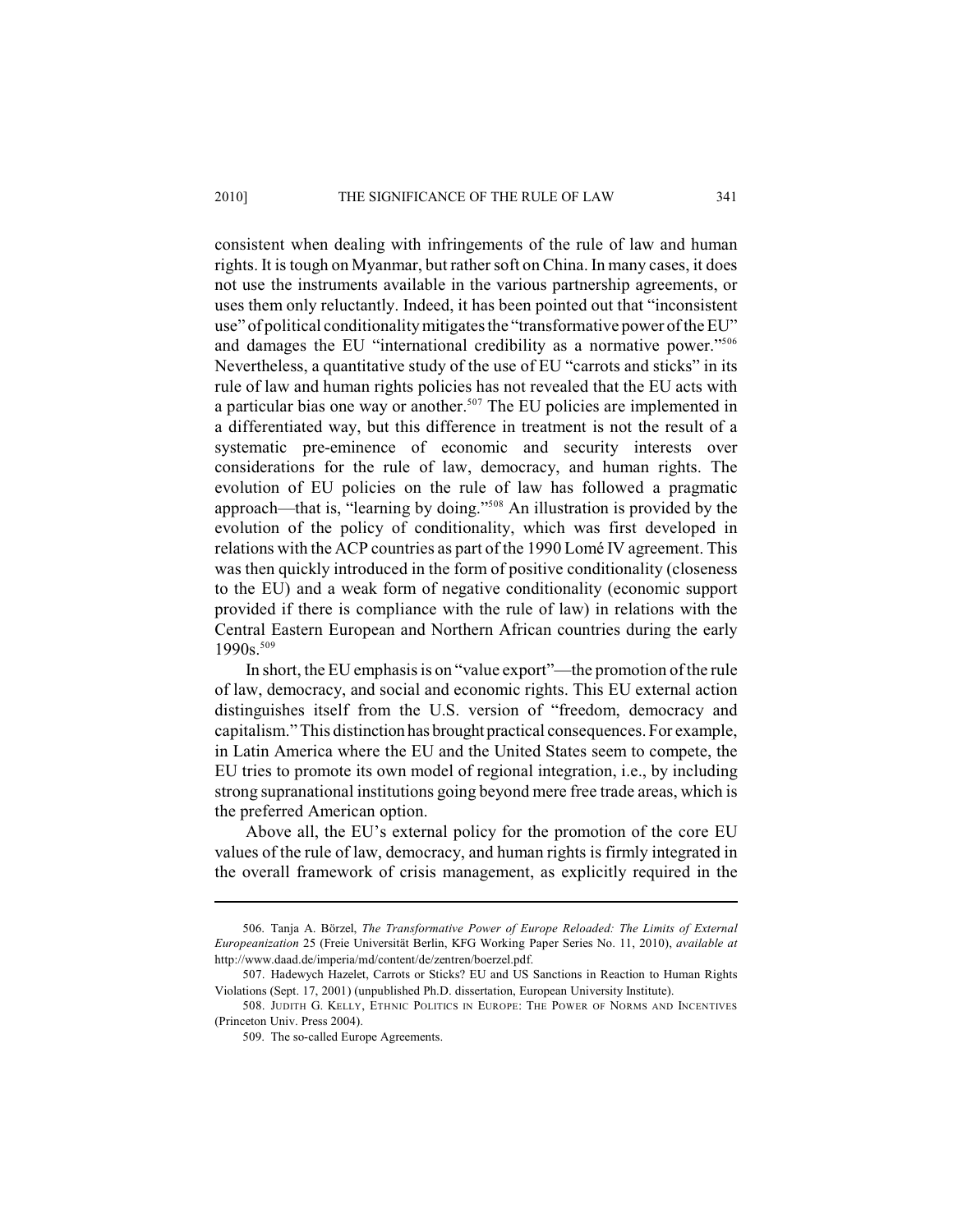European Security Strategy. The European strategic vision in crisis management purports to create democratic societies as a means to achieve peace, stability, and wealth. For that purpose, the EU should act as a "soft power," or a "small power" for some analysts,<sup>510</sup> and have recourse to "effective multilateralism." Behaving as a "soft power" has not prevented the Union from becoming, within a relatively short period of time (ten years or so), a major player in post-conflict peace-building and reconstruction efforts, including robust peacekeeping. With regard to the peace-keeping, EU Member States provide a large number of troops in the various peace-keeping operations, be it under UN auspices, under NATO, or under EU autonomous operations. The EU is now a major contributor to the UN with regard to peace-keeping, but at the same time EU military missions also operate within the EU's larger political stabilization and peace-building objectives for the promotion of democracy, human rights, and the rule of law.<sup>511</sup> Indeed, while the immediate goal is to provide security and stability, all EU missions have been linked to the long-termgoal of rule of law, state-building, and democracy promotion that require civilian rather than military measures.

A strong emphasis is put on security sector reform as an important condition for successful state-building and democratic transformation. A major focus is (democratic) control of those actors who command executive and coercive power. This is why some EU missions have made training and monitoring police forces a major priority. Most military operations have been complemented or followed up by so-called civilian police (EUPOL) missions for the building and reforming of police institutions in accordance with rule of law requirements. For a supranational entity, this EU action is quite unique and comprehensive, as it enables the EU to provide a whole package of political, economic, social, cultural, and military measures in crisis prevention, crisis management, and post-conflict situations even though coordination between the various EU agencies and the EU delegations on the ground can be challenging.

Having recourse to "effective multilateralism" provides that all EU missions have been either requested or at least endorsed by the UN.<sup>512</sup> The EU

<sup>510.</sup> ASLE TOJE, THE EUROPEAN UNION AS A SMALL POWER 183 *et seq.* (Palgrave MacMillan, New York 2010).

<sup>511.</sup> See Börzel & Risse, *supra* note 504, at 36.

<sup>512.</sup> The EU explicitly recognizes the UN Security Council as primarily responsible for the maintenance of international peace and security. *See* Council of the European Union, Joint Statement on UN-EU Cooperation in Crisis Management (June 7, 2007); European Council, EU-UN Cooperation in Military Crisis Management Operations: Elements of Implementation of the EU-UN Joint Declaration, Annex II, ESDP Presidency Report, European Council (June 17–18, 2004); Council of the European Union,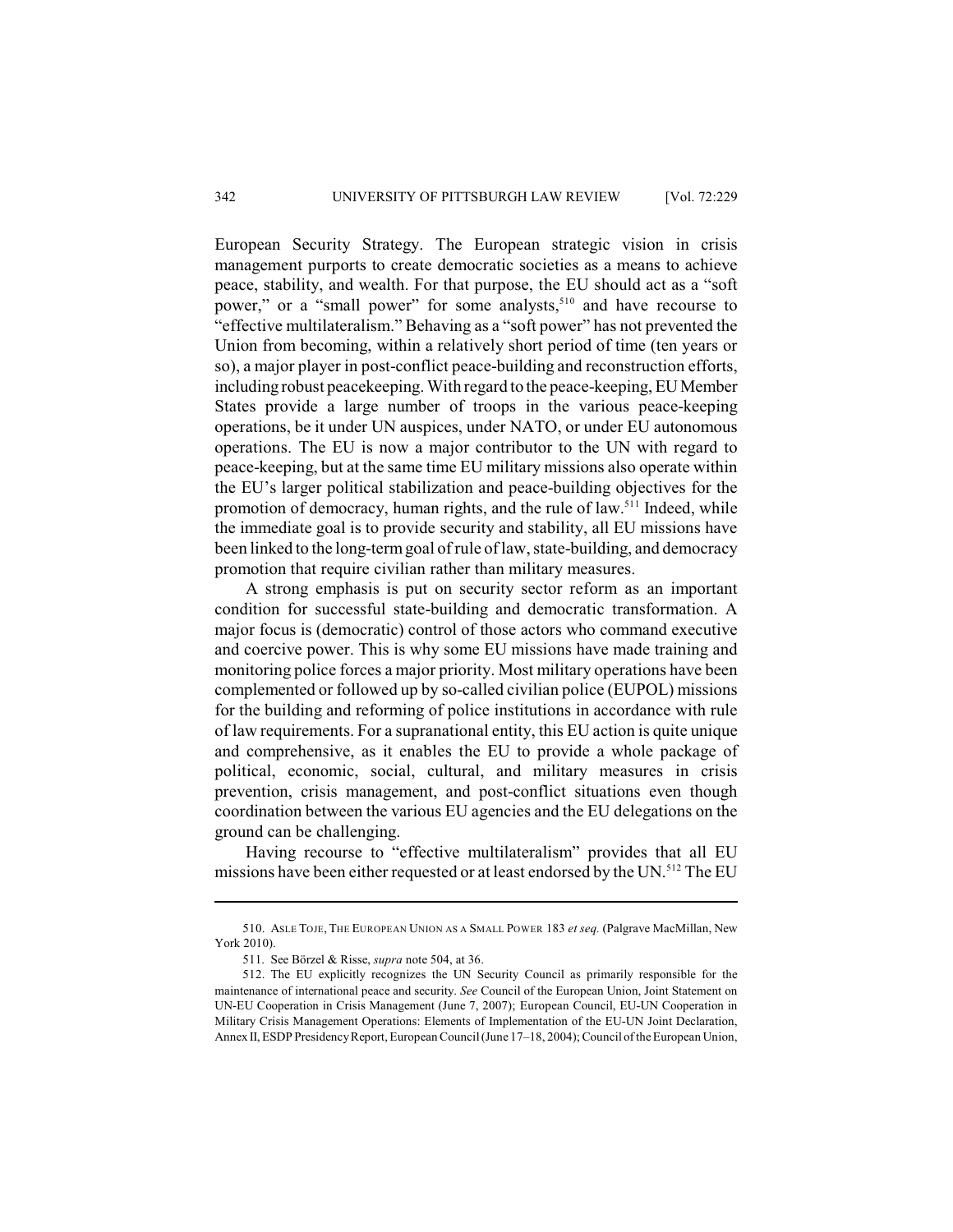considers that it actsin accordance with international law when its operations take place without a UN mandate but with the consent of the host state in practice and the UN has often later endorsed these EU missions in one way or another.<sup>513</sup> The EU has become a reliable "burden-sharing" partner, particularly in areas such as rapid reaction to humanitarian crisis and sustainable post-conflict management. The EU has also cooperated with other international and regional organizations, such as the OSCE in both the Western Balkans (FYROM and Bosnia-Herzegovina) and on Russia's borders (Georgia, Ukraine, and Moldova), the African Union (Sudan), and the ASEAN (Aceh/Indonesia). The cooperation with NATO is of course fundamental: the EU and NATO have concluded the "Berlin Plus" Agreement.<sup>514</sup> That agreement provides a framework for the consultation and cooperation between NATO and the EU and has also prevented dissensions between the United States and its major European allies. Yet EU/NATO cooperation has not proven to be fully satisfactory, in particular when the EU acts autonomously and NATO also operates in the same place, such as in Afghanistan. Coordination, in these instances, has been weak.

In short, the EU's role in conflict resolution and peace-building has transformed it into a major "civilian power," which subordinates the purely military and security interests to the civilian objectives relating to the reform of the capacity-building and positive conditionality. While the EU does not prevent the use of military force in its military operations, the latter is integrated in the overall framework of an EU concept of crisis management

Joint Declaration on UN-EU Co-operation in Crisis Management, Doc. 12730/03 (Sept. 19, 2003), *available at* http://www.consilium.europa.eu/showPage.aspx?id=&lang=en. The two organisations have established a joint consultative mechanism (Steering Committee) to examine ways of enhancing mutual cooperation in planning, training, communication and the exchange of best practice. The two organizations agreed to develop mutually reinforcing approaches to conflict prevention and to ensure that the EU's evolving military and civilian capacities would provide real added value for UN crisis management. EUPOL Kinshasa served as a test operation demonstrating that the EU can contribute effectively to a UN peacekeeping operation.

<sup>513.</sup> Thierry Tardy, *EU-UN Cooperation in Peacekeeping: A Promising Relationship in a Constrained Environment*, *in* THE EUROPEAN UNION AND THE UNITED NATIONS 49, 51 (M. Ortega ed., 2005) (stating that the capacity of the EU for autonomous operations under the Common Security and Defence Policy (CSDP) has not distracted European contributions from UN peace-keeping because while some EU Member States may be reluctant to place their troops under UN command, they contribute 39% of the UN peace-keeping budget (compared to 22% of the United States) and 37.75% of the regular budget (compared to 27% of the United States)).

<sup>514.</sup> European Security and Defence Assembly/Assembly of the Western European Union, The EU-NATO Berlin Plus Agreements, Assembly Fact Sheet No. 14 (Nov. 2009), http://www.europarl .europa.eu/meetdocs/2004\_2009/documents/dv/berlinplus\_/berlinplus\_en.pdf (containing a series of arrangements for EU access to NATO assets and capabilities).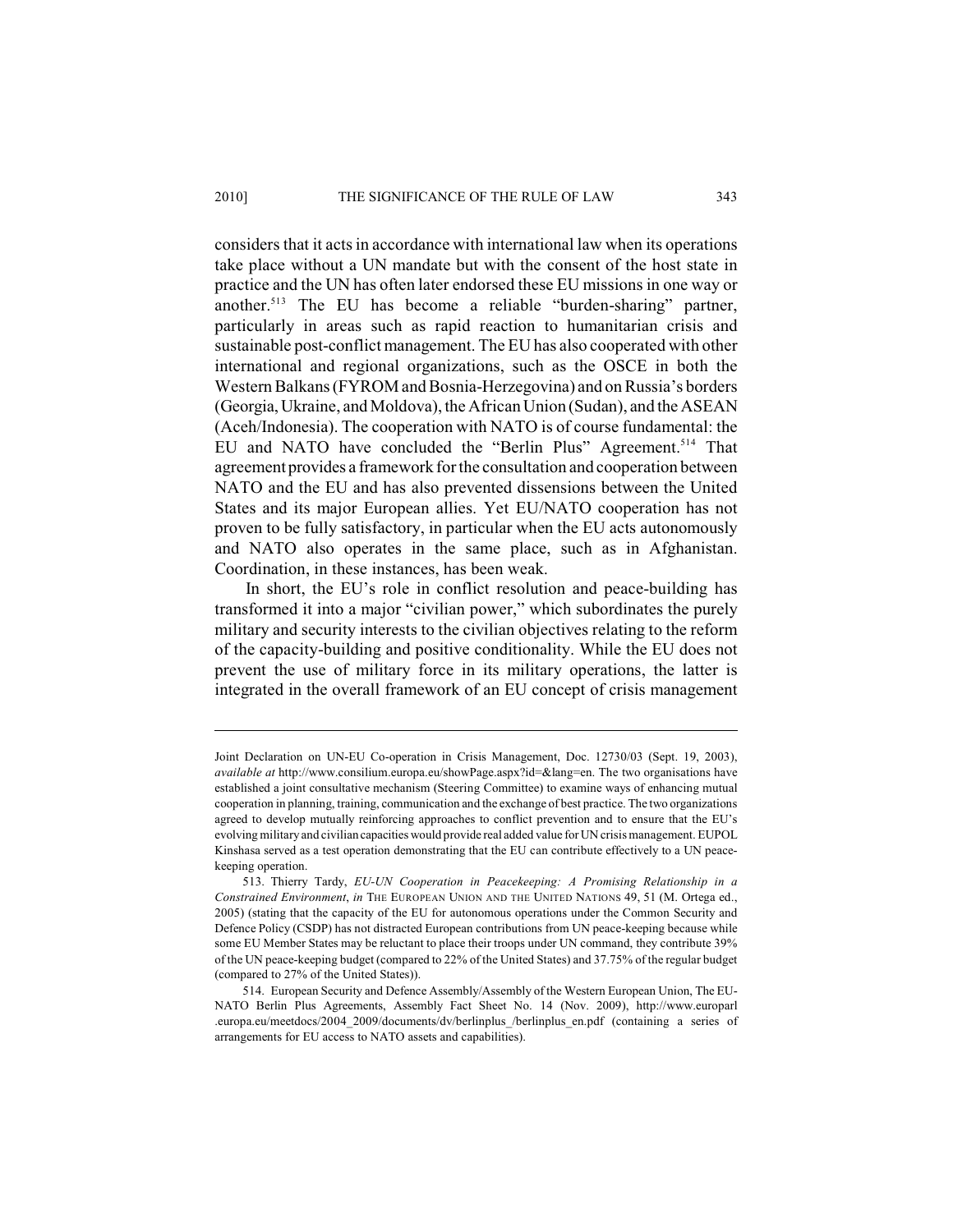that combines the use of financial, civilian, and military instruments in order to transform and adapt countries to the requirements of the rule of law. The question arises as to how the EU vision compares with that of the United States.

# IV. THE RULE OF LAW IN THE EXTERNAL ACTION OF THE UNITED STATES

American scholars have suggested that the strength of the adherence of a country to the rule of law in international affairs is essentially linked to the extent to which international law can be enforced through national mechanisms.<sup>515</sup> Therefore, the question arises as to how international law is enforced through American mechanisms.

# *(i) The United States and International Law*

It is worth mentioning that the United States Supreme Court has held that "[w]hen the United States declared their independence, they were bound to receive the law of nations, in its modern state of purity and refinement."<sup>516</sup> Therefore, the United States has systematically accepted that international legal commitments are binding upon it both internationally and domestically in accordance with the following principles.

The Supreme Court has also held that customary international law binds the United States and is "part of our law," meaning that it is integrated into the law of the United States through the common law when "there is no treaty, and no controlling executive or legislative act or judicial decision" in conflict.<sup> $517$ </sup> In 1900, the Supreme Court held that customary international law "is . . . our law" only when there is not a controlling executive or legislative act in force.<sup>518</sup> Thus, while customary international law may be part of the law of the land, it has limited applicability when it is in conflict with a domestic law that has been adopted later in time. As a result, the United States can exempt itself from the requirements of customary international law by adopting a statute to the contrary pursuant to "last in time" rule<sup>519</sup> provided. Of course, it is required that the statute does not violate any rule of

<sup>515.</sup> JOHN F. MURPHY, THE UNITED STATES AND THE RULE OF LAW IN INTERNATIONAL AFFAIRS 74 (Cambridge Univ. Press 2004).

<sup>516.</sup> Ware v. Hylton, 3 U.S. 199, 281 (1796).

<sup>517.</sup> The Paquete Habana, 175 U.S. 677, 700 (1900).

<sup>518.</sup> *Id.*

<sup>519.</sup> Whitney v. Robinson, 124 U.S. 190, 194 (1888).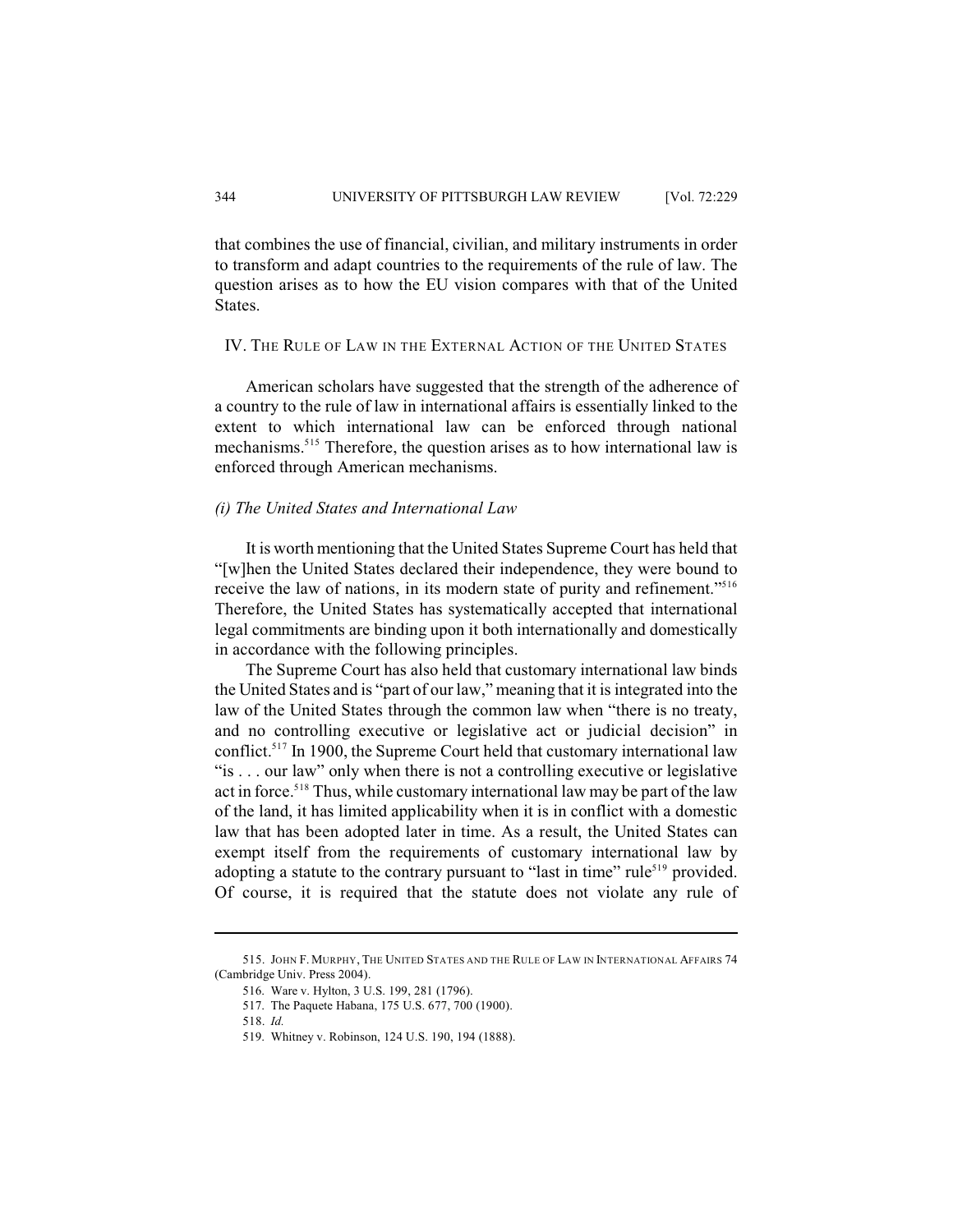international customary law that has acquired the status of *jus cogens*.<sup>520</sup> The Supreme Court has so far never declared a U.S. statute non-applicable on the ground that it violated customary international law. In any case, customary international law can potentially affect how domestic law is interpreted.

"The United States assumes international obligations most frequently when it concludes agreements with other states or international organizations that are intended to be legally binding. Once concluded by the United States, such agreements are legally binding and can take the form of an international treaty or an executive agreement."  $2^{521}$  A treaty is an agreement negotiated and signed by the executive that enters into force if it is approved by a two-thirds majority of the Senate and is subsequently ratified by the President. It should be noted that the Senate may also propose amendments to the text of the treaty itself and that, in such case, the other contracting parties to the agreement would have to consent to the changes in order for them to take effect. However, "the great majority of international agreements concluded by the United States are not treaties but executive agreements that are entered into by the executive without being submitted to the Senate for its advice and consent, although Congress generally requires notification upon the entry into force of such an agreement."<sup>522</sup> Although the Constitution of the United States does not mention the category of executive agreements, they have nonetheless been considered to be valid international commitments by the Supreme Court and as a matter of historical practice.<sup>523</sup> There are three types of executive agreements: first, the so-called "congressional-executive agreements," in which Congress has authorized the conclusion of an international agreement by the executive before its conclusion or after its conclusion with retroactive effects; second, the so-called "executive agreements made pursuant to an early treaty," in which the conclusion of an executive agreement has been authorized by a ratified treaty; and third, the so-called "sole executive agreements" in which an agreement is made pursuant to the constitutional authority of the President without any authorization either by the Congress or by a prior treaty.<sup>524</sup>

<sup>520.</sup> *See* Buell v. Mitchell, 274 F.3d 337 (6th Cir. 2001) (stating that for a norm to constitute *jus cogens* state practice must be extensive and virtually uniform).

<sup>521.</sup> MICHAEL J. GARCIA, CONG. RESEARCH SERV., RL32528, INTERNATIONAL LAW AND AGREEMENTS: THEIR EFFECT UPON U.S. LAW 1 (2010).

<sup>522.</sup> *Id.* at 3.

<sup>523.</sup> Am. Ins. Ass'n v. Garamendi, 539 U.S. 396, 415 (2003).

<sup>524.</sup> *See* GARCIA, *supra* note 521, at 2–4.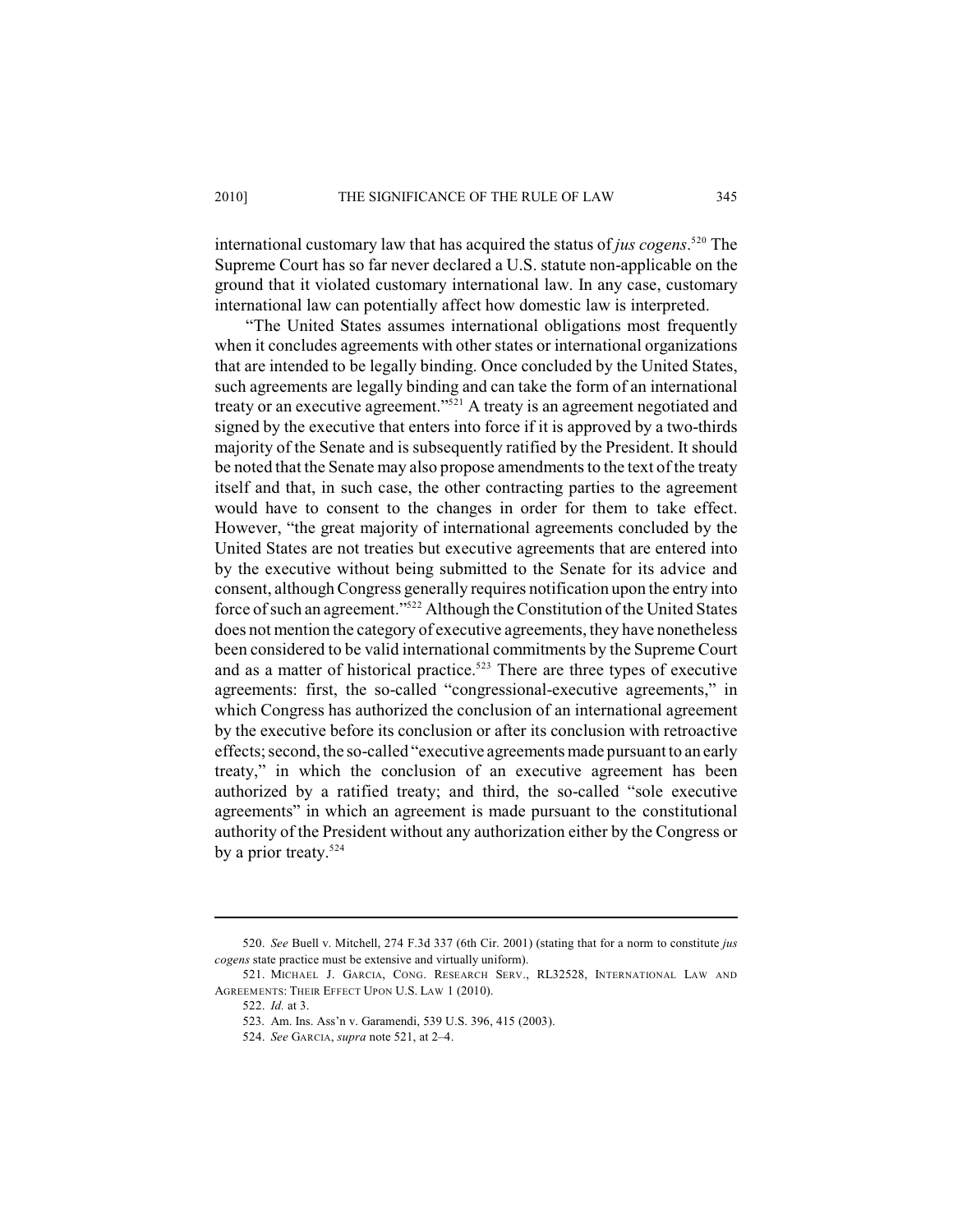Pursuant to the Supremacy Clause in Article 6 of the Constitution, "all treaties made or which shall be made, under the authority of the United States, shall be the supreme law of the land and the judges in every state shall be bound thereby, anything in the Constitution or laws of any state to the contrary notwithstanding."<sup>525</sup> In general, the effects of international agreements upon the domestic law of the United States depend upon the nature of the treaty or agreement, namely, whether the agreement is self-executing (i.e. which is able to operate automatically within the United States without the need for any municipal legislation<sup>526</sup>), or not self-executing (i.e. when it requires legislation before it can be applied in the United States and bind American courts<sup>527</sup>), and whether it was made pursuant to a treaty or an executive agreement.<sup>528</sup> Until implementing legislation is enacted, existing domestic law relating to the issues covered by an international agreement that is not self-executing remains in force. However, when a treaty is ratified or an executive agreement is entered into, the United States assumes obligations under international law and may be unable to apply those obligations unless implementing legislation is enacted.

Sometimes, a treaty or executive agreement may conflict with a state law, a federal law, or the Constitution. For domestic purposes, a ratified, selfexecuting treaty is part of the law of the land having a status equal to federal law,<sup>529</sup> and superior to state law,<sup>530</sup> but inferior to the Constitution.<sup>531</sup> A selfexecuting executive agreement is likely to be superior to state law,<sup>532</sup> but sole executive agreements may be inferior to conflicting federal law in certain circumstances,<sup>533</sup> and all executive agreements are inferior to the Constitution.

As a rule, courts of the United States interpret statutes in such a way as to comply with the international obligations contracted by the United States, a principle known as the "Rule of Interpretation." Since the role of the American Court is to determine the intent of the legislature when the court interprets a statute, the recognized general public policy is to comply with international legal obligations and interpret statutes in such a way as to comply with international law. When statutes directly refer to international

<sup>525.</sup> U.S. CONST. art. VI.

<sup>526.</sup> Medellin v. Texas, 552 U.S. 491, 504 (2008).

<sup>527.</sup> *Id.* at 504–05.

<sup>528.</sup> GARCIA, *supra* note 521.

<sup>529.</sup> *Whitney*, 124 U.S. at 194.

<sup>530.</sup> *Ware*, 3 U.S. 199 at 237.

<sup>531.</sup> *Reid*, 354 U.S. 1.

<sup>532.</sup> *Belmont*, 301 U.S. 324.

<sup>533.</sup> *Guy W. Capps, Inc.*, 204 F.2d 655.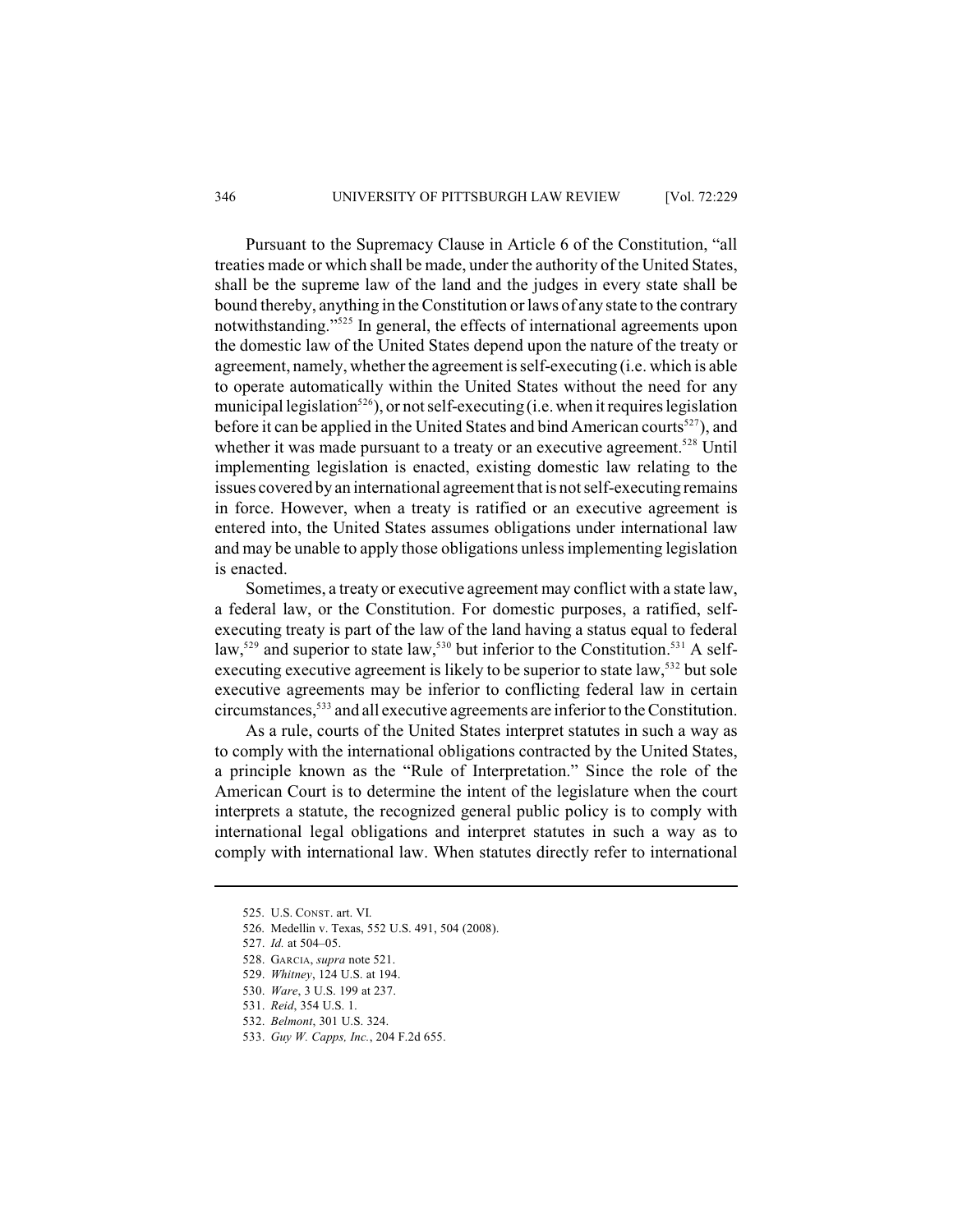law, thereby incorporating its terms, international law is "incorporated by reference" into American law. If a U.S. statute refers to specific treaty provisions, the specific terms are thereby given the same force as the statute.

The record of U.S. compliance with international law is controversial.<sup>534</sup> In some cases, the United States has taken the lead in multilateral efforts to create legal rules and institutions and has offered considerable (financial) support. In other cases, the United States has found that multilateral cooperation and acceptance of some form of international supervision are the best available options for "a superpower in a uni/multipolar world." For example, in the field of environmental law, notwithstanding its high-profile withdrawal from the Kyoto Protocol, American compliance with international commitments has been considered good.<sup>535</sup> However, there have also been instances in which the U.S. attitude towards international law has been less favorable (*e.g.*, the refusal to sign or ratify the Rome Statute of the International Criminal Court, the United Nations Convention on the Law of the Sea, or the Ottawa Convention on Landmines). Although the United States does not violate international law by refusing to accept these treaties, it is difficult to maintain that this position actively contributes to a strengthening of the international rule of law. This also applies to the U.S. reluctance to accept third party settlements in international disputes, or the possibility for its citizens to submit petitions to international supervisory bodies in the area of human rights.<sup>536</sup> In yet other instances, the United States has simply violated international legal obligations, in the sphere of international peace and security, human rights and humanitarian law, (Guantánamo). and UN membership (UN dues).<sup>537</sup>

In particular, the issue of the UN dues withheld by the United States under Article 17 of the UN Charter has been severely criticized: "a sharper deviation from the rule of law paradigm is hard to imagine."<sup>538</sup> Criticisms have also been made concerning the United States policy on cooperation with the

<sup>534.</sup> *See* Martha Minow, *The Controversial Status of International and Comparative Law in the United States*, 52 HARV. INT'L L.J. 1 (2010). For a criticism on the question of sovereign immunity in U.S. courts see D.DOERNBERG,SOVEREIGN IMMUNITY ON THE RULE OF LAW 71 *et seq.* 200 (Carolina Academic Press 2005).

<sup>535.</sup> Jutta Brunnee, *The United States and International Environmental Law: Living with an Elephant*, 15 EUR. J. INT'L L. 617 (2004).

<sup>536.</sup> Murphy, *supra* note 515.

<sup>537.</sup> *Id.* at 350. *See* Institute for Energy and Environmental Research and Lawyers Committee on Nuclear Policy, Rule of Power or Rule of Law? 29–41 (N. Deller, A. Makhijani & Y. Borroughs eds., 2002).

<sup>538.</sup> *Id.* at 133.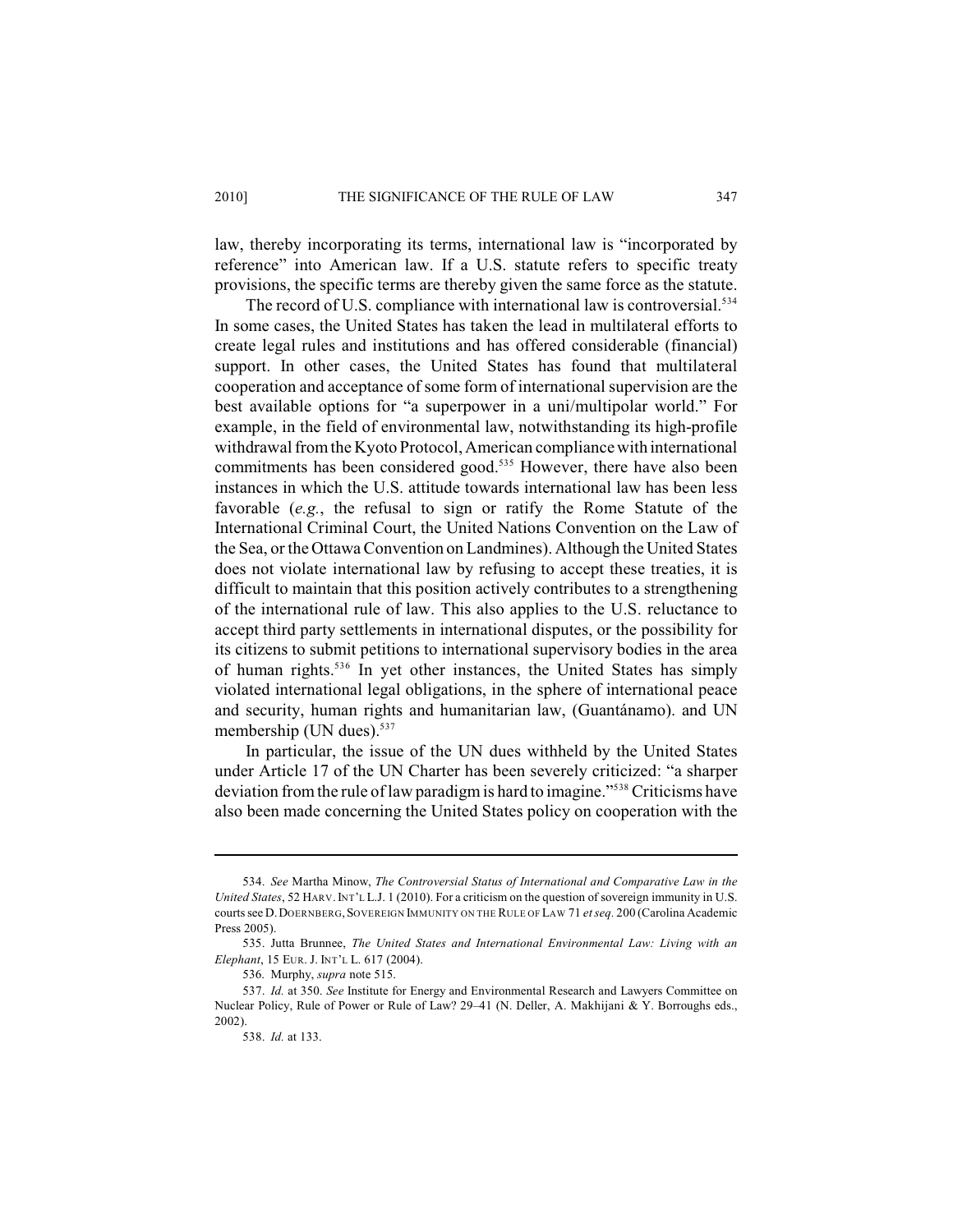rest of the international community on topics such as arms control, disarmament, non-proliferation, and safeguards (but this is changing with the Obama Administration).

Many of these criticisms are mainly based on a perceived negative effect that the former Bush administration had on cooperation in these areas. The difficulty that the United States has with accepting the rule of law in these areas had been "compounded with the coming into office of the George W. Bush administration because of its considerable distrust of any external constraints on its behaviour, especially the constraints imposed by international norms and institutions."<sup>539</sup> Particularly disturbing, is the aftermath of the Nicaraguan case with regard to the role of the International Court of Justice, which has led the United States to refuse to accept the compulsory jurisdiction of the Court for the foreseeable future. In the case of the International Criminal Court, the United States has combined several strategies to prevent the Court from prosecuting U.S. nationals (through the world order treaty, through bilateral treaties, and through unilateral measures).

What is the reason for such a controversial record? Part of the explanation may be found in the U.S. National Security Strategy ("NSS").

# *(ii) The Rule of Law as a strategy in U.S. external action*

As with the EU's Security Strategy (ESS), U.S. external action on the rule of law is guided by its formalized National Security Strategy (NSS), a requirement of Congress for any U.S. President since 1986.<sup>540</sup> The formalization of the NSS by the Obama administration took place in May 2010. The new President had indicated in some of his Presidential speeches, and through the speeches of his Secretary of State, H. Clinton (*e.g.*, her speech at the Council on Foreign Relations in 2009), that his strategy would continue to be assertive abroad but with a change of emphasis. The new strategic goals are to reverse the spread of nuclear weapons and build a world free from the threat of their use and to isolate and defeat terrorists and counter violent extremists "while reaching out to Muslims around the world."<sup>541</sup> The Obama Strategy no longer refers to the "global war on terror" (a term commonly

<sup>539.</sup> *Id.* at 221.

<sup>540.</sup> *See* Goldwater-Nichols Department of Defense Reorganization Act of 1986, Pub. L. No. 99–433, 100 Stat. 992 (1986).

<sup>541.</sup> Hillary Clinton, U.S. Sec'y of State, U.S. Dep't of State, Foreign Policy Address at the Council on Foreign Relations (July 15, 2009), *available at* http://www.state.gov/secretary/rm/2009a/july/ 126071.htm.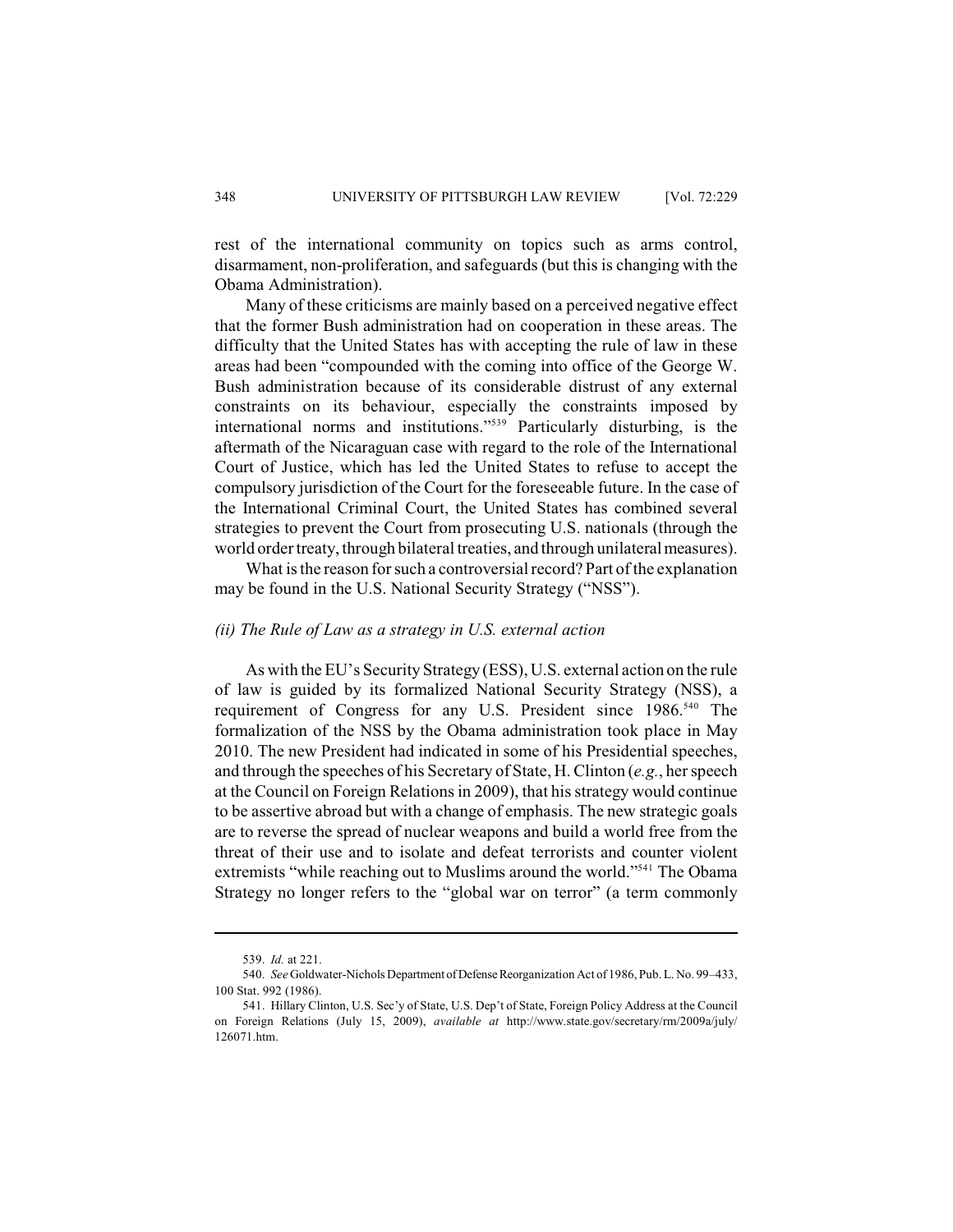employed by the Bush administration) but states that the United States will continue to fight a war "against a far reaching network of hatred," while, at the same time, restoring "American values," banning torture, and safeguarding the legal rights of the terrorist held in detention and American "exceptionalism."<sup>542</sup> The new Strategy also commits the Obama administration to the encouragement and facilitation of the efforts of all parties to pursue and achieve a comprehensive peace in the Middle East as well as to seek global economic recovery and growth "by strengthening our own economy."<sup>543</sup> Indeed, it identifies the future security with America's economic recovery, putting emphasis on education, energy, science, and on the American ability to reinvent its rusting economic infrastructure. The new Strategy also seeks to advance a robust development agenda, to expand trade that is free and fair, to boost "investment that creates decent jobs,"<sup>544</sup> to combat climate change, increase energy security and lay the foundation for a prosperous clean-energy future, and last but not least, to use the requirements of the rule of law to support and encourage democratic governments that "protect the rights and deliver results for their people." "[W]e intend to stand up for human rights everywhere."<sup>545</sup> The new Administration brings back multilateralism to the center of its strategy (which had been relegated to the periphery in the NSS of the Bush Administration).

In contrast to the Bush Strategy, which asserted the U.S. hegemony ("the United States will never allow the rise of a rival super power if necessary by undertaking pre-emptory strikes"), the Obama NSS reverts to more traditional U.S. diplomacy. An essential part of the Obama strategy is its call for a "renewal of American leadership" by working with other partners, by recognizing the existence of a "multi-partner world" instead of "a multi-polar world" with peer competitors, in which "America<sup>[]</sup> lea<sup>[ds]</sup> to solve problems in concert with others"<sup>547</sup> because "no nation can meet the world's challenges alone."<sup>548</sup> Therefore "unity of effort" is paramount. The approach is that of a "tough and smart power" that brings all relevant domestic actors

<sup>542.</sup> President Obama Speech on Libya, Mar. 2011, White House, *National Security Strategy of the United States of America* 4 (2010), *available at* http://www.whitehouse.gov/sites/default/files/rss\_viewer/ national security strategy.pdf. Former President Bush has admitted that he personally approved waterboarding as a policy of government. See G.W. BUSH, DECISION POINTS (Crown 2010).

<sup>543.</sup> Clinton, *supra* note 541.

<sup>544.</sup> *Id.*

<sup>545.</sup> *Id.*

<sup>546.</sup> *Id.*

<sup>547.</sup> *Id.*

<sup>548.</sup> *Id.*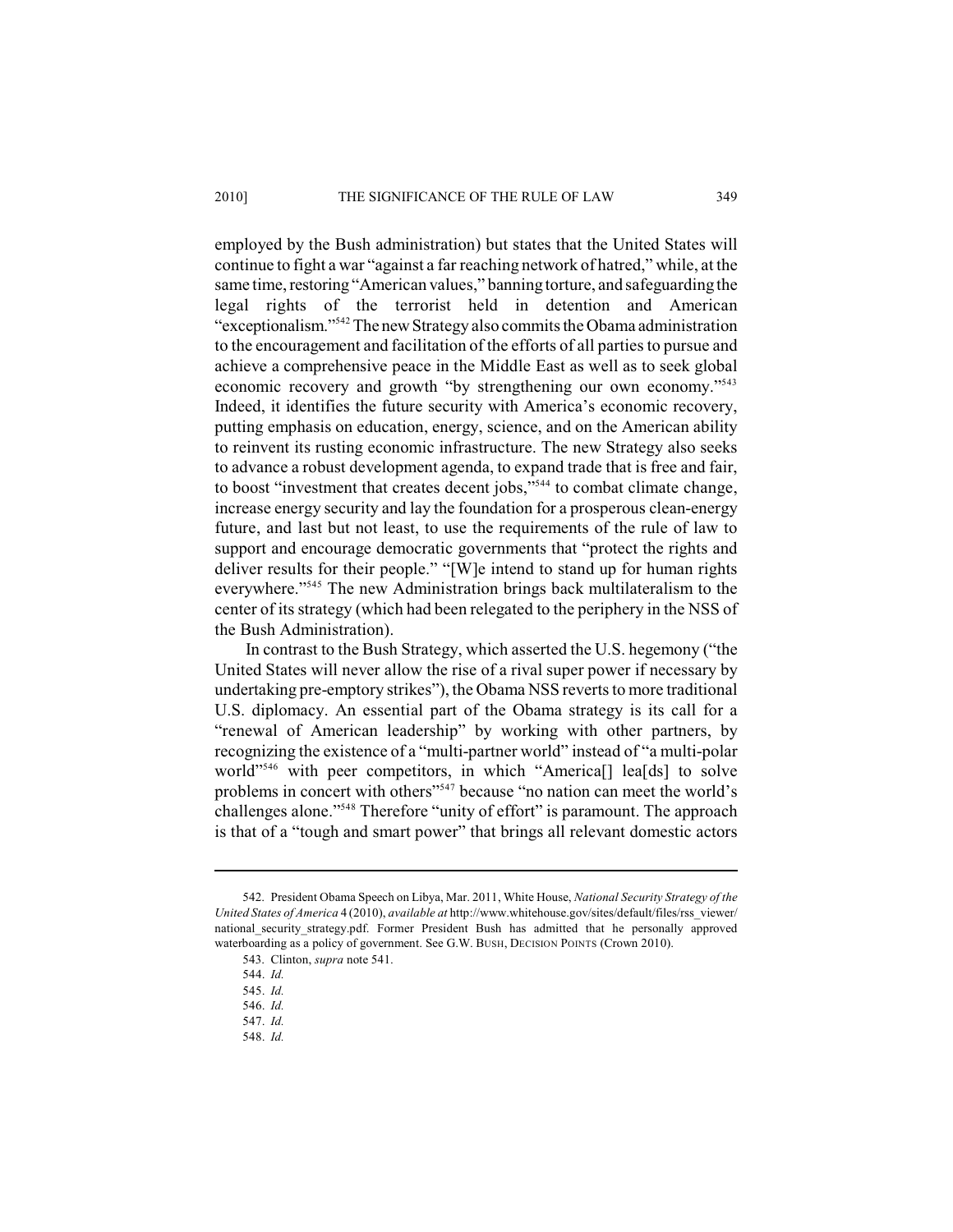to the table and the playing field, and bases its external action upon several pillars. The first is the creation of strongmechanisms of cooperation "with our historic allies, with emerging powers, and with multilateral institutions, and to pursue that cooperation in  $\ldots$  a pragmatic and principled way."<sup>549</sup> The second is focused on developing leadership with diplomacy, "even in the cases of adversaries or nations with whom we disagree. . . . [D]oing so advances our interests and puts us in a better position to lead with our other partners[] [for] [w]e cannot be afraid or unwilling to engage."<sup> $550$ </sup> The third is upgrading and integration of development as a core pillar of American power. "[W]e advance our security, our prosperity, and our values by improving the material conditions of people's lives around the world. These efforts also lay the groundwork for greater global cooperation, by building the capacity of new partners and tackling shared problems from the ground up."<sup>551</sup> The fourth strategy involves ensuring that "our civilian and military efforts operate in a coordinated and complementary fashion where we are engaged in conflict. This is the core of our strategy in Afghanistan and Iraq, where we are integrating our efforts with international partners."<sup>552</sup> The final pillar is the reinforcement of the traditional sources "of our influences, including economic strength and the power of our example."<sup>553</sup>

The application of these principles has had an evident and practical effect in Presidential demarches as it de-links terrorism from Islam and reduces the role of nuclear weapons in American defense, (*e.g.*, the new Nuclear Posture Review (NPR)). This decreased role for nuclear weapons in American defense reduces the importance of nuclear weapons in the NSS and thus promotes the non-proliferation of weapons of mass destruction with the goal of achieving a nuclear-free world. This goal, asserts the policy of the defense of human rights throughout the world including in countries such as China.

What is not yet clear is how the United States will behave if diplomacy cannot prevent Iran from developing nuclear weapons, or cannot encourage developing states either to pursue clean energy policies or to recognize the right of oppressed peoples to achieve greater freedom. This leads one to question which parts of the Bush NSS, as recast in 2006, remain in force. One would venture to say that the basic principles remain the same: the promotion

- 549. *Id.*
- 550. *Id.*
- 551. *Id.*
- 552. *Id.*
- 553. *Id.*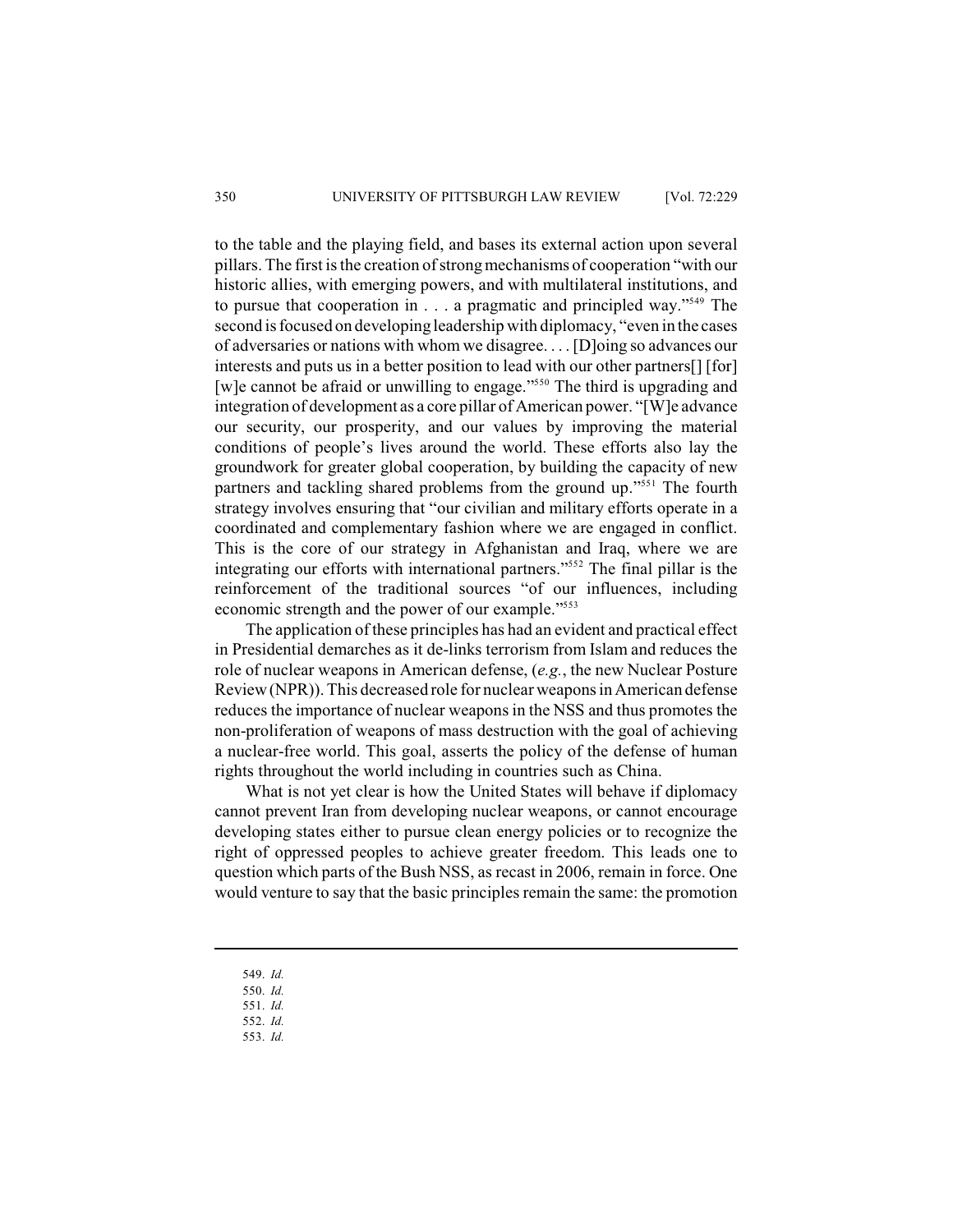of "freedom, justice and human dignity,"<sup>554</sup> the encouragement of democracy through "confronting the challenges of our time by leading a growing community of democracies,"<sup>555</sup> and the establishment of states abiding by the rule of law or "well governed states." The term "rule of law" is mentioned nine times in the 2002 NSS and sixteen times in the  $2006$  NSS<sup>556</sup>). In particular, the Preface to the 2009 edition of the *Rule of Law Handbook* published by the Centre for Law and Military Operations, incorporates the fundamental principle that "America must stand firmly for the non-negotiable demands of absolute power of the state; free speech, freedom of worship, equal justice, respect for women, religious and ethnic tolerance, and respect for private property."<sup>557</sup> Indeed, President Obama has remarked that "I believe that our nation is stronger and more secure when we deploy the full measure of both our power and the power of values, including the rule of law."<sup>558</sup> We know that the interpretation of those values by President Obama has changed in comparison with that of the Bush Administration. This is demonstrated by the attitude of President Obama to the situation in Guantánamo, as well as the question of the military tribunals and the redefinition of the prohibition of torture in the armed forces. But what about the means? The Bush doctrine of "pre-emption"—armed intervention—does not stand, but President Obama has not explicitly ruled out striking first: "the United States must reserve the right to act unilaterally if necessary to defend our nation and our interests, yet we will also seek to adhere to standards that govern the use of force."<sup>559</sup> Will the Bush principles of "transformational" diplomacy apply in the same way during the Obama Administration? How do these traits of the American strategy compare with those of the European Union?

## *(iii) A comparison between the EU and U.S. strategies on the rule of law*

In theory, the American NSS and the EU ESS do not greatly differ in their principles, particularly in their comprehension of the rule of law.<sup>560</sup>

<sup>554.</sup> White House, *supra* note 542.

<sup>555.</sup> *Id.*

<sup>556.</sup> *See* U.S. DEP'T OF ARMY, RULE OF LAW HANDBOOK I (2008), *available at* http://www.au.af .mil/au/awc/awcgate/law/rule\_of\_law\_hdbk.pdf.

<sup>557.</sup> *Id.* (quoting White House, *National Security Strategy of the United States of America* 3 (2002)). 558. Barack Obama, President, Remarks at CIA Headquarters (Apr. 20, 2009), *available at* https://www.cia.gov/news-information/speeches-testimony/president-obama-at-cia.html.

<sup>559.</sup> White House, *National Security Strategy of the United States of America* 22 (2010).

<sup>560.</sup> U.S. ARMY PEACEKEEPING AND STABILITY OPERATIONS INST., RULE OF LAW CONFERENCE REPORT JULY 6–9 2004, at 1 (2004). It is worth recalling that in the report on the rule of law adopted by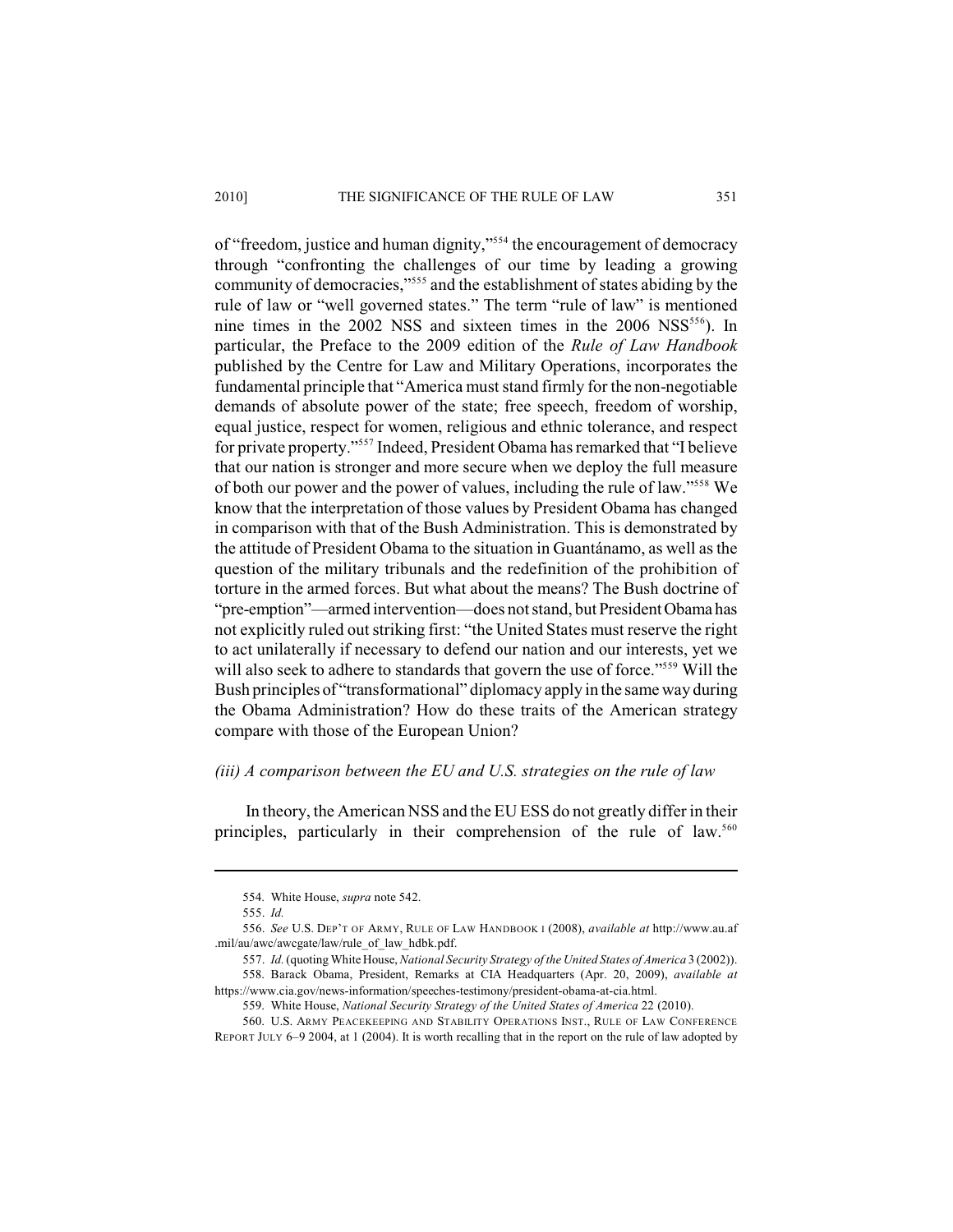Nevertheless, the application of the rule of law in the EU and U.S. external action differs due to the different priorities established in their security strategies. Specifically, the NSS emphasizes the protection of freedom while the ESS focuses more importance on the rule of law. The emphasis in the NSS is on the "military" aspect while in the ESS it is on the "civilian" aspect. The NSS represents one country, the sole remaining power in the world, while the ESS represents the compromises proper to an entity of 27 Member States. The NSS reflects the enduring shock of the terrorist attack of 9/11 while the ESS was shaped by the debate on the U.S. invasion of Iraq. The NSS has traditionally seen terrorism by "rogue states" as the primary threat (although President Obama has added other threats), while the ESS has traditionally seen a panoply of threats (terrorism, proliferation, regional conflicts, state failure,<sup>561</sup> and organized crime). The NSS strategic goal is to make the world "not just safer but better," $562$  by "fighting terrorists and tyrants," by building "good relations among the great powers" and by encouraging "free and open societies on every continent."<sup>563</sup> Although the Obama NSS avoids any hint of

the conference sponsored by the United States Army Peacekeeping Stability Operations Institute, 6–9 July 2004, it is recognized that "today, the United States role is changing from that of the dominant military power in the world to that to the biggest exporter of security in the world." As the United States "becomes more involved in peace keeping and stability operations," the report underlines that in "the pursuit of its new global responsibility," it is necessary for its leaders, "both military and civilian," to have "an understanding of the issues relating to the rule of law." *Id.* The report includes the following definitions of rule of law: "the rule oflaw in the context of peace operations incorporates international and municipal legal obligations and standards applicable to all parties involved in the peace process. As a principle it includes the application of the charter of the United States, international humanitarian law, human rights law, military law, criminal law and procedure, and constitutional law. It also incorporates principles that govern civil and criminal accountability for management and conduct of peace operations (peace keepers). It also allows for follow-up mechanisms to ensure that complaints made against peace keepers are investigated, and were necessary, appropriate enforcement action is taken. The rule of law includes standards by which national institutions of the host country may be held accountable for the failure to comply with universal legal principles and rules. The rule of law is also the framework that governs the relationship between intervening forces and the local community; and the basis upon which the local population may be held accountable for their actions prior to, and following, the intervention." *Id.* at 2.

<sup>561.</sup> TORSTEN GERSDORF,COMPARISON OF THE SECURITY STRATEGIES OF THE UNITED STATES AND THE EUROPEAN UNION:IS THERE A COMMON APPROACH IN COMBATING TERRORISM? 15 (2005), *available at* http://www.dtic.mil/cgi-bin/GetTRDoc?Location=U2&doc=GetTRDoc.pdf&AD=ADA437450. The EU concept of "failed states" is different from the U.S. concept of "rogue states" or the George W. Bush "axis of evil." The EU recognizes that failed or failing states are a major source of instability, but it advocates the extension of the rule of law and better governance rather than regime change. The NSS argues that failing states threaten America's security, but does not outline how to keep those states from failing and how to rescue those that have.

<sup>562.</sup> White House, *supra* note 559, at 1, *available at* http://www.globalsecurity.org/military/library/ policy/national/nss-020920.pdf.

<sup>563.</sup> *Id.* at introductory remarks by Pres. George W. Bush.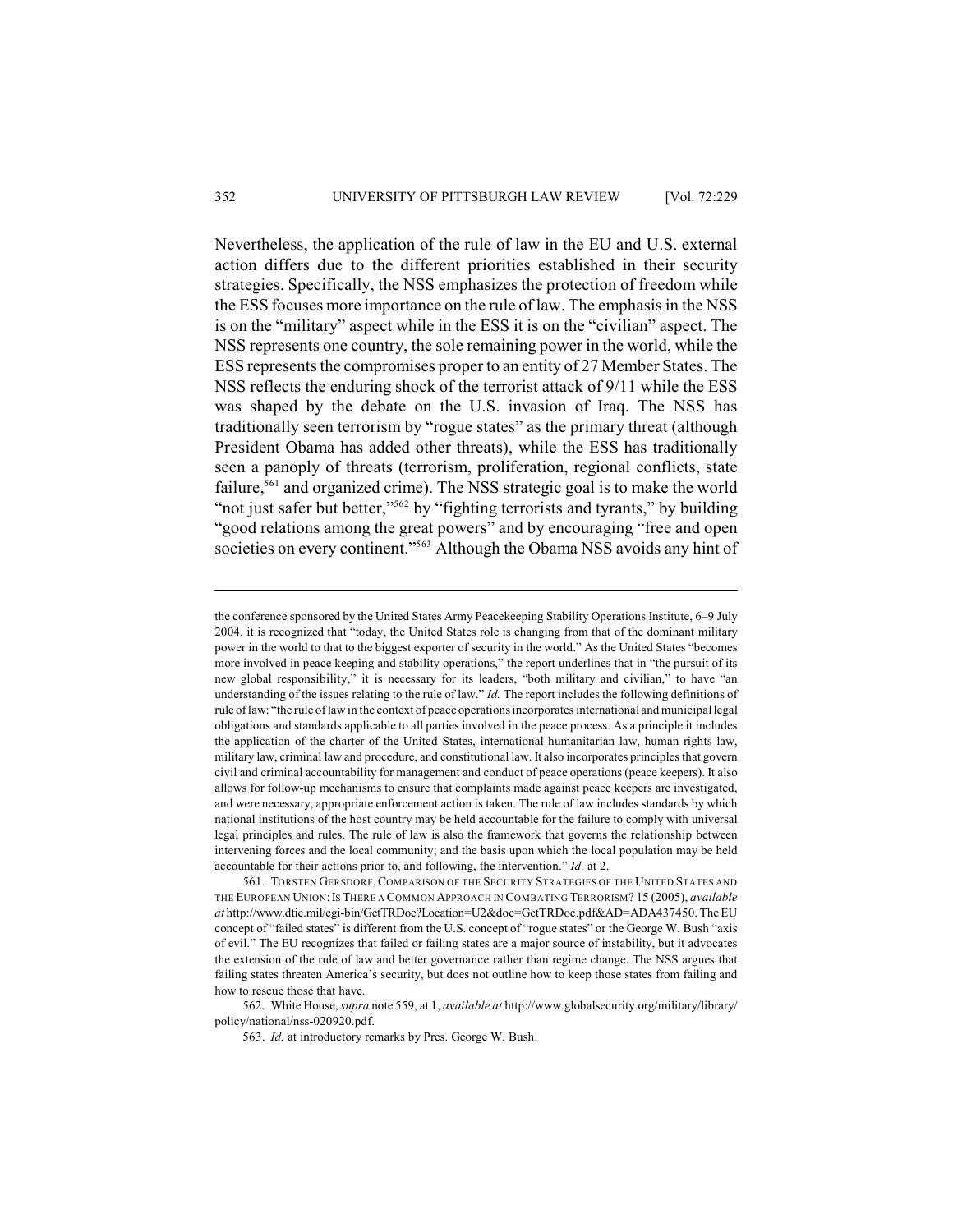imposing elections at gun point, the ESS strategic objectives are addressing threats, creating an international legal order based on effective multilateralism, and building a secure neighborhood. With regard to the means for achieving these goals, the Bush NSS proclaimed that the United States will be "using all the elements of national and international power"<sup>564</sup> and the Obama NSS used the milder expression of "the tough and smart power" taking "international obligations seriously." The ESS emphasizes "effective multilateralism,"<sup>565</sup> "preventive engagement with the full spectrum of instruments for crisis management and conflict prevention at their disposal, including political, diplomatic, military and civilian, trade and development activities." This enables the EU to act "before countries around us deteriorate" and to "support the United Nations as it responds to threats to international peace and security;"<sup>566</sup> while the NSS stresses the significance of hard power and military solutions, based on the option of acting unilaterally if necessary. The conceptual framework of the ESS is "comprehensive security" (global actions, sanctions, the UN's robust engagement including military capabilities as a last  $resort$ ).<sup>567</sup>

# ARE THE EUROPEAN UNION AND THE UNITED STATES ALLIES OR COMPETITORS?

Some years ago, Robert Kagan, the influential American thinker, suggested that, since the collapse of the Soviet Union and the establishment of the European Union, Europe has emerged into a political paradise in the image of the stable, civilized, world order of perpetual peace envisioned by Kant.<sup>568</sup> In contrast, America, with its massive defense budget, its capacity to launch military operations anywhere in the world, and its willingness to engage in unilateral actions against "rogue states" remains within a violent, anarchic, Hobbesian world.<sup>569</sup> According to Kagan, in the post-cold war era, this divergent situation has provoked a profound division in the "transatlantic alliance" between the United States and the EU so that "on major strategic and

<sup>564.</sup> *Id.* at 6.

<sup>565.</sup> Council of the European Union, *supra* note 443, at 9.

<sup>566.</sup> *Id.* at 11.

<sup>567.</sup> Kari Möttölä, The Security Strategies of the European Union and the United States as Global Actors: Shifts and Connections in Culture, Function and Power (March 1–5, 2005) (unpublished manuscript) (paper prepared for the ISA Annual Convention, Honolulu, HI).

<sup>568.</sup> ROBERT KAGAN,OF PARADISE AND POWER:AMERICA AND EUROPE IN THE NEW WORLD ORDER (2003).

<sup>569.</sup> *Id.*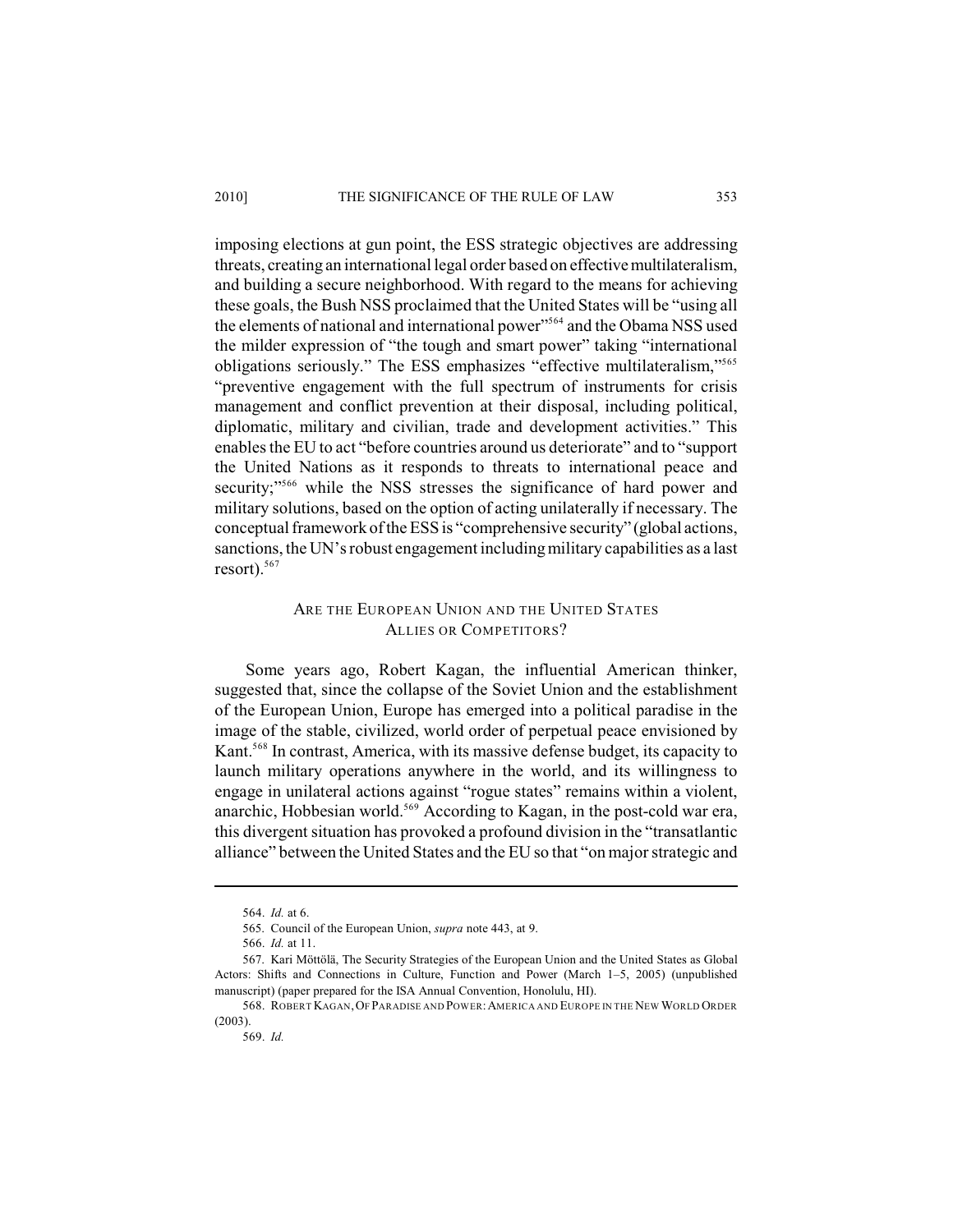international questions today" Americans are from Mars (the brave god of war) and Europeans are from Venus (the beautiful goddess of love).<sup>570</sup> Does this suggestion stand today? Is it correct to conclude that the EU and the United States are bound to become continuing competitors, with Europe encouraging a peaceful world order built upon international law, multilateral common institutions, and shared dispute settlement mechanisms, while the United States continues to maintain its status as a "self-appointed global sheriff" with a powerful military capability willing to engage in combat around the world? Or is this an over-simplification of a much more complex reality?<sup>571</sup>

It could perfectly be argued that this disinclination by the EU to use military power as a source of "regime change" is not necessarily a sign of weakness or a sign of an excessively idealistic or Kantian conception of human nature. Rather, it can also reflect the judicious, prudent use of power in response to available evidence, the likelihood of particular threats, and the anticipation of particular outcomes. Analystslike Kagan do not appear to give sufficient weight to the possibility that the combination of legal, diplomatic, and economic alternatives to military engagement might not only be more legitimate, but also more effective than the exercise of military power. The Obama Administration's emphasis on the promotion of the rule of law and the extension of peace in the world, has raised tremendous hope in Europe. However, this emphasis is not a new phenomenon in the foreign policy of the United States On the contrary, it forms part of the perennial "American grand strategy,"<sup>572</sup> and of a concept of a "Democratic Peace," also based on Kant's idea of a federal contract between states that would abolish war and would lead to perpetual peace,  $573$  that has informed American history for centuries. This American "democratic peace strategy" assumes that democratic states do not go to war against each other but might be aggressive towards nondemocratic states (which form an impoverished "zone of war") for the purpose of bringing them to the democratic, prosperous, and peaceful "zone of peace."<sup>574</sup> According to this strategy, the objective of democratic peace can

574. Martin Konstantin Köhring, *Beyond Venus and Mars: Comparing Transatlantic Approaches to Democracy Promotion* 6–7 (E.U. Diplomacy Papers, Working Paper No. 5/2007, 2007).

<sup>570.</sup> *Id.*

<sup>571.</sup> Mary Elise Sarotte, *Transatlantic Tensions and European Security* (Inst. of European Studies, Univ. of California, Berkeley, Working Paper No. 060505, 2006).

<sup>572.</sup> G. John Ikenberry, *America's Liberal Grand Strategy: Democracy and National Security in the Post-War Era*, *in* AMERICAN DEMOCRACY PROMOTION:IMPULSES,STRATEGIES, AND IMPACTS 103, 103–04 (Michael Cox, G. John Ikenberry & Takashi Inoguchi eds., 2000).

<sup>573.</sup> IMMANUEL KANT, PERPETUAL PEACE (Bobbs-Merrill Co., Inc. 1957) (1795).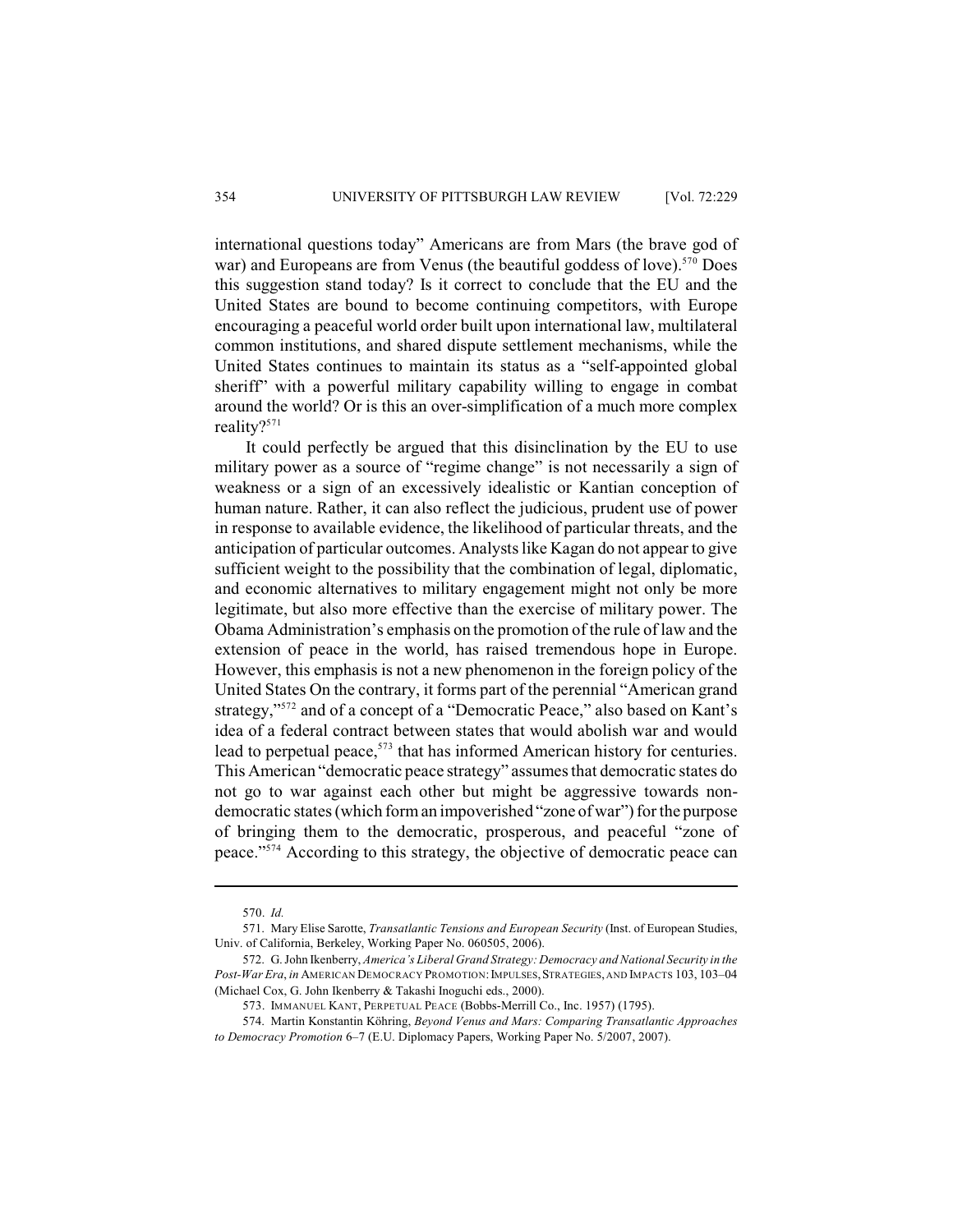only be achieved by the spread of (liberal) democratic institutions such as multi-party democracy, market economies, free trade, and respect for human rights, which constitute the "best prescription for international peace."<sup>575</sup> Indeed, elements of such a strategy, particularly the promotion of democracy, have regularly underpinned American foreign policy and can be found in the Monroe Doctrine of 1823, in the promotion of democracy in Central and Latin America, the Pax Americana of President Wilson of 1913 under the slogan "making the world safe for democracy," the Reagan/Kirkpatrick doctrine of 1979 that distinguished between "right-wing" and "left-wing" dictatorships for the purpose of democratization, the call by President Carter for "democracy in all nations, not just non-communist autocracies," the Clinton policy of "democratic enlargement" linking political and economic liberalism (free market economy) as a means of advancing the economic interest of the United States, and the Bush doctrine of "pre-emptive attacks and regime change" in order to obtain a free world with free people in the free market economy. This American grand strategy has gained conceptual reinforcement through the propositions of Fukuyama on the "end of history," according to which the advent of democracy in the Western style constitutes the final stage in the political evolution of mankind and has become the final form of human government.<sup>576</sup> It has also found support in the observations of Huntington regarding a "third wave of democratization" relating to the democratic transitions of developing countries.<sup> $577$ </sup> These theoretical contributions still influence American policy. The only element that changes in this American grand strategy is the degree of emphasis on the use of force.

In Europe, this American "grand liberal tradition" of promotion of democracy in the world does not exist as a strategy. In the past, the link between democracy and peace did not acquire a practical dimension in foreign policy in Europe. This link remained exclusively in the sphere of ideas, in the writings on freedom and democracy of Kant, Grotius, Locke, Montesquieu, and Rousseau, while in practice, Europeans spread colonialism and authoritarianism in the world. Thus, Europe is only "a debutante" in the instrumentalization of the promotion of democracy and the rule of law as an instrument of its foreign policy. It is important to note, however, that the present European conception is not only based on Kant but also on Grotius,

<sup>575.</sup> *Id.* (quoting MICHAEL EDWARD BROWN, SEAN M. LYNN-JONES & STEVEN E. MILLER, DEBATING THE DEMOCRATIC PEACE xiii (1996)).

<sup>576.</sup> FRANCIS FUKUYAMA, THE END OF HISTORY AND THE LAST MAN (1992).

<sup>577.</sup> SAMUEL P. HUNTINGTON, THE THIRD WAVE: DEMOCRATIZATION IN THE LATE TWENTIETH CENTURY (1991).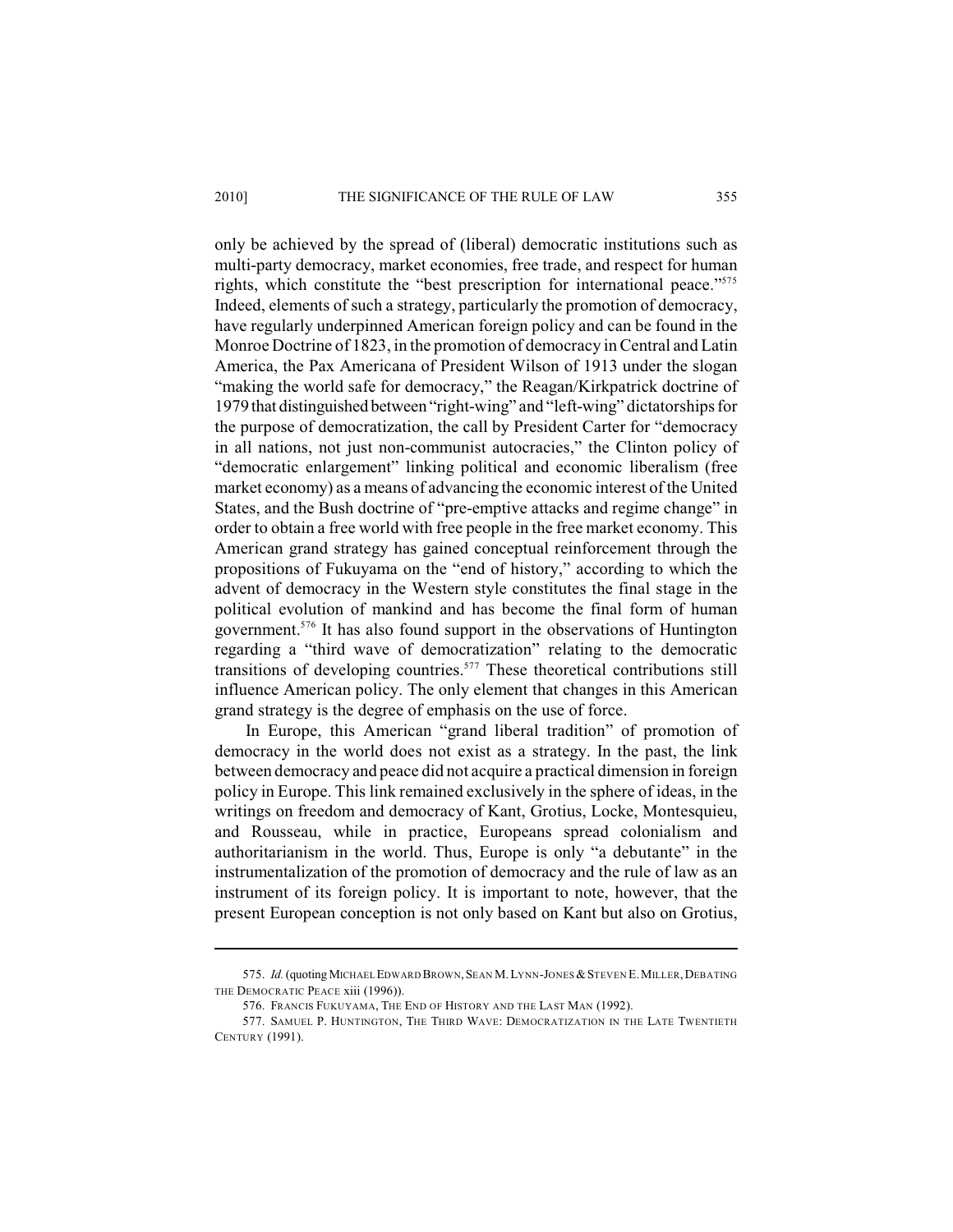whose *Law of War and Peace* (1625) constitutes the foundation of the European conception of international law. Consequently, European foreign policy strategy emphasizes respect for the rule of law, the incorporation and promotion of the rule of law as part of international law, and preservation of such international legal order more than the establishment of democracy and freedom in third countries. In the European context, the promotion of democracy is always linked with the establishment of the rule of law and the protection of human rights. Recently, a European link between the rule of law, democracy, and peace was found in the EU notion of "structural stability," which includes an assessment of the root causes of conflict and incorporates the rule of law, sustainable development, human rights, viable political structures, healthy environmental and social conditions, and the capacity to manage a change to democracy without resorting to conflict. This is what is meant by the European concept of "preventive engagement."

Is it possible to bridge this conceptual gap between the EU and the United States? The overtures made by the Obama Administration promise increased cooperation between the United States and the EU. There are no conceptual difficulties with this cooperation from a legal point of view because, as we have seen, there is no legal difference between European and American laws with respect to the meaning of the rule of law. What needs to be improved is the mutual understanding of how the rule of law is promoted. The United States would appear to emphasize "the bottom-up phenomenon," the belief that a free, healthy, and vibrant civil society will always overthrow dictators and opt for a democratic government which will reduce the intervention of the state to the permissible limits imposed by a market economy. By contrast, the EU prefers institutionalized rule of law mechanisms in addition to freedom. This preference is the result of Europe's historical experience of conflict and war, and it has led the EU to concentrate on the state rather than on its society. The EU has a "top-down appreciation" where the emphasis is not placed on civil groups, political parties, and elections but on building up the necessary legal capacity for the state in order to enable it to ensure order through the rule of law and to establish an enduring democracy.<sup>578</sup>

In my view, if the EU and the U.S. Strategies on the promotion of the rule of law and democracy in the world are to succeed, it will require elements of both the U.S. "bottom-up emphasis" on civil society and the EU "top-down appreciation" on the role of the state. Without the U.S. enthusiasm and

<sup>578.</sup> Jeffrey Kopstein, *The Transatlantic Divide over Democracy Promotion*, 29 WASH. Q. 85, 93 (2006).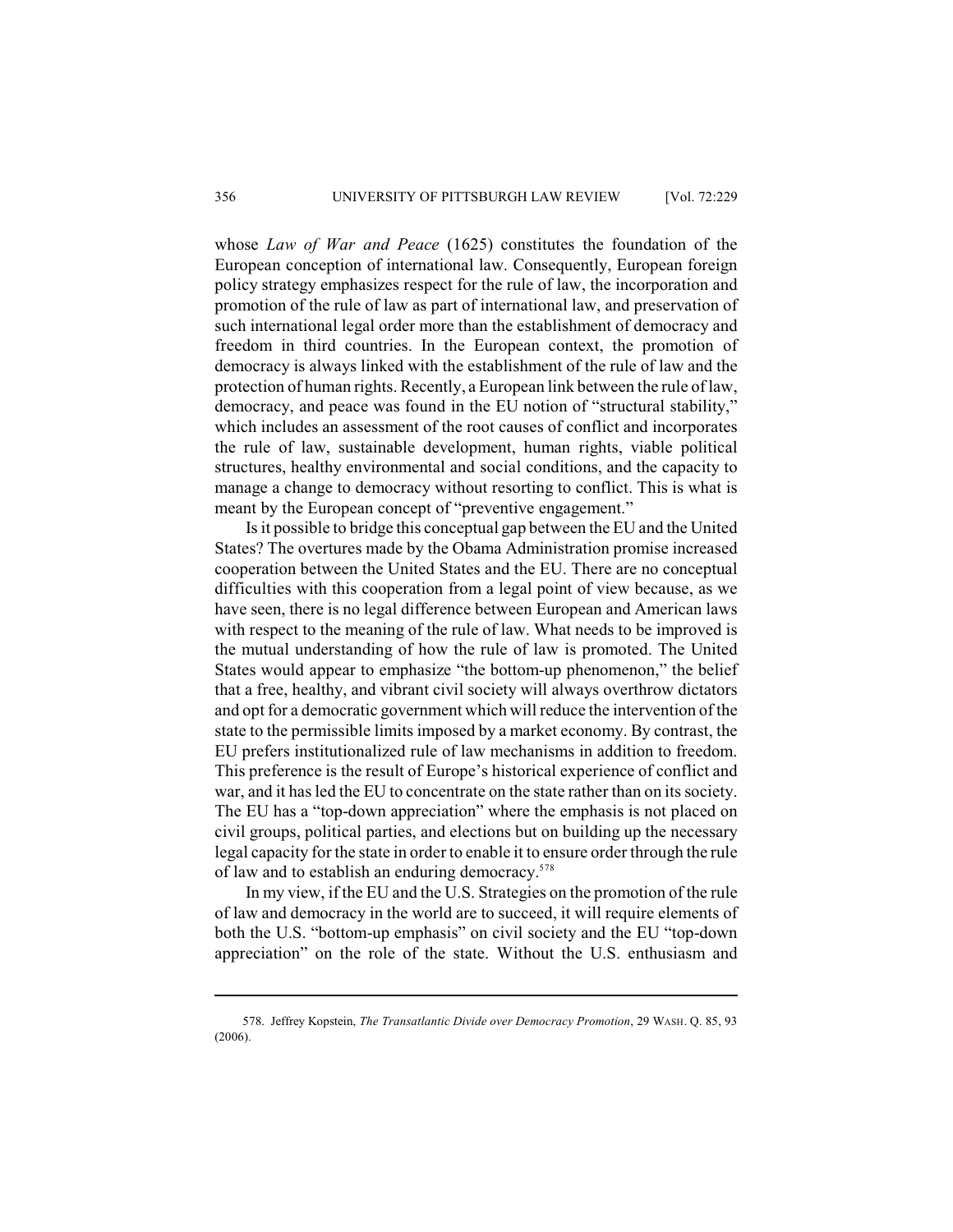optimism, the promotion of democracy will not become more than a timid attempt, yet without the European attention to the rule of law and institutionbuilding, the triumph of democracy will only be a short-lived parenthesis. Therefore, EU and U.S. strategies on the rule of law need not become a source of transatlantic tension if both sides are willing to draw on the strength and experiences of each other. On the European side, a point of departure may be found in the suggestions of Robert Cooper for a "new liberal imperialism"<sup>579</sup> strategy which would distinguish between a post-modern "zone of peace" which includes Europe and a pre-modern "zone of chaos" (of failed states), and which would incite Europe to become also a military power in order to make achievable the objective of bringing the "efficient and well-governed export of stability and liberty" to the "zone of chaos."<sup>580</sup> An additional step would draw from the practical assessment of how the United States and the EU use political dialogue, diplomatic measures, multilateral initiatives, economic and financial incentives, conditionalities and sanctions, aid programs, and military intervention. This assessment could be conducive to opening doors and ways of cooperation. I would like to comment briefly on this practice.

With regard to political dialogue the case of Russia provides an illustration. The EU political dialogue with Russia is based on a partnership which includes the rule of law, respect for democracy, human rights, and the market economy and takes place twice a year. The political dialogue of the United States with Russia has been disappointing due to the high expectations created by the United States' strong rhetoric and the emphasis put on a particular person ("the great leader approach"), in contrast to the European preference for structures and institutions. Although the U.S. and EU efforts to coordinate political dialogues with third countries have intensified in recent years following the 2007 U.S.-EU summit declaration (*e.g.*, in central Asia), this effort has not completely succeeded due to an alleged U.S. benevolence with regard to regimes that cooperate on counter-terrorism (*e.g.*, Pakistan, Belarus).

With regard to multilateral initiatives where the EU and the United States have collaborated successfully on establishing priorities for the UN Human Rights Council, they have also co-sponsored resolutions adopted by the UN 3rd Committee on Belarus, Burma, Iran, and North Korea; they have worked

<sup>579.</sup> ROBERT COOPER, THE BREAKING OF NATIONS: ORDER AND CHAOS IN THE TWENTY-FIRST CENTURY (2003).

<sup>580.</sup> Robert Cooper, *The Post-Modern State*, *in* RE-ORDERING THE WORLD 11, 17 (Mark Leonard ed., 2002). *See generally*, ROBERT COOPER, THE POST-MODERN STATE AND THE WORLD ORDER (2000).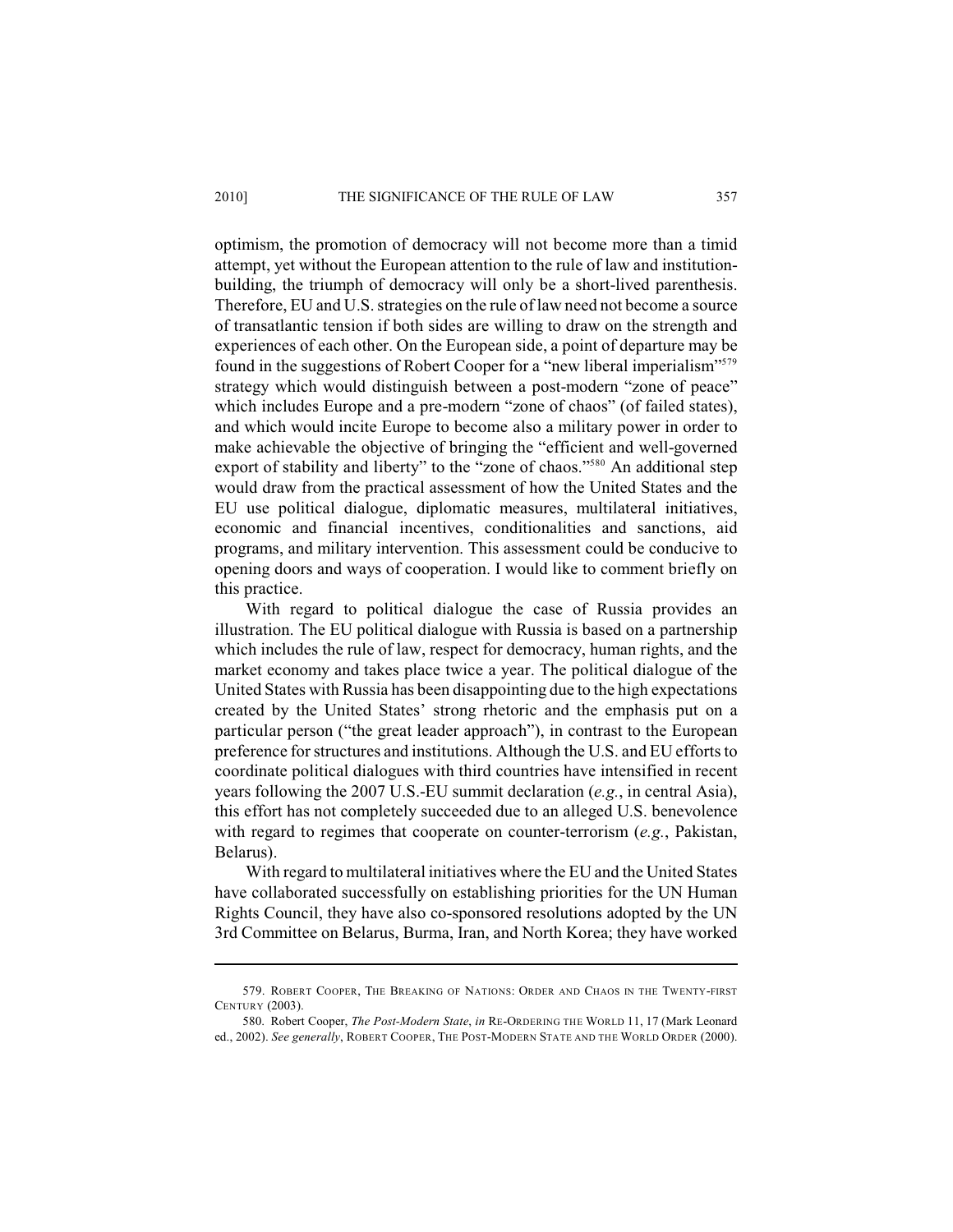together in the Peace-Building Commission; they have together managed to establish the UN Democracy Fund that provides grants to pro-democracy civil organizations in the world; they have caused the G-8 to adopt the "Broader Middle-East and North Africa Initiative" (MENA), which is aimed at fostering economic and political liberalization in Arab and non-Arab Muslim countries.<sup>581</sup> Also, at present, EU and U.S. cooperation on multilateral initiatives is increasing.

With regard to incentives, conditionalities, and sanctions, the United States is seen as more capable of providing quick responses to disruptions in countries pursuing democratic transitions. However, this is at the risk of sometimes being perceived as taking unilateral action.<sup>582</sup> The EU, on the other hand is slower, pursuing a long-term strategy based on persuasion and consent as well as the encouragement of multilateral responses (UN sanctions). But the EU and the United States have sometimes cooperated on joint measures and sanctions (Belarus).

Without doubt the most controversial question is the place that the use of force occupies in the EU and U.S. strategies. In the view of the EU, neither democracy nor the rule of law can be imposed. They have to be built from within, with a preference for civilian coercive measures over military involvement, the latter only allowed in "pre-crisis" situations, as part of a comprehensive conflict prevention strategy.<sup>583</sup> By contrast, the United States of the past Bush Administration has been perceived as using the promotion of the rule of law and democracy "as a repackaged commitment to the unilateral use of force as well as a justification for war," $s<sup>84</sup>$  which has led to a "damaging breakdown in the solidarity required for transatlantic cooperation."<sup>585</sup>

Aid programs purport to "foster a democratic opening in a nondemocratic country or to further a democratic transition in a country that has experienced a democratic opening."<sup>586</sup> The EU has been using an impressive panoply of instruments in this regard (European Neighbourhood and Partnership Instrument, pre-accession instruments, stability instruments, human rights instruments in the form of TACIS, PHARE, SAP, CARDS, and

<sup>581.</sup> Köhring, *supra* note 574, at 14–23. Haizam Amirah-Fernandez & Irene Menendez, *Reform in Comparative Perspective, U.S. and E.U. strategies for democracy promotion in MENA región after 9/11*, 17 J. CONTEMP. EUR. STUD. 325 (2009).

<sup>582.</sup> Helms-Burton Act, 22 U.S.C. §§ 6021–6091 (1996).

<sup>583.</sup> GERSDORF, *supra* note 561.

<sup>584.</sup> Kopstein, *supra* note 578, at 85.

<sup>585.</sup> Laurence Whitehead, *Europe, Transatlantic Co-operation, and Democratization*, Promoting Democracy and the Rule of Law: EU and US Strategies and Instruments 3 (2004).

<sup>586.</sup> THOMAS CAROTHERS, AIDING DEMOCRACY ABROAD: THE LEARNING CURVE 6 (1999).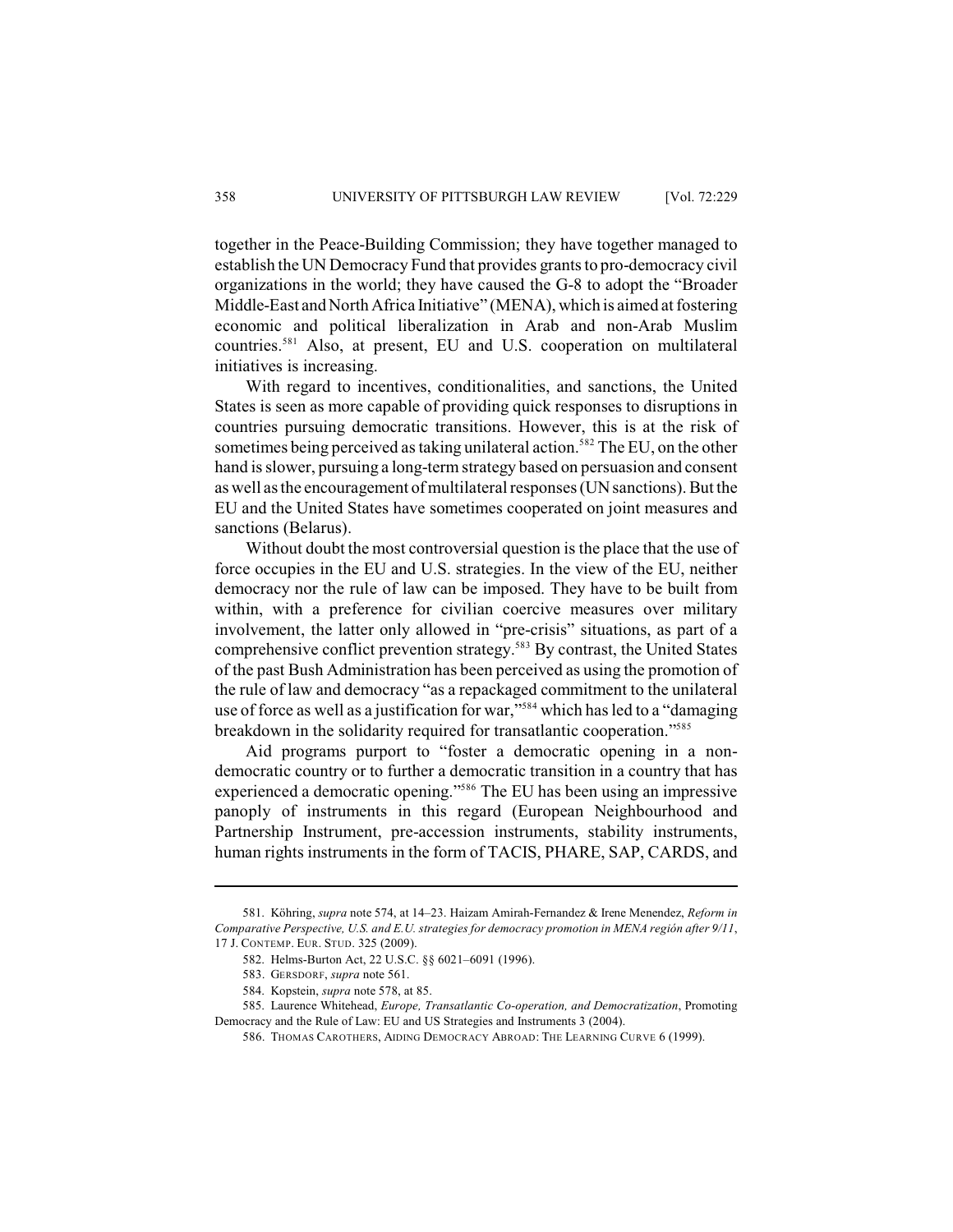MEDA programs). It has been suggested that the EU concentrates on local ownership while the United States often supports "high-profile initiatives" that are sometimes "insensitive to local conditions" and that use "replica features of American democracy."<sup>587</sup> However, the recently adopted U.S. Guiding Principles for Stabilization and Reconstruction offer ample space for cooperation between the United States and the EU.<sup>588</sup> Finally, both the EU and the United States have set up mechanisms to coordinate their respective aid programs—Europe Aid Cooperation Office in the case of the EU, USAID in the case of the United States—and there is a promising possibility of coordination in electoral assistance even though the EU has so far preferred to carry out its electoral assistance missions independently. Both the United States, the EU, and its Member States have a varied number of NGOs active in "first-in" fundings for the promotion of the rule of law and democracy in the world. Although the U.S. national endowment for democracy, the U.S. World Movement for Democracy, several German foundations (Heinrich-Böll Stiftung, Konrad-Adenauer Stiftung, etc.) and the British Westminster Foundations belong to different political persuasions, there is also ample room for a more fruitful cooperation with each other.

Finally, the ratification of the Lisbon Treaty has created new EU institutions, such as the European Council with its permanent President,<sup>589</sup> a reinforced High Representative/Chair of the Foreign Affairs Council of the EU, and the European External Action Service (EEAS). All of these institutions can be conducive to greater European cooperation in improved U.S.-EU discussions. These innovations may also facilitate more direct links with the United States. In particular, the EEAS may also allow for greater EU-U.S. cooperation on assessments of emerging conflicts and the development of joint strategies. With the opportunity afforded by the fifteenth anniversary of the New Transatlantic Agenda in mid-2010, the EU and United States ought to shape a new cooperative agenda with a primary focus on conflict prevention, democracy and the rule of law which would allow their respective capacities for "comprehensive" stabilization and reconstruction missions to become interoperable and mutually supportive in our globalized world.

<sup>587.</sup> Köhring, *supra* note 574. Richard Youngs, *Democracy Promotion: The Case of European Union Strategy* 49 (Centre for European Policy Studies, Working Paper No. 167, 2001).

<sup>588.</sup> UNITED STATES INSTITUTE OF PEACE, GUIDING PRINCIPLES FOR STABILIZATION AND RECONSTRUCTION (2009), *available at* http://www.usip.org/files/resources/guiding\_principles\_full.pdf.

<sup>589.</sup> Herman van Rompuy, *The Challenges for Europe in a Changing World* 1–16 (E.U. Diplomacy Papers, Working Paper No. 3/2010, 2010).